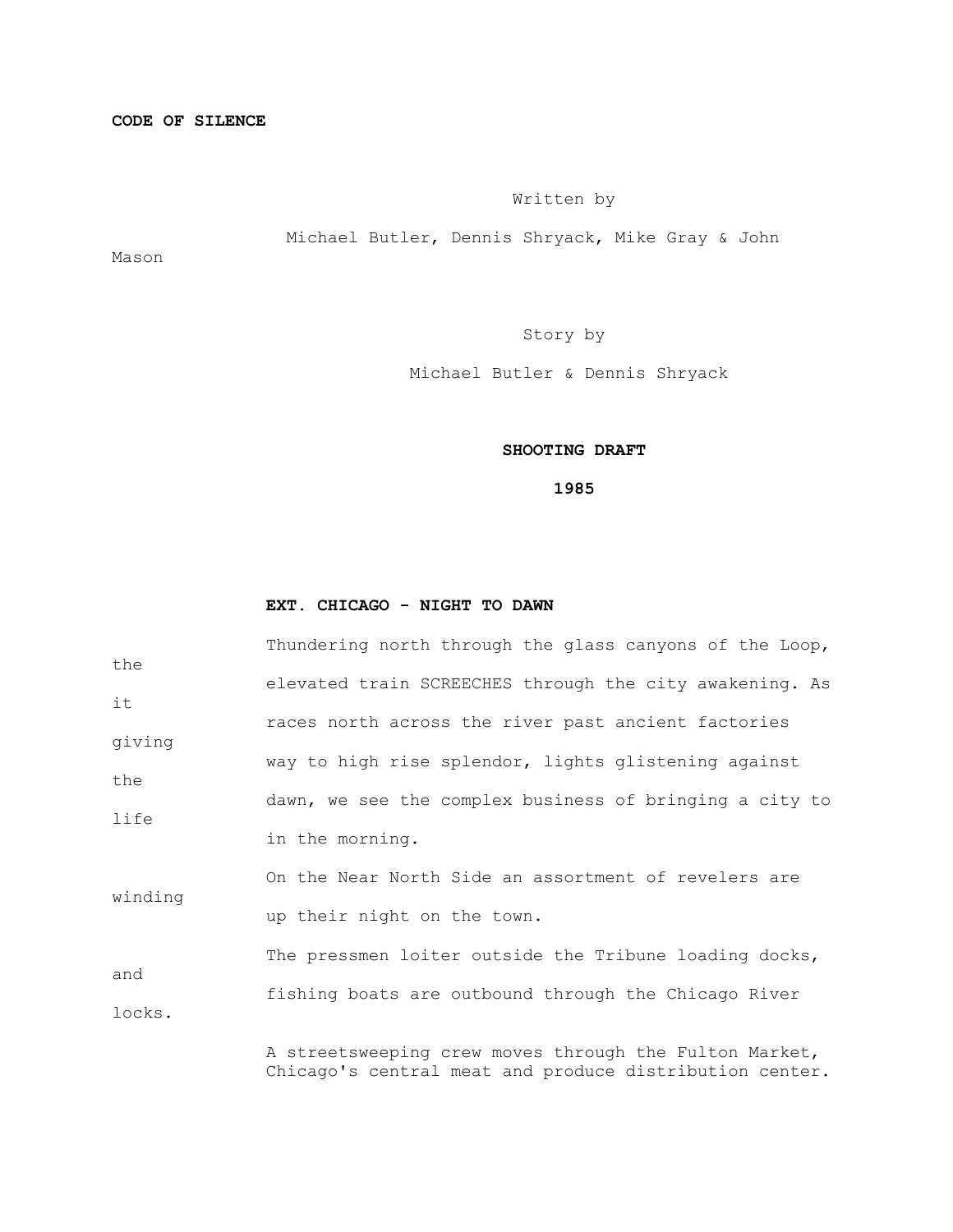At the Merchandise Mart platform the elevated train picks up two old cleaning ladies wearing babushkas.

## **EXT. ALLEY - DAY**

 The el train RUMBLES north past the aging tenements of Uptown into the Belmont Avenue Station.

 And down below, a garbage truck is slowly working its way up the alley. A garbage man in city overalls WHISTLES to

the driver and the truck stops. He rolls a can to the grinding jaw as the driver sits, tense and alert, scanning the

There's something odd about this driver. And the

too, for that matter.

#### **EXT. EL PLATFORM - DAY**

 SPIDER, a nervous looking black man, steps out onto the platform. As the train pulls away we see him reach into his shirt pocket and CLICKS his ball point pen a couple of times. He WHISPERS into it. It is a concealed radio transmitter.

#### **SPIDER**

 Say, hey, Cub fans, I hope to hell y'all down there cause we got a big game today.

He heads for the stairs and the street below.

#### **INT. TRUCK CAB - DAY**

The truck cab is equipped with a police radio. The

RICH DONATO, adjusts the volume. Over the SPEAKER,

WITH STATIC, we can hear the SOUND of the RECEDING EL

TRAIN.

HEAVY

driver,

street.

garbage man

#### **SPIDER (V.O.)**

 (from radio) The school bus be waitin.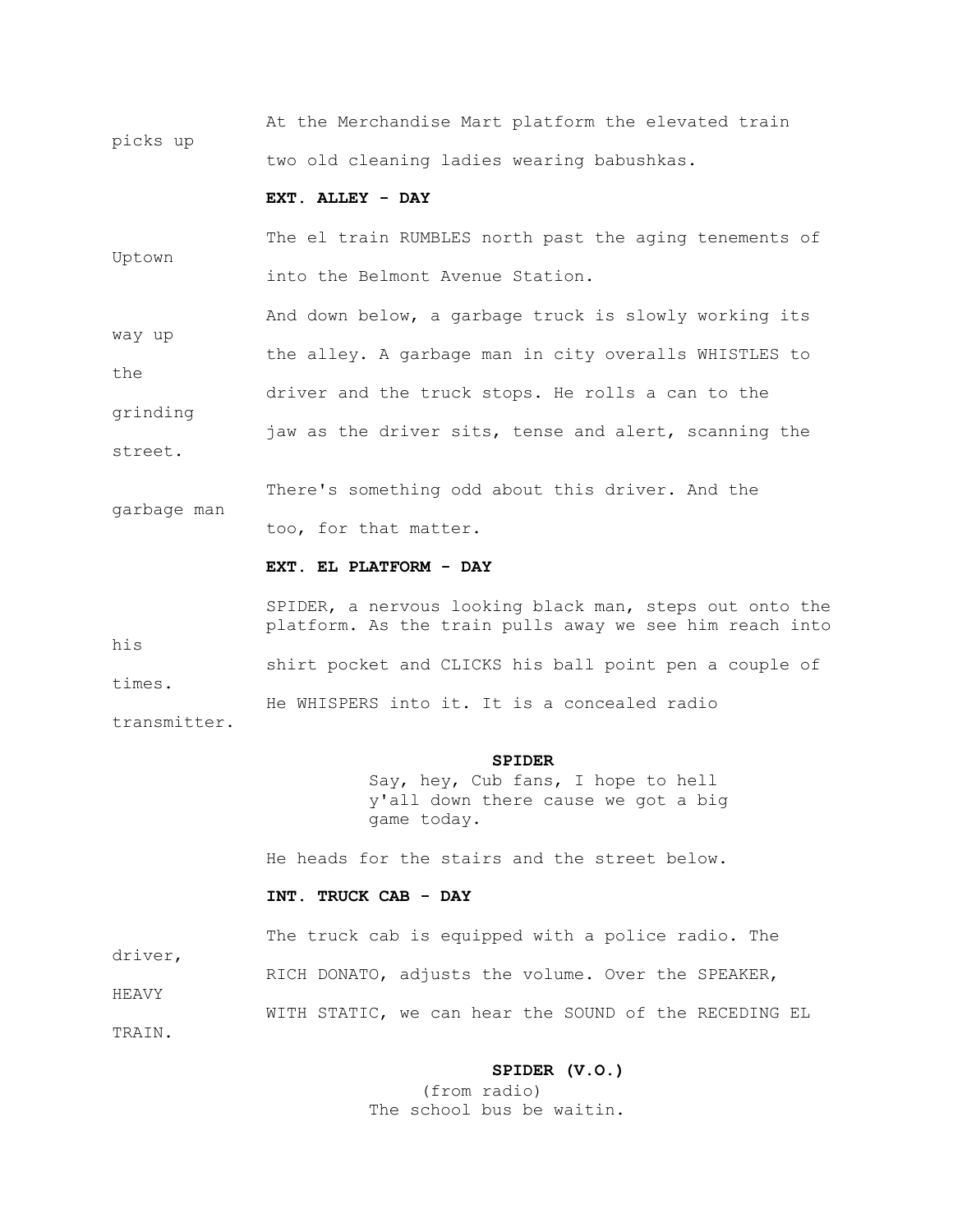Donato motions for the garbage man.

## **EXT. ALLEY - DAY**

 EDDIE CUSACK jumps up on the truck's running board and sticks his head in. On the seat beside Donato is a sledgehammer and a sawed off automatic rifle. The two men stare at each other as they concentrate on the CRACKLING RADIO.

#### **SPIDER (V.O.)**

 (from radio) S'happenin, Doc?

#### **DOC (V.O.)**

 (from radio) Hey, I got it all right here, my man. Jus be waitin on you.

#### **SPIDER (V.O.)**

 (from radio) We ain't got far to go.

## **EXT. EL STATION - DAY**

 DOC is at the wheel of a late model Cadillac. Spider gets in and they pull slowly away from the curb.

## **EXT. EL STATION - DAY**

and

steel

At the corner in a beat up Pontiac are officers MUSIC

 BRENNAN. The two rough looking detectives follow Doc's car through half closed eyes.

> They also HEAR Spider's TRANSMITTER. The quality of the reception improves as Spider and his antennae clear the

support structure of the el platform.

#### **DOC (V.O.)**

 (from radio) This early bird shit just ain't my style.

## **SPIDER (V.O.)**

(from radio)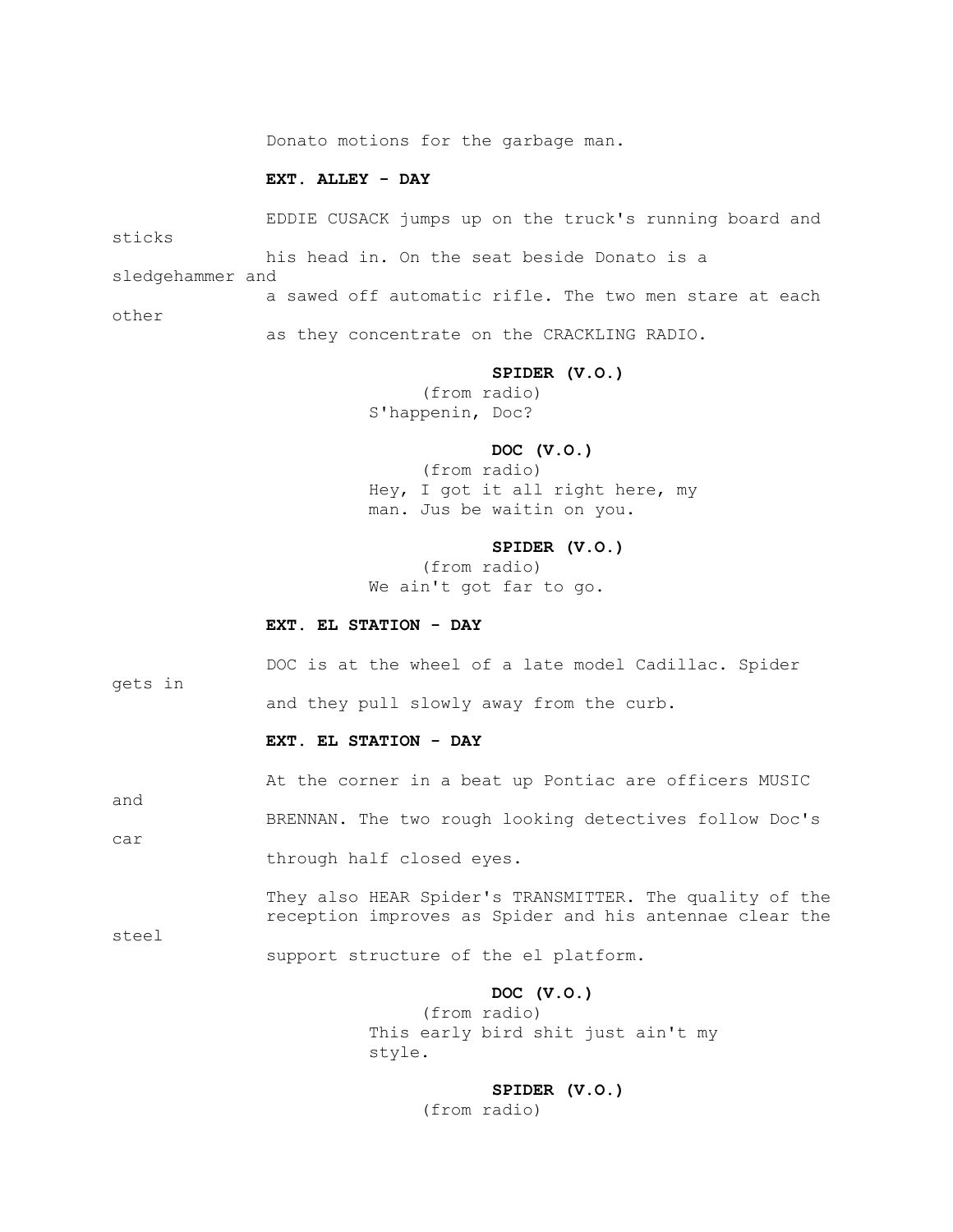Dig it. Too close to real work for me.

Doc and Spider talk in a nervous false bravado.

#### **EXT. ALLEY - DAY**

 Eddie nods to Donato who grabs a walkie-talkie from the seat.

## **DONATO**

 (to walkie-talkie) O.K. Home Team. Ready in the bullpen.

## **MUSIC (V.O.)**

 (from radio) Copy Shortstop. Double play. We're with him now.

## **SPOTTER (V.O.)**

 (from radio) Center's in.

SILENCE. Eddie looks at Donato.

## **EDDIE**

Where's Cragie?

#### **EXT. CEMETERY - DAY**

| from  | Two cops are against the wall separating the cemetery   |
|-------|---------------------------------------------------------|
|       | the El. CRAGIE, a weathered twenty-five year veteran;   |
| and   | NICK KOSALAS, the new kid on the team. Cragie sits on a |
| crate | with a styrofoam cup of coffee.                         |
| still | Kosalas is trying to maneuver his cup lid off, and      |

hold on to his walkie-talkie.

## **DONATO (V.O.)**

 (from radio) Talk to me left field.

## **KOSALAS**

 (to mike) Ready sir. Left Field in position.

Cragie pulls a pint of whiskey from his pocket and

sweetens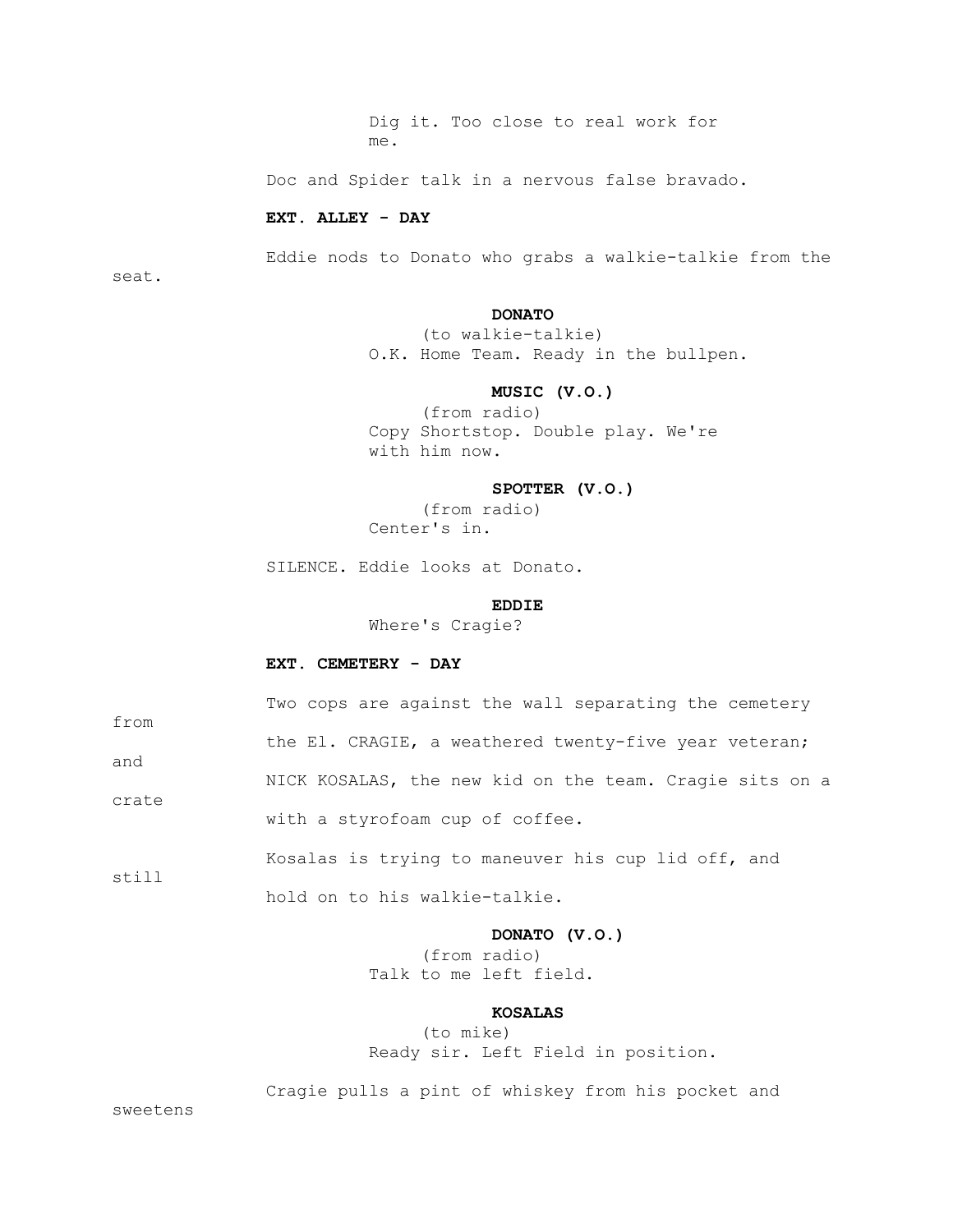his coffee with a healthy shot. He notices Kosalas, who has set down the thermos and is nervously moving from leg to leg.

#### **CRAGIE**

 Have a shot, kid. A little nerve tonic.

#### **KOSALAS**

What's the matter with you?

 Cragie grins and raises his cup to drink. His hand shakes

and he has to steady it with the other.

The RADIO CRACKLES.

## **SPOTTER (V.O.)**

 (from radio) O.K., guys, runner on first base.

#### **INT. SPOTTER APARTMENT - DAY**

A spotter, KOBAS, covers the scene from an abandoned

across the street.

## *KOBAS*

 (to walkie-talkie) Just turning on Paulina.

#### **EDDIE (V.O.)**

 (from radio) Double Play, you got him in sight?

## **MUSIC (V.O.)**

 (from radio) Yeah, we got the on him. He's headin for the alley.

## **EXT. ALLEY - DAY**

 Eddie wrestles another garbage can into the truck's hopper as Doc's car cruises slowly past.

Eddie and Spider LOCK EYES for a split second.

The car moves on and stops at the far end of the alley.

The

building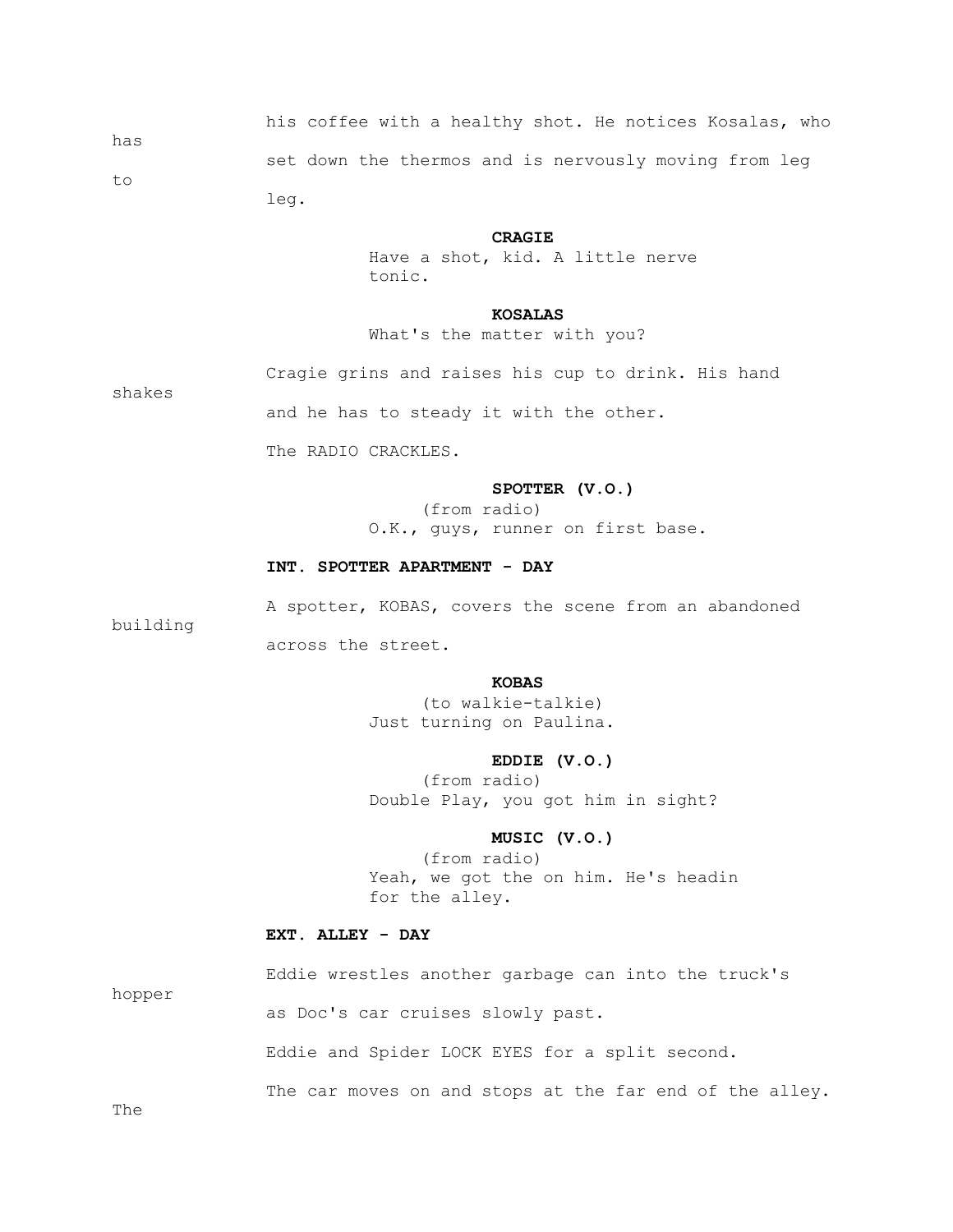lights switch off. After a moment, Spider and Doc leave car and check out the scene. Doc carries a satchel.

## **DOC (V.O.)**

 (from radio) I say nice and simple now.

the

## **SPIDER (V.O.)**

 (from radio) We real cool, Doc. We're frosty. We jus' doin' a little business, you know? Ain't no big thing.

| Thev<br>and | The two men slip into the back gate of an old tenement. |
|-------------|---------------------------------------------------------|
|             | pass through a gangway to the front of the building,    |
|             | climb the front stairs.                                 |

| OPENING, a  | Though we can no longer see them, we HEAR a DOOR        |
|-------------|---------------------------------------------------------|
|             | GREETING in Spanish, and FEET FOUNDING up the steps.    |
|             | The garbage truck GRINDS forward and halts again. Eddie |
| comes<br>He | up to the cab. He is wearing a gun under his overalls.  |
| coming      | and Donato listen on the RADIO to the CONVERSATION      |
|             | from inside the building.                               |

#### **INT. COMACHO FRONT STAIRS - DAY**

 A muscular Latino, POMPAS COMACHO, leads Spider and Doc down the paint-peeling corridor. The SOUND of BABIES CRYING and FAMILIES WAKING gives a sense of teeming humanity behind every door.

 The Latino knocks at a door heavily fortified with burglar bars. The door opens. The bars are unlocked.

#### **SPIDER**

How y'all doin?

 **VOICE (V.O.)** (from within) It's O.K. O.K. Como esta?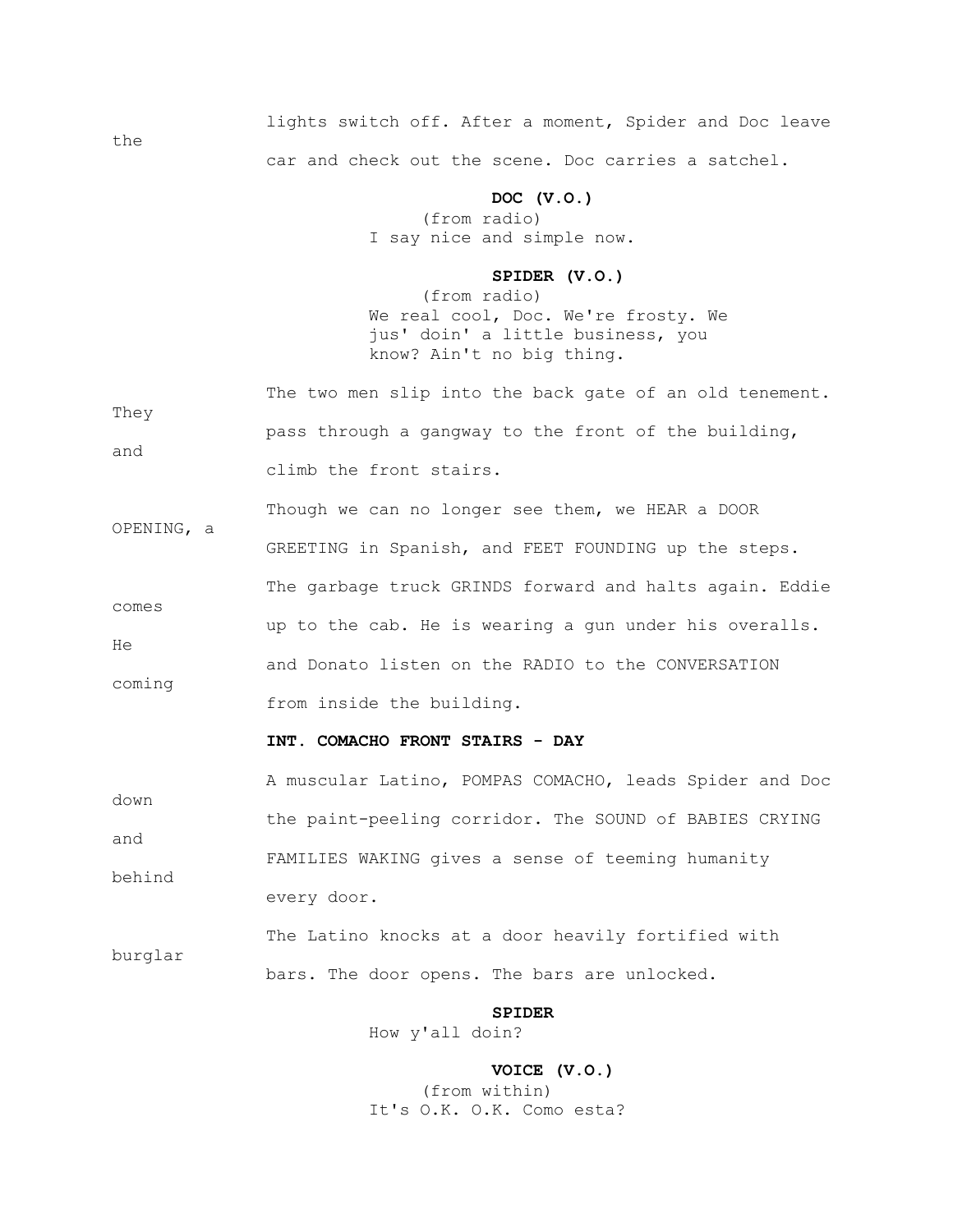Pompas leaves the two men and heads down the stairs toward the front door.

#### **INT. COMACHO APARTMENT - DAY**

Doc and Spider enter. They're patted down.

A sleepy eyed Latino woman comes to stand in the

 doorway. VICTOR COMACHO barks at her in Spanish, and she disappears into the bedroom.

## **EXT. ALLEY - DAY**

Donato

bedroom

 Eddie stands on the running board of the truck with at the wheel. They listen to the RADIO.

## **DOC (V.O.)**

 (from radio) Hey, man, we're clean, huh. We ain't fools.

## **SPIDER (V.O.)**

 You do that real nice, Pancho. what say we get married.

Eddie tosses a soiled Rubic's Cube into Donato's lap.

## **EDDIE**

Found you a present.

#### **DONATO**

 Shit, those things will fuck up your mind.

#### **EXT. CEMETERY - DAY**

Cragie is watching over the wall with his binoculars.

He

looks back at Kosalas, who is hopping from foot to

foot.

#### **CRAGIE**

If you gotta take a leak, do it now.

#### **KOSALAS**

 I can't go wading in with my shlong flapping in the wind.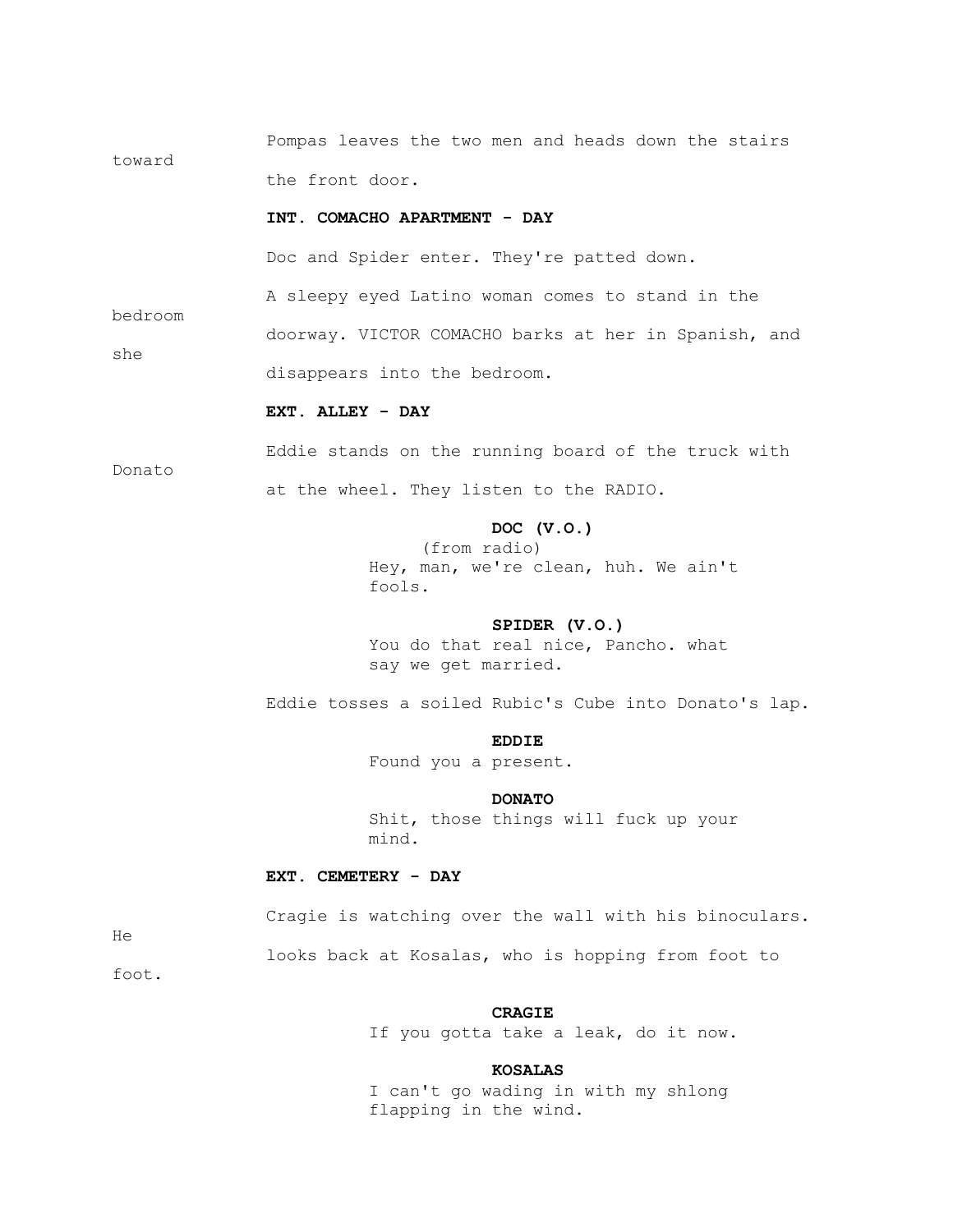#### **CRAGIE**

 Sure you can. It's called diversionary tactics.

Cragie laughs and swigs straight from the bottle. The

RADIO

## **CRACKLES.**

#### **BRENNAN (V.O.)**

 (from radio) What's going on in the ballpark?

## **DONATO (V.O.)**

 (from radio) Don't get froggy. Wait for the green light.

#### **EXT. COMACHO STREET - DAY**

front

A painter's van passes Brennan's Pontiac and parks in

of the building half way up the block.

## **INT. BRENNAN'S CAR - DAY**

Music doesn't like this.

## *MUSIC*

What the hell is this cat up to?

#### **BRENNAN**

 Going to work asshole. What do you think.

## *MUSIC*

At this hour.

## **BRENNAN**

 They got a hardass for a boss. Like us.

## **EXT. COMACHO STREET - DAY**

|          | As Music and Brennan watch from their car, the four     |
|----------|---------------------------------------------------------|
| painters | get out of their truck, unpack their ladders and tools, |
| and      | begin to carry their equipment into the building next   |
| door     | to the stakeout.                                        |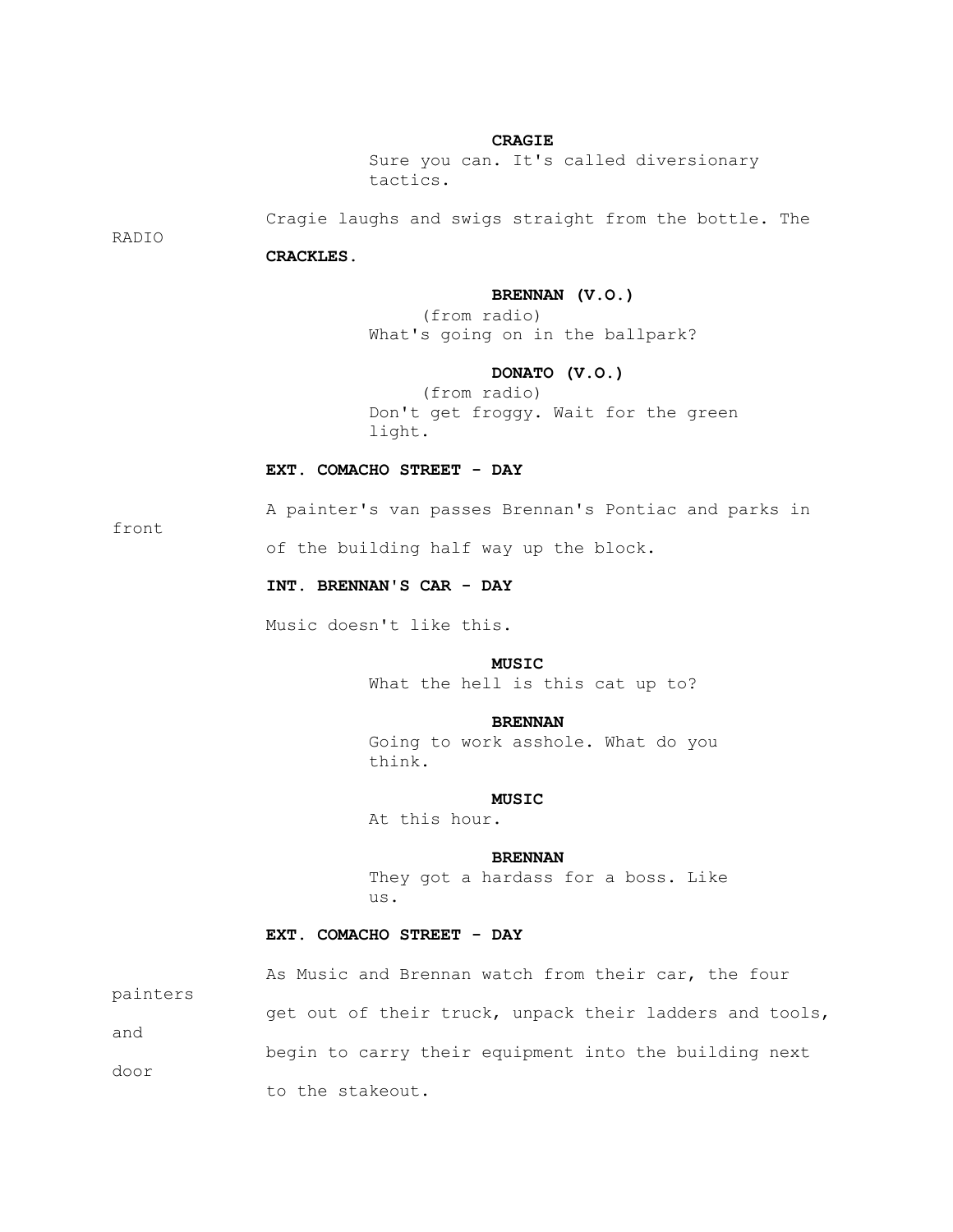## **INT. COMACHO APARTMENT - DAY**

|          | The room is small and bare. A selling den. VICTOR                                                                |
|----------|------------------------------------------------------------------------------------------------------------------|
| COMACHO  | and TWO COUSINS, all young and vicious, are sitting                                                              |
| around a |                                                                                                                  |
|          | formica table with the two buyers, Doc and Spider. The<br>Comachos are heavily armed. There is plenty of tension |
| all      |                                                                                                                  |
|          | around, but Doc seems a little more nervous than the                                                             |
| rest.    |                                                                                                                  |
| satchel  | This is an enormous buy. Doc has placed a bowling                                                                |
|          | full of bundled \$20's, \$50's, and \$100's on the table.                                                        |
| Victor   |                                                                                                                  |

is counting it rapidly.

#### **SPIDER**

 This be better than jukin' Seven-Elevens, huh Victor?

#### **VICTOR**

 (to cousins in Spanish) This one's got some balls, huh? (to Spider) I don't juke anybody.

| dozen | Victor nods and one of the cousins brings in half a     |
|-------|---------------------------------------------------------|
|       | brick-sized bundles of cocaine from the next room.      |
| knife | Doc slices into one of the bags and with the tip of his |
| with  | he drops a bit into a glass vial. He adds clear liquid  |
|       | an eye dropper and it instantly turns purple.           |

## **DOC**

I say, awright. The royal colors.

## **EXT. ALLEY - DAY**

 Eddie's eyes scan the scene as he sorts through a garbage can with a stick.

#### **INT. PAINTER'S HALLWAY - DAY**

 The painters carry their equipment down the long corridor and enter a vacant apartment.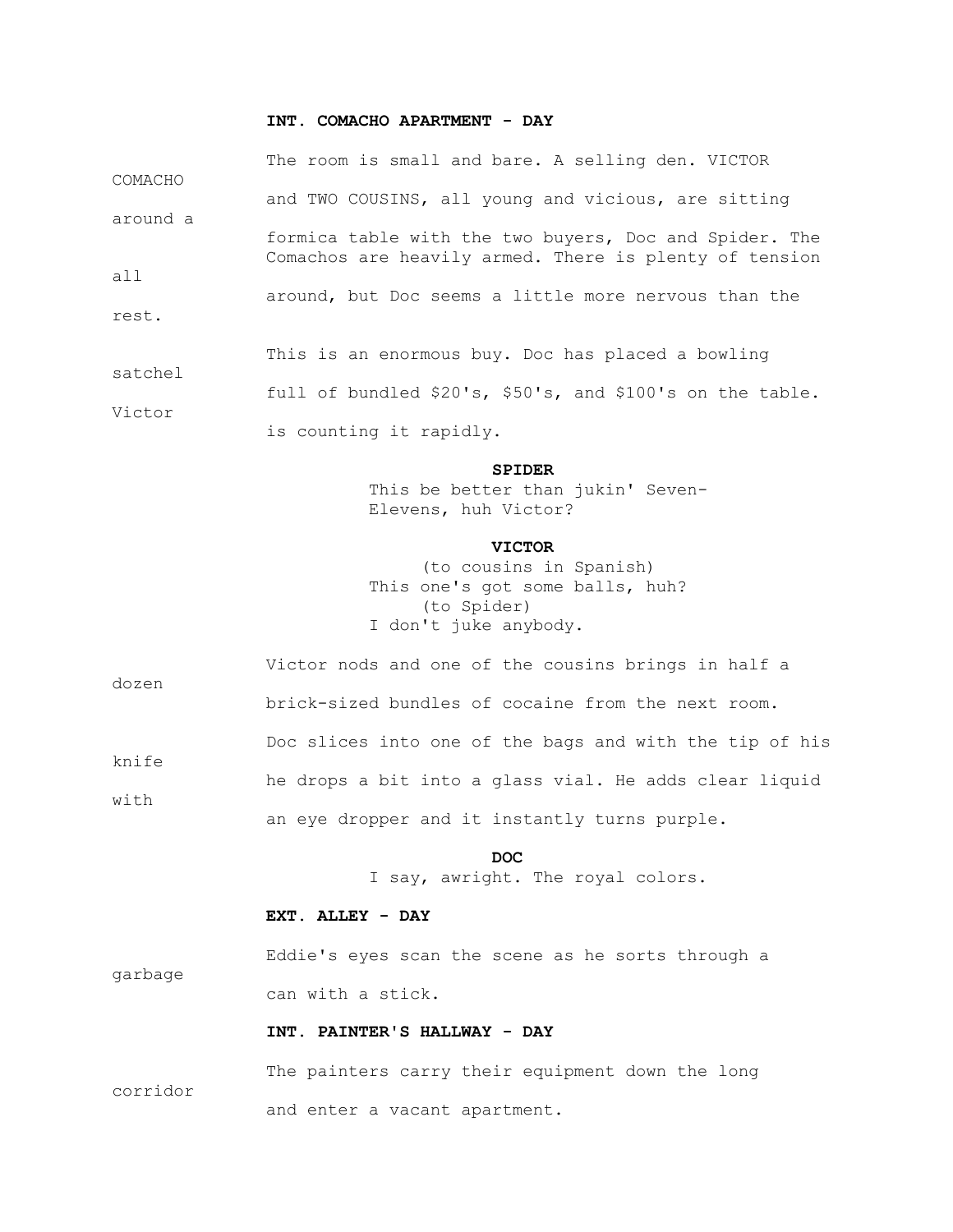A door opens in the corridor, and a naked toddler steps out. A Latino teenager comes out to retrieve the child. He sees

> the backs of the painters, and carries the toddler back inside.

#### **INT. PAINTER'S APARTMENT - DAY**

The painters are not what they seem. Working quickly, silently, they open their tool kits and lay out their hardware: machine guns and automatics.

 TONY LUNA, a barrel-chested Italian mobster is running the show and it's well rehearsed. His boys, GUS, VITO, and EENIE move like oiled machinery.

 Vito turns on a radio to a Latino station to cover the SOUND of their preparations. They remove the whole window from its frame. Then they rest a wide plank on the window ledge. Three feet away is the window of the adjacent building and silhouetted against the shade we can SEE the drug deal. Luna'ys check their weapons.

They put on painters' masks and goggles.

## **LUNA**

Okay, by the numbers.

He puts on his goggles.

#### **EXT. ALLEY - DAY**

Donato

 Over the IDLING ENGINE of the garbage truck, Eddie and HEAR the deal going down on the RADIO.

## **EDDIE**

 (to walkie-talkie) Everybody on your toes.

#### **MUSIC (V.O.)**

 (from radio) Their Right Field's Clear. Those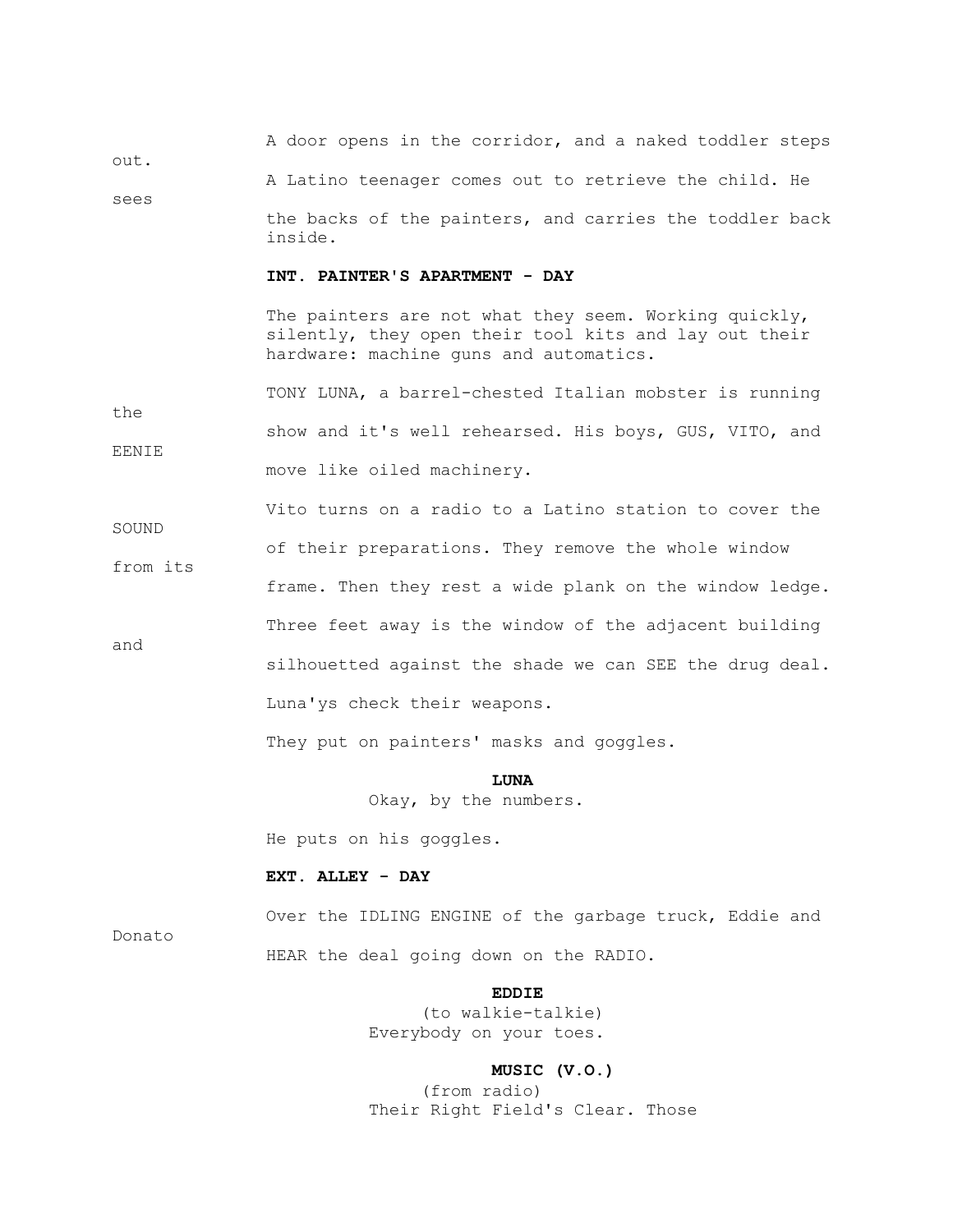painters are out of the way.

## **EDDIE**

 (to walkie-talkie) What the hell you talking about?

## **MUSIC (V.O.)**

 (from radio) We got a painting crew of painters just went in the building next door.

Eddie looks at Donato.

## **EDDIE**

 Painters? That building's gonna be condemned!

Like a coiled spring, Eddie leaps from the truck and

runs

for the rear gate, gun in hand.

## **EDDIE**

 (shouts) Play Ball! Play-fucking-ball!

## **DONATO**

 (to mike) Home Team! We're goin in! Move it! Move it!

## **INT. PAINTER'S APARTMENT - DAY**

 Tony and his men face the window across the gangway. Two of them hold sawed off double barreled shotguns. Tony counts it down, and they all fire as one.

 One GIANT BLAST tears into the window. It disintegrates.

The four men toss aside their empty guns, and grab other guns.

#### **EXT. GANGWAY - DAY**

 Eddie HEARS THE GUNFIRE and hits the wall. He sees the glass showering down around him. He vaults over the backyard fence and head for the porch stairs.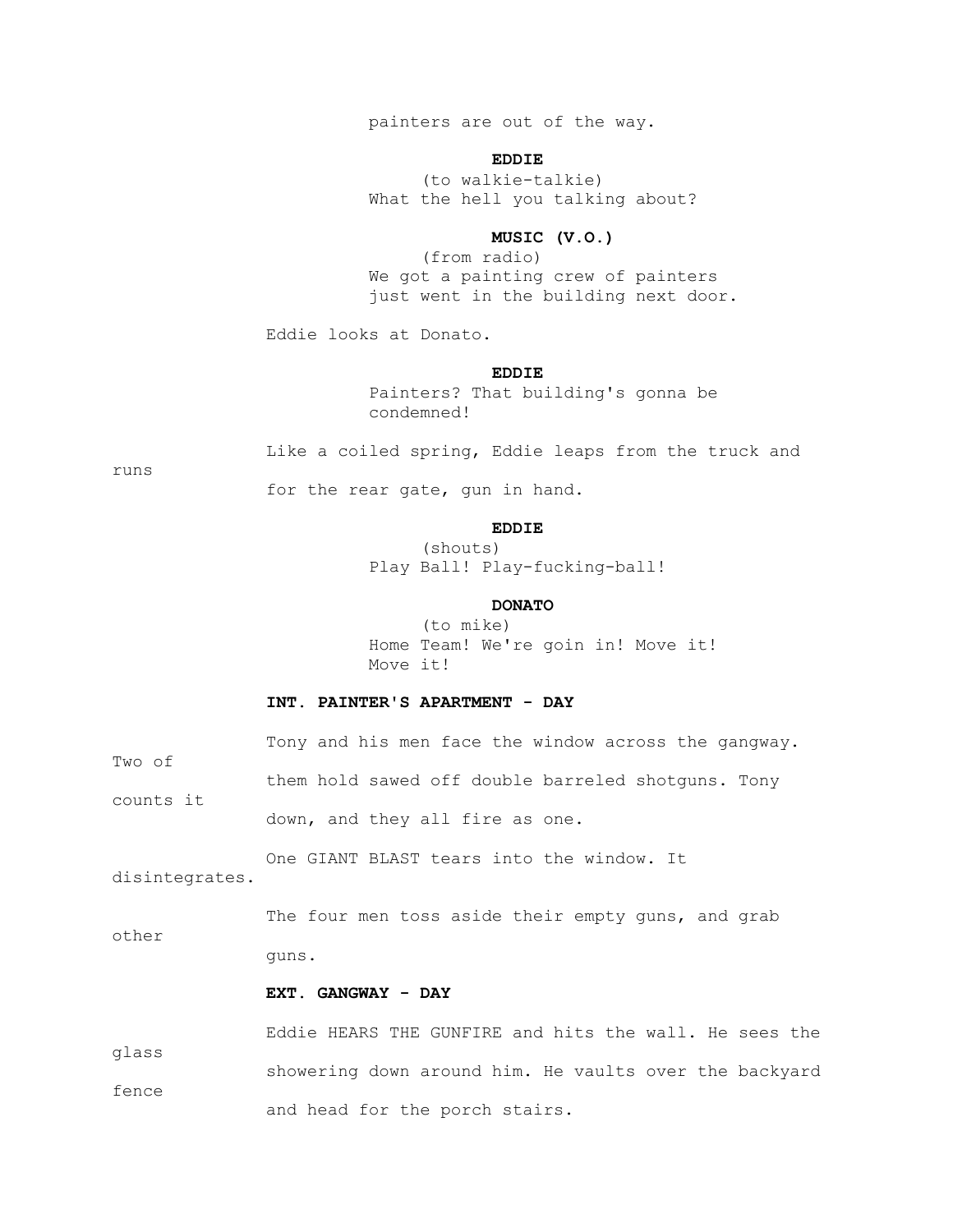#### **EXT. CEMETERY - DAY**

Kosalas is finally pissing against the wall.

#### **KOSALAS**

## I knew it.

 Cragie is using the crate to climb the wall. He is up and over, and falls to the ground on the other side. He's still trying to get to his feet when Kosalas comes over. They start running, yanking their guns out.

#### **INT. COMACHO APARTMENT - DAY**

 Doc and Spider are blown backwards in their chairs. One of the cousins has fallen across the piles of money and drugs. Victor and the other cousin are slumped on the floor. The woman in the bedroom is screaming.

 Through the jagged glass around the window frame, Tony's boys shove a broad plank.

#### **EXT. GANGWAY - DAY**

 Three floors up, we see the "painters" rush across the gangway to the other building.

## **EXT. COMACHO BACK STAIRS - DAY**

 EFREN COMACHO, the heavyweight guarding the back door, is distracted by the SHOUTS and GUNFIRE upstairs. Eddie crashes through the door and Efren spins just in time to meet Eddie's blurring attack.

 The struggle on the landing is brief. Efren's size is no match for Eddie's speed and power. With a grunt he sags to the floor.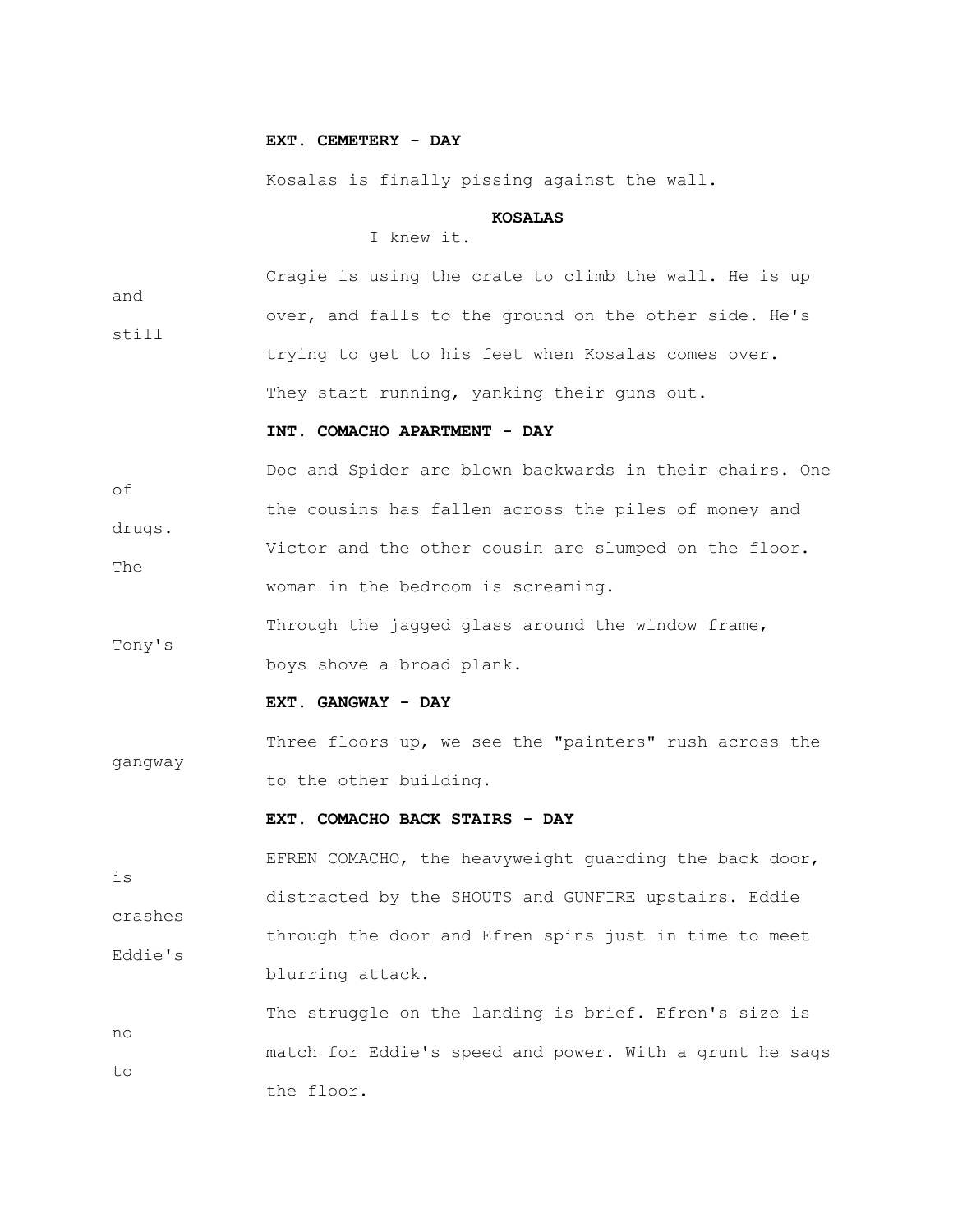Eddie leaps over him and bounds up the steps.

#### **EXT. COMACHO STREET - DAY**

 Brennan, Music and Kobas are now on their way, using parked cars to cover their advance toward the front door of the Comacho building.

## **EXT. COMACHO BACK STAIRS - DAY**

 Eddie passes the second floor landing and takes a quick look up the porch stairs. The door to the second floor apartment starts to open behind him. He spins and kicks it. There stands a terrified old woman looking up the barrel of his gun.

## **EDDIE**

## (shouts) Police! No se mueve!

He spins and bounds up the stairway.

#### **INT. COMACHO APARTMENT - DAY**

The woman is huddled in a corner, still screaming. Tony comes to stand over her, and coldly shoots her. Then he rips off his mask and goggles as his boys clear the bodies and scoop up the drugs and money from the table.

 Victor Comacho lies slumped against the wall, one side of his face and one shoulder bloodied. He appears dead, eyes open. But then he blinks once.

## **INT. COMACHO BACK STAIRS - DAY**

 Eddie has entered the rear of the apartment. He moves cautiously forward.

## **INT. COMACHO APARTMENT - DAY**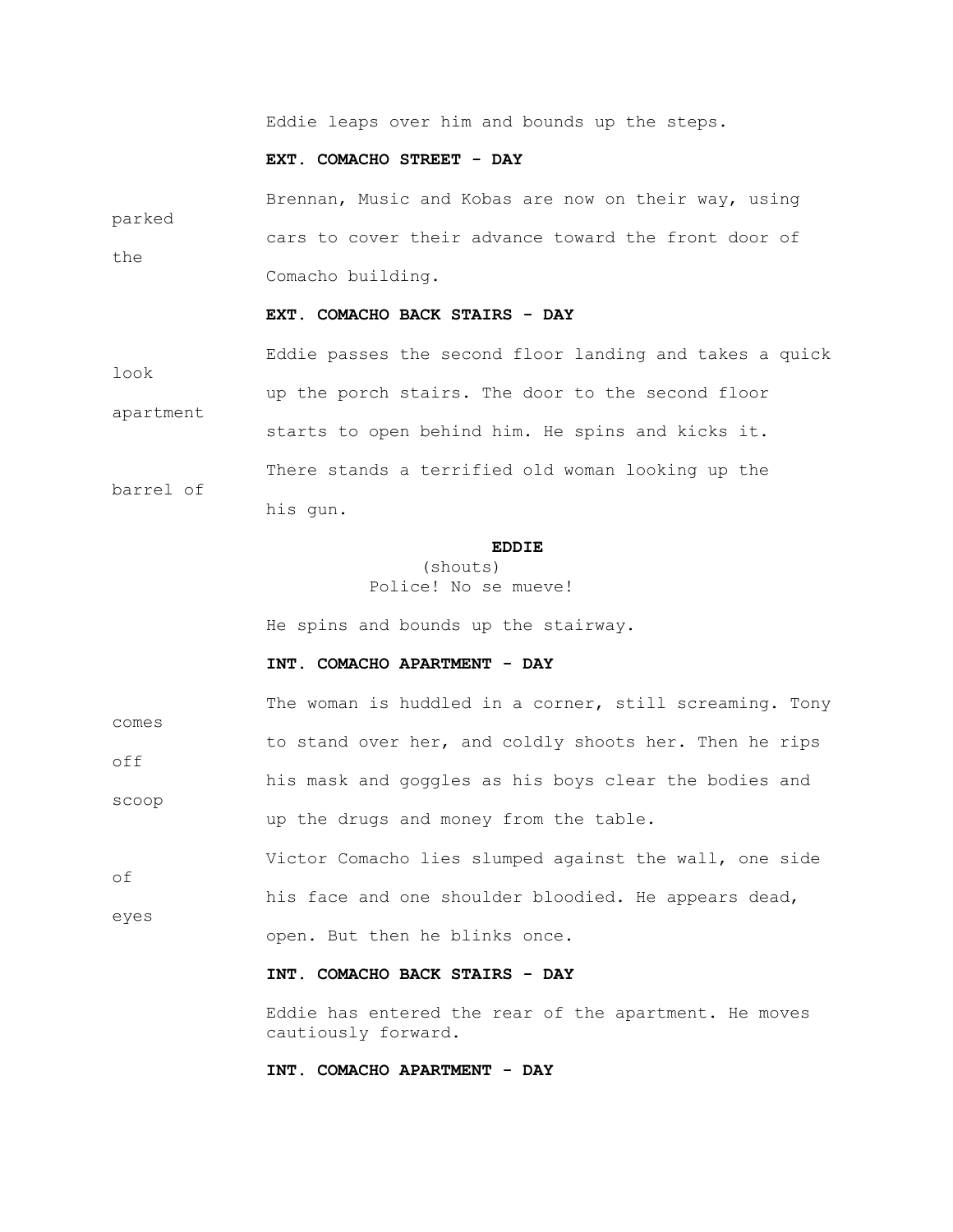Tony and his partners start back over the gangway to the other building. Vito is bringing up the rear. Suddenly Victor Comacho comes to life. He gets off A BURST with his AUTOMATIC. Vito catches it in the back.

#### **EXT. ALLEY - DAY**

 Donato is moving down the gangway when Vito's body - followed by the scaffold plank -- falls from the sky and CRASHES into the pavement right in front of him.

#### **INT. COMACHO APARTMENT - DAY**

 Eddie jumps into the living room doorway, gun drawn, and takes in the carnage. He kicks the gun out of Victor's hand, and bounds to the shattered bay window and looks down in time to SEE --

## **EXT. GANGWAY - DAY**

 Donato jumps over the broken body, running through the gangway toward the front of the building.

#### **DONATO**

They're goin out the front!

#### **INT. COMACHO APARTMENT - DAY**

The bridge to the other building is gone, but there is a large drainpipe running down the outside of the building. Eddie climbs out on the shattered window sill, and stretches for the pipe. The pipe is just out of reach. Pushing off from the ledge, he jumps for the drainpipe, grabbing it on his way down.

## **EXT. DRAINPIPE - DAY**

As he slides down three stories.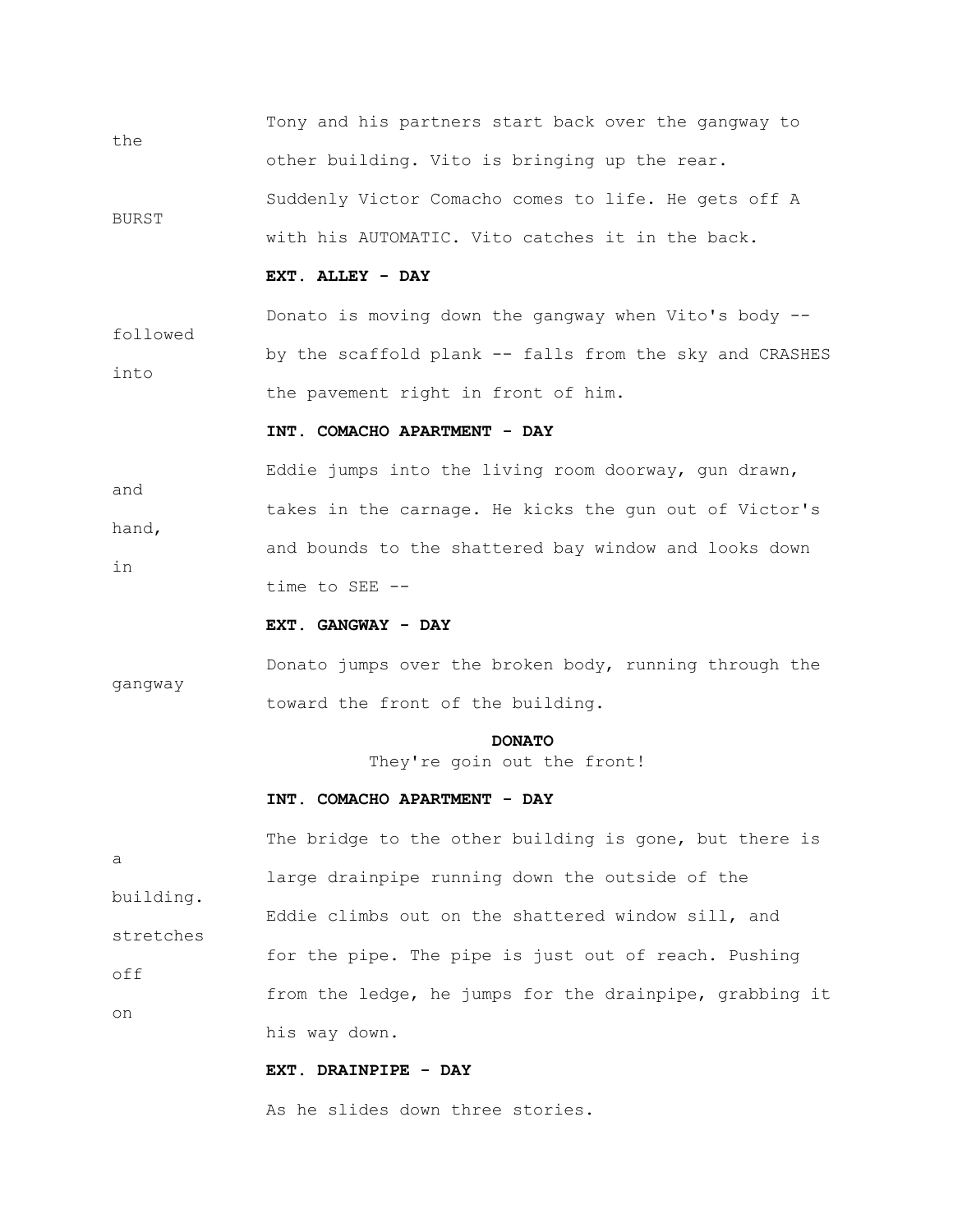#### **INT. PAINTER'S HALLWAY - DAY**

 The painters run down the stairs toward the front of the building.

## **EXT. COMACHO STREET - DAY**

 Music, Brennan, and Kobas rush the front door of the Comacho's building, and enter.

#### **EXT. GANGWAY - DAY**

Eddie lands on his feet and heads for the front.

#### **EXT. ALLEY - DAY**

 Cragie and Kosalas brace themselves on each side of the rear door to the Painters' building. Cragie is white with fear. Kosalas kicks in the door. They enter.

#### **EXT. COMACHO STREET - DAY**

 At the front of the building Donato emerges from the passageway and he's met by a HAIL of GUNFIRE. He jumps back

and takes a more cautious look.

 Tony Luna and Gus make a run for the van. Donato steps out

from between the two buildings and raises his gun.

 But he hasn't seen Eenie, just coming out of the building next door.

 Eenie fires and Donato goes down, wounded in the foot. But before Eenie can get off another shot --

 -- Eddie leaps from the gangway and drops Eenie with a BURST from his AUTOMATIC.

#### **EXT. COMACHO STREET - DAY**

Luna pulls out PEELING RUBBER, but he's nearly

surrounded.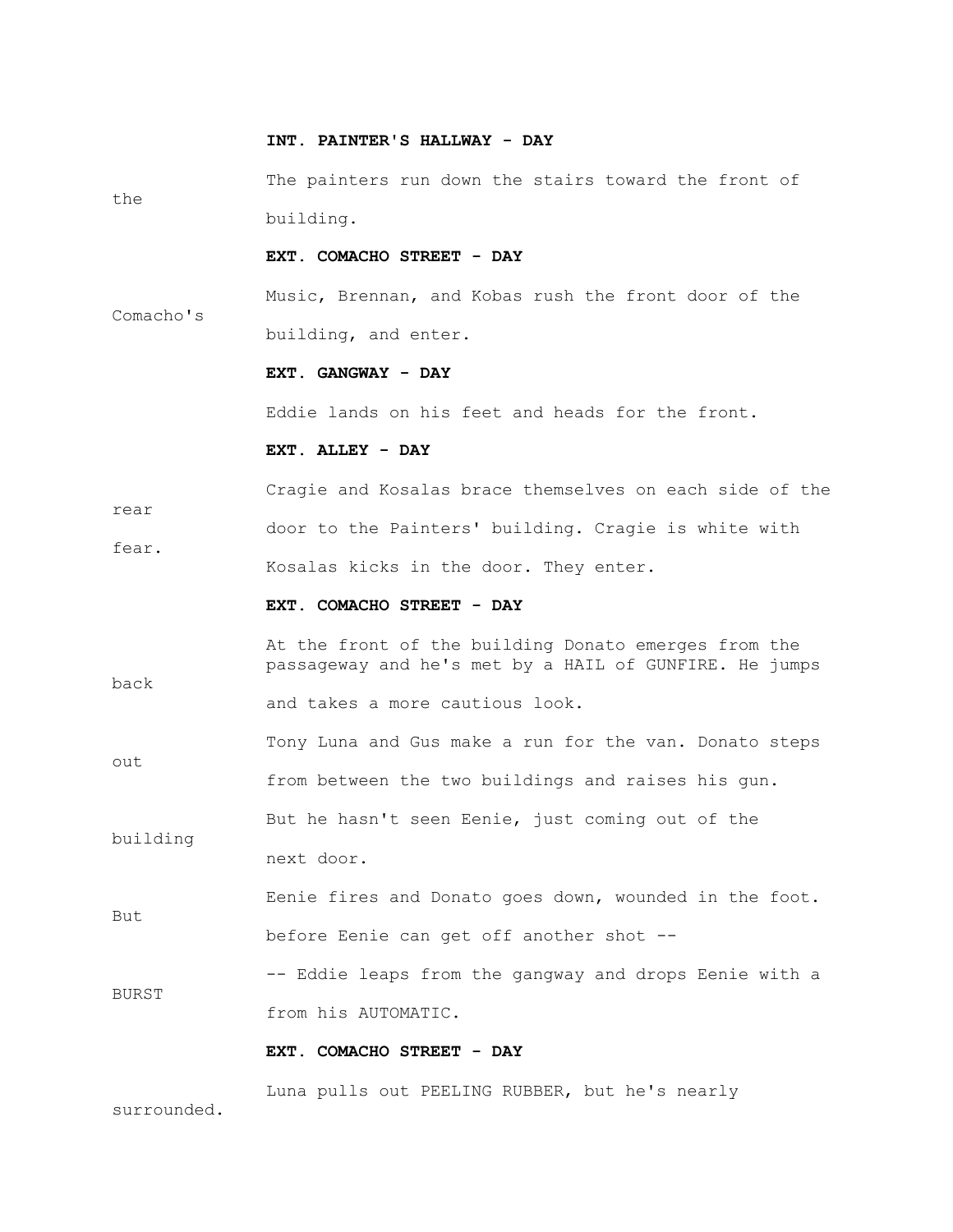squad cars have pulled in blocking both ends of the street. Another squad car screeches to a halt and both officers jump out and start firing.

 Luna hits the fender of the squad car head on, knocking both officers to the ground. He spins the van around with cops FIRING from every angle, jumps the curb, and roars past the roadblock on the sidewalk with pedestrians leaping in all directions.

 **INT. PAINTERS' BACK STAIRS - DAY**

 Heart pounding, Cragie leads Kosalas blindly up the darkened steps.

## **INT. PAINTER'S HALL - DAY**

 A door opens behind Cragie. He whirls and FIRES into the darkness.

 The riddled body of a Mexican teenager, eyes wide with shock, pitches into the hall.

Kosalas, down the hallway, hugs the wall, petrified.

#### **KOSALAS**

Cragie?!

## **CRAGIE**

It's O.K. I got the sonovabitch.

 Kosalas creeps ahead, gun drawn, just in time to see Cragie pull a small handgun from his pocket and lay it in the boys hand.

Cragie looks up at Kosalas and their eyes meet.

#### **EXT. COMACHO STREET - DAY**

Luna's van, it's windshield shot out, takes the first

corner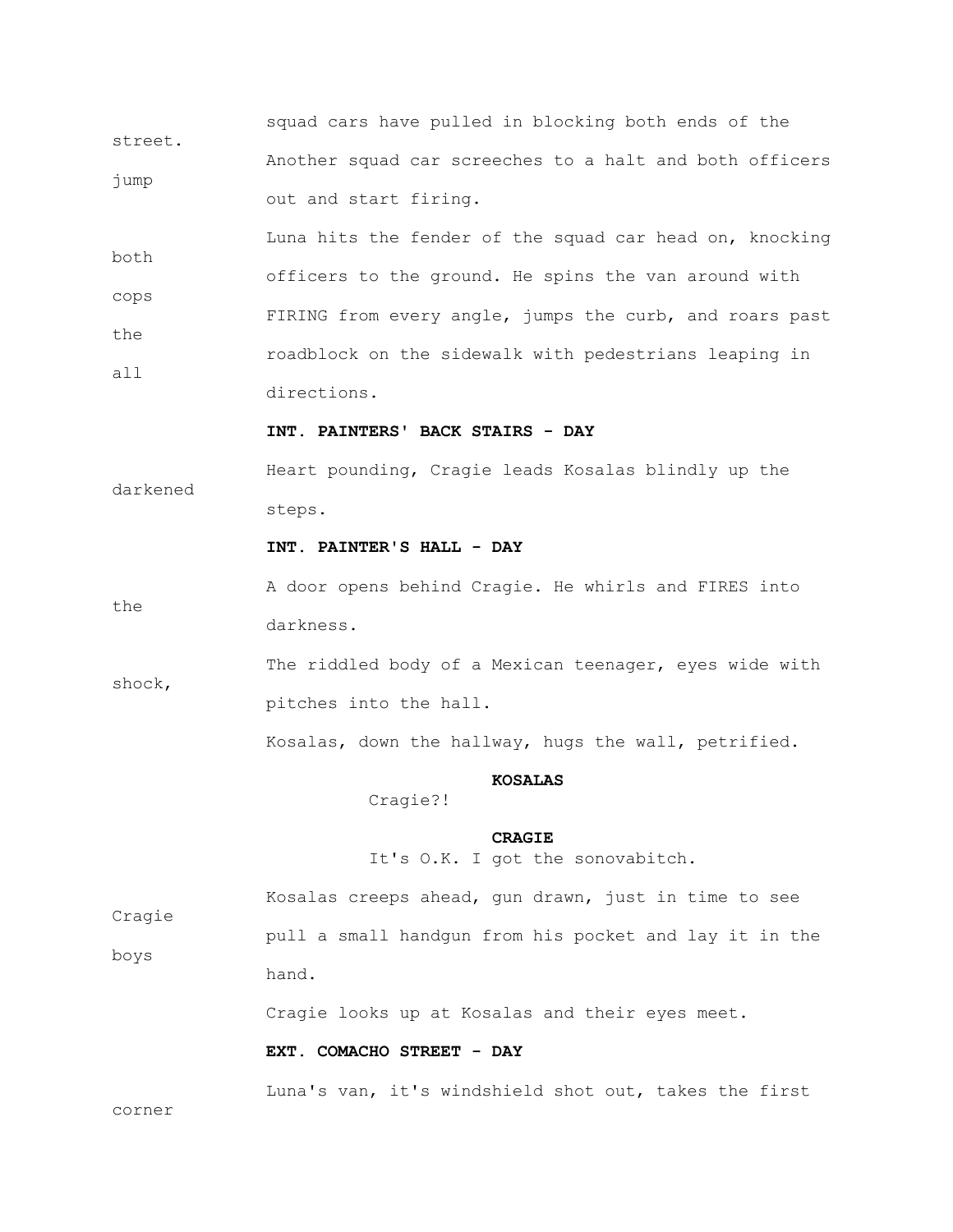on two wheels. Behind him the police scramble for their blue and whites. Half way down the block, the van lurches into an alley.

## **EXT. ALLEY - DAY**

The van hurtles down the alley, splashing through puddles past the loading docks of a packing company. Parked along one side of the end of the alley is a meat truck from the opening montage. A loading ramp leads to the gaping rear doors.

The thieves have done their homework. The Luna gang slams up the ramp into the rear of the meat truck.

 A bee fy compatriot in a blood stained butcher's smock pulls several sides of beef along the rail and into the truck. With the van concealed, the line of police cars ROAR splashing by.

#### **INT. PAINTER'S HALL - DAY**

 Cragie, kneeling over the body, looks at Kosalas eyeball to eyeball.

SCREAMS come from within the boy's apartment.

## **CRAGIE**

## (yelling into the apartment) Police! Stay where you are!

 They HEAR FOOTSTEPS pounding up the front stairs. Cragie and Kosalas look up.

 Eddie appears at the front of the hall, gun drawn. He sees the boy on the hallway floor.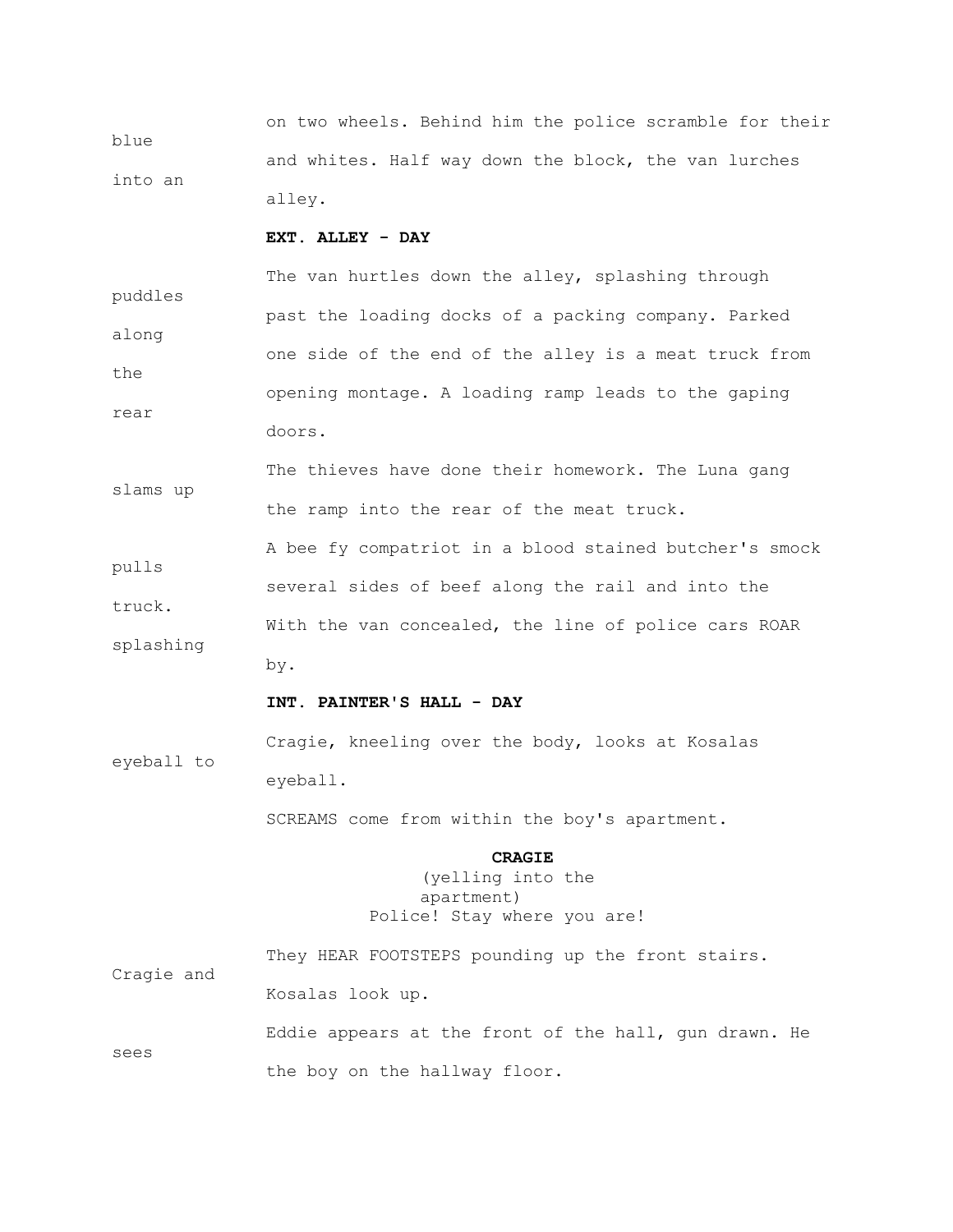He approaches cautiously, taking in the body, the gun, Cragie sitting against the wall, and the distraught Kosalas who stands transfixed by the dead kid. Eddie goes to

Kosalas.

#### **EDDIE**

Take it easy, Kosalas.

#### **CRAGIE**

The kid didn't dust him. I did.

Eddie looks at Cragie.

## **CRAGIE**

 Him or me, Sarge. (pause) The kid saw the whole thing.

Both Eddie and Cragie look at Kosalas.

## **CRAGIE**

Tell him, Nick.

It almost sounds like an order.

Kosalas looks like he's going to be sick.

#### **KOSALAS**

 (softly) Yeah, that's how it went down.

## **EDDIE**

 (pause) Stay here. (to Cragie) Take care of your partner.

Eddie walks away.

cops.

#### **EXT. GANGWAY - DAY**

The gangway is now filled with squad cars, ambulances,

and

 As the paramedics walk Victor Comacho to the ambulance, bloody, bandaged, but very much alive, he and Eddie

LOCK

EYES for a brief instant.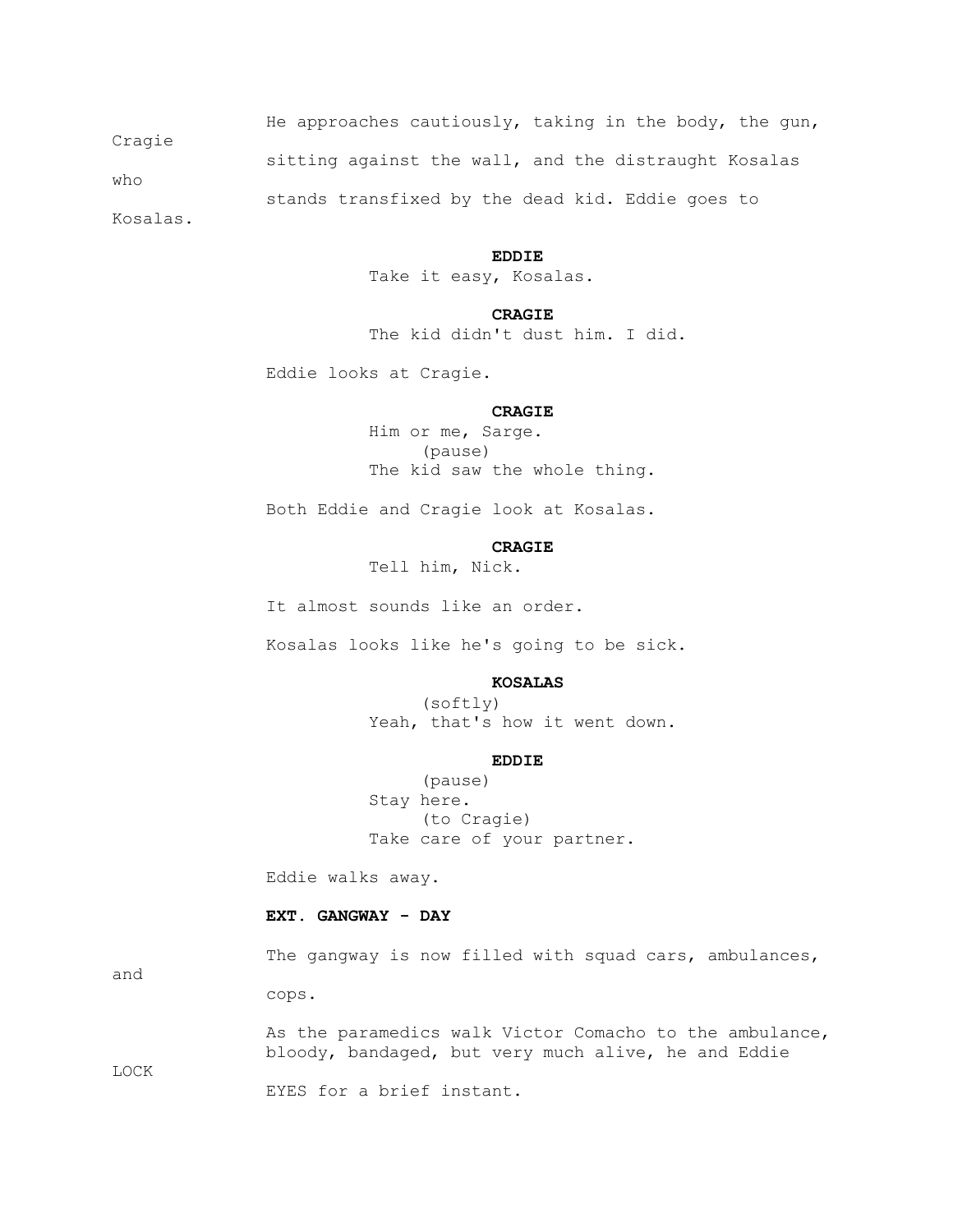Several ferocious looking Comacho relatives have been allowed inside the police lines. One of them steps close to

Victor.

#### **VICTOR**

 (to relative) Call Luis.

The lab technicians arrive.

are

The throng of streetwise punks and horrified commuters

across a roped off area.

#### **KOBAS**

 Get these people back out of here, wouldja.

## **INT. PAINTER'S HALL - DAY**

Kosalas and Cragie are still with the body. The

corridor is

blocked off by uniformed patrolmen.

Kosalas is shakey. Cragie is tries to calm him down.

#### **CRAGIE**

 Look, it's no big thing, Kid. A friggin' dog and pony show. Some dumb ass questions by dumb ass bureaucrats. "When's the last time you were at the range?" Crap like that.

#### **KOSALAS**

 Look. It was a fuckin' accident. Why can't you just be --

#### **CRAGIE**

 (stiffens) You born yesterday?! These ain't cops. They'll roast our ass just cause we carry a badge. Both of us. (menacing) We stick together on this, kid. We're partners, right?

Kosalas nods.

 **EXT. GANGWAY - DAY**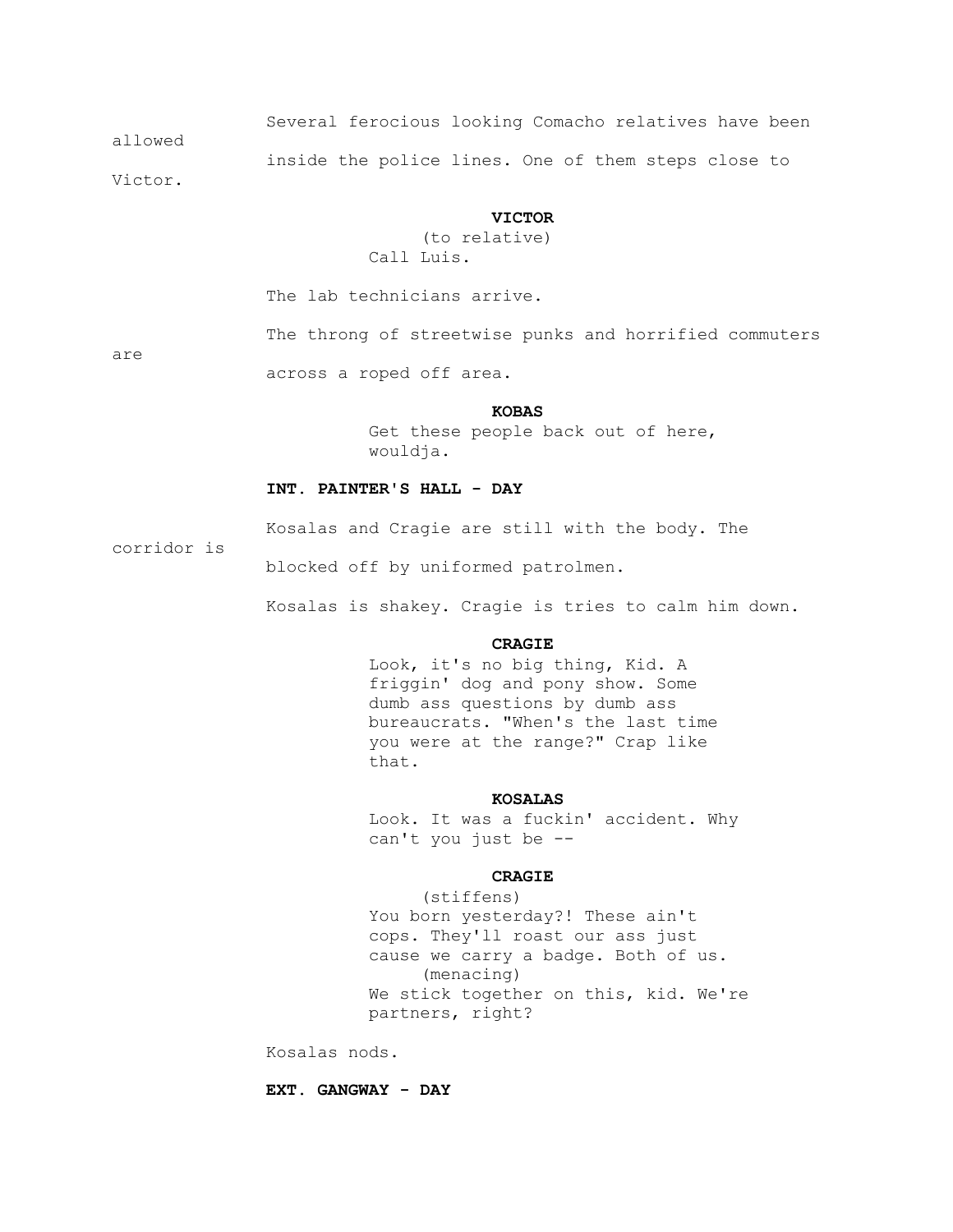Donato sits on the ground as two paramedics work on his foot.

 Eddie crouches beside him as one medic cuts away Donato's

ankle boot.

#### **DONATO**

He gasps as they draw the boot off. Donato grabs for

 Aw man, don't do that. You know how much these things cost?

Eddie's

hand, and squeezes against the pain.

#### **DONATO**

 Eddie. Scam this. A bait shop. Worms, minnows. Don't even need real worms. Storage problem. Got those rubber ones, you know?

## **EDDIE**

Yeah, what about the winter?

#### **DONATO**

 We winter in Florida. Rubber neck the beach bunnies. Aw, look at that. Ruined my brand new fence climbers. Hand made in Italy.

 Someone points Eddie out to Partida, an attractive, no nonsense woman, who heads for him. Donato sees Partida

coming.

#### **DONATO**

 Oh, fuck, Partida. I'm gonna tell her you shot me.

The resentment the other cops feel against Partida is

readily

apparent.

#### **PARTIDA**

Cusack. You were in charge here?

## **EDDIE**

Does it look like it?

Partida looks at the covered body nearby.

## **PARTIDA**

 (to Donato) And you were a principal in one of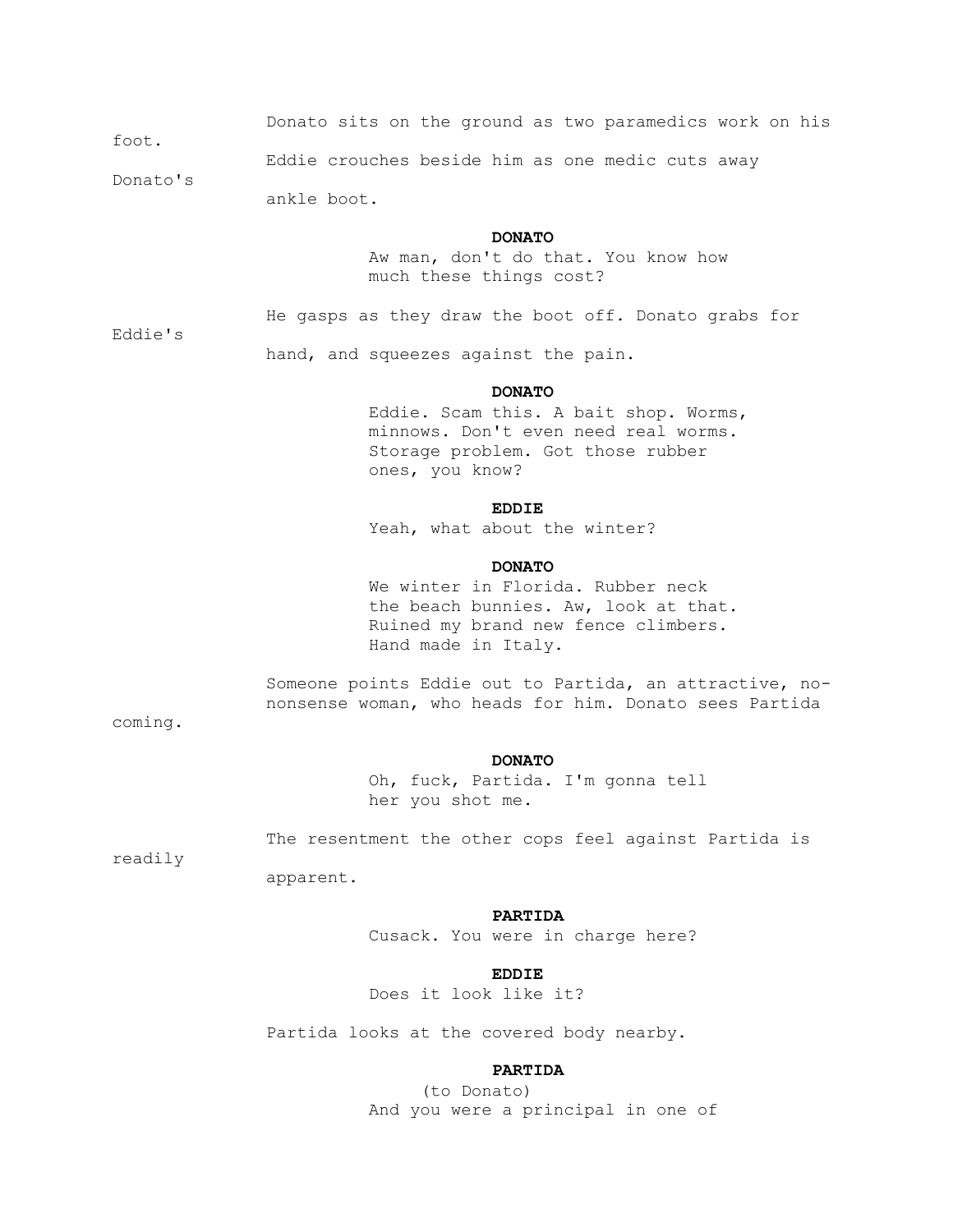## the shootings?

Eddie nods.

## **DONATO**

OW! A goddamn Dr. Jekyll!

at the

civilian

pointing

Eddie smiles at Donato, who with his good foot, kicks

medic bandaging the wound.

#### **PARTIDA**

 Where's the officer who was involved in the other shooting?

## **EDDIE**

 (pointing) Third floor rear.

As Partida heads for the building, another suited

 comes over to meet her. The civilian escorts a Mexican grandmother.

The old lady is agitated, jabbering in Spanish and

at the cops.

 Eddie sees this, and then is pulled away as he helps one of

the medics lift Donato and carry him to the ambulance.

Eddie helps Donato into the ambulance.

#### **EDDIE**

Catch you later, Hopalong.

#### **INT. HEADQUARTERS - DAY**

and

The two Comacho lookouts who survived the raid, Efren

 Pompas, have been brought in for questioning. The interrogation is taking place in a small room.

Officers Brennan and Music are here with Eddie.

The Comachos sit silent as stones.

## **MUSIC**

 (to Efren) You know that, Efren. When your big bad brother Luis gets the word, your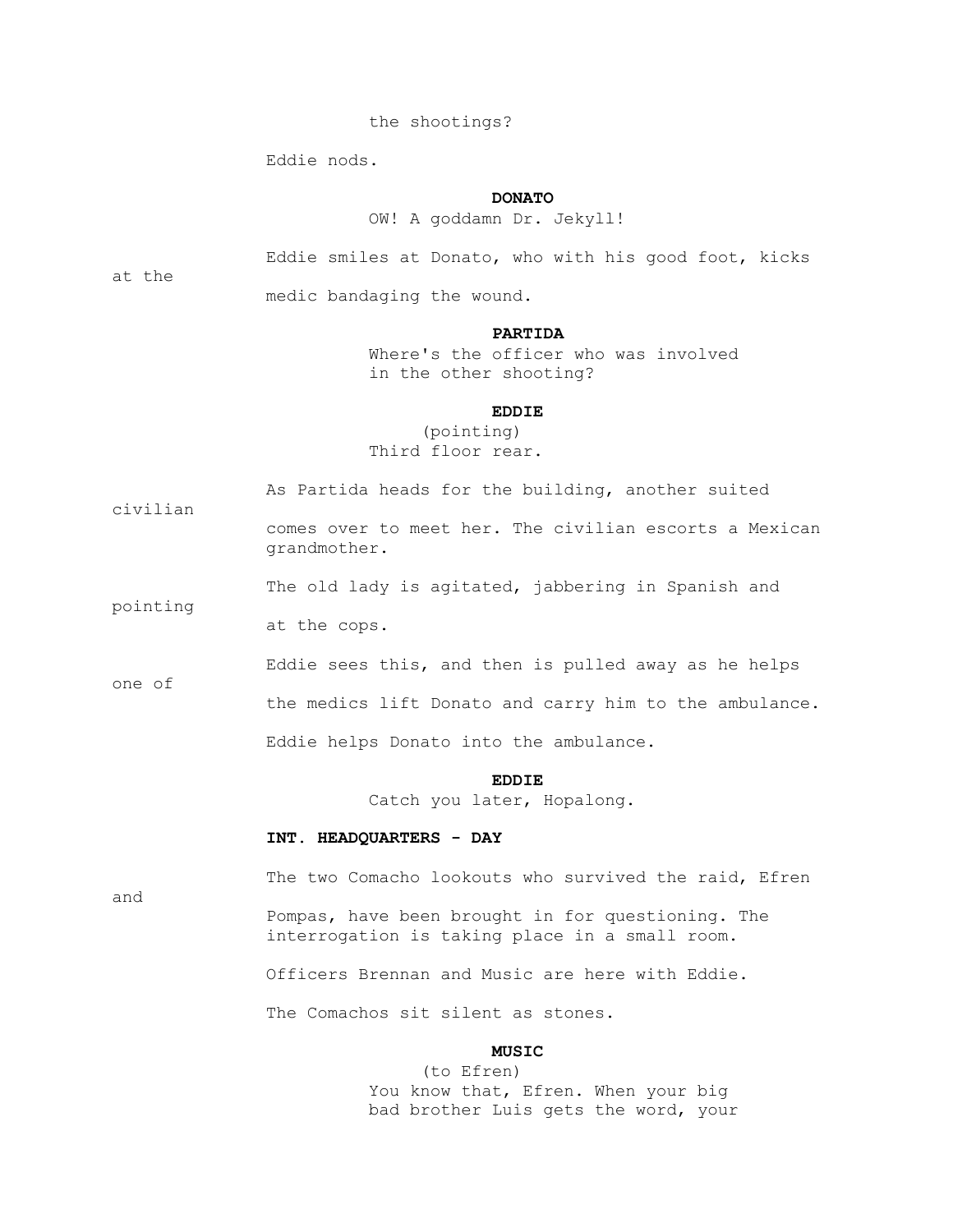## ass is freeze dried and fried.

Efren stares ahead. Music looks at Eddie who is

with the Rubic's Cube, to little success.

Brennan takes Music's place. He kicks Pompas' chair

hard.

fiddling

#### **BRENNAN**

Talk you hemorrhoid!

#### **POMPAS**

 (in Spanish) Your mother fucks dogs in the street.

#### **BRENNAN**

 You wanna tune-up? Hey Sarge, you know why a Comacho's like a cue-ball? Cause the harder you hit 'em, the better their English gets.

It's not a joke, but a threat. Pompas spits at Brennan. Brennan is enraged, but Eddie pushes him back with a

hand.

Eddie faces the Comachos.

## **EDDIE**

We're jerking off here.

Eddie goes out the door.

#### **INT. HEADQUARTERS HALL - DAY**

As Eddie emerges, he bumps into the Camacho's lawyer

thirty-eight, well dressed, smooth as silk.

Sanchez sees the tableau in the room. As Cusack walks

down

SANCHEZ;

the hall the attorney follows him.

## **SANCHEZ**

Let's cut the shit, Cusack.

Eddie ignores him.

#### **SANCHEZ**

 Option 1: you can send em downtown. If Judge Collins didn't get laid last night, you can probably get him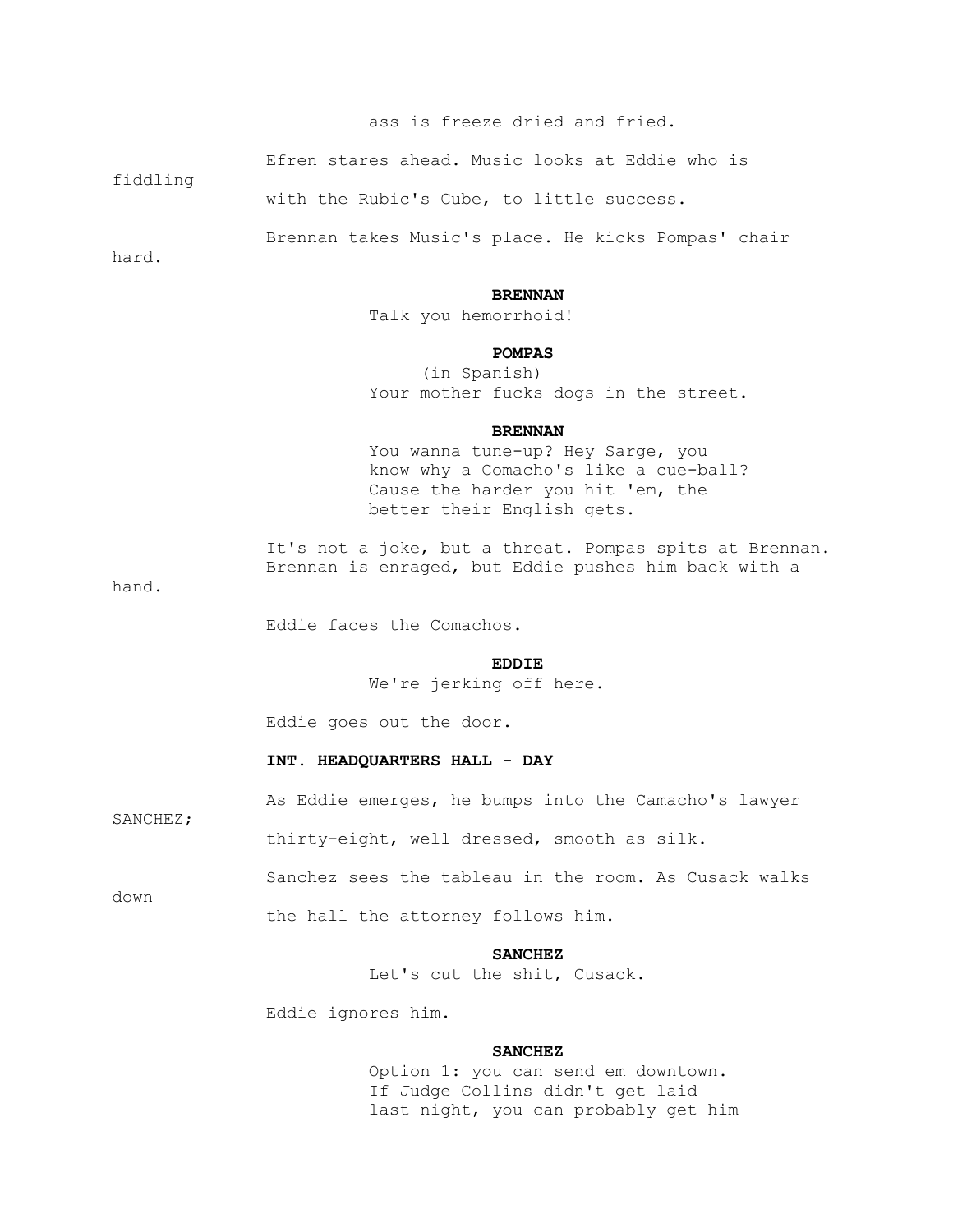to arraign my clients for loitering in their own hallway. He'll set bail. I'll take care of it. Option 2: release them here and now and we'll call it a day. (pause) Up to you.

#### **EDDIE**

I like to see you earn your money.

Sanchez backs off. We follow Eddie down the hall.

#### **INT. KATES' OFFICE - DAY**

Cragie

The head of Area Four, COMMANDER KATES, is grilling

and Kosalas.

#### **CRAGIE**

 We come up the back stairs. We start cleanin' the hallway when the deceased pops out of a doorway with a 25 automatic. I tell him to drop it, but he's comin. We had no choice. Kosalas here saw the whole thing.

Kates turns to Kosalas.

## **KATES**

Did you?

Kosalas looks haggard.

#### **KOSALAS**

I was on another doorway...

#### **KATES**

But you saw the action?

#### **KOSALAS**

I saw him fall.

## *KATES*

And the kid was armed?

## **KOSALAS**

That's the way it went down.

#### **KATES**

And you saw the weapon?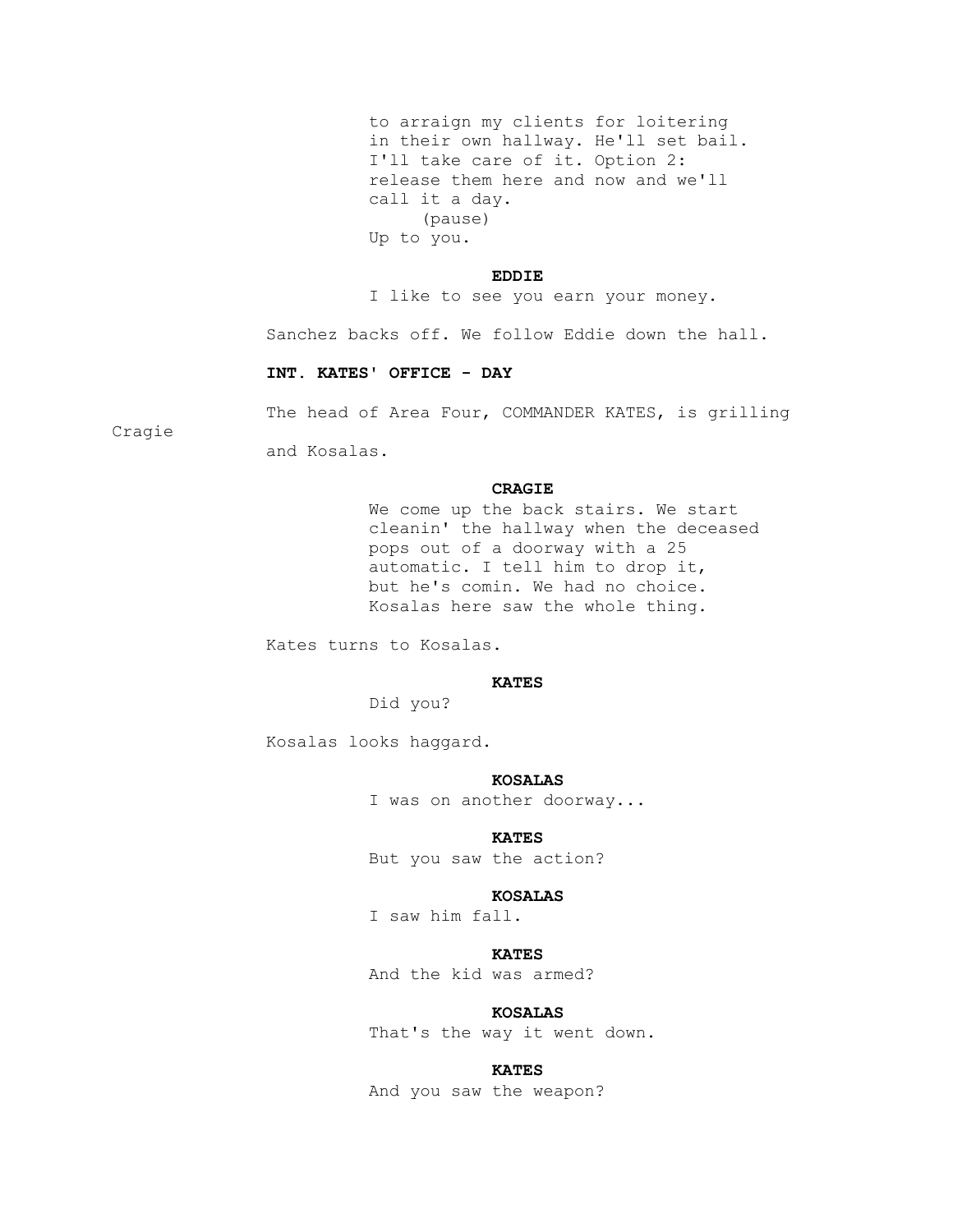## **KOSALAS**

 (nods) Yes sir. I saw it in his hand.

## **KATES**

## **O.K.**

 (signs document) Cragie, you'll be assigned to headquarters until the hearing --

## **CRAGIE**

 Hearing? Who called for a hearing? The little fuck tried to shoot me in the back!

Eddie enters. Kates looks up from his desk.

## *KATES*

Ms. Partida --

## **CRAGIE**

That piece of shit!

## **KATES**

 Shut-up, Cragie. (pause) Partida has demanded a formal hearing. You will be under oath so the department will provide you with a lawyer unless you've got your own. (stands) An OPS Review Board member is waiting to talk to you. Doesn't sound like you got anything to worry about.

Cragie gets up. Kosalas, sitting through this interview

in

stunned silence stands also.

## *KATES*

 Kosalas, you work with Cusack until this is over.

## **KOSALAS**

Yes sir.

Kosalas and Cragie exit.

#### **EDDIE**

 I ain't got no time to nursmaid a rookie. I don't need a partner.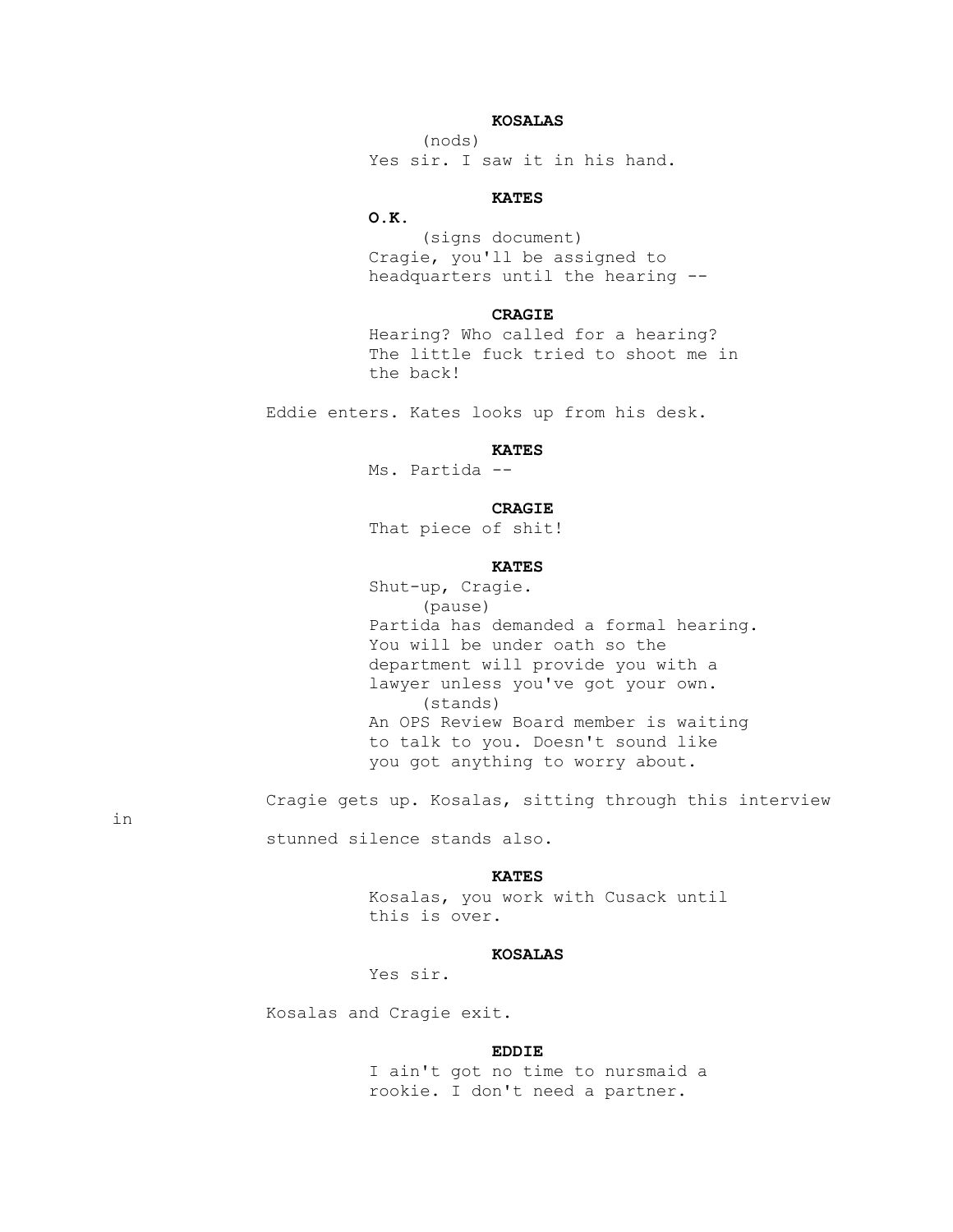## *KATES*

 (explodes) Your right! You don't need a partner! You need a goddamn keeper! (slams fist on desk) Jesus Christ! How do I explain this one upstairs? (stands) We gave you 600 man-hours, you took a month planning the damn thing, and what have you got to show for it? Nine bodies? A dead informant? One of my best men shot! For Christ's sake! (stares at ceiling) You're going to have me back on a beat busting perverts in the park.

Kates sits, sighs, suddenly tired.

## **EDDIE**

 We got a bigger problem. These Comachos aren't gonna take this lying down. The animals are out of the cages.

## **KATES**

Just what I need. A goddman war.

Eddie turns to leave.

## *KATES*

 Keep track of this business with Cragie?

## **EDDIE**

Yeah.

The PHONE RINGS.

#### **KATES**

I'll deal with upstairs.

Eddie starts to leave again. Kates picks up the phone,

and

puts a hand over the mouthpiece.

## *KATES*

Just get me some answers, huh.

## **EDDIE**

That's my job.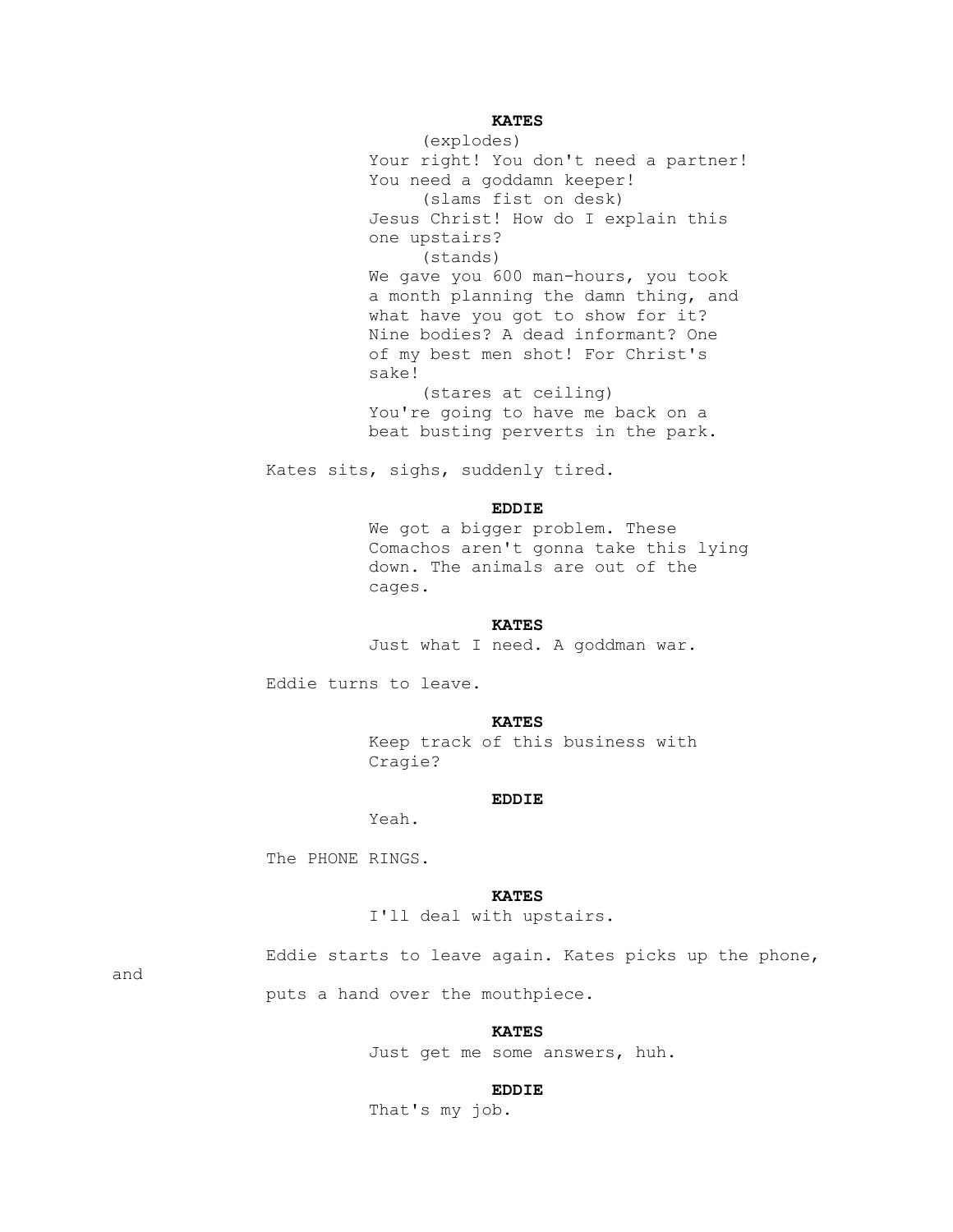Eddie exits.

## **INT. HEADQUARTERS OFFICE - DAY**

 Kosalas, without an attorney, is being interviewed by Partida. A court stenographer is silently typing.

#### **PARTIDA**

 ...you have the right to remain silent. You have the right to have an attorney present at all times. Anything you say may be used against you in a court of law...

#### **INT. EDDIE'S CAR - DAY**

 Eddie and Kosalas are parked on an airport access road, watching private planes land and take off. Eddie's car,

five-year old Chevy, is wreckage. The quarter panels

are rusted, the radio antenna is a coathanger, and when

Kosalas pushes a tape into the cassette player, the windshield

start moving.

a

wipers

 Kosalas pops the cassette out, the windshield wipers stop; he throws the cassette into the glove compartment. But now he can't get the door to stay closed.

**EDDIE** 

I'm going to have to fix that.

 Eddie has to shout to be heard over the sound of an airplane passing directly overhead.

Eddie glances at Kosalas who looks uncomfortable.

## **EDDIE**

You know, it's kind of interesting. That 16 year old in the hallway with the gun? Partida told me he doesn't have a record. The kid's never been arrested.

#### **KOSALAS**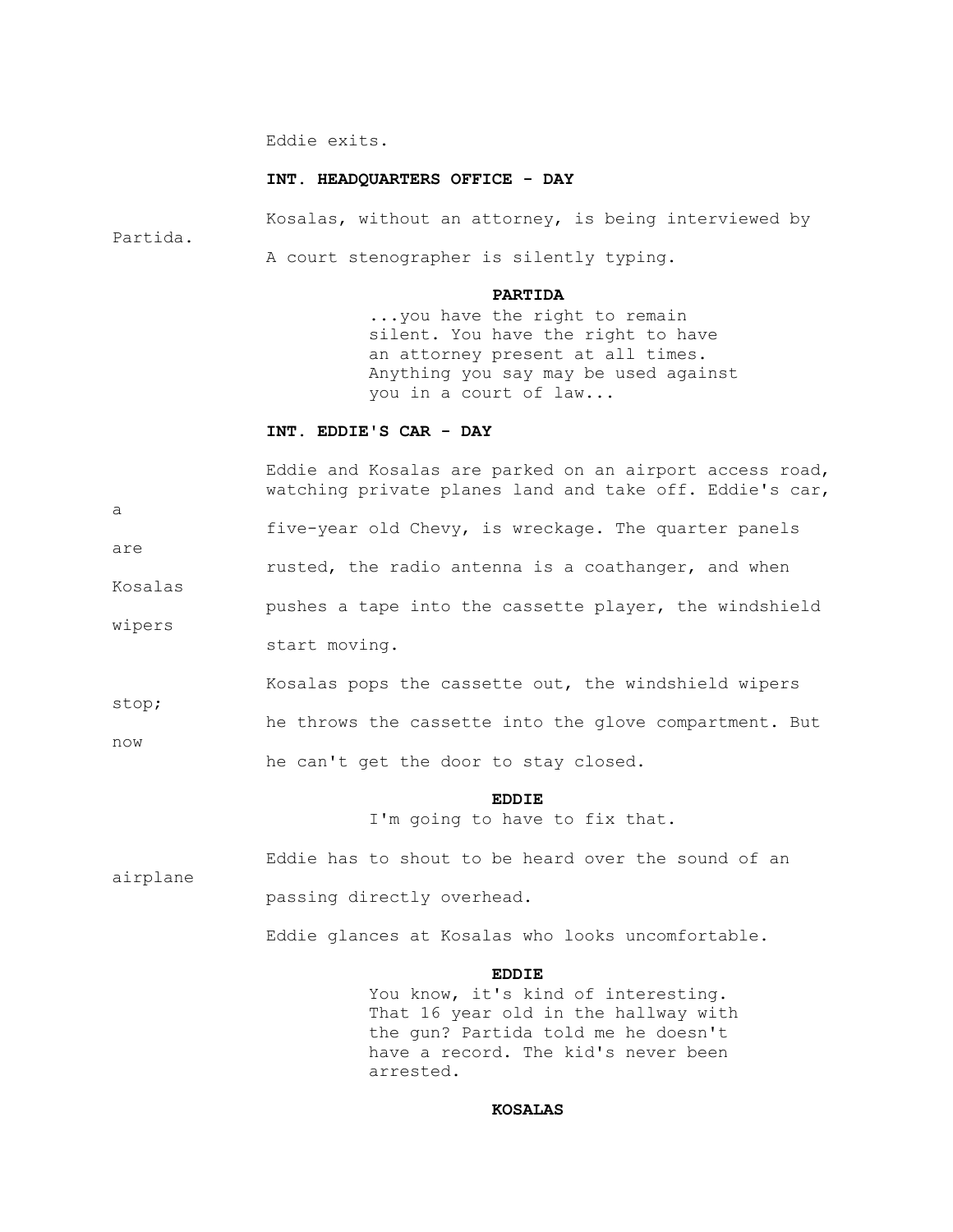Yeah, well, you know, if you read the papers, cops only shoot honor students. Sole support of the family and all that.

#### **EXT. AIRPORT - DAY**

 The airport bristles with corporate jets departing and arriving.

#### **TOWER (V.O.)**

 ...Lear 9 Lima Kilo number 2 for landing -- wind south 20, altimeter two-niner-niner-two...

 And now comes a mystery jet, wearing no company colors, banking in over Lake Point Tower and WHISTLING low over the Planetarium to a touchdown. The white Learjet taxis to a halt at the far end of the field as an undistinguished Buick rolls down the ramp to meet it. Eddie and Kosalas stand by their car, parked across the runway from the Learjet. The jet's engines shut down, the door opens, and a grim but handsome man emerges. LUIS COMACHO, a cruel and uncompromising survivor, has arrived. With him is an incredibly beautiful exotic woman. He is met by Pompas and Efren Comacho, the two lookouts who

 survived the raid. And Victor Comacho, who was wounded in the raid, is here with his shoulder bandaged.

## **EXT. EDDIE'S CAR - DAY**

 From where Eddie and Kosalas are standing it is impossible to hear the conversation at the Learjet, but it is clear that Luis Comacho is upset. They see Luis slap Pompas and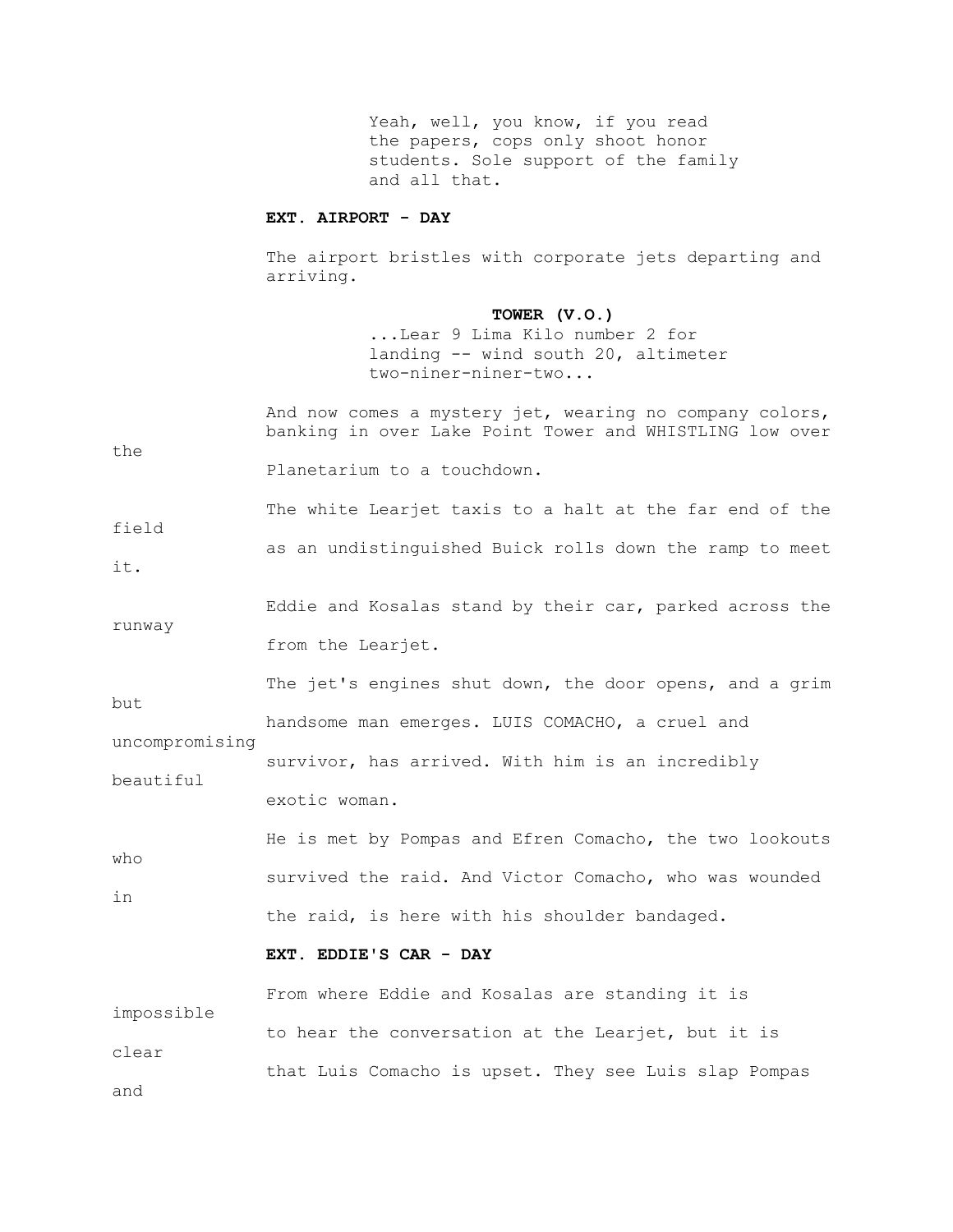Efren. Then he grabs Victor by both arms, ignoring his and screams at him.

#### **KOSALAS**

 Nice fellow this Luis Comacho. Donato says they call him the Angel-of-Death.

Victor grimaces, in great pain, and his knees buckle.

#### **EDDIE**

Real sweetheart.

#### **INT. LUNA'S HOUSE - DAY**

In the dining room DIANA LUNA, a pretty 19 year old,

 her 80 year old grandmother THERESA decorate a "HAPPY BIRTHDAY" banner, some red and green crepe paper.

#### **MOLLY LUNA (O.S.)**

Now?

## **DIANA**

No!

 Diana and her grandmother grin at each other. They are done. Theresa stands back to admire their work.

 **MOLLY (O.S.)**

Now?

## **DIANA**

Mama!

#### **A PHONE RINGS**

#### **DIANA**

Daddy, would you get that!

a

birthday cake, and sets it on the table next to some

Diana rushes into the kitchen and comes right out with

presents.

wound,

helps

#### **THERESA**

Bella.

hands

 Diana goes to the stairs where her mother sits with her over her eyes.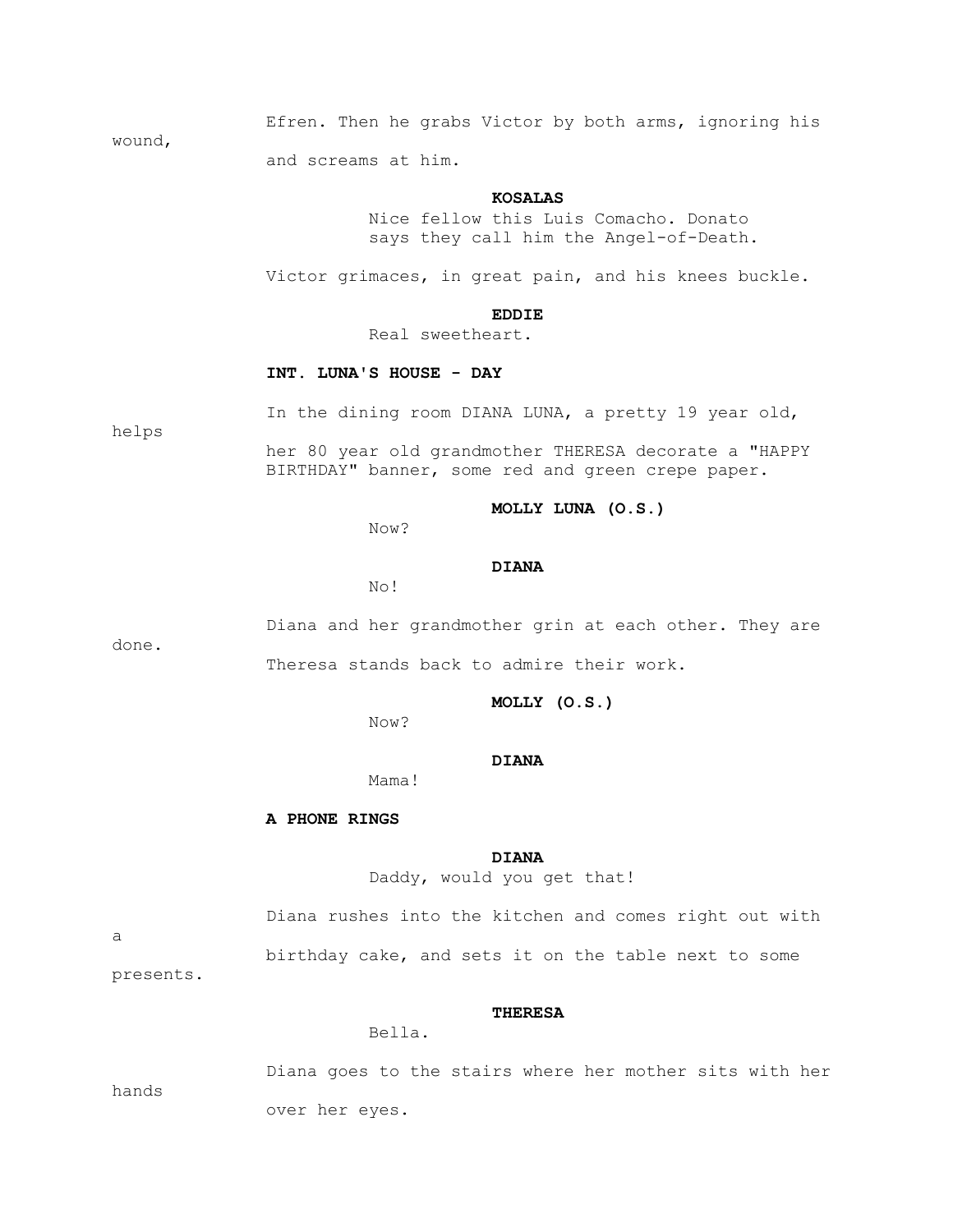## **DIANA**

Keep 'em closed now.

She leads her mother to the dining room.

## **DIANA**

O.K., open 'em.

Diana

MOLLY LUNA opens her eyes. Theresa and Diana beam.

kisses her mother who almost cries.

## **DIANA**

Happy birthday, momma.

#### **THERESA**

 (in Italian) Happy birthday, Molly.

to

Diana hands Molly a card from the table. Molly starts

open it.

Tony Luna burst in from another room.

## **TONY LUNA**

 Molly! Pack me a bag! Quick! Ok? C'mon I'm in a hurry!

opened

# card.

Molly heads for the stairs, leaving behind the half

## **MOLLY**

But Tony, why...?

## **TONY LUNA**

 Business! C'mon, move. Do what I tell you!

Molly goes upstairs. Diana is pissed.

#### **DIANA**

 Don't do it, momma! Make him pack his own bag.

## **TONY LUNA**

 I ain't got time to put up with your bullshit today.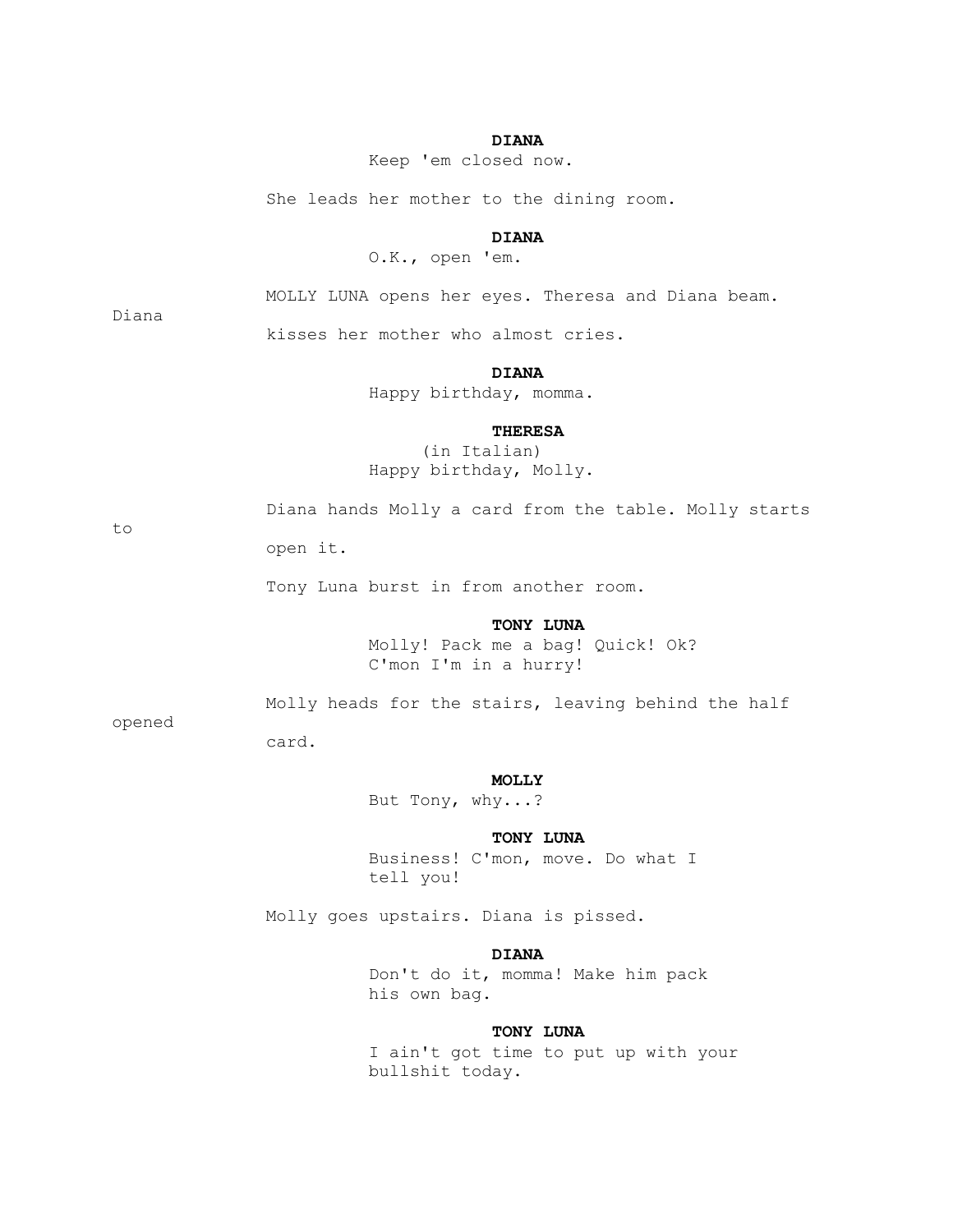Tony goes to the phone, dials, gets a busy signal, and

it down.

Theresa sits down watching sadly.

Diana goes to stand in front of her father.

#### **DIANA**

 Listen goddammit! It's momma's birthday! She deserves better'n this!

Tony sorts through the closet looking for a jacket.

Gamiani comes in puffing with a clumsily wrapped

present

slams

under his arm.

#### **GAMIANI**

 Hey, Tony. What's shaking? Sorry I'm late. I got stuck on Wacker. Some spook...

#### **TONY LUNA**

Victor Comacho is alive.

#### **GAMIANI**

Oh sweet Jesus.

Diana is really angry at her father ignoring her.

## **DIANA**

You can't go now.

## **TONY LUNA**

Shut up!

He slaps her. She slaps him back, turns, grabs her

purse,

and runs out.

Tony watches her go and turns to Gamiani.

## **TONY LUNA**

 Put someone on the house. And you keep an eye on her.

He nods out the door.

#### **GAMIANI**

You got it, Tony. What about your uncle?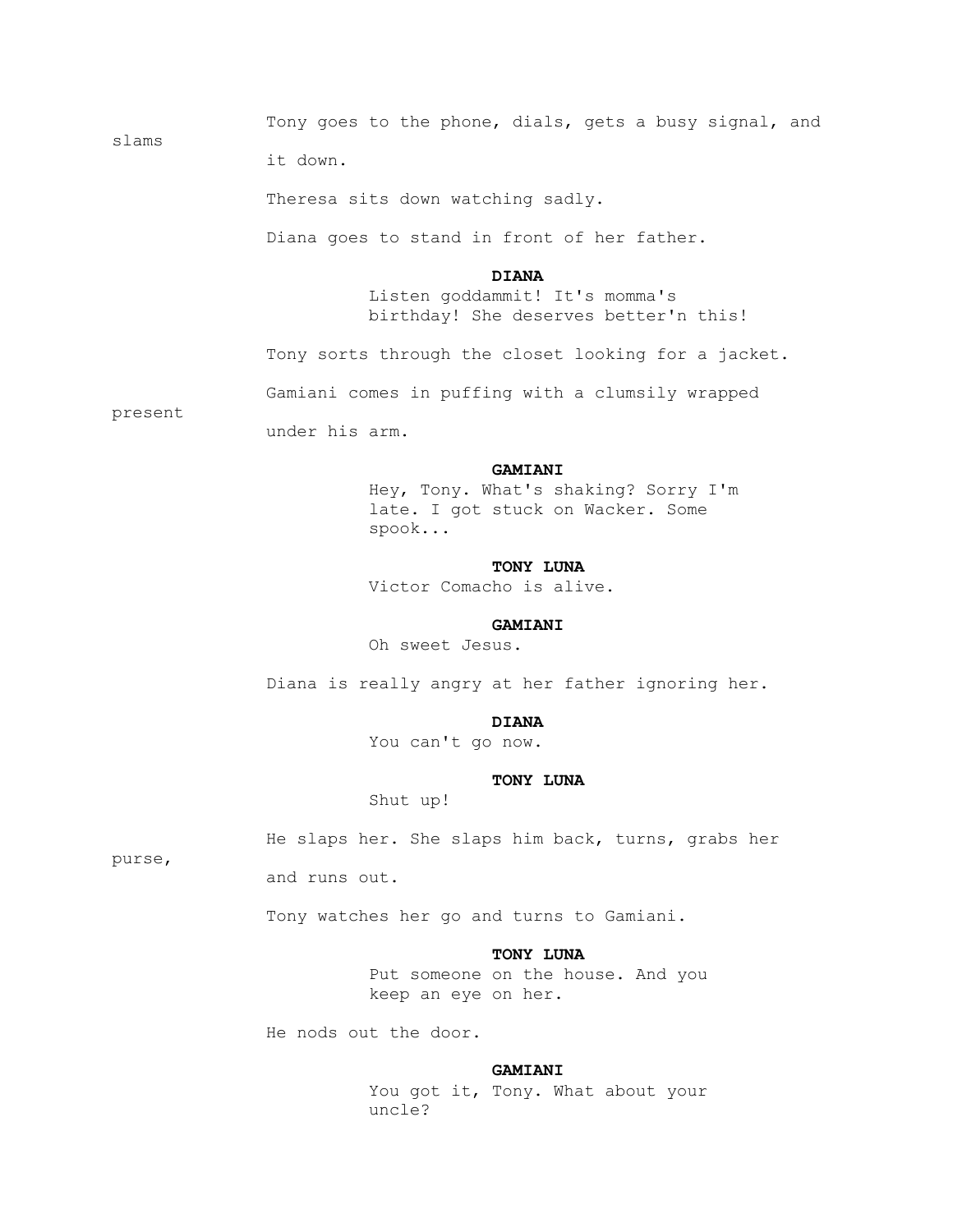## **TONY LUNA**

 What Felix don't know doesn't hurt him.

| and<br>wife.         | Molly comes down with the bag. Tony takes it from her<br>starts out the door. Suddenly he turns back, snatches<br>Gamiani's present from his hands, and thrust it at his |
|----------------------|--------------------------------------------------------------------------------------------------------------------------------------------------------------------------|
|                      | TONY LUNA<br>Here. Happy birthday.                                                                                                                                       |
|                      | Tony rushes out the door. Gamiani goes to the phone.                                                                                                                     |
|                      | Molly is left alone in the doorway.                                                                                                                                      |
|                      | EXT. EDDIE'S STREET - DAY                                                                                                                                                |
|                      | Eddie parks in front of his apartment building, leaves                                                                                                                   |
| the                  | car, and enters the building.                                                                                                                                            |
|                      | INT. EDDIE'S HALL - DAY                                                                                                                                                  |
| and an<br>slim<br>at | Dead on his feet, Eddie reaches the top of the stairs                                                                                                                    |
|                      | object comes flying at him out of the shadows. ODELL, a                                                                                                                  |
|                      | 10 year old black kid, fakes a series of karate kicks                                                                                                                    |
|                      | Eddie.                                                                                                                                                                   |

## **ODELL**

Bow to your master!

 **EDDIE** Later, Odell. It's been a rough one.

 **ODELL** Y' tellin me! We all seen it on the **TV!**

 **WOMAN'S VOICE (O.S.)**

Odell!

## **EDDIE**

Bow to your master.

Odell takes off.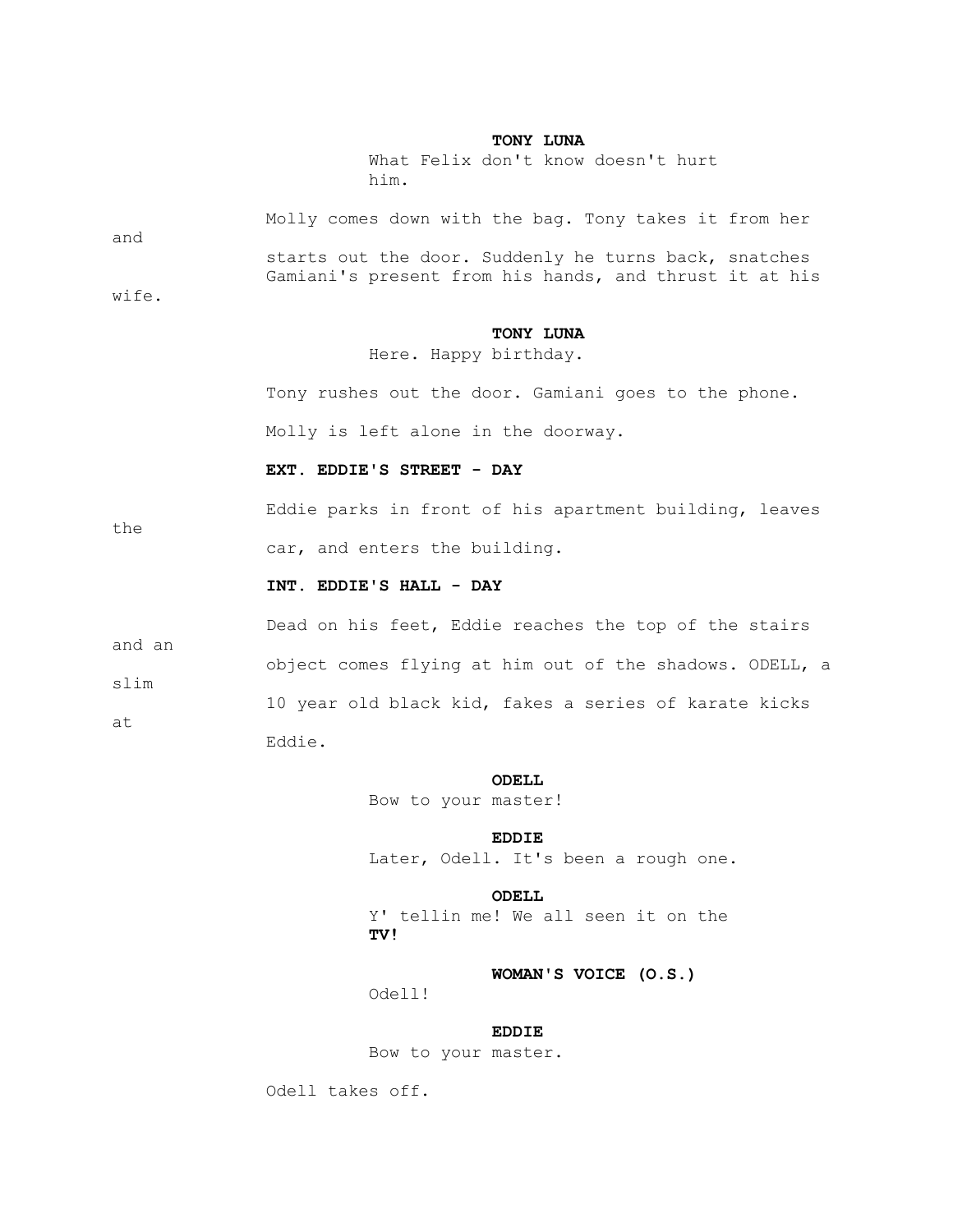## **EDDIE**

Hey, Odell. Here, make yourself crazy.

The kid stops, and Eddie tosses him the Rubic's Cube.

Eddie nears his apartment, we hear a MALE VOICE

SINGING.

#### **INT. EDDIE'S APARTMENT - DAY**

The door is ajar. Eddie lives in a modest apartment.

PIRELLI, a great bear of a man, 65, sings at the top of

lungs. He is bent over the space heater, tearing it

apart.

FRED

his

#### **PIRELLI**

You look like shit.

## **EDDIE**

Thanks, pal.

#### **PIRELLI**

 They had a shot on the tube of you guys comin' out in front of the building. How's Donato?

Eddie collapses on the sofa.

## **EDDIE**

 Pissed cause he lost a shoe. (pause) Luis Comacho is in town.

#### **PIRELLI**

 He'll collect himself some scalps before this one's over. Your answering machine is on the fritz again. Some woman with a fantastic voice was callin' about comin' over this weekend ta help you with somthin', and then the tape went nuts.

## **EDDIE**

Want somthin' to drink?

#### **PIRELLI**

 Does the Pope shit in the woods? Is a bear Catholic?

## *ODELL*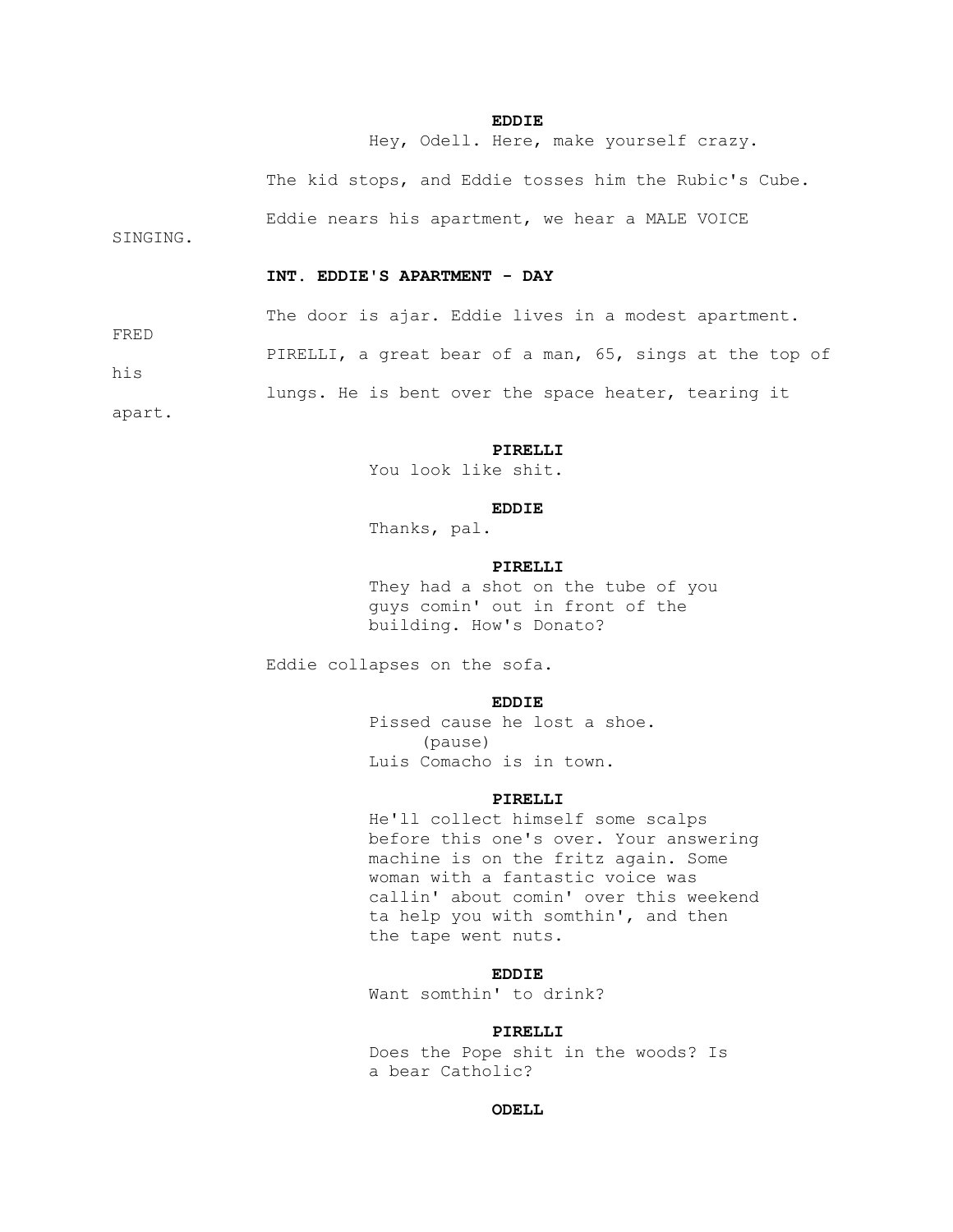Me too.

Odell shows in the doorway. Eddie gets up and the kid

tosses

him the Rubic's Cube -- all done.

Eddie looks at it, and the kid goes into the kitchen.

#### **EDDIE**

I hate smart ass kids.

Odell laughs.

#### **PIRELLI**

 Gonna get down in the 30's tonight. Your pilot light is out.

Eddie tosses the Cube into the waste basket and opens

refrigerator.

## **EDDIE**

I've been told that more than once.

## **PIRELLI**

 (seriously) So, who you figure pulled out the rug? Gypsies? Mob?

Eddie comes back into the living room, hands a beer and

soda to Odell, and flops back on the sofa with his own

beer.

a

the

#### **EDDIE**

 Somebody knew what they were doin'. They blew the top off an anthill.

 Pirelli reaches for his drink and Odell hands him the soda. Pirelli grabs the beer before Odell can drink and

switches.

#### **PIRELLI**

 I'd figure the Mob but Scalese ain't that stupid. (pause) Hah! Sombody put the valve in backwards.

 Pirelli and Odell turn to Eddie who tries to look innocent --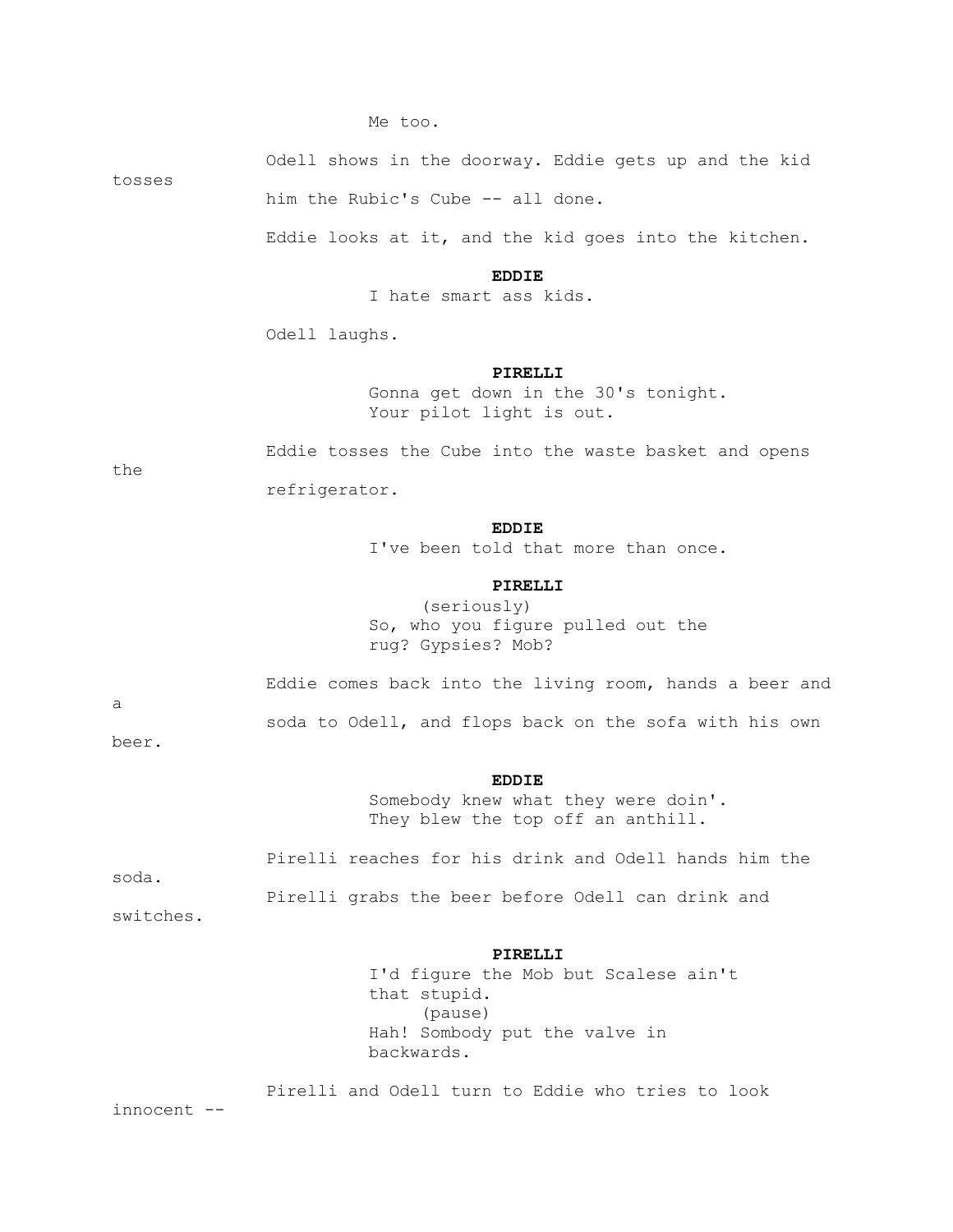but fails. Eddie purposefully studies the answering

machine

on the coffee table in front of him.

 **WOMAN'S VOICE (O.S.)**

Odell! I ain't calling you again!

 *ODELL* 

Later, fellas.

Pirelli finishes with the heater, and gets up.

#### **PIRELLI**

There. Heat.

 **EDDIE** What was the Cubs final score?

#### **PIRELLI**

8 to 1.

 Eddie punches a button on the answering machine. It tape across the table.

#### **PIRELLI**

Machines just don't like you.

out

spews

 Pirelli grabs the machine, unplugs it, and carries it the door toward his own apartment.

#### **EDDIE**

Maybe I don't like machines.

#### **EXT. SOLDIER FIELD - DAY**

 The machine in question looks like a miniature tank. This is the "Prowler," a robot anti-terrorist vehicle that is being maneuvered around various obstacles in a demonstration for the city's law enforcement agencies. The "Prowler" is amazingly agile. And its BULLHORN VOICE breaks everybody up.

#### **VOICE**

 (from speaker) Arretez! Halten Zie! Stop! Do not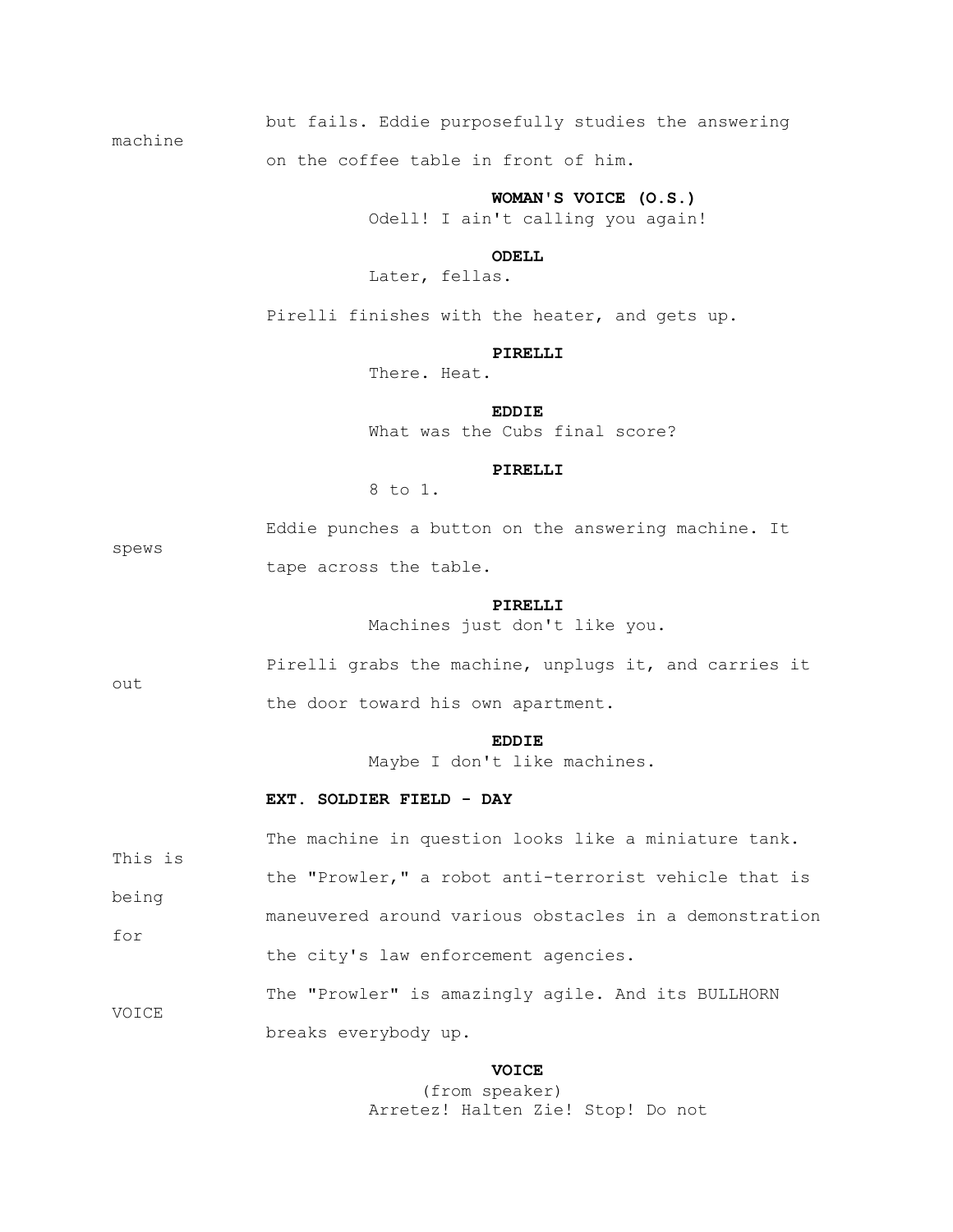## move! No se mueve!...

| industrial<br>extends<br>seems | The machine's three video eyes, searching the crowd<br>independently, give it the appearance of an extra-<br>bug. One camera is mounted on a telescoping mast which       |
|--------------------------------|---------------------------------------------------------------------------------------------------------------------------------------------------------------------------|
|                                | to give it the perspective of a giraffe. The thing<br>almost alive.                                                                                                       |
| departmental<br>gaggle of      | Commander Kates is here, leading a contingent of<br>brass. With them are several dozen officers and a<br>city councilmen.                                                 |
| FACTORY<br>device              | The Prowler is being put through its paces by the<br>ENGINEER. He controls the machine with a pistol-grip<br>that looks like a small TV camera.                           |
|                                | <b>ENGINEER</b><br>After the gyros are locked, any<br>movement of the hand controller is<br>duplicated by the 'Prowler.'                                                  |
| yards<br>30<br>aside.          | He turns his hand to the right and the Prowler, 50<br>away, sweeps its turret to the right, aiming the twin<br>calibre machineguns at the politicians. They move          |
|                                | <b>ENGINEER</b><br>This simple control system means<br>that even semi-skilled employees can<br>operate the unit with a minimum of<br>training. As they say, "Even a child |

 Standing with Chief Kates, Eddie watches the demonstration with contempt. Kates turns to him.

can operate it."

## **KATES**

 He's talking about you, Cusack. Pay attention. You're all gonna have to be qualified on this. It's the future.

**EDDIE**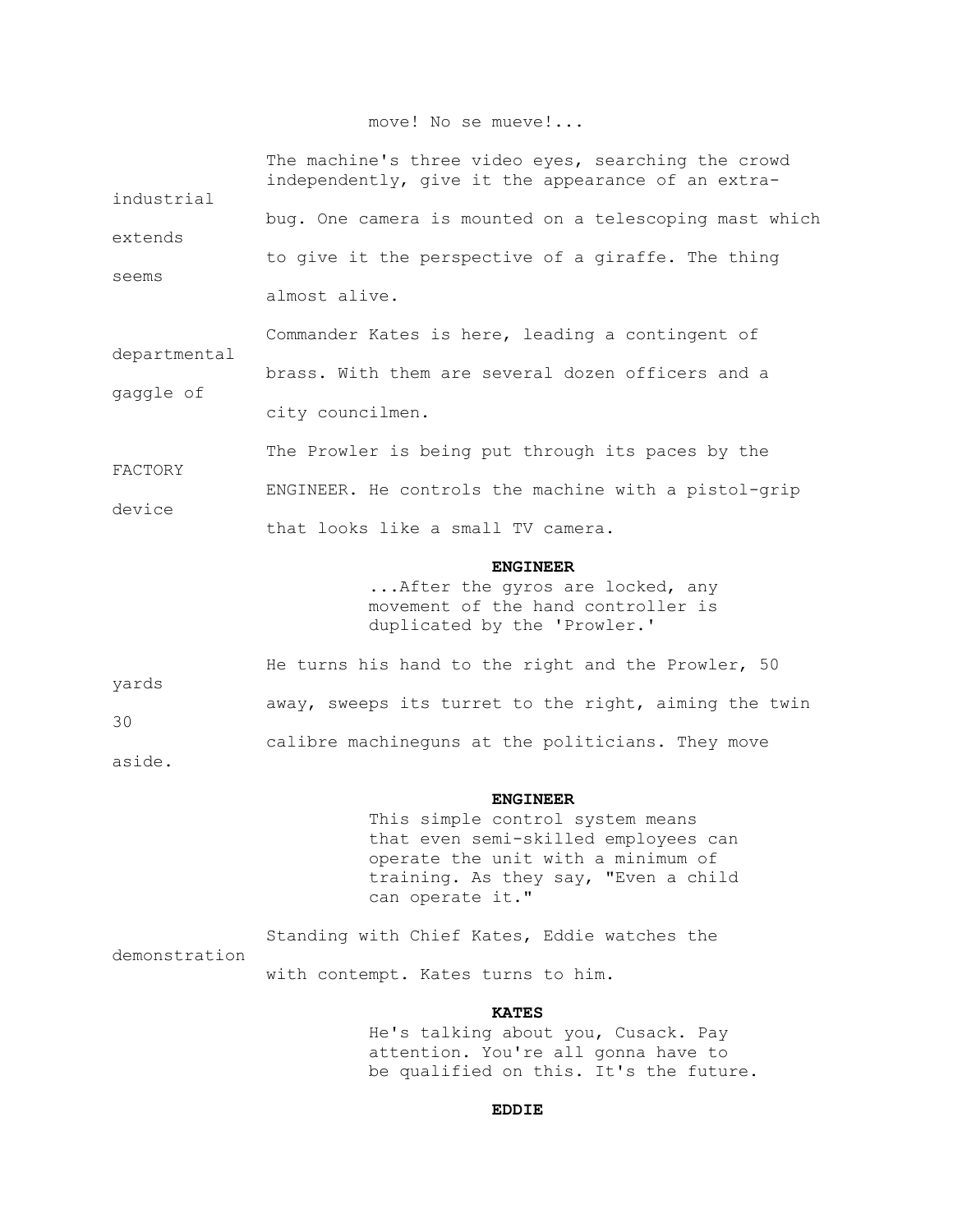Just what the world needs, another gun without a brain.

## **KATES**

 You're looking at the perfect cop. The damn thing follows orders.

Eddie has seen enough.

## **EDDIE**

 I got better things to do than play with toys.

 Kates is about to say something when the demonstrator interrupts.

#### **ENGINEER**

 If the Commander will pick someone to try and elude 'Prowler,' we can show how our various target acquisition systems function.

Kates points to Eddie, and smiles.

Instantly the turret sweeps the horizon and locks on

as he walks across the astro turf.

CLOSE-UP of the Prowler's hand controller.

The MONITOR SCREEN shows the crosshairs on the back of

Eddie's

Eddie

head. ON THE SCREEN the digital readout says: LOCKED

AND

 **TRACKING.**

#### **MACHINE**

 (from speaker) Bang. You're dead.

 Eddie keeps walking, seemingly oblivious to the Prowler.

 Suddenly he whirls and ducks behind a wall out of the Prowler's sight.

 He pops up with his gun pointed at the Prowler's controller.

## **EDDIE**

Drop it.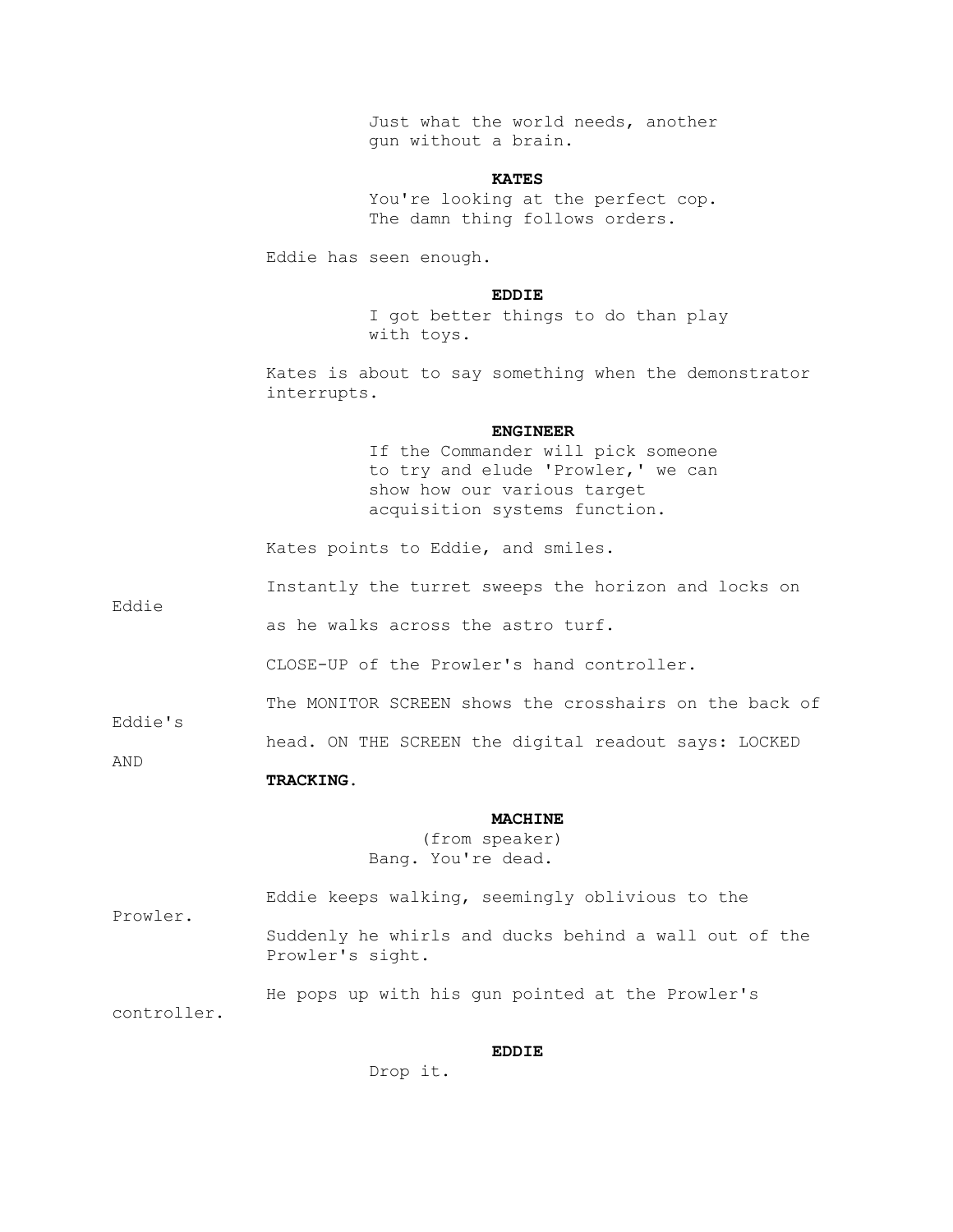The controller, scared shitless, drops the hand control.

The Prowler dies -- the plug pulled.

Eddie smiles at Kates, and exits.

# **INT. MORGUE VIEWING ROOM - DAY**

 The curtain is drawn back from the viewing window and the Comachos SEE the bodies of their cousins. Luis is here with

 Pompas, Efren, and Victor. Their attorney, Sanchez, has joined

them. They are speaking Spanish.

bodies.

followed

#### **SANCHEZ**

 (subtitle) A war does no good for any of us. It can only make what is bad worse.

 Luis says nothing. He looks through the window at the Finally he speaks.

## **LUIS**

 (subtitle) Get them out of here. Fix them up. I want them to be beautiful for their mother.

He kisses his fingertips and touches the glass.

# **LUIS**

 (subtitle) I promise you, my brothers, there will be blood for blood.

Sanchez sighs.

# **INT. MORGUE HALL - DAY**

Luis Comacho storms out of the room into the corridor

by the others.

 Eddie and Kosalas are just entering. Victor spots Eddie and turns to Luis.

### **VICTOR**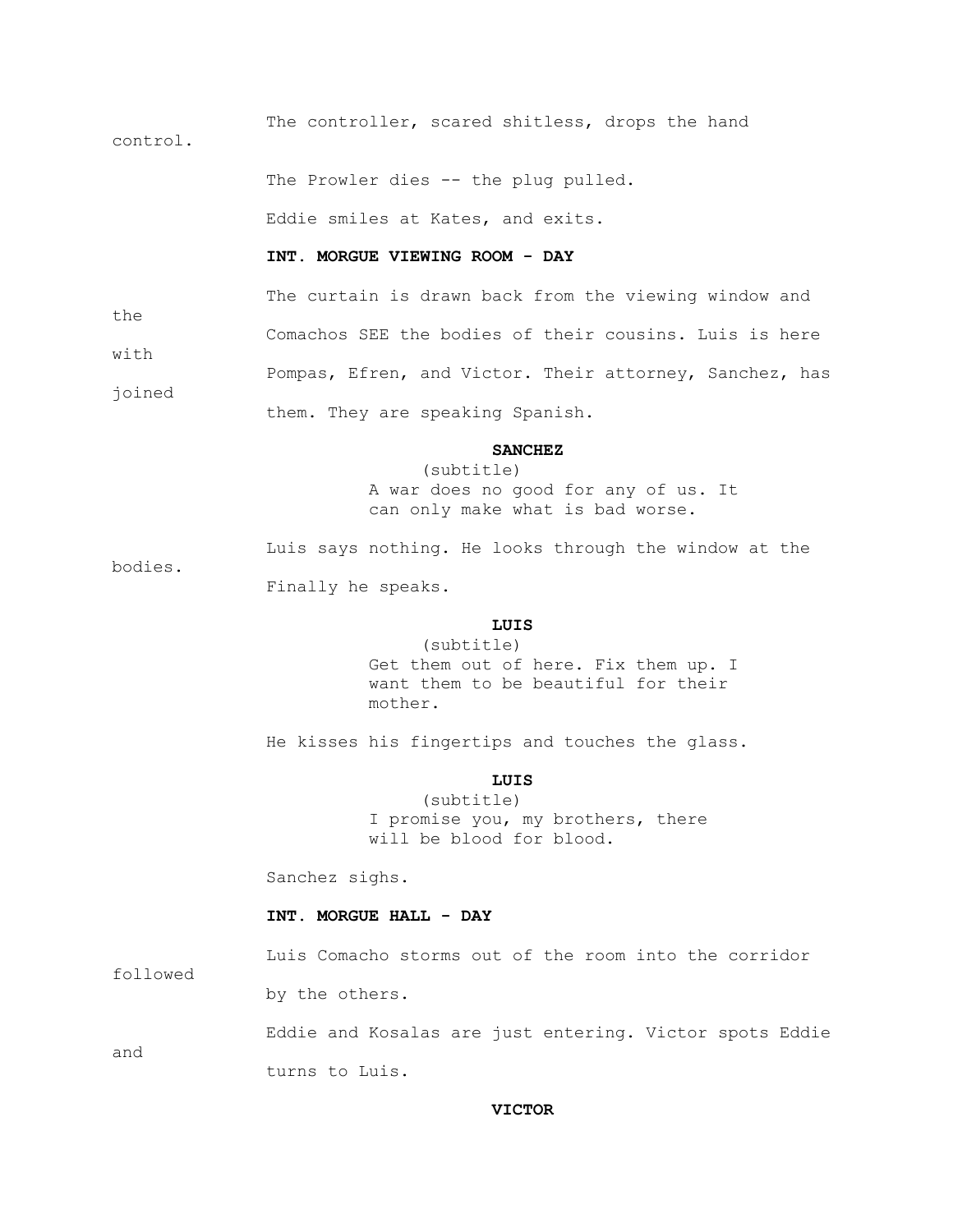# (subtitles) This is the cop.

| other --        | The Comachos slow down. The two groups survey each                                                               |  |  |  |  |  |  |  |
|-----------------|------------------------------------------------------------------------------------------------------------------|--|--|--|--|--|--|--|
|                 | Luis, hatred oozing from his eyes. And Eddie, without                                                            |  |  |  |  |  |  |  |
| slowing,        | looks the vicious Colombian over with cool contempt.                                                             |  |  |  |  |  |  |  |
|                 | Eddie walks by.                                                                                                  |  |  |  |  |  |  |  |
|                 | LUIS<br>How much did they pay you to set up<br>my brothers, Pig.                                                 |  |  |  |  |  |  |  |
|                 | Eddie freezes, makes a slow turn, and meets Luis' eyes.                                                          |  |  |  |  |  |  |  |
|                 | Suddenly Eddie moves, faster than anyone else can react                                                          |  |  |  |  |  |  |  |
| to,             | and he has Luis pinned to the wall, choking him.                                                                 |  |  |  |  |  |  |  |
|                 | <b>EDDIE</b><br>Stay off my streets, asshole. Or<br>I'll bite your head off, and shit in<br>your neck.           |  |  |  |  |  |  |  |
|                 | He releases Luis just as quickly, and turns to walk                                                              |  |  |  |  |  |  |  |
| out,            | Kosalas backing with him, hand on gun.                                                                           |  |  |  |  |  |  |  |
|                 | Luis gets some air back, and starts to scream.                                                                   |  |  |  |  |  |  |  |
|                 | LUIS<br>(subtitle)<br>You're meat cop! Dead meat!                                                                |  |  |  |  |  |  |  |
|                 | The other Comachos have to restrain him.                                                                         |  |  |  |  |  |  |  |
|                 | INT. MORGUE EXAMINING ROOM - DAY                                                                                 |  |  |  |  |  |  |  |
| morgue          | Retired detective HANK FLANNIGAN runs the high-tech                                                              |  |  |  |  |  |  |  |
| false           | where the bodies are stacked on trays like bakery buns.<br>Flannigan, a trim, bespectacled Mr. Clean, clicks his |  |  |  |  |  |  |  |
|                 | teeth between thoughts.                                                                                          |  |  |  |  |  |  |  |
| shot            | The body on the exotic lab table is the gunman Eddie                                                             |  |  |  |  |  |  |  |
| identification. | during the raid. Eddie is here to confirm the                                                                    |  |  |  |  |  |  |  |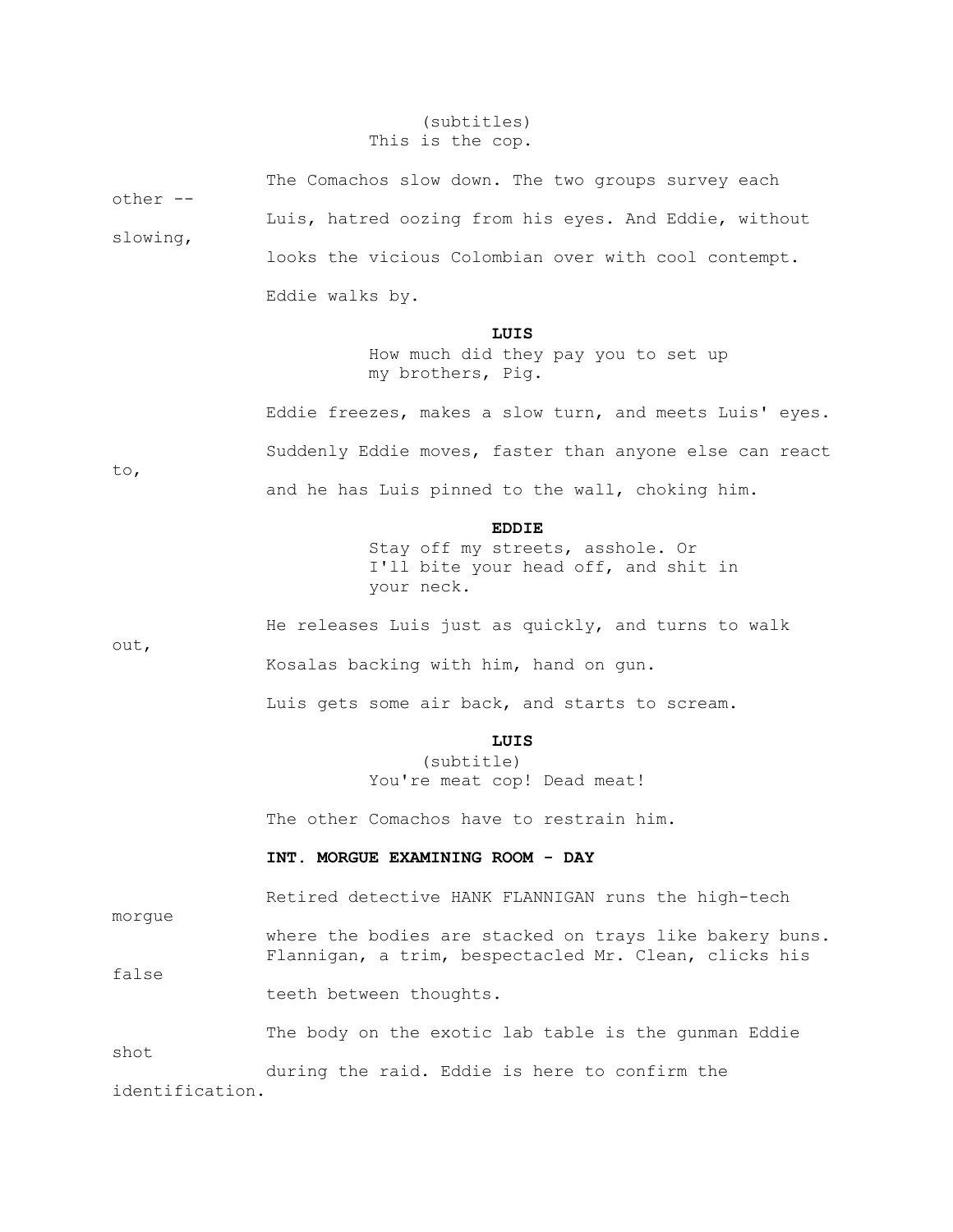His new partner, Kosalas, is with him, very uncomfortable in this setting.

#### **FLANNIGAN**

 Eenie Verona is the gentleman's name. (looks down) You did a hell of a job on him.

## **EDDIE**

I was motivated.

Flannigan has already pulled Verona's record. He hands

it to

Eddie who passes it on to Kosalas without looking at

it.

Kosalas concentrates on the file, uneasy with the dead.

#### **FLANNIGAN**

Know him?

#### **EDDIE**

He's a punk. Punk thief. Booster.

#### **FLANNIGAN**

Looks like he graduated.

## **EDDIE**

 He had a brother-in-law. They were tight. Served time together. Ganelli..., Gagleone...

### **KOSALAS**

Gamiani.

 Eddie looks at Kosalas who glances up from the report triumphantly.

#### **FLANNIGAN**

If I was you, I'd sit on him.

### **KOSALAS**

You figure he's connected?

Eddie just smiles.

### **FLANNIGAN**

 Looks like you're gonna be busy, Cusack. Uh, you gonna be using those Cubs' tickets?

Eddie reaches into his pocket, and tosses a ticket to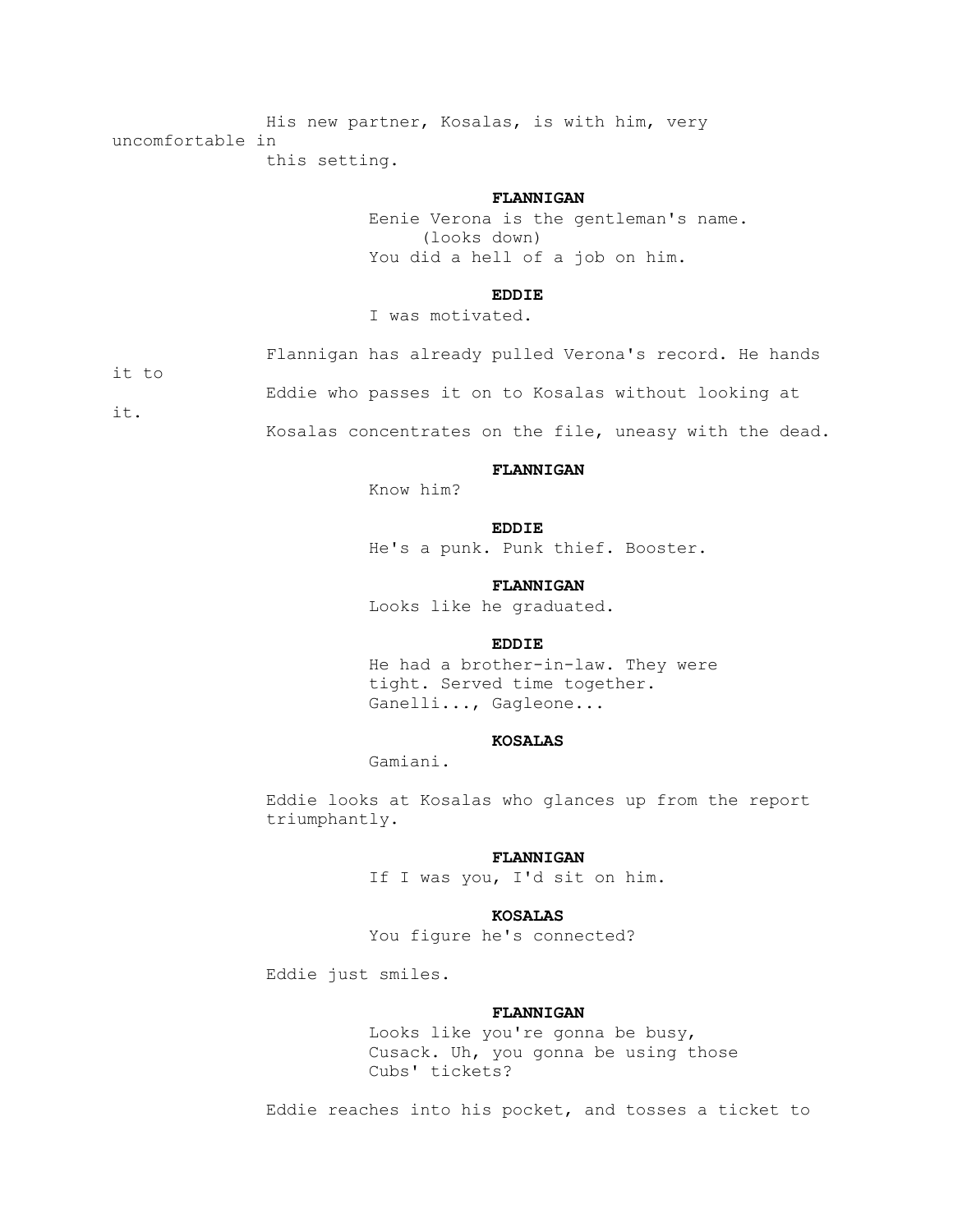Flannigan who grins.

### **INT. EDDIE'S CAR - NIGHT**

 Eddie and Kosalas cruise the Rush Street area at night. They search the neon lit crowds on the sidewalks for a glimpse of Lou Gamiani.  **EXT. GAMIANI'S STREET - DAY** On a tree-shaded block of classic brownstones, the unmarked car is parked at the corner.  **INT. EDDIE'S CAR - DAY**

 Eddie is at the wheel wearing a sportscoat and sweater, scanning the sports page. Kosalas is nervous and

bubbling. He's still reading the records from the

morgue.

chatty,

#### **KOSALAS**

This Ganiani's a swinger, huh?

#### **EDDIE**

 He's just makin' up for the time he spent in the joint.

# **EXT. GAMIANI'S STREET - DAY**

|               | LOU GAMIANI, 55, Italian, and huge, comes out the front |  |  |  |  |  |  |
|---------------|---------------------------------------------------------|--|--|--|--|--|--|
| door<br>aging | of a brownstone, and gives a perfunctory kiss to his    |  |  |  |  |  |  |
| Gamiani       | "Playmate", who stands in the doorway in a housecoat.   |  |  |  |  |  |  |
|               | comes down the steps, and jumps into a car.             |  |  |  |  |  |  |
| wheel.        | In the car with Gamiani, a fat man, TITO, is at the     |  |  |  |  |  |  |
|               | They pull into the street passing the unmarked car.     |  |  |  |  |  |  |
|               | EXT. NORTH SIDE STREET - DAY                            |  |  |  |  |  |  |
|               | Trailing Gamiani and his partner through the North Side |  |  |  |  |  |  |

neighborhoods, they wind up in Lincoln Park.

With considerable skill Kosalas and Eddie manage to

stick to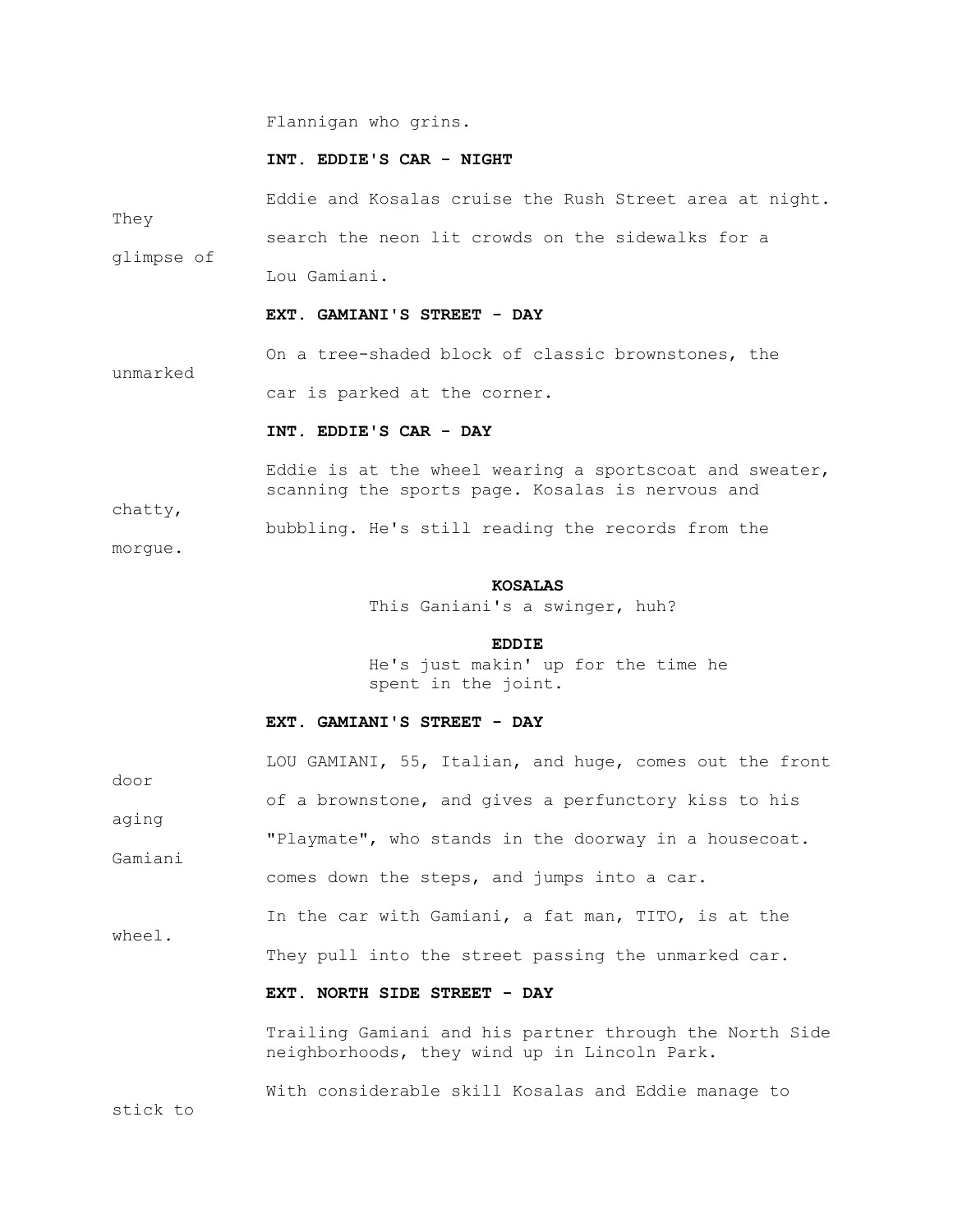them undetected.

### **EXT. PARK - DAY**

 Gamiani and Tito park by the botanical gardens and stroll past the fields of flowers into the zoo. Eddie and Kosalas follow.

#### **KOSALAS**

 Now what? They selling protection to the bears?

#### **EDDIE**

Relax kid.

### **EXT. CHILDREN'S ZOO - DAY**

 Strolling among the baby elephants and fuzzy rabbits, the two heavies could not be more out of place. Tito has a racing form. Lou, tall enough to see over heads, looks like a loose gorilla on the prowl. He is searching for somebody. Surrounding the incubators filled with hatching chicks is a cluster of schoolchildren.

They are having a ball.

 Eddie has noticed DIANA, a lovely 19 year old who is in charge of the children.

And she has noticed Gamiani. She's visibly upset.

 **KOSALAS (V.O.)** What's this? Kinda young for that old fart ain't she?

 **EDDIE (V.O.)** Just watch, kid. Learn.

Diana leaves the children with the zoo lecturer.

### **DIANA**

Be back in a minute.

She crosses to the two goons and looks up at Gamiani.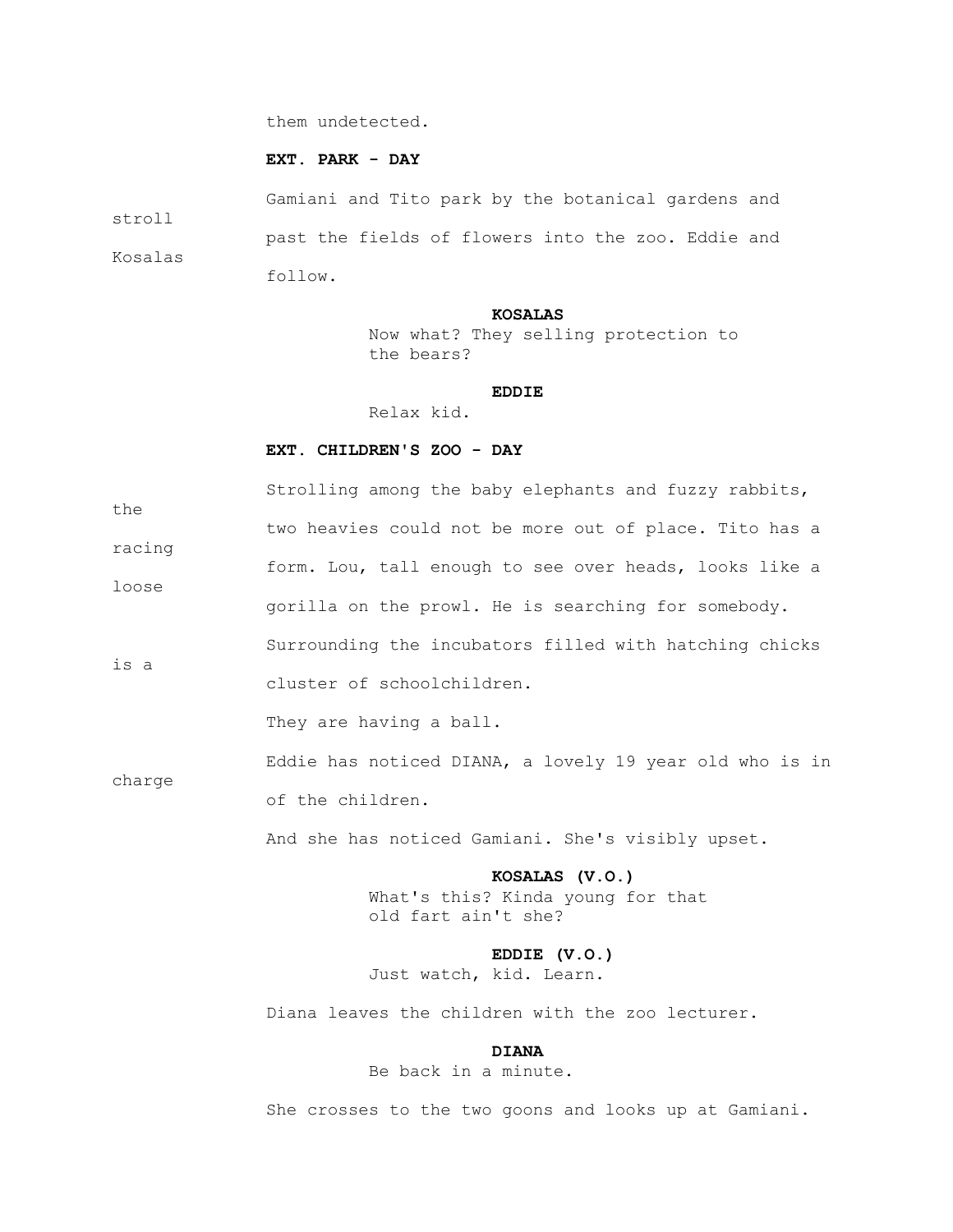## **DIANA**

What do you want?

 **LOU** Your Papa worries about you.

#### **DIANA**

Get out of here, Lou. Leave me alone.

they

 Gamiani shrugs, his pal Tito seems embarrassed, but don't move.

## **INT. GORILLA HOUSE - DAY**

 The CHILDREN SCREAM, and LULU, the half-ton baboon flies into frame, swinging down from the artificial branches of an iron tree in the three story central cage. The children clutch at Diana in delightful terror. The gorilla, inches away, kisses the thick glass that separates them. Lulu swings to the upper branches and sits, arms crossed, staring eyeball-to-eyeball at her human counterpart, Gamiani. Tito eats popcorn.

 Eddie and Kosalas walk behind a mother and child, each holding a balloon.

### **EXT. LIBRARY - DAY**

 Diana is on the front steps of the library saying goodbye to two of the children from the zoo. She hands them over to their mothers, and goes up the steps into the building. Gamiani and Tito pull over and park down the street. Eddie comes around the corner, and follows her in.

# **INT. LIBRARY HALL - DAY**

The sign on the door tells us this is the city's

Special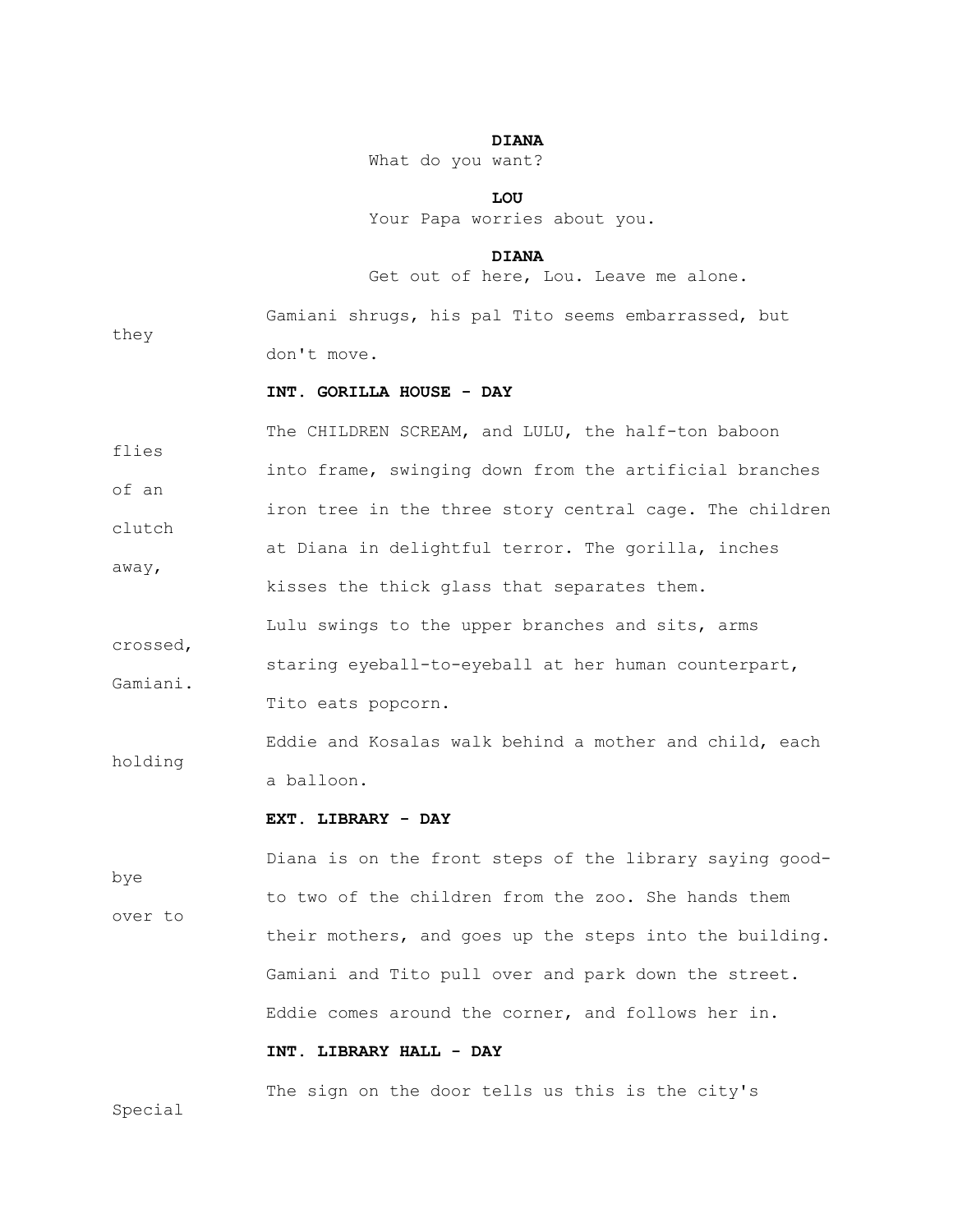Education Program office. Diana enters the office and confers briefly with another staff member.

### **INT. LIBRARY HALL - DAY**

 Through the open door of the Special Education Program office, Eddie observes Diana chatting with her co-workers.

### **INT. READING ROOM - DAY**

 Eddie follows as Diana walks through the great hall past long tables and out the other door.

#### **EXT. LIBRARY - DAY**

 Diana comes down the steps, wading through the swarm of homebound commuters, and catches a cab.

 And head and shoulders above the crowd, scanning the tops of heads, is Lou Gamiani.

Tito comes around the corner in his car, and pulls up to the curb. Gamiani jumps in, and they take off after Diana's cab.

Eddie and Kosalas follow in Eddie's car.

### **EXT. APARTMENT BUILDING - DAY**

Diana enters an apartment building.

### **EXT. APARTMENT BUILDING - DAY**

 By the time Diana exits it is dark. She is with a friend, and both are in some kind of Halloween costume. They catch a cab.

### **EXT. PARTY STREET - NIGHT**

 The taxi stops in front of an ancient brick loft building. Diana and her friend get out and hit the buzzer at an unmarked door. The door opens and they disappears inside.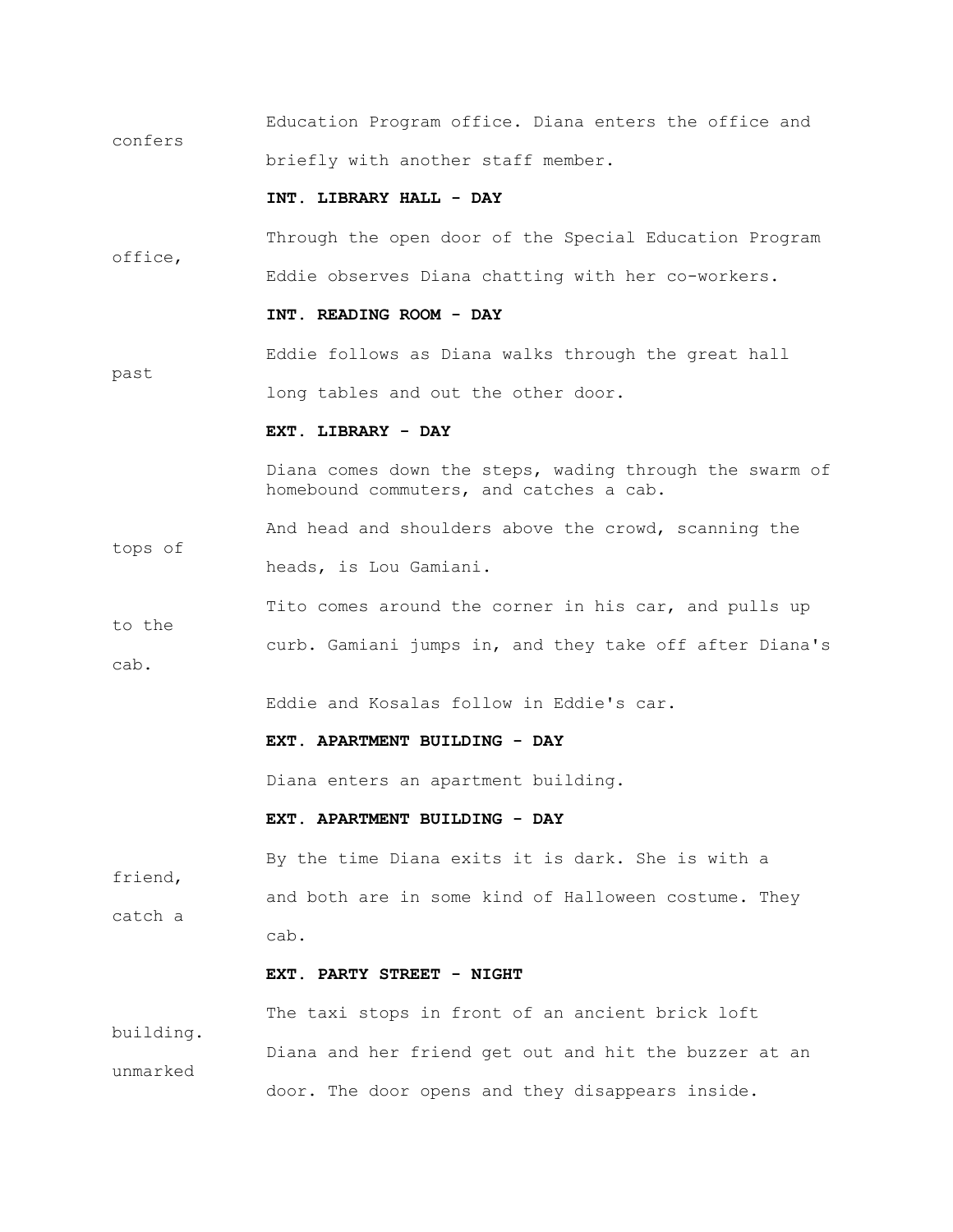Gamiani's car cruises past. It pulls up at the corner and it's lights switch off.

 Eddie's car pulls up. Eddie hops out. Kosalas slides behind the wheel.

#### **INT. EDDIE'S CAR - NIGHT**

Eddie leans down to the open drivers window.

## **EDDIE**

Hold here a second.

| him  | Eddie goes to the back of the car, and Kosalas follows |
|------|--------------------------------------------------------|
|      | in the rearview mirror, losing sight when Eddie pops   |
| open | the trunk.                                             |

 Kosalas watches the party goers enter the building. There is a tapping at the window.

 Eddie has donned a baseball uniform, matching cap, and now carries a baseball bat with a pair of cleats hanging from

it.

## **EDDIE**

Keep with Gamiani.

 Eddie tosses the keys back to Kosalas, and heads to the building. Kosalas calls to him.

#### **KOSALAS**

Bang a few for me.

#### **INT. PARTY STAIRS - NIGHT**

In the darkened stairway Eddie joins a group of

outrageously

 dressed characters. The door at the top of the stairs bursts open on a punk-funk art student Halloween party.

### **INT. PARTY - NIGHT**

A hundred people are jammed into the studio. It feels

like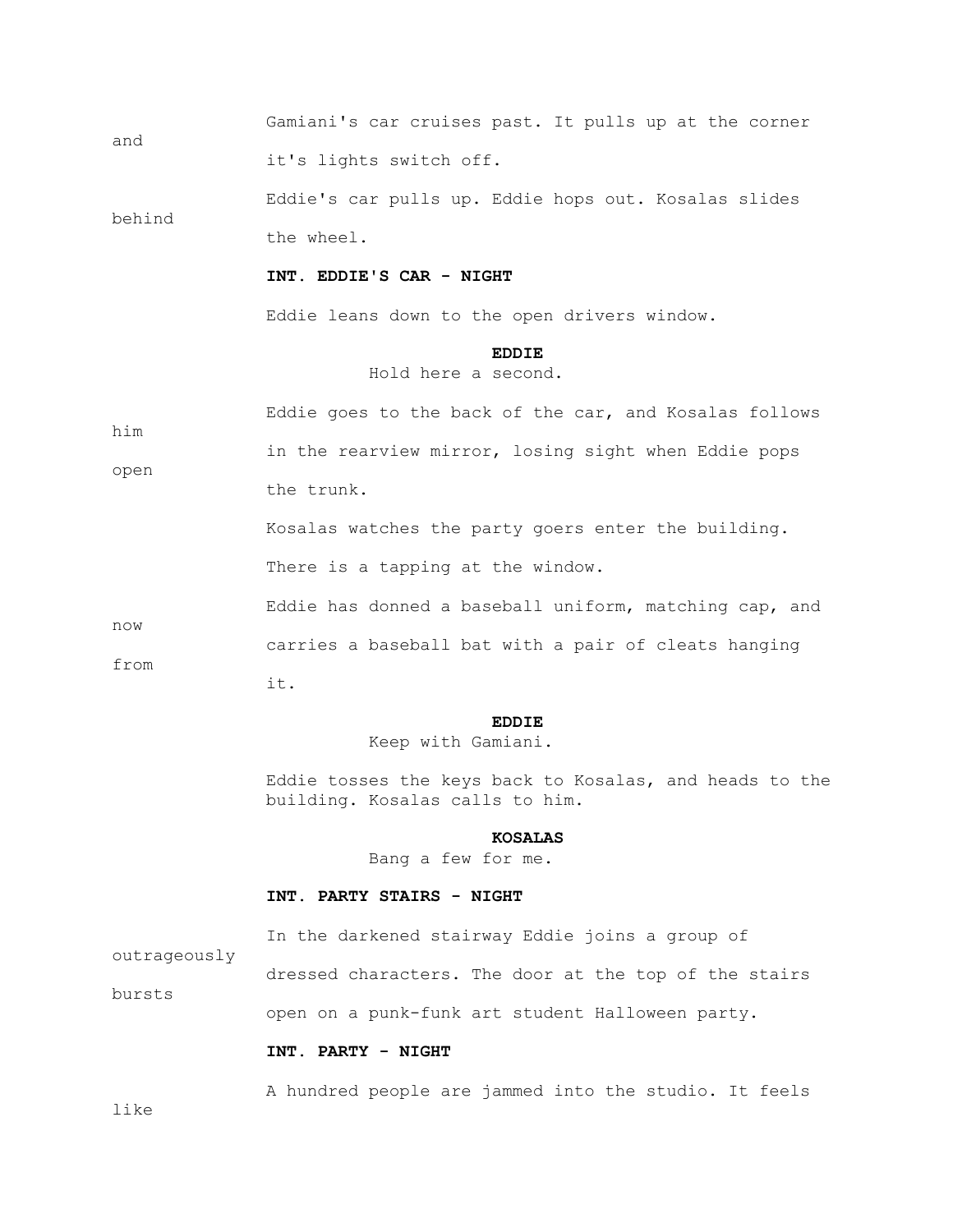the Star Wars Saloon. The LIVE MUSICIANS match the look

the party. The costumes are outrageous. Everyone is

dancing.

way. He

of

Eddie looks the place over. He spots Diana.

 Eddie walks over to her, grabbing a drink along the sidles up to Diana.

## **EDDIE**

Wanna play ball?

She looks him over taking in the outfit, the bat.

## **DIANA**

Are you pitching?

#### **EDDIE**

 Some people say I've got a pretty good inside curve.

## **DIANA**

 I don't know. You look strictly minor league.

She smiles.

### **EDDIE**

I'm Eddie.

### **DIANA**

I make it Eddie-The-Cop.

## **EDDIE**

 You've had a lot of experience with cops?

## **DIANA**

All bad.

She is angry now, and walks away from him.

 Eddie watches her go, and is about to follow. He sets his drink down, and turns to find a girl, luscious as hell, dressed like a Frederick's wet dream, making eyes at him. She takes his bat, and gives it a long, lascivious

lick.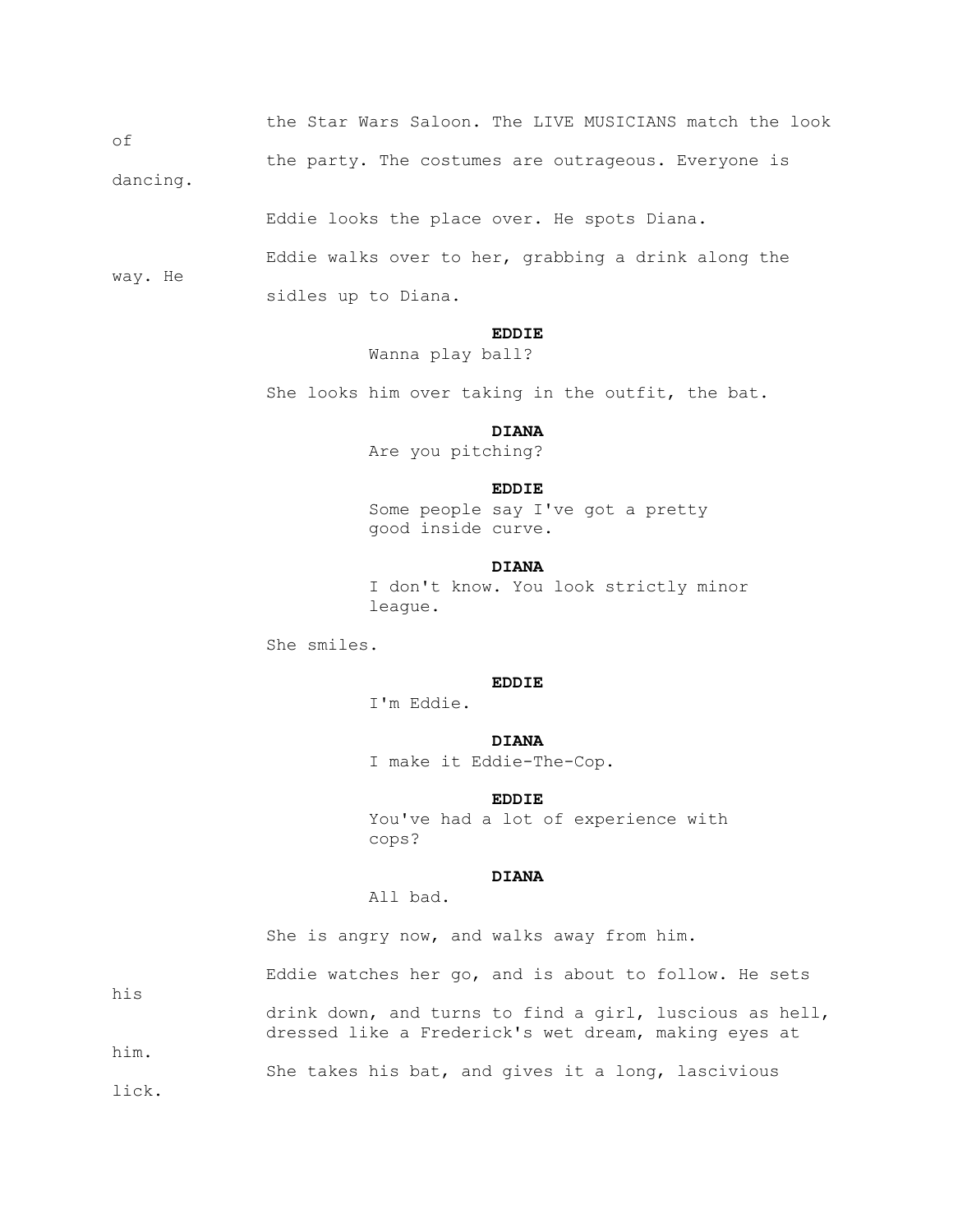#### **EDDIE**

You'll get slivers.

He walks by her.

### **INT. PARTY BACK ROOM - NIGHT**

 Eddie steps over and around an assortment of wasted witches and gooned out goblins snorting lines on the coffee table to get to Diana who is tensely by herself.

He grabs her purse.

## **DIANA**

 Hey, what the hell do you think you're doing?

#### **EDDIE**

 I thought you knew all about cops. You don't put anything up your nose do you?

Eddie searches Diana's purse. He find her drivers

license.

### **EDDIE**

 Diana Luna? (pause) You're Tony Luna's daughter?

to

He drops the license into the purse and hands it back

her. She stares him in the eye defiantly.

## **DIANA**

 I don't know where he is, and I don't really give a shit. (tired) When are you people going to realize I don't have anything to do with my father.

Eddie tries to give her his card.

## **EDDIE**

For when you need a friend.

She won't take it.

## **DIANA**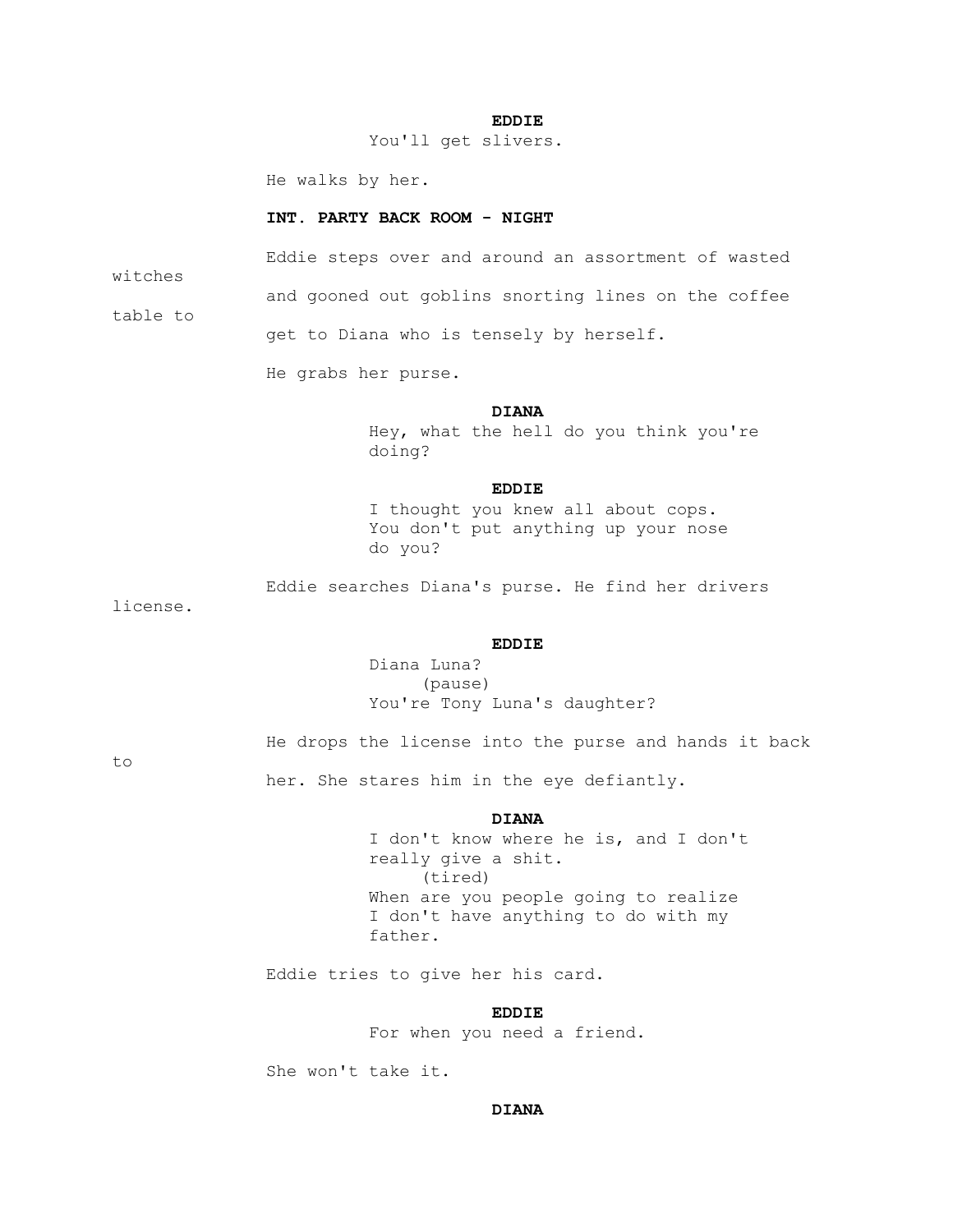I've got all the friends I want.

Eddie puts the card into her purse.

## **EDDIE**

 But do you have all the friends you need?

 She walks away angrily. Eddie watches her leave, and then steps over a few of the wasted witches to get to the phone on the drug laden coffee table. He dials.

### **EDDIE**

 (to phone) This is Sergeant Cusack. I want a team to cover a house on the southwest side. (pause) L-U-N-A, Anthony. (pause) Yeah. Crazy Tony Luna. I don't think he's around, but if he shows up bring him in.

 The dope-smoking party-goers stare at this cop in shock. One of the ladies tries to casually cover the cocaine with a magazine. Eddie hangs up the phone, and pushes past them to the door.

## **EDDIE**

 (nods) Catch you later.

He is out the door.

### **INT. GYM - DAY**

 Several plainclothes officers, some of them women, stand on either side of the door with their backs to the wall, guns at the ready. One of the men reaches out and POUNDS on the door.

### **OFFICER**

Police! Open up!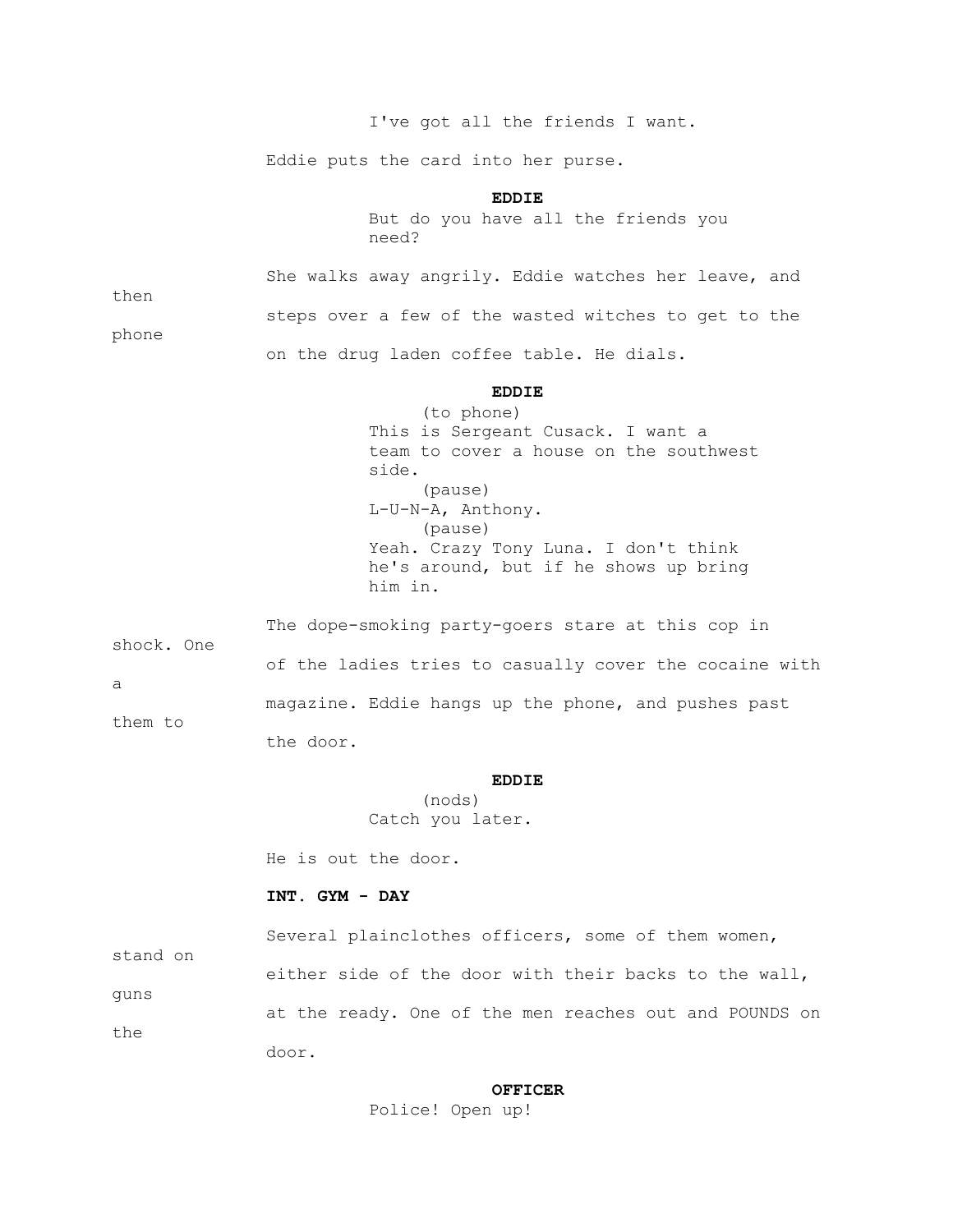They rush the door and SMASH it, SHOUTING and

scrambling

into the apartment.

#### **KOBAS (V.O.)**

 (from bullhorn) Awright awright hold it.

The instructor, Kobas, walks in criticizing their

style.

this

Prowler.

a

## *KOBAS*

 For Christ's sake! You tryin to get your partner killed, Jackson?

This is not the real thing; only practice.

 **CAMERA PULLS BACK TO REVEAL --**

# **INT. GYM - DAY**

The apartment is only a mockup set in the corner of

 vast skylit city warehouse. Runners race around the track at the perimeter.

On the wall are large photos and diagrams of the

 Below the photos are sign-up sheets for the required training

sessions.

 In another corner is the weight room, the ring, and the workout area. Eddie is here, working out, sparring with

partner who has large padded mits on each hand.

### **INT. LOCKER ROOM - DAY**

 Brennan and a couple of buddies approach Kosalas as he ties his gym shoes. Brennan is carrying a petition. He hands it to Kosalas and looks around the room. He spots another cop. Cragie is in the background putting on his jacket.

#### **BRENNAN**

 (shouts across the room)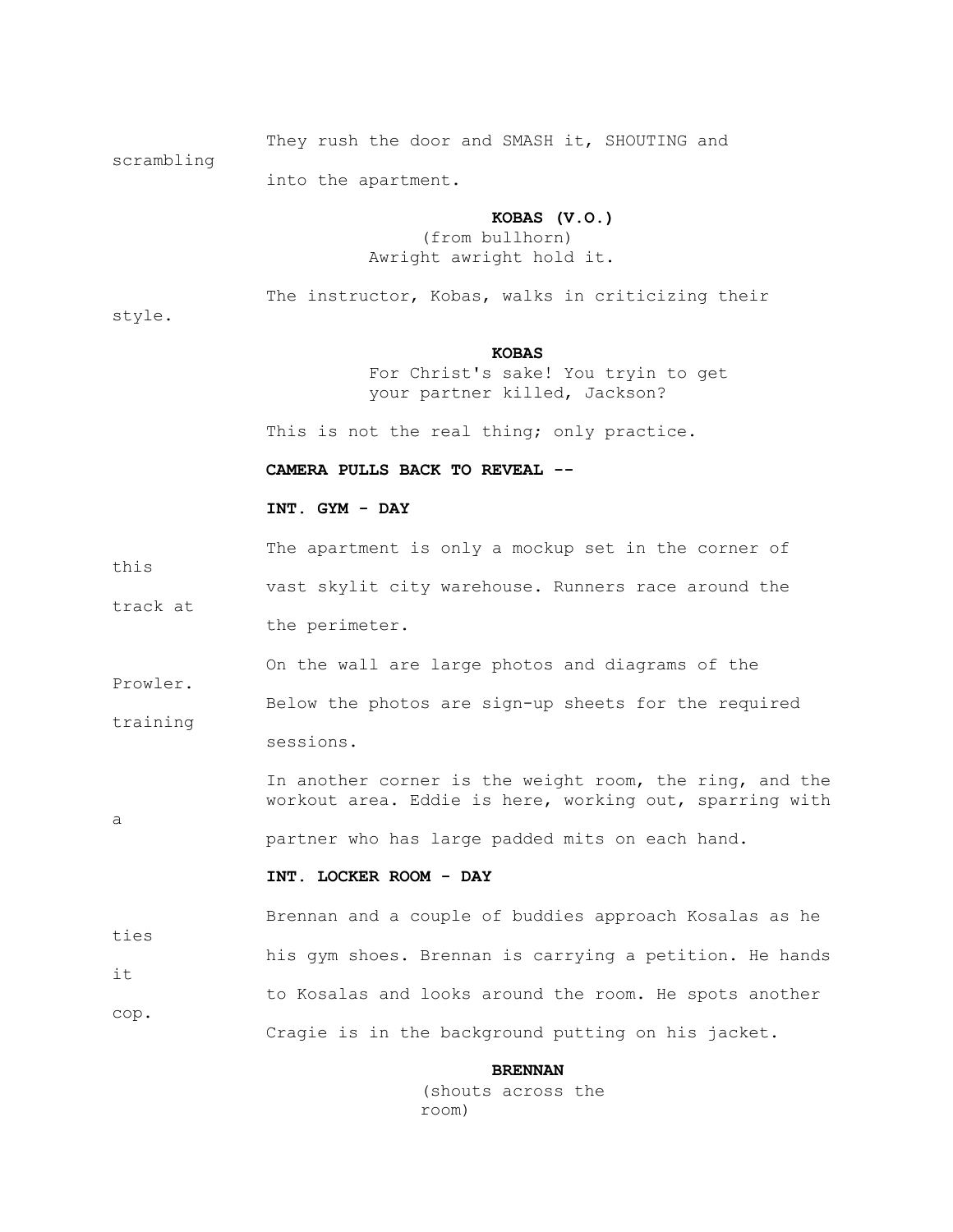Hey, Mahoney. I want you to help me get some signatures on this letter for Cragie.

 Brennan looks down at Kosalas who is hesitating. Kosalas looks back at Cragie. There eyes meet. He signs. Cragie comes by and slaps him on the back.

 **CRAGIE**

Way to go, partner.

### **INT. GYM - DAY**

 We see Music talking to several cops working out the exercise machines, and getting signatures on Cragie's petition.

#### **INT. GYM - DAY**

Eddie gives his sparring partner, Howard, a furious

of blows, driving him back. They are kickboxing.

#### **HOWARD**

Let's try the mitts for awhile.

 Eddie nods. He sees Cragie cross the gym and exit. As Cragie goes out, Donato comes in on crutches. Everybody shouts a greeting.

Eddie sits down to change gloves, and take his footpads

off.

series

#### **DONATO**

Say, partner.

## **EDDIE**

How ya doing, Richie?

### **DONATO**

 Swinging. How's this? Two G's, we get a sausage and beef stand stand outside Wrigley Field. You pass the beef, I take the cash. Free games. I got a contact downtown.

## **EDDIE**

How you gonna watch the game if you're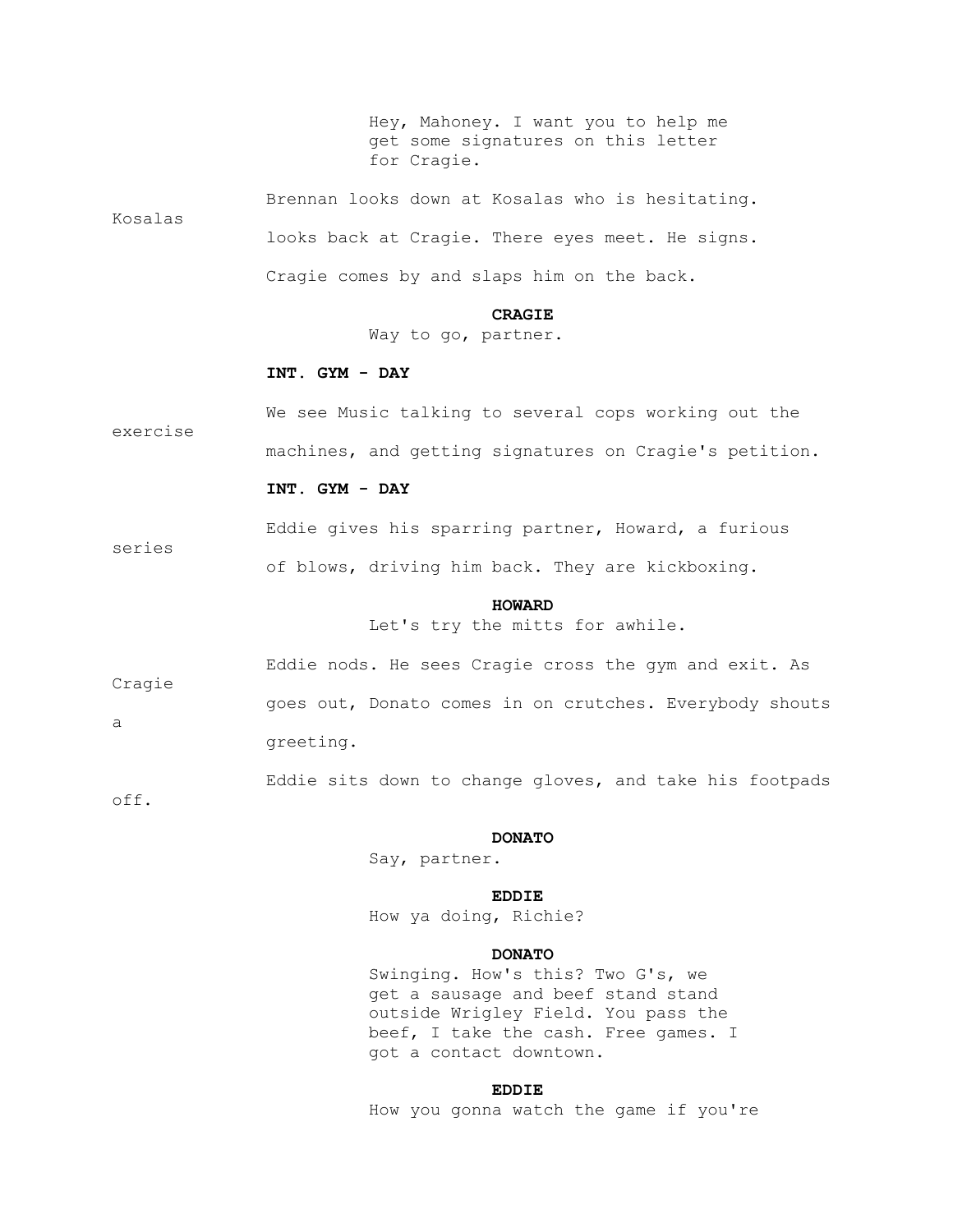# hawking sandwiches?

#### **DONATO**

 Never thought of that. TV? Hey, I tell you about this nurse I met? Talk about physical therapy.

The sparring partner returns, and Eddie goes back to

practice.

### **DONATO**

 She's got this friend just dying to meet you. Intensive care.

Eddie grins.

Brennan comes up to Donato, and hands him the petition.

Donato

signs quickly.

### **DONATO**

 (to Eddie) Later, partner.

Eddie nods to him, concentrating on the sparring.

### **BRENNAN**

 Hey, Cusack. How about taking the gloves off long enough to sign this for Cragie.

## **EDDIE**

This about the hearing?

### **BRENNAN**

You bet.

#### **EDDIE**

I pass.

### **BRENNAN**

 (angry) What the fuck's the matter with you?

### **EDDIE**

 He's burnt, Brennan, and you know it. He was a good cop, but he ain't now.

PUNCH! Eddie hits the mit so hard that Howard is

knocked

back a couple of steps.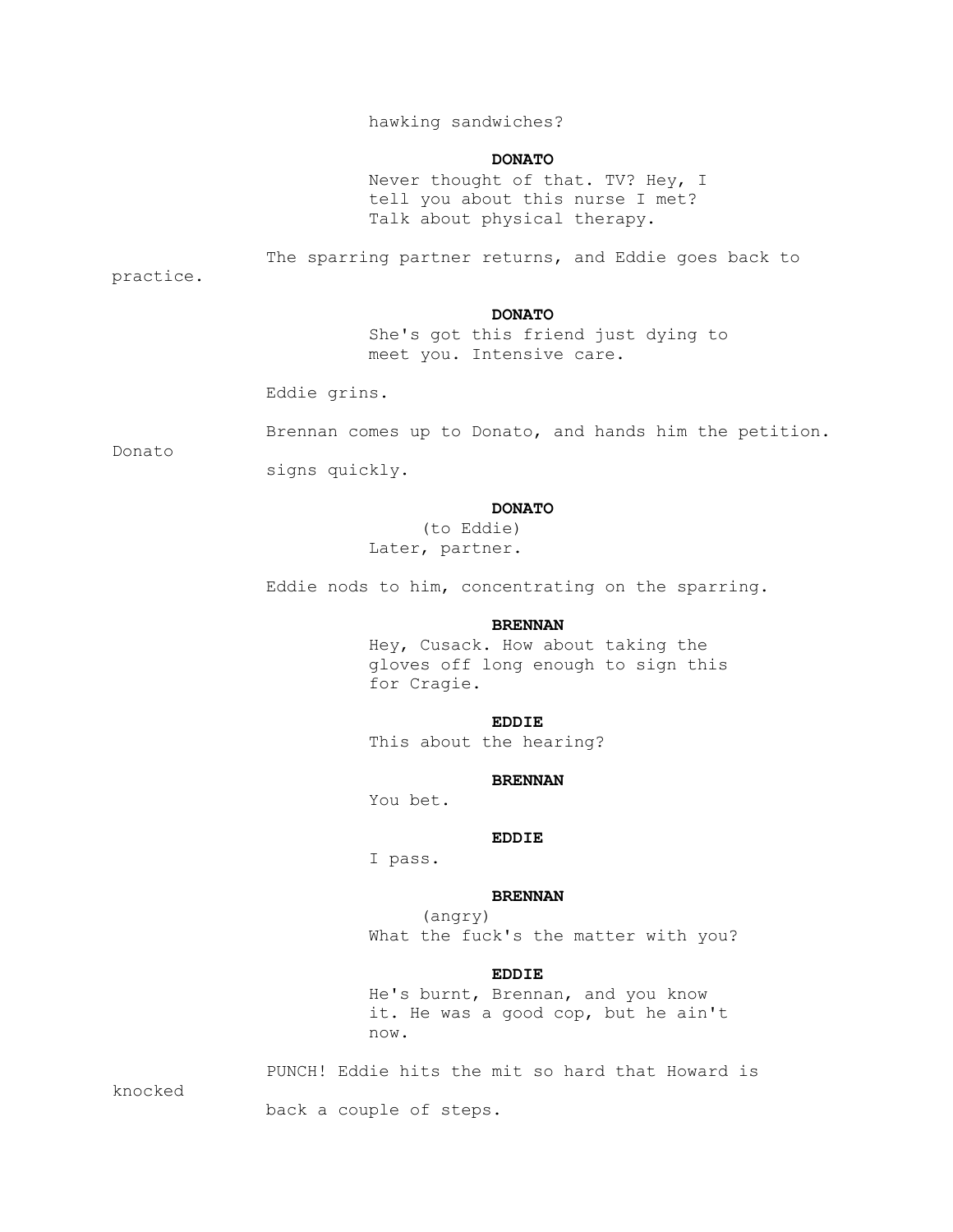#### **BRENNAN**

 Get off your high horse, Cusack. He made a couple of mistakes, OK. The guy was a hero. What the fuck does a bunch of civilians know about comin' up some shithouse stairway day after day, scared outta your shorts.

out

is

 PUNCH! With a whirling kick, Eddie knocks the mit right of the Howard's hand, and across the gym.

Eddie turns to face Brennan, nose to nose.

#### **EDDIE**

 We're all scared, Brennan. Cragie should have been off the street a long time ago. He's gonna hurt somebody else with his bullshit. Maybe even you.

Eddie goes back to punching. Brennan storms out.

#### **EXT. LATIN STREET - DAY**

 A funeral cortege makes it's way sedately down the street past the Comacho owned pool hall. Two hearses, a flower car, a limo, and several other cars with funeral stickers on their windshields pass bye. The slain Comacho cousins from the raid are being escorted to the cemetery. Luis Comacho is in the limo along with the woman from the

airport.

### **INT. BRENNAN'S CAR - DAY**

 Brennan and Music are following the procession. Brennan on the radio.

## *MUSIC*

 (to mike) The funeral director says they plan on cruisin right past luna's house.

 **EXT. LUNA'S STREET - DAY**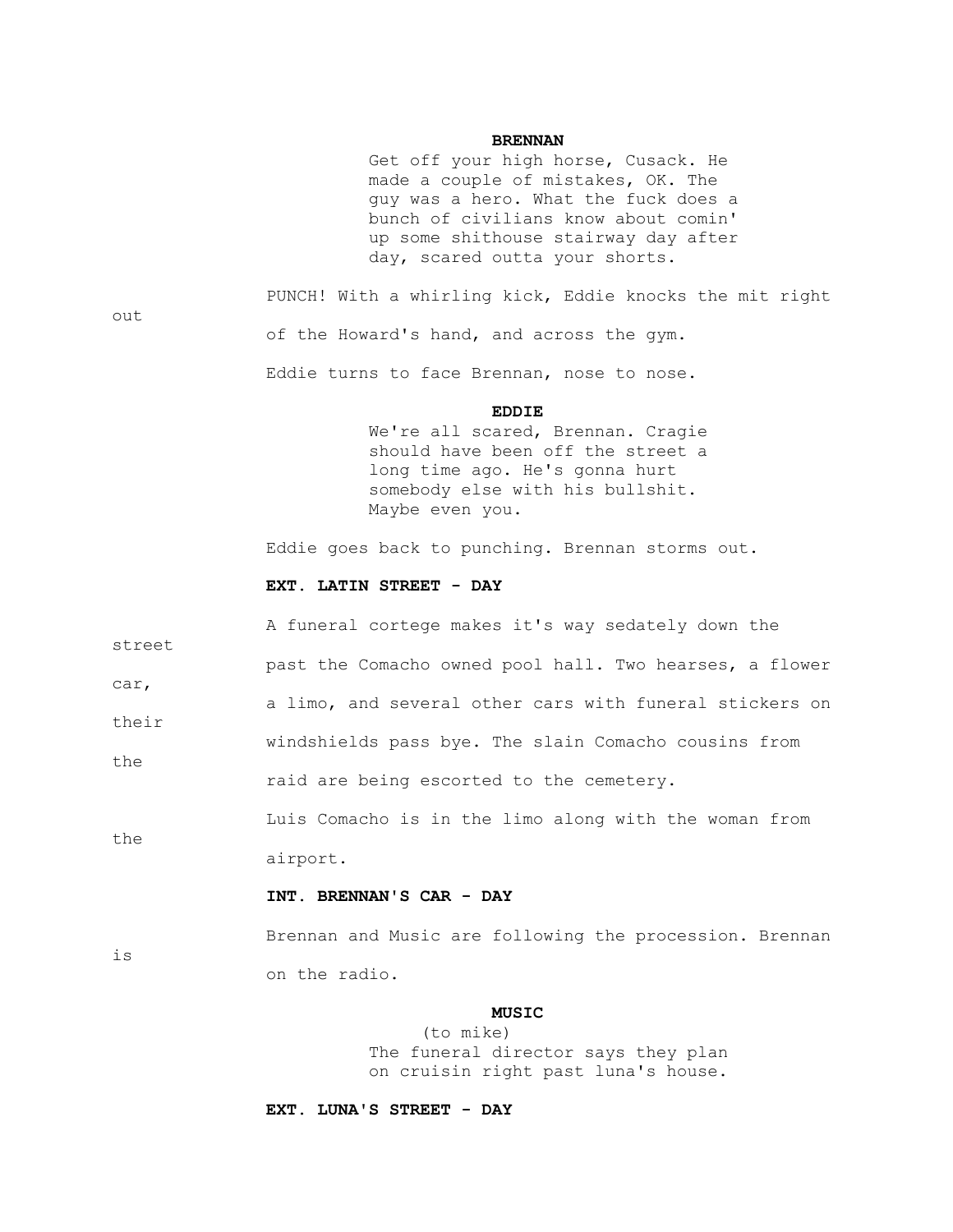Tito, one of Tony Luna's bodyguards, watches from the steps of Luna's porch as a procession of cars follows the hearses slowly up the street.

to

car.

 At the end of the block, an old man is selling produce the neighborhood housewives off the tailgate of his truck. They watch the procession in wonder.

### **INT. EDDIE'S CAR - DAY**

 The cortege passes the unmarked car down the block from Tony's house. Eddie is watching. Kosalas is with him.

### **KOSALAS**

 (to radio) They're wastin' the show. Tony's not even in town.

## **EDDIE**

He'll get the word.

 Across the street, WE SEE another bodyguard joint Tito on the front steps. They stand, arms folded, watching the procession.

# **INT. LIMO - DAY**

 Luis Comacho takes a flower and tosses it out the window as he cruises past the two goons. Their EYES LOCK. Tito walks up and grinds the flower into the ground with his shoe.

# **EXT. LUNA'S STREET - DAY**

Brennan and Music bring up the rear in their ummarked

# **INT. LUNA'S HOUSE - DAY**

Tito, the body guard, picks up the phone.

### **EXT. LAKE - DAY**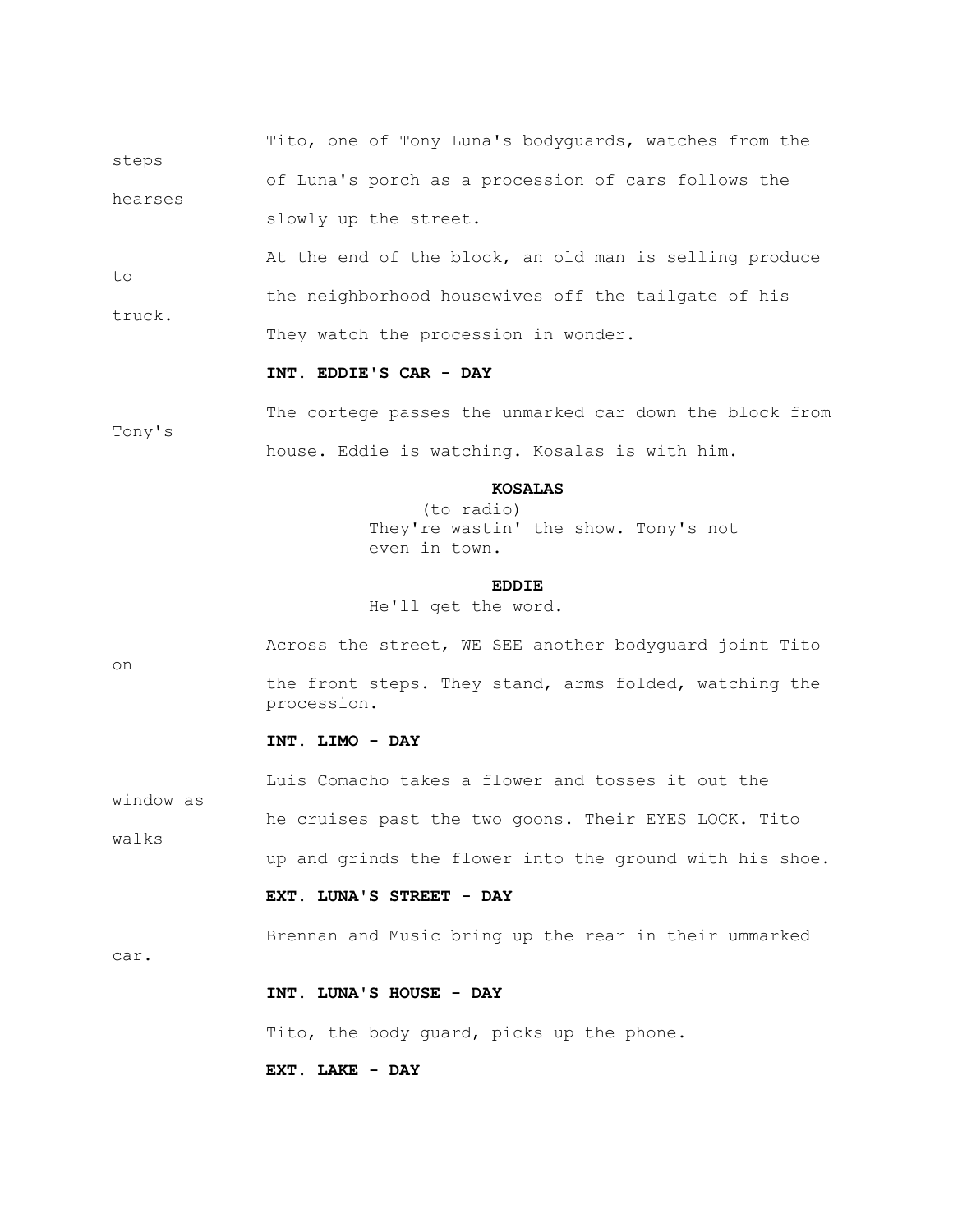At the pay phone next to a lakeside bait shop, Tony Luna is getting the word. He's worried.

## **LUNA**

 (to phone) What the fuck are you talkin about? Nobody's gonna touch nothin. Just stay put. (pause) I give a shit about their fuckin parade?

 A floozy slides up next to him, and he puts an arm around her waist.

## **LUNA**

 (to phone) They wanna throw flowers we can fix it so they're pushing up daisys.

He laughs. The girl joins in like she's supposed to.

### **EXT. WAREHOUSE - DAY**

 A tan Dodge rolls over the rutted scrapyard roadway, bouncing toward the immense old warehouse along the river's edge. The city seems to have abandoned this remote industrial area; giant grain elevators, rusting freighters and vast scrapyards surround us.

### **INT. POMPAS' CAR - DAY**

 Pompas and Efren Comacho drive through the gate and enter the warehouse as the door opens for them.

### **INT. WAREHOUSE - DAY**

The car halts in the vast empty chamber. It is quickly surrounded by members of the Comacho family. They begin to unload the car. The trunk is filled with cases of heavy ammunition.

At the back of the warehouse, other Comachos are test

firing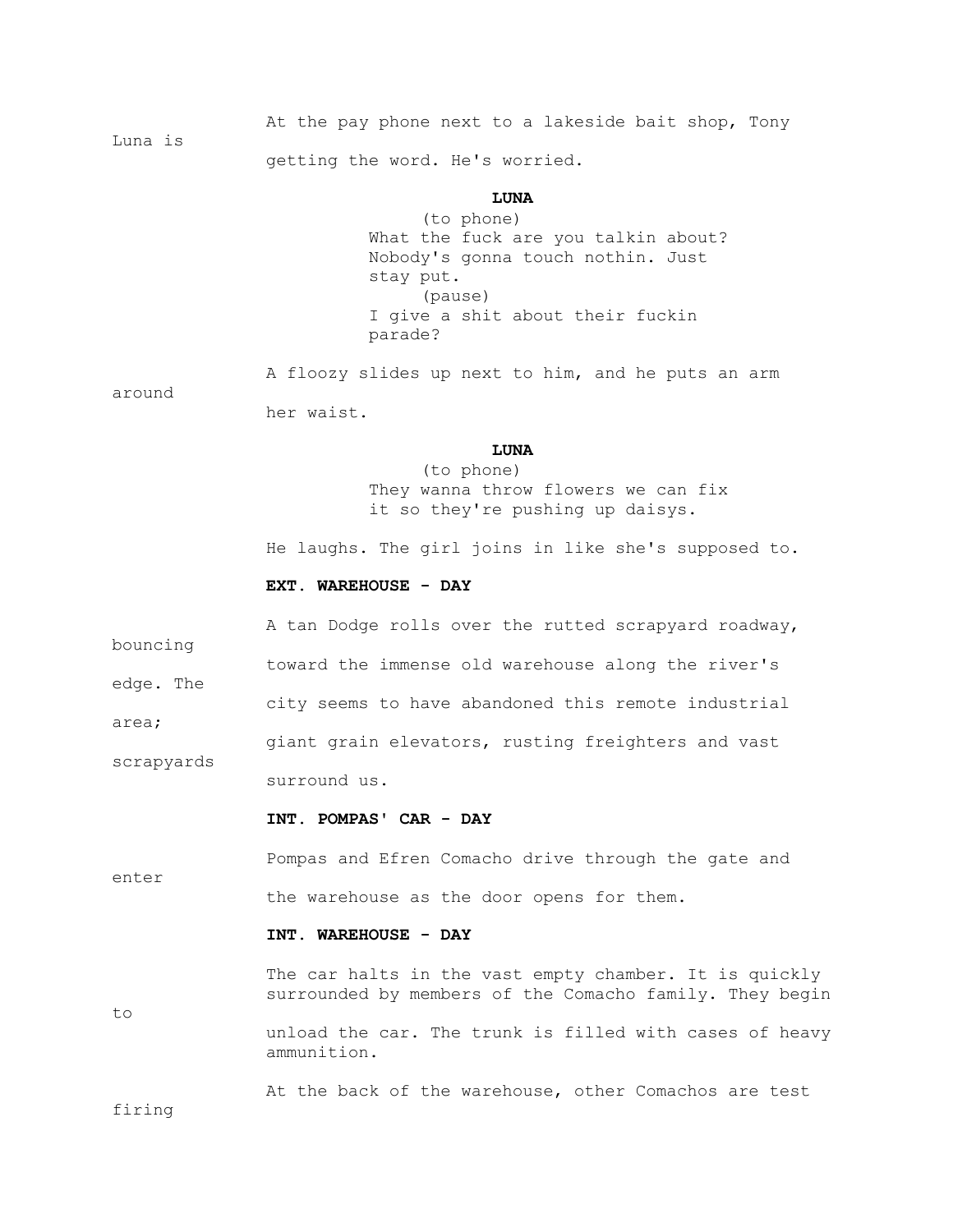their weapons.

### **INT. LUIS' OFFICE**

 Luis is directing things as they are preparing for battle. The weaponry spread on the table is astonishing.

#### **EXT. HARBOR - DAY**

Eddie's beat up Chevy is parked beyond the line of

 toward the end of the pier. Eddie gets out of the car. Kosalas looks worried.

#### **KOSALAS**

I can back you up.

#### **EDDIE**

Stay by the radio.

 Eddie walks to the 75 foot steel cruiser tied to the end of

the pier.

yachts

Eddie walks up the gangplank.

# **EXT. YACHT - DAY**

An ape in a suit, ROCCO, appears.

#### **ROCCO**

What the hell you doin' here? Off, asshole.

 Rocco goes for Eddie. A couple of quick blows and Rocco is in the water. Eddie continues up the gangway to the rear of the boat.

# **EXT. YACHT - DAY**

 Eddie finds FELIX (THE RAIL) SCALESE sitting on a chaise lounge, reading. A beautiful girl lays on her stomach on a deck pad typing at a personal computer terminal.

 Scalese looks up at Eddie. He is momentarily discombobulated,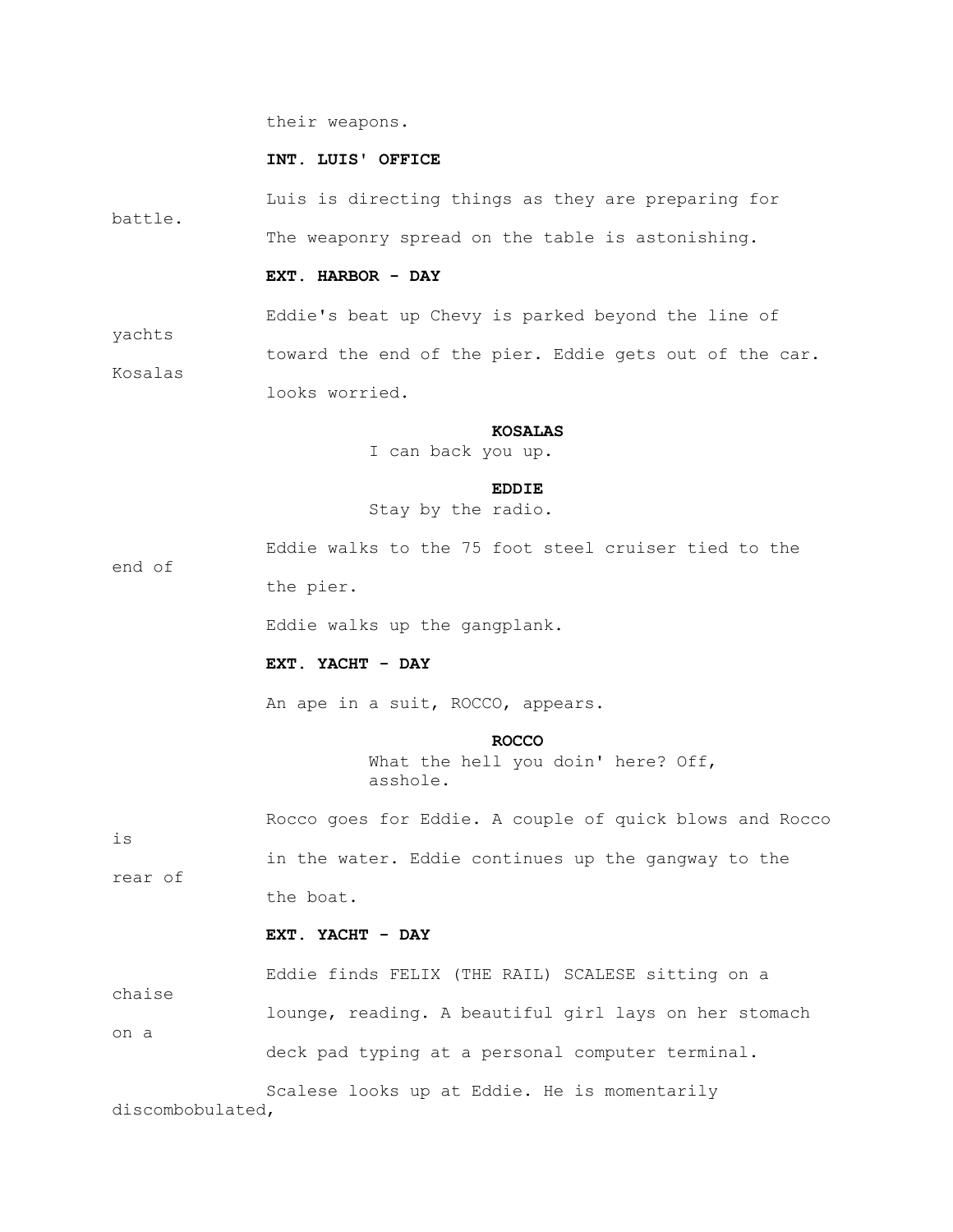but recovers.

### **SCALESE**

 (referring to computer) The modern age's answer to the crystal ball. Marvelous. If you know how to read it. (pause) Listen. If you have some extra cash, buy oranges. The price is low, and I can promise you the threatened trucking strike will be avoided.

## **EDDIE**

We talking about a bribe, Scalese?

#### **SCALESE**

It's a prediction.

Scalese a

Another beautiful bikinied girl comes by and gives

tall cool drink.

### **SCALESE**

 No. I wouldn't try to bribe Eddie Cusack.

He drops the name with a smile. Eddie doesn't react.

#### **SCALESE**

You're incorruptible. Untarnished. I hear they call you stainless steel on the street. Me, I think you're a fuckin' pain in the ass.

## **EDDIE**

Thanks.

# **SCALESE**

 (frowning) It's not a compliment.

## **EDDIE**

I'm looking for your nephew.

#### **SCALESE**

 Tony? Forget it. Tony Luna's none of your business.

### **EDDIE**

 Wrong. Tony just made himself my business.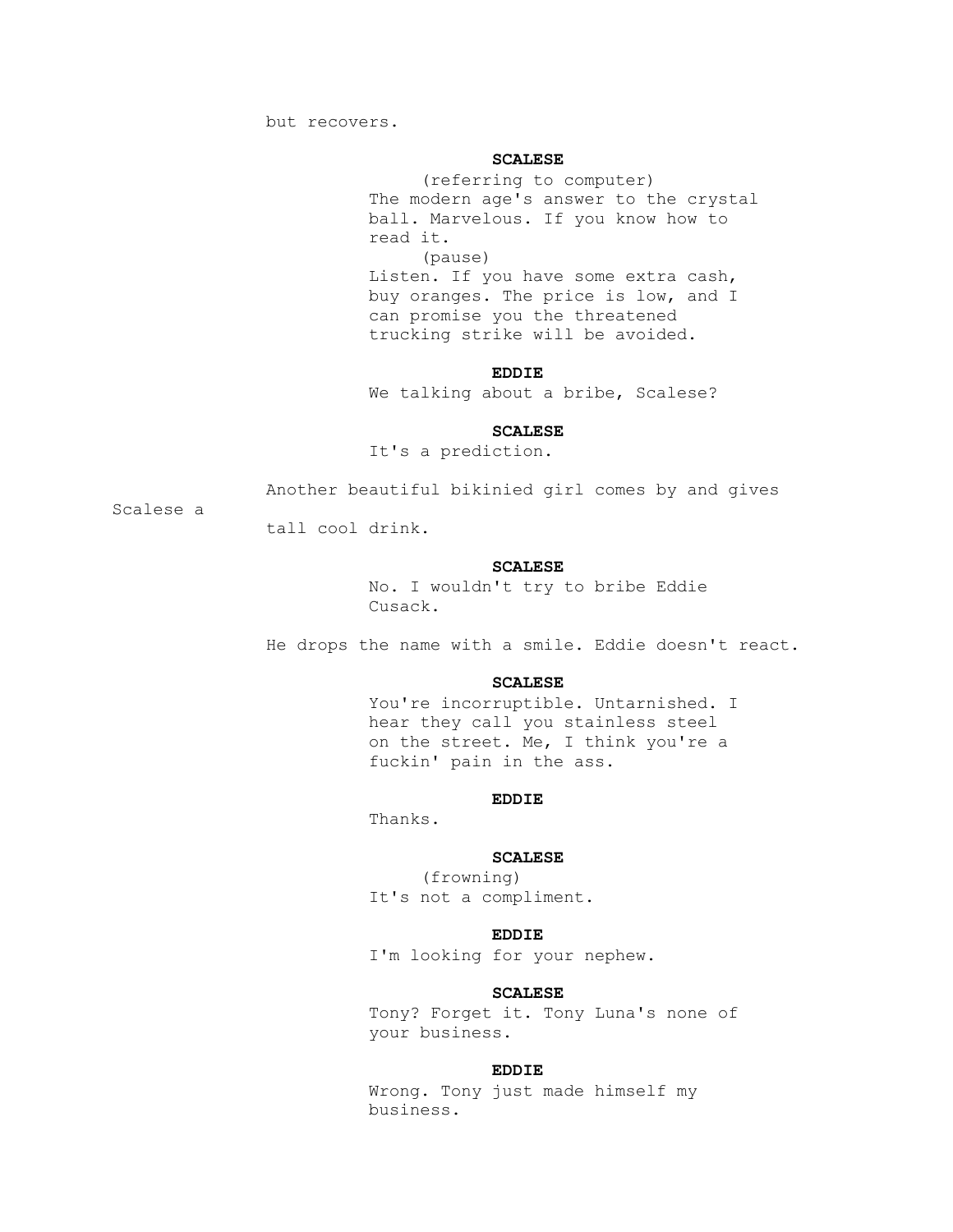### **SCALESE**

 No he didn't. We take care of our own. Just like the cops. Just like the Comachos. You understand.

Eddie sits down next to Scalese and looks him in the

eye.

Eddie's

himself

## **EDDIE**

 He shit on my turf, old man. And I'm going to nail him and anybody else tied to him. You understand, Felix?

#### **SCALESE**

 (with cool rage) Nobody threatens Felix Scalese.

## **EDDIE**

 (softly) It's not a threat. It's a prediction.

On the shore, Kosalas is honking the car horn to get

attention. Eddie rises.

#### **EDDIE**

 There's a shitstorm coming. You better get yourself a good umbrella.

The girl at the computer terminal watches him leave.

### **EXT. YACHT - DAY**

Eddie walks by as Rocco, soaking wet, is pulling

from the water. Eddie pushes him into the water again.

Kosalas is still sounding the HORN.

# **EXT. HARBOR - DAY**

Eddie runs toward the car.

### **EXT. PARKING LOT - DAY**

 A body lies in the flowers in the service area next to the giant greenhouse. Several unmarked cars and two blue and whites are parked in the dirt drive as Eddie and Kosalas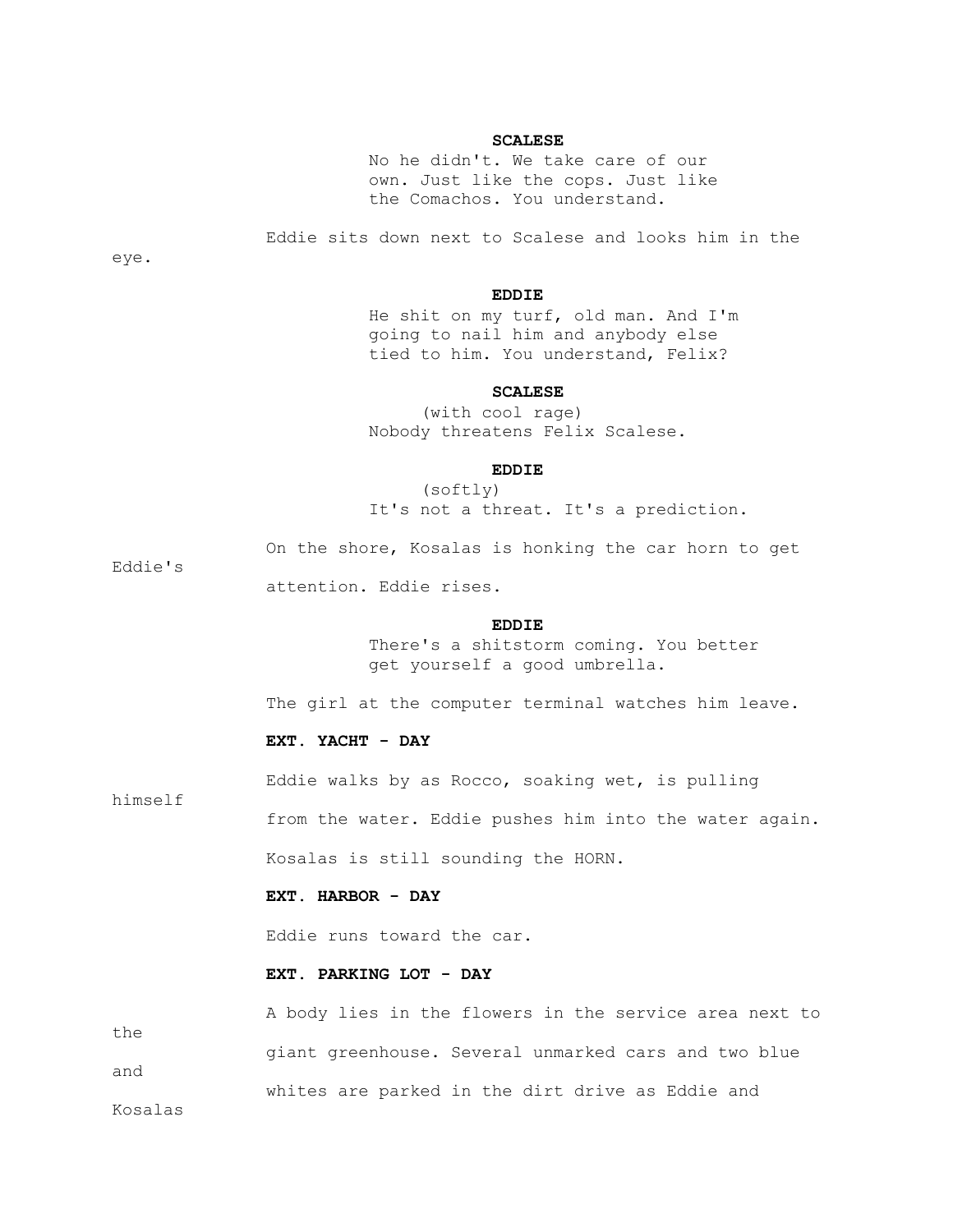pull up. The cops have roped off the area. Music and

are there.

Brennan

Eddie looks at the body as Music comes over.

### **MUSIC**

Tony Luna's bagman.

Kosalas looks at the body.

## **MUSIC**

They call that a Columbian necktie.

Kosalas winces.

### **MUSIC**

 They found the manager of Tony's restaurant hanging from a hook in his kitchen. Looked like someone tried to carve a canoe out of him. Tony's used car lot on Ashland is burning as we speak. The head salesman is a fried zuccini.

### **KOSALAS**

Oh Jesus. It's starting.

Eddie stands to one side.

### **EDDIE**

Let's go.

# **EXT. LUNA'S STREET - DAY**

| street,     | A kid on a bike makes his way up the quiet tree-lined   |  |  |  |  |  |  |  |
|-------------|---------------------------------------------------------|--|--|--|--|--|--|--|
|             | tossing newspapers onto the porches of the block.       |  |  |  |  |  |  |  |
| truck       | Around the corner at the end of the block, the produce  |  |  |  |  |  |  |  |
| car         | starts slowly forward. As it turns onto Luna's block, a |  |  |  |  |  |  |  |
|             | pulls up behind it and stops, blocking the street.      |  |  |  |  |  |  |  |
| Luna<br>The | The produce truck parks at the curb in front of the     |  |  |  |  |  |  |  |
|             | house. A neighbor from across the street approaches.    |  |  |  |  |  |  |  |
| helping     | front door of Luna's house opens, and Tito emerges,     |  |  |  |  |  |  |  |
|             | Tony's aged mother down the steps to buy vegetables.    |  |  |  |  |  |  |  |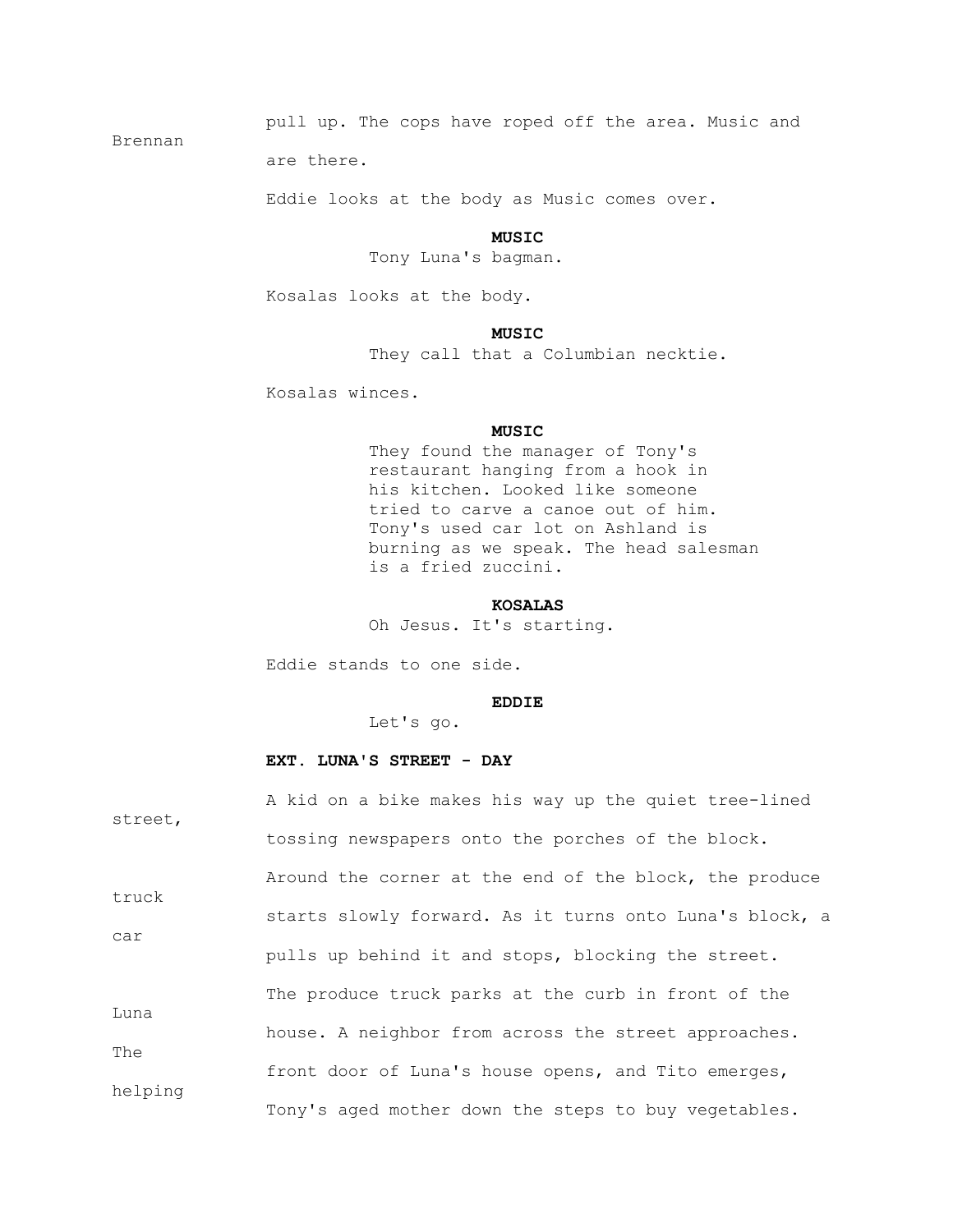#### **INT. PRODUCE TRUCK - DAY**

 On the floor near the wheelwell is the dead produce man.

# **EXT. LUNA'S STREET - DAY**

 The rear doors of the produce truck swing open. The neighbor, Tito, and Tony's mother are instantly killed.

 From outside three Comachos enter the open front door of the Luna house. We hear the SOUND of MUFFLED GUNFIRE from inside.

#### **INT. LUNA'S HOUSE - DAY**

Tony's

the

 Bits and pieces. A Shattered orange juice container. Eggs

cooking on the stove. A woman's vanity.

 On the floor; a woman's legs, a housecoat, slippers. A silhouette of a Comacho in the hallway RAKING one of guards.

 A family photo on the mantle which includes Diana and her father is BLASTED to bits.

### **EXT. LUNA'S BACK YARD - DAY**

 One of Tony's men tries to escape through the back of house. He is pursued by a Comacho who guns him down.

#### **EXT. LUNA'S STREET - DAY**

 Luis Comacho sits in a car in the next block surveying the scene. The cousins are walking briskly out. They jump in a car and drive off.

 **INT. LUIS' CAR - DAY**

Luis nods to his driver. They pull away.

 **EXT. LUNA'S STREET - DAY**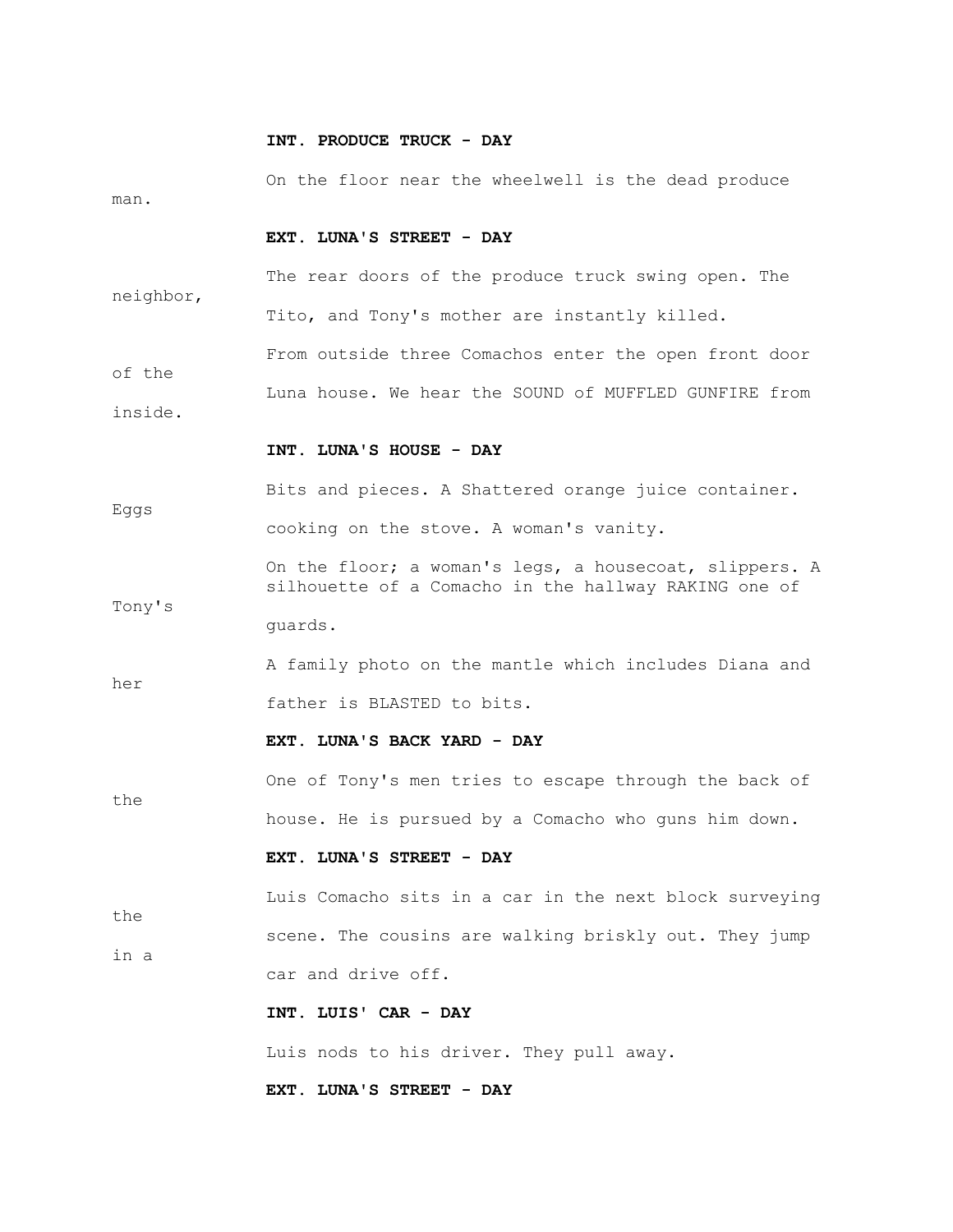The street is QUIET again. Next door, a neighbor, wearing only his underpants and carrying an old pistol, stands trembling in disbelief.

### **EXT. LAKE - DAY**

 Pines reflect in the dappled lake as Tony Luna rows slowly for shore. He ties up at the dock. He's taking his tackle out of the boat when one of his boys comes running down to the dock.

 We cannot hear the conversation but we can see Tony drop the tackle box and we can hear his SCREAM echo across the water.

#### **EXT. EDDIE'S STREET - DAY**

 Eddie runs down the rear stairs to Kosalas' unmarked car. He opens the driver's door, pushes Kosalas across the seat, and gets behind the wheel. He PEELS OUT.

### **INT. UNMARKED CAR - DAY**

# **KOSALAS**

Music's at the scene.

Eddie picks up the mike.

## **EDDIE**

 (to mike) Was there a girl? Late teens. Reddish hair.

# **MUSIC (V.O.)**

 (on radio) Two male caucasians, two female. One mid-to-late forties. The other a grandmother.

With the SIREN full out, LEANING ON the HORN, he simply puts his foot on the floor and sends the car into a four wheel drift that slides into a neat U-turn.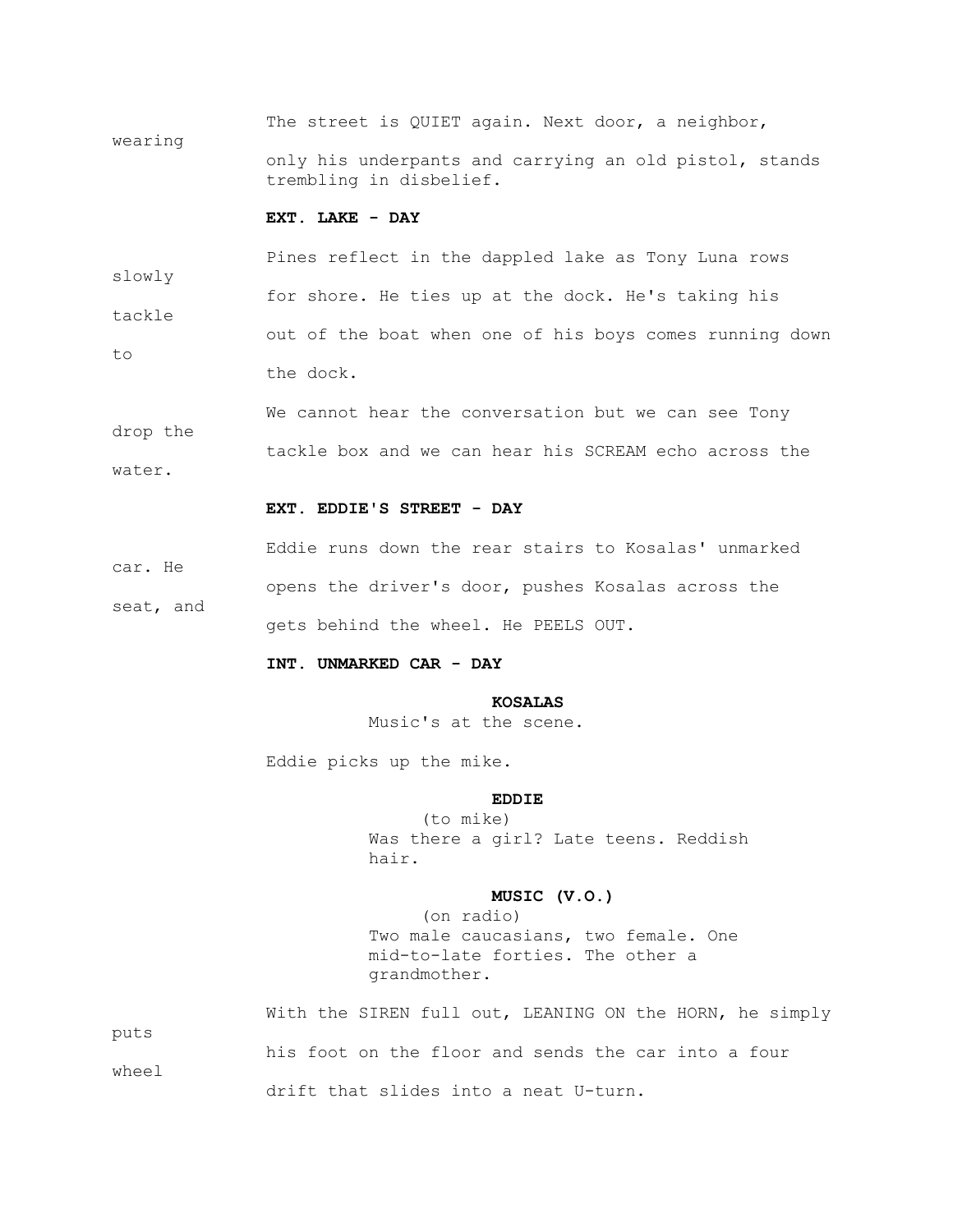#### **EXT. LIBRARY - DAY**

 Eddie leaves the car running, and burst through the main entrance flashing his badge at the stunned security guards.

# **INT. LIBRARY - DAY**

 Eddie races through the corridors and reading rooms searching, Kosalas arriving at his heels.

### **INT. LIBRARY - DAY**

Gamiani tells Diana about her mother and grandmother.

## **INT. LIBRARY - DAY**

Three Comachos; Pompas, Efren, and ANGEL, search for

Diana.

# **EXT. LIBRARY - DAY**

 Lou Gamiani emerges from the building with Diana. She is terrified.

 He checks out the scene, then descends the crowded steps and crosses the street, keeping a sharp lookout.

### **EXT. FLOWER SHOP - DAY**

 Luis and Victor Comacho loiter by the outdoor flower stand next to the library. They watch the activity on the library steps.

### **EXT. LIBRARY - DAY**

 Distracted for an instant by a cluster of conventioneers, Lou fails to notice the two Comachos who have fallen in step behind them. He goes down with a gasp, almost silently, a knife sticking from his back. A Comacho grabs Diana's arm. She jabs him in the eyes, and runs.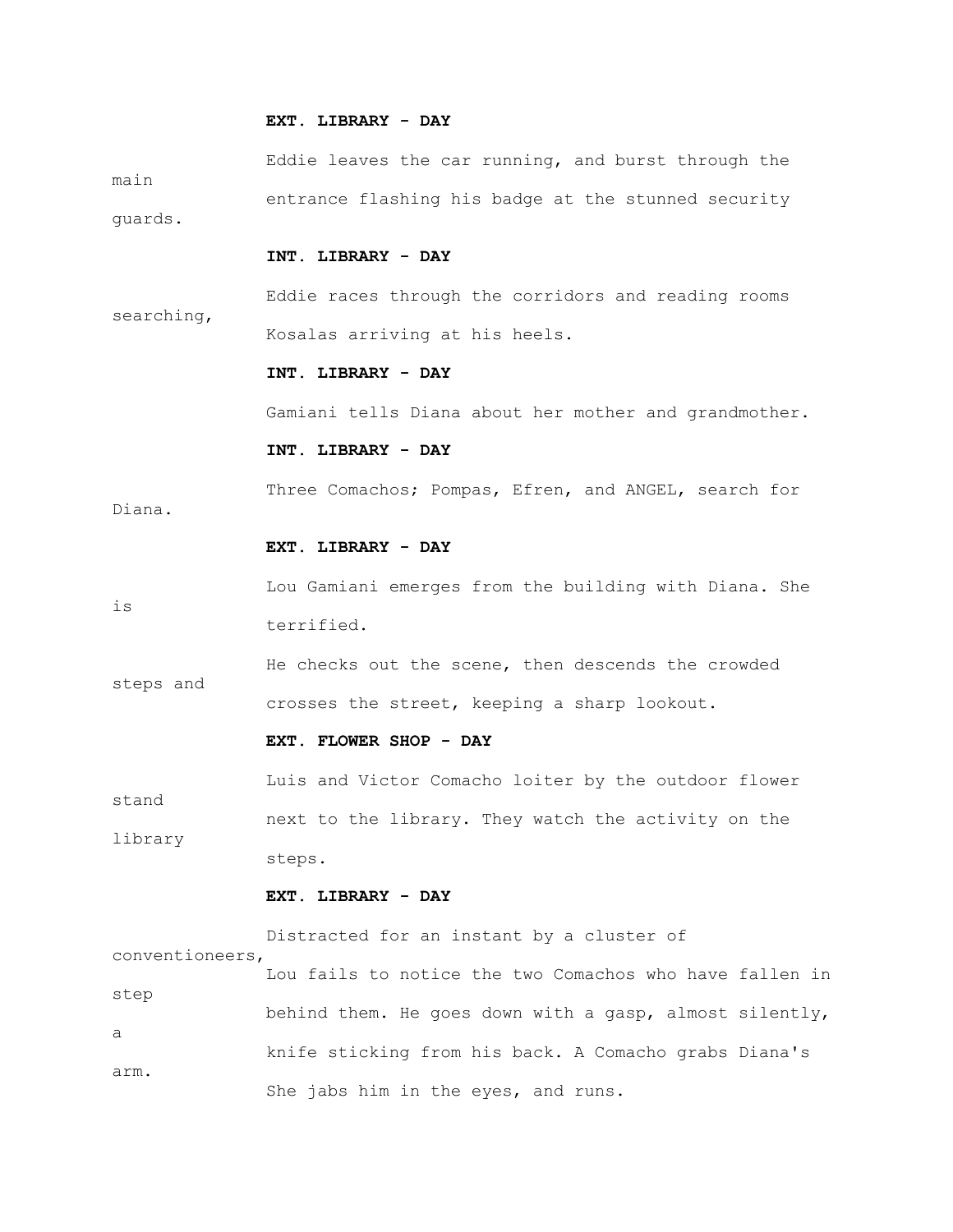Diana disappears into the crowd.

| stands      | Hysterical citizens scatter in all directions. A woman                                    |  |  |  |  |  |  |
|-------------|-------------------------------------------------------------------------------------------|--|--|--|--|--|--|
|             | in horror unable to keep from looking at Gamiani's body                                   |  |  |  |  |  |  |
| lying       | on the sidewalk. She SCREAMS.                                                             |  |  |  |  |  |  |
| the         | Eddie and Kosalas come crashing out of the entrance of                                    |  |  |  |  |  |  |
|             | museum.                                                                                   |  |  |  |  |  |  |
|             | The girl isn't here.                                                                      |  |  |  |  |  |  |
|             | Eddie spots a commotion at the end of the block, under                                    |  |  |  |  |  |  |
| the         | el station.                                                                               |  |  |  |  |  |  |
| traffic     | He dashes down the steps and across the street with                                       |  |  |  |  |  |  |
|             | screeching to a halt.                                                                     |  |  |  |  |  |  |
|             | Kosalas flags down a blue and white, and barks for                                        |  |  |  |  |  |  |
| backup,     | then tears out after Eddie.                                                               |  |  |  |  |  |  |
|             | EXT. WABASH AVENUE - DAY                                                                  |  |  |  |  |  |  |
| life,       | In the shadow of the el tracks, Diana runs for her                                        |  |  |  |  |  |  |
| the         | racing north on Wabash through crowds of shoppers with                                    |  |  |  |  |  |  |
|             | Comachos moving relentlessly a half block behind.                                         |  |  |  |  |  |  |
|             |                                                                                           |  |  |  |  |  |  |
|             | Opposite Marshall Field's, she abruptly cuts across                                       |  |  |  |  |  |  |
| traffic     | and runs into an alley between the giant men's and                                        |  |  |  |  |  |  |
| women's     | stores.                                                                                   |  |  |  |  |  |  |
|             | With terror in her eyes, Diana runs, searching                                            |  |  |  |  |  |  |
| frantically | for a quard, a policeman, somebody with a qun. But the<br>Comachos are closing in on her. |  |  |  |  |  |  |
|             | She dives through a revolving door into the building.                                     |  |  |  |  |  |  |
|             | INT. DEPARTMENT STORE - DAY                                                               |  |  |  |  |  |  |

and out the Randolph Street exit.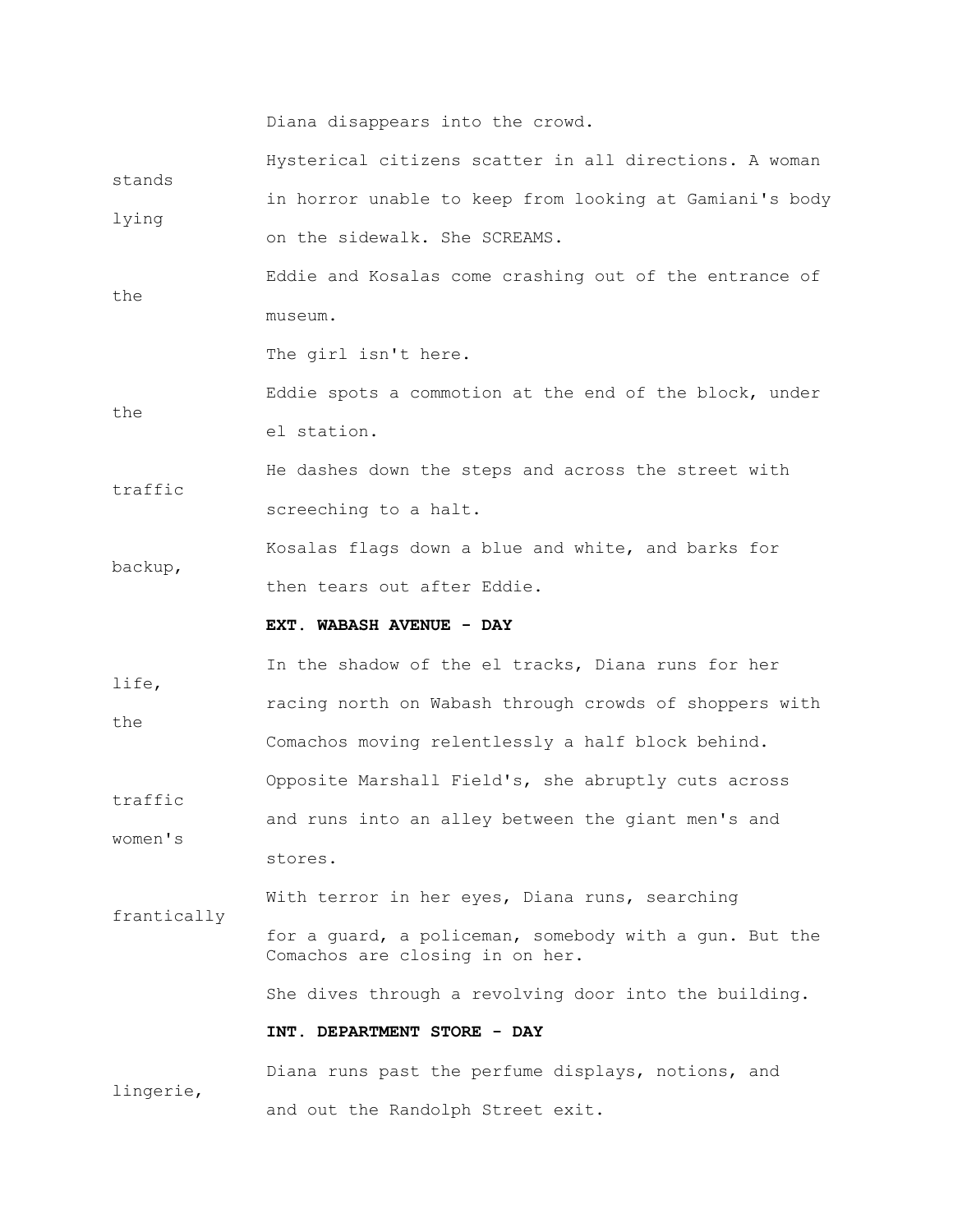#### **EXT. RANDOLPH STREET - DAY**

 Two Camachos, who stayed on the street, spot her as she leaves.

 Racing through the alley, Eddie spots them running in the next block.

#### **EXT. LAKE STREET - DAY**

 Running east on Lake Street, she glances over her shoulder. She doesn't see them. She ducks into the alley. But the Comachos round the corner just in time to catch a glimpse of her.

### **EXT. ALLEY - DAY**

 This alley leads to the lower level of Michigan Avenue. She turns back to find the exit blocked by the Comachos. She flees downward.

### **INT. LOWER MICHIGAN - DAY**

 The green flourescents of the "Emerald City" give a deathly cast to the underground street as Diana rounds the corner, and collapses against the wall. Her heart pounding like a frightened deer, she has run as far as she can. Pompas Comacho and two of his colleagues come racing around the corner. They spot her crouched against the wall. She starts to SCREAM but Angel grabs her by the collar and pulls her up to his face and she stops, wide-eyed with terror as he touches her throat with his knife.

#### **POMPAS**

 Come on, Chika. We gonna have some fun. You gonna take us to your father.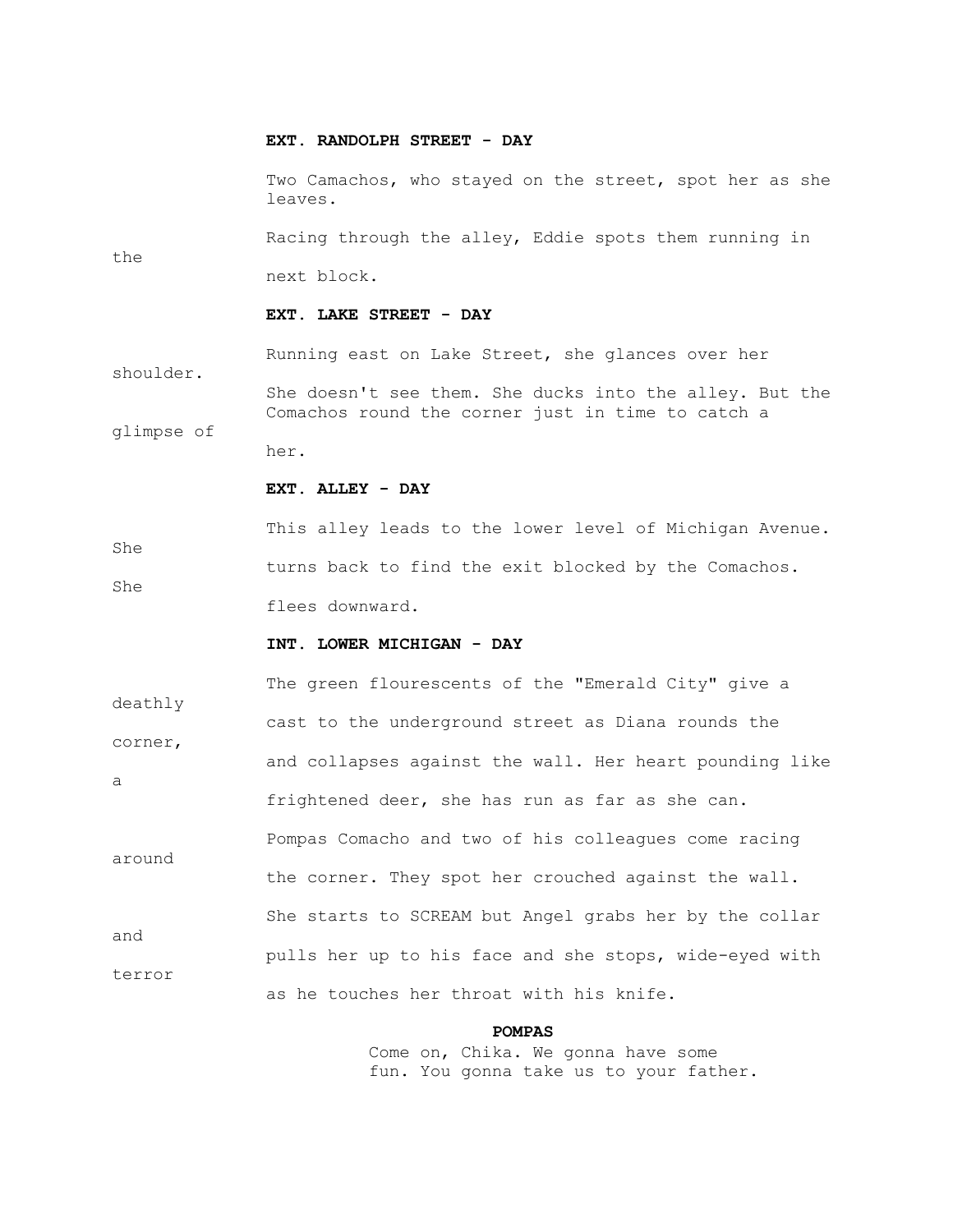| huge | We hear a loud metallic CLICK. We see the barrel of a  |  |  |  |  |  |
|------|--------------------------------------------------------|--|--|--|--|--|
| in   | revolver. They wheel to see Eddie crouched, gun drawn, |  |  |  |  |  |
|      | the alley entrance.                                    |  |  |  |  |  |

## **EDDIE**

 Pompas, you're getting to be a fucking pain in the ass.

 The boys put their hands up, but Eddie doesn't see the third, SAMO, coming up behind him.

Angel grabs Diana by the hair, shielding himself, and

backing up the stairs that lead to the street.

starts

kicking

## **EDDIE**

Let her go, pooch.

 Samo jumps Eddie, and the gun goes flying. It hits the pavement and bounces off the high curb into the street.

In a staggering blur Eddie takes out the Comachos,

 the last one end over end. But Angel and the girl have disappeared to the street above.

Eddie retrieves his gun and runs up the steps.

### **EXT. STATE LAKE EL STATION - DAY**

 With a knife at her side, Angel Comacho leads Diana up the steps of the old el station. They pass through the turnstyle out onto the platform just as the train pulls to in. Angel forces her onto the train. Eddie comes pounding up the steps and onto the platform just in time to stop the closing train door with his foot.  **INT. EL TRAIN - DAY**

 Eddie wedges his way aboard and the train pulls out. The passengers looks at him like he's crazy. Eddie works his way through the cars toward the rear.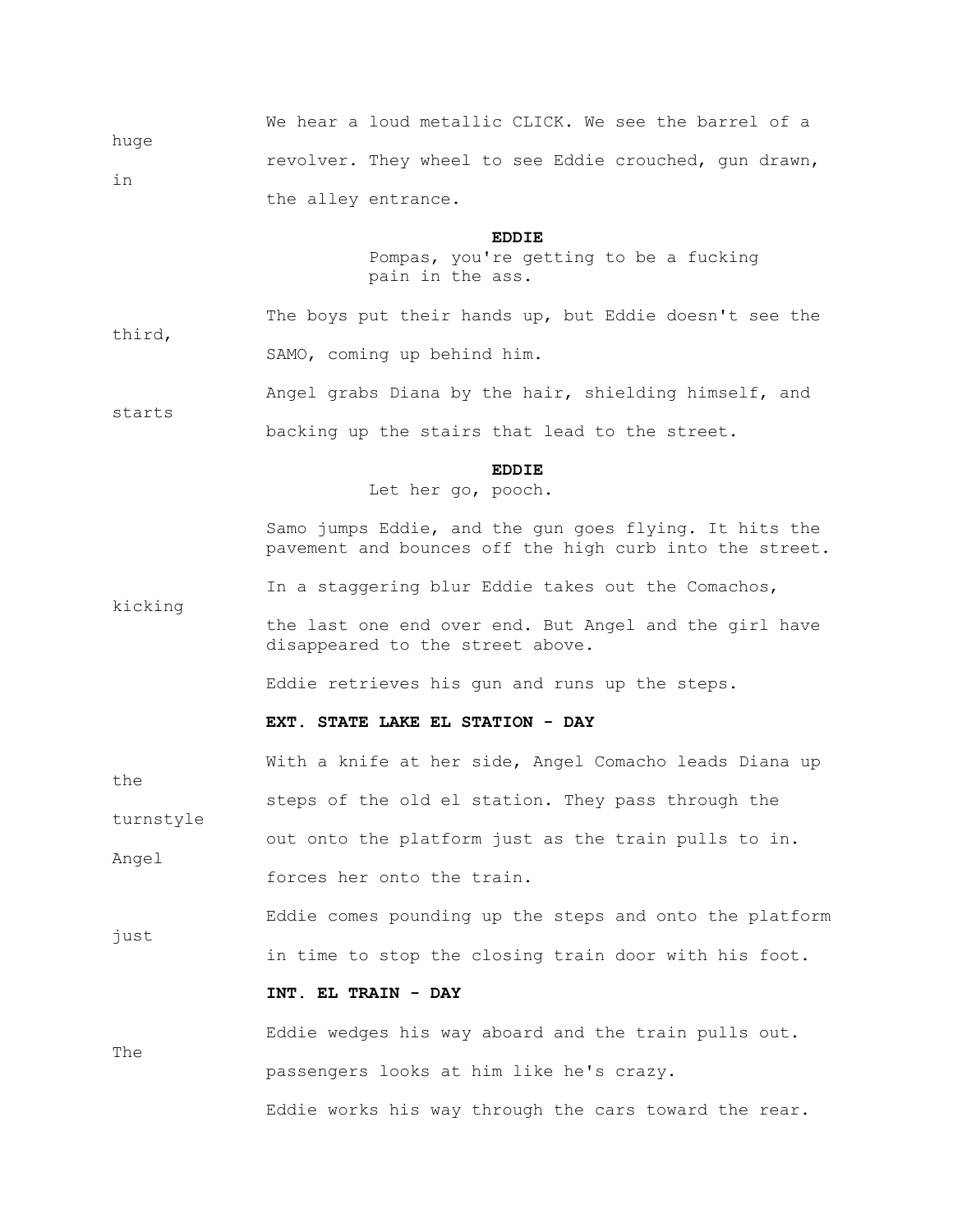| from        |                                                                                                                  |  |  |  |  |  |  |  |
|-------------|------------------------------------------------------------------------------------------------------------------|--|--|--|--|--|--|--|
| he is       | car to car past the terrified passengers until finally                                                           |  |  |  |  |  |  |  |
|             | cornered at the end of the train. Angel searches                                                                 |  |  |  |  |  |  |  |
| frantically | for a way out.                                                                                                   |  |  |  |  |  |  |  |
|             | Eddie enters. Diana sees him.                                                                                    |  |  |  |  |  |  |  |
|             | <b>ANGEL</b><br>Another step, and I take her head<br>off.                                                        |  |  |  |  |  |  |  |
|             | <b>EDDIE</b><br>You don't have the balls.                                                                        |  |  |  |  |  |  |  |
|             | Eddie takes another step.                                                                                        |  |  |  |  |  |  |  |
| free.       | Diana slams her elbow into Angel's groin, and breaks                                                             |  |  |  |  |  |  |  |
|             | Angel jumps back. He breaks open the rear door and                                                               |  |  |  |  |  |  |  |
| climbs      | out.                                                                                                             |  |  |  |  |  |  |  |
|             | EXT. EL TRAIN - DAY                                                                                              |  |  |  |  |  |  |  |
|             | Angel climbs up the back of the car onto the roof.                                                               |  |  |  |  |  |  |  |
|             | Eddie's right behind him.                                                                                        |  |  |  |  |  |  |  |
| the         | The spectacular pursuit from car to car on the roof of                                                           |  |  |  |  |  |  |  |
| of the      | speeding el train is witnessed by startled second-floor<br>secretaries whose desks look directly out at the roof |  |  |  |  |  |  |  |
|             | passing cars.                                                                                                    |  |  |  |  |  |  |  |
|             | VERY HIGH ANGLE                                                                                                  |  |  |  |  |  |  |  |
| through     | Angel and Eddie's figures appear as specks, roaring                                                              |  |  |  |  |  |  |  |
|             | the canyon of skyscrapers.                                                                                       |  |  |  |  |  |  |  |

Angel spots him. Knife still in hand, he pulls Diana

# **ON TRAIN ROOF**

 A low bridge forces both men to hug the roof of the train. Eddie recovers first and grabs Angel, pulling him down. They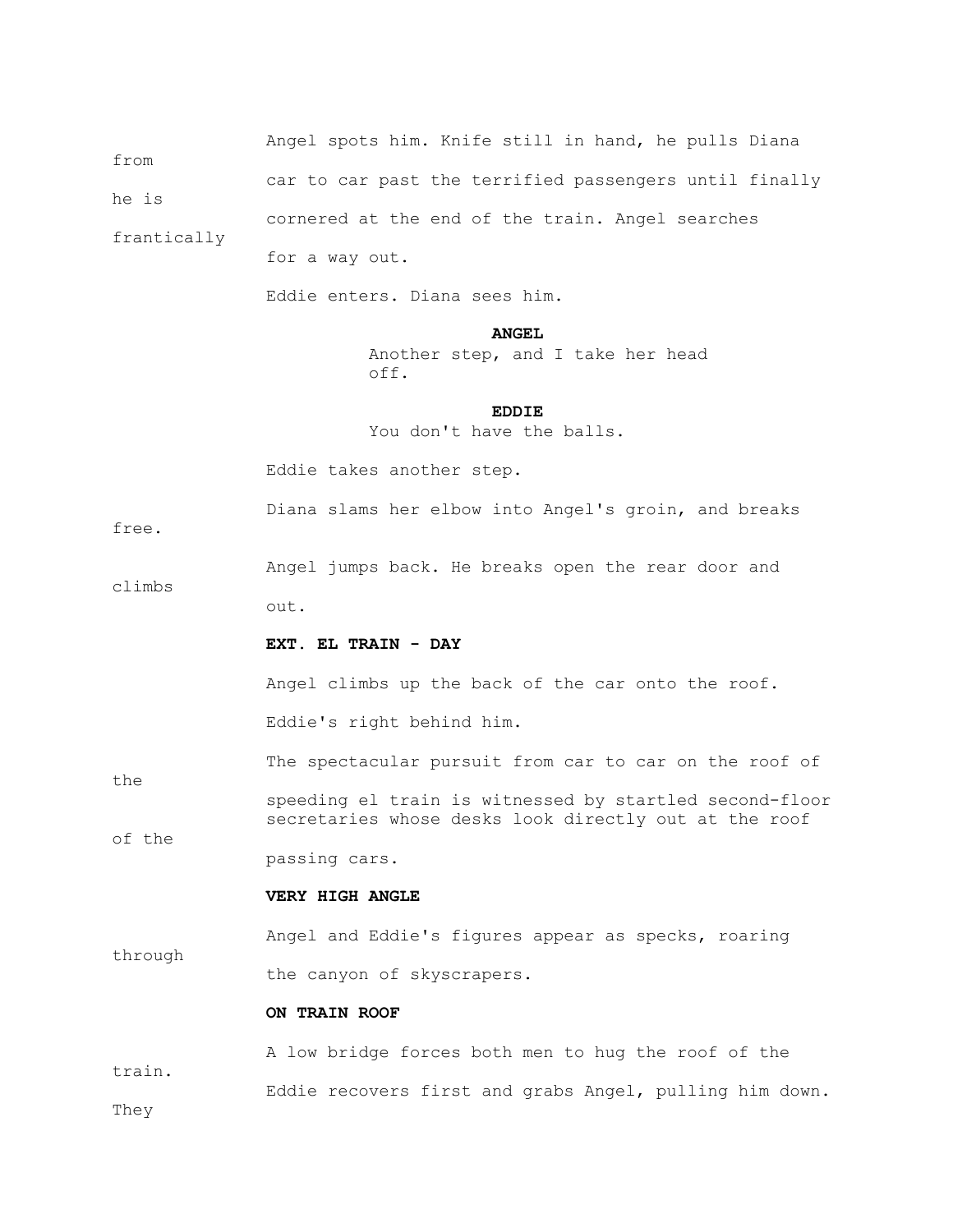roll from side to side on the roof, nearly slipping over the side. With a desperate shove, Angel breaks free. Eddie points his gun at him. The train is now over the Chicago River. Angel dives into the water. Eddie reholsters his gun and dives in after him.  **INT. EL TRAIN - DAY** We see Diana's looking out the window of the train. She follows Eddie's decent with her eyes.  **EXT. RIVER - DAY** Dozens of startled pedestrians line the bridge railing

as Eddie swims toward Angel, bobbing in the middle of the stream.

 A hotdogger in a speedboat is racing up the river and Angel is directly in his path. The skipper, showing off for his passengers, doesn't notice him until he hears the sickening THUNK under the keel. The boat's wake is suddenly red with blood.

### **EXT. RIVER BANK - DAY**

Eddie is helped from the water by a couple of

passersby.

He stands there, soaking wet, looking around.

 A crowd is gathering. We hear SIRENS in the background. Then he spots her.

Diana is standing on the bridge watching him.

### **EXT. BRIDGE - DAY**

 Eddie walks to Diana, and she folds into his arms. He holds her a second.

```
 EXT. LAGOON - DAY
```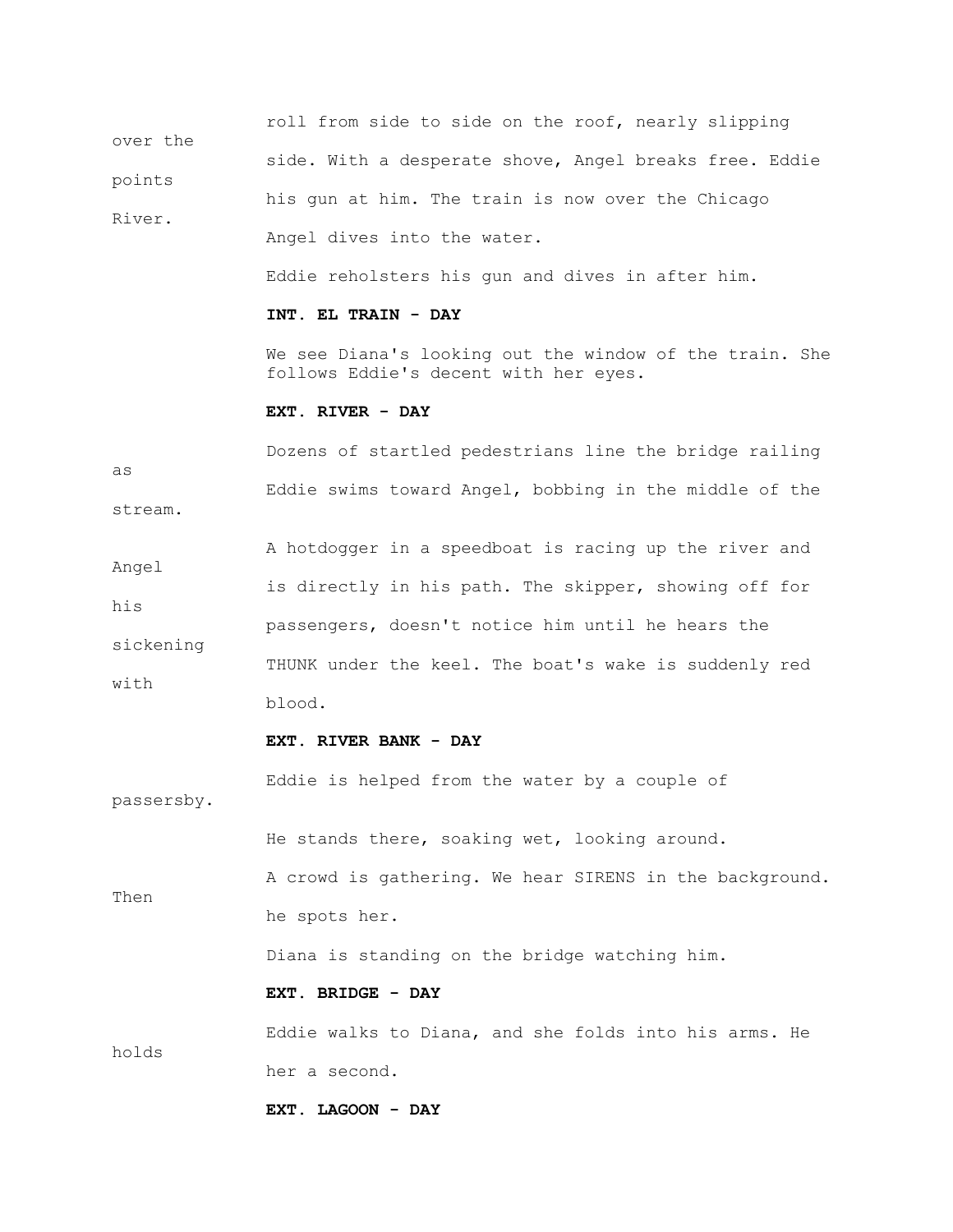Eddie, now in dry clothes, and Diana walk along the

lagoon.

They talk, argue, and she sits on a bench and cries.

Eddie

comforts her.

use.

### **DIANA**

Where are you taking me?

## **EDDIE**

 Downtown first. Then I'm gonna place you in protective custody.

 **DIANA**

The hell you are!

### **EDDIE**

You'll be safe --

### **DIANA**

I'll take my chances.

NOTE: Ad lib dialogue throughout scene for possible

later

be

NOTE: Radio newscast describing the Luna killings can

mixed with the above dialogue.

# **INT. EDDIE'S HALL - NIGHT**

Eddie and Diana climb the stairs.

 **INT. PIRELLI'S APARTMENT - NIGHT**

The DOORBELL buzzes repeatedly.

#### **PIRELLI**

 (shouts) Keep your goddamn pants on!

|          | Pirelli, padding across the floor in his shorts, looks |
|----------|--------------------------------------------------------|
| like     | a bear called out of hibernation. He has a service     |
| revolver | in his hand. He peers through the peep hole, then      |
| unbolts  | the door.                                              |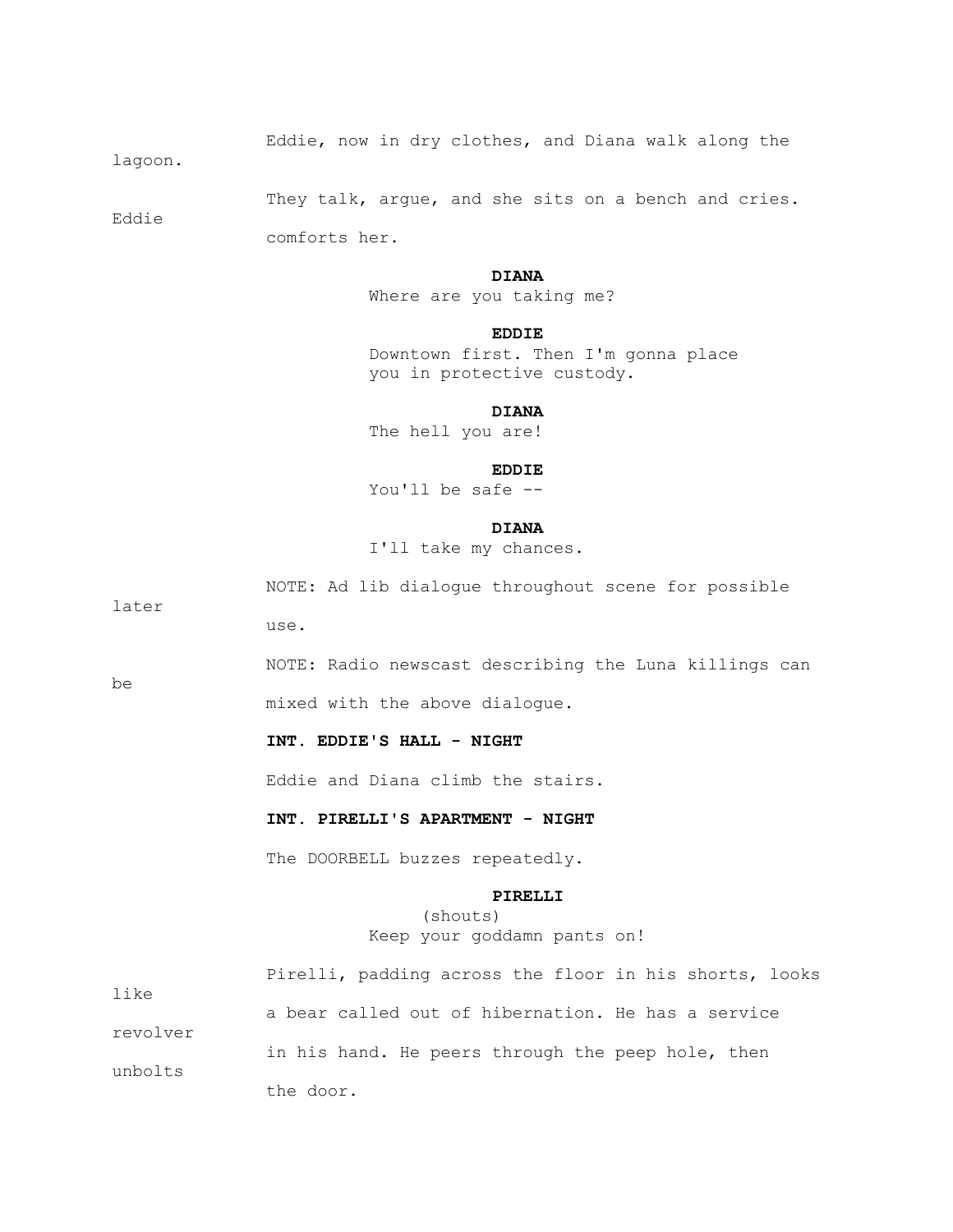### **PIRELLI**

This your idea of a social call?

Eddie enters with Diana.

## **EDDIE**

 Fred Pirelli, this is Diana. Diana Luna.

Pirelli reacts to the name.

Diana is in a daze, close to shock.

Pirelli takes her and leads her to the couch.

#### **PIRELLI**

 C'mon, kid. Let's get you off your feet.

Eddie motions him aside.

### **EDDIE**

 Can you put her up till I find her old man?

#### **PIRELLI**

Does a bear...?

## **EDDIE**

Am I putting you on the spot?

#### **PIRELLI**

 I spent 30 years on the spot. What ever you need.

Eddie starts to go, and Diana reacts, suddenly

frightened.

### **DIANA**

Eddie?

### **EDDIE**

 I'll be right across the hall. I'm just gonna clean up.

He leaves.

### **INT. EDDIE'S APARTMENT**

Eddie falls fully clothed onto the mattress. The PHONE

RINGS.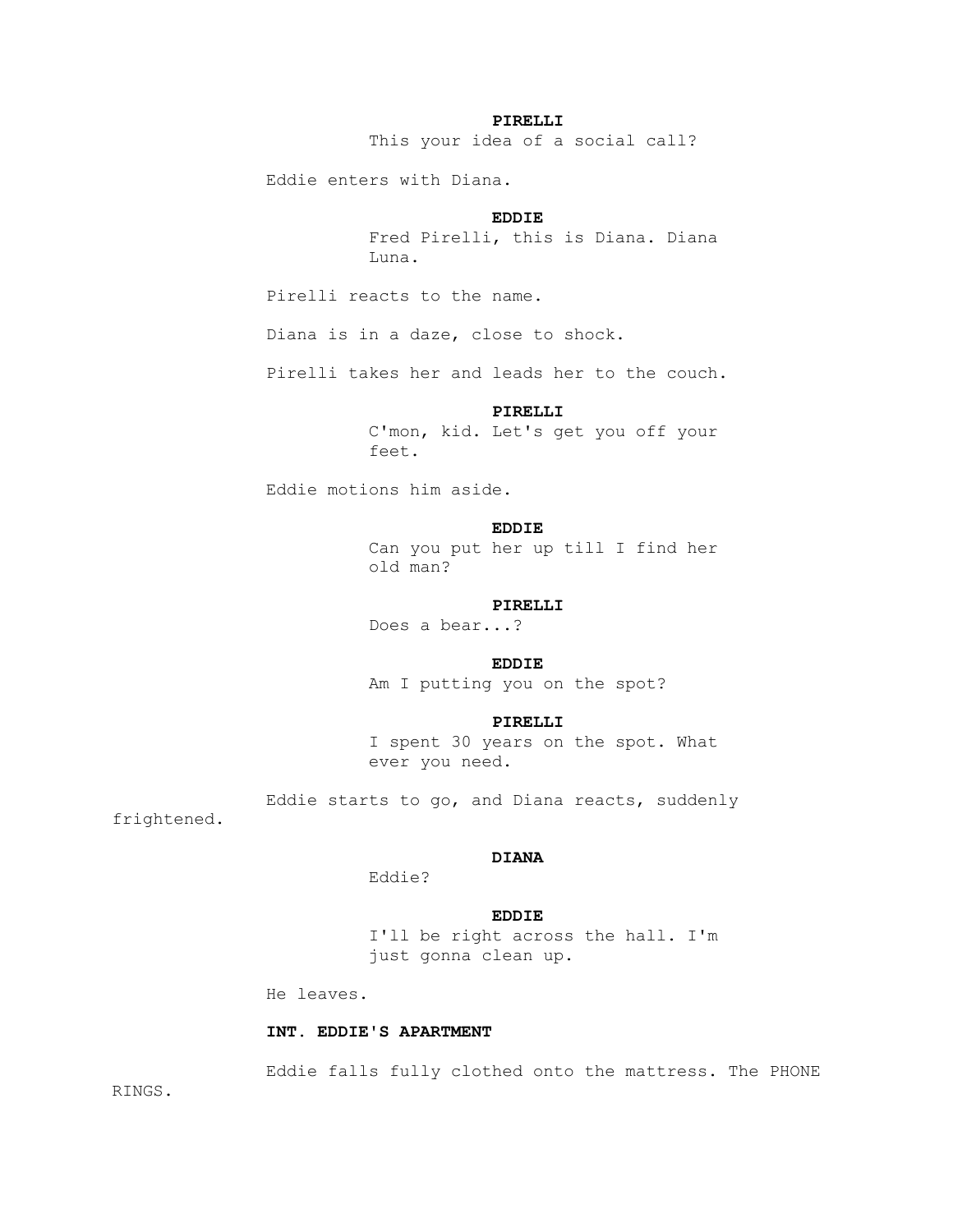He rolls over in disbelief, staring at the ceiling. It RINGS, and RINGS again and again and again. He finally picks it up.

# **INT. TAVERN - NIGHT**

 This is the after-hours watering hole for the police force and half the cops we've seen so far, including Cragie, are clustered at the bar or playing darts at the back of the room. There are a half a dozen women there also. Three of them are cops.

 Kosalas is here too. He's been drinking. He leans against the wall talking on the pay phone by the men's room.

## **KOSALAS**

 (to phone) Say, Eddie. Why don' you come by and tip a few? (pause) Cause I gotta talk to you. (pause) Yeah, I know. But we gotta talk. (pause) Please. (pause) Yeah, at Mike's.

 He hangs up and heads back to his table, passing Officer Music at the bar.

## **MUSIC**

 You oughta crash, man. You had a helluva day.

### **EXT. TAVERN - NIGHT**

 Two tough looking guys are watching the entrance to the bar from a car parked across the street. We can HEAR the NOISE from the BAR.

#### **FIRST HOOD**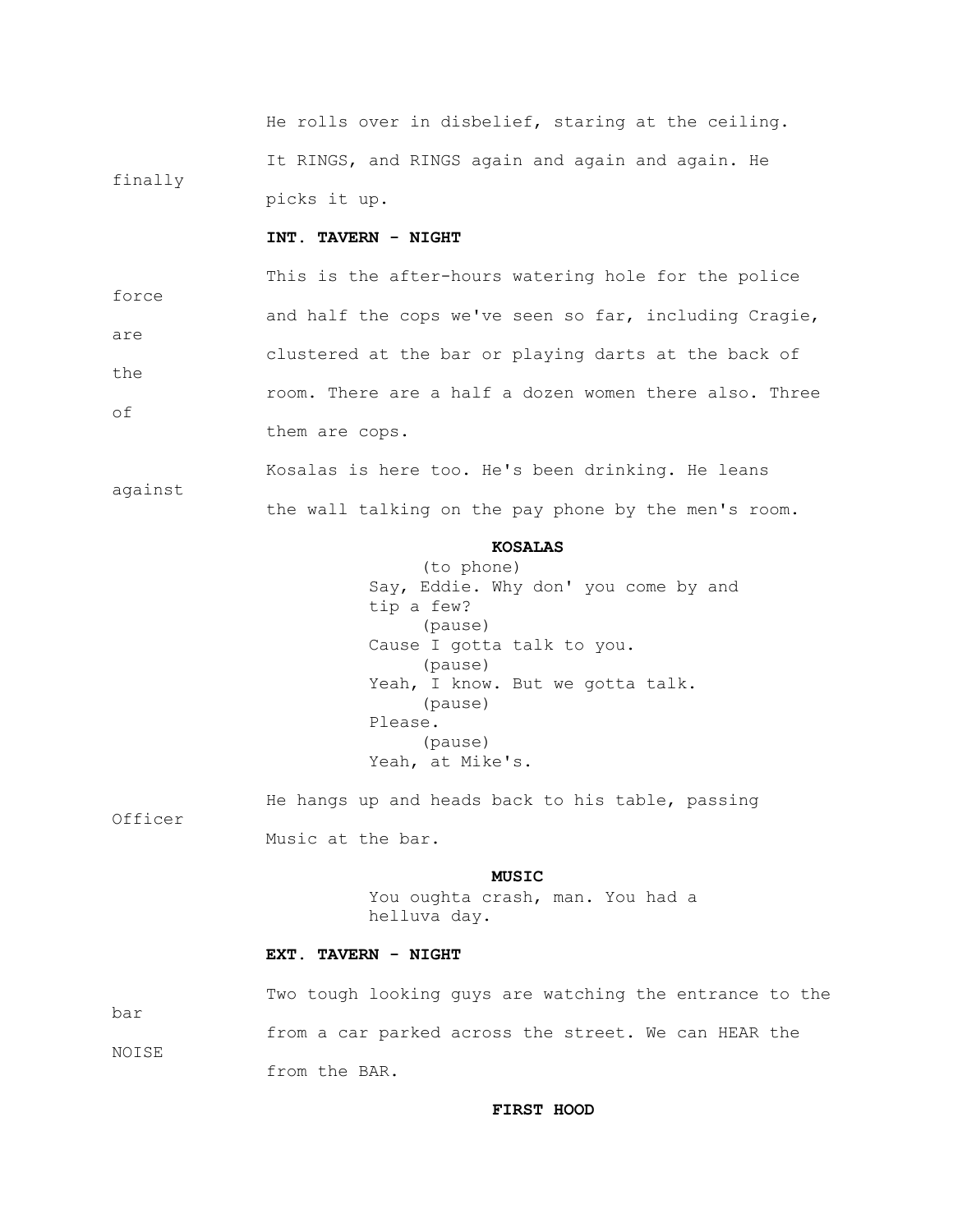Love it, Flash. Gonna be a slide. Easy in, easy out.

## **SECOND HOOD**

Just a quick and dirty?

### **FIRST HOOD**

 Yeah, yeah, nothin to it. You know the drill.

They check their weapons.

#### **INT. TAVERN - NIGHT**

Everybody but Kosalas is having a good time. Donato,

flanked

by two girls, foot up on a chair, entertains a small

crowd.

#### **DONATO**

 He picks her up on Forty-third, and he's takin' in. She says, "Say, baby. Ain't no need for goin' downtown." An' she pulls back her skirt. So the dumb shit climbs in the back an' takes a piece... (starts to chuckle) ...an' leaves the keys in the front and locks the two of 'em in the squad. And he hasta kick out the window see, an' she starts screamin', "Rape! Rape!" An' they charge him with rape an' every other fuckin' thing in the

book. Internal Affairs is gonna give him a kayak and a lantern an' put him out in the lake.

 A group laughs at the story. There is a stillness at the front door. One of the hoods from outside steps in. He wears a leather coat. The heads at the bar turn. He walks the length of the bar and enters the john. He is obviously out of place in this saloon. Nobody has both hands on the bar.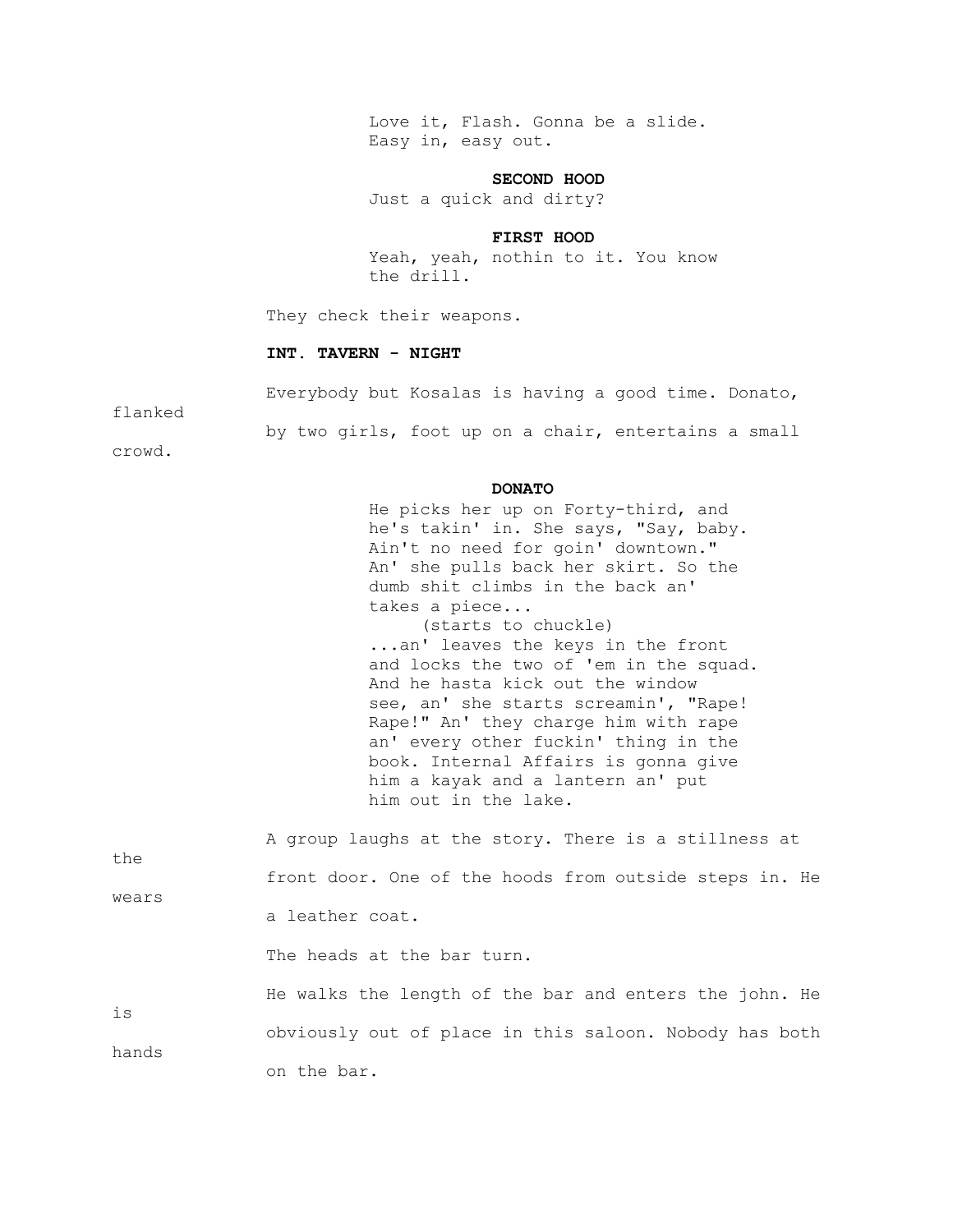The front door opens. The other hood steps in, walks up the bar, and orders.

#### **SECOND HOOD**

 Bartender. Gimme a black russian and a Courvoisier.

 The First Hood comes out of the bathroom and walks up to the bar. Suddenly he whips a sawed-off shotgun from under his coat.

### **FIRST HOOD**

 (bellows) Yo! Get your hands up motherfuckers. This is a ho --

THIRTY HAMMERS CLICK. Thirty guns are drawn.

 The room is frozen. Only the JUKEBOX makes a sound. The two hoods, eyes fixed on the array of iron pointed at them, can't even swallow. Finally...

### **SECOND HOOD**

 (to partner) You stupid motherfucker.

 The cops swarm the hoods and in an instant they are on the floor being cuffed and roughly handled. Kosalas is at the end of the bar, frozen, his gun still in his holster.  **EXT. TAVERN - NIGHT** Eddie gets out of his car and heads for the front door.  **INT. TAVERN - NIGHT** The place is in an uproar -- everybody doubled up with LAUGHTER -- as the two luckless hoods, handcuffed together, are lying on the filthy tavern floor under a table.

continue to berate each other.

Eddie enters.

They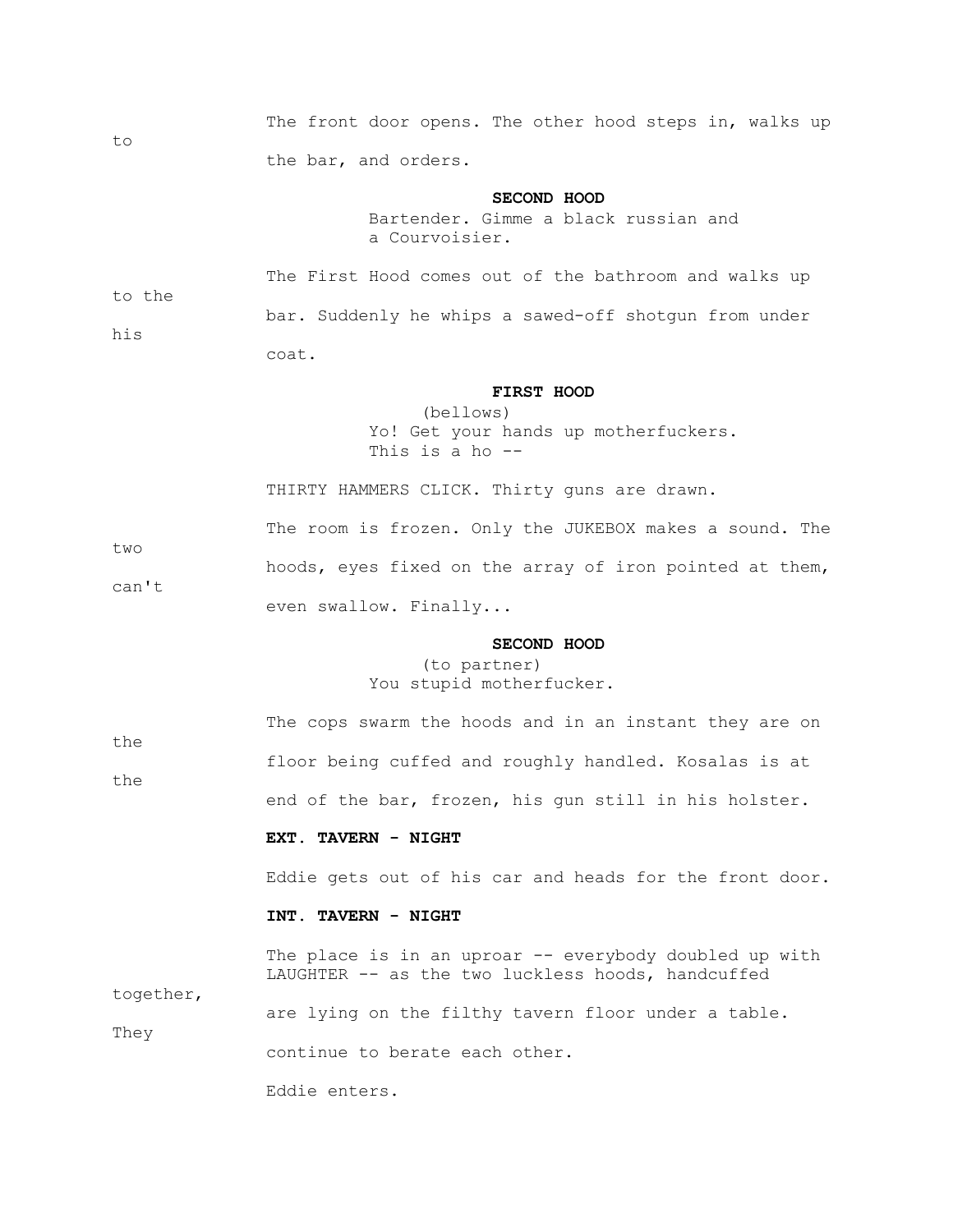### **SECOND HOOD**

 My old lady tol' me you was fucked up in the head. Do I listen? Piece o cake, you say. Snap, you say. Nothin to it, you say.

## **COP**

Shut up over there.

Donato spots Eddie and calls to him.

### **DONATO**

 Eddie! Partner! Meet Ruthie. Dental Hygienist. She's oral.

Ruthie giggles.

### **DONATO**

 And this is... Marlene. She works for a proctologist.

Marlene swats at him.

#### **DONATO**

 Siddown, partner. I got a proposition for you.

## **EDDIE**

Not now, Donato.

### **DONATO**

 O.K. O.K. But just let me plant two words in your brain. Alligator farming.

| where | Eddie shakes his head and walks to the back of the room |  |  |  |
|-------|---------------------------------------------------------|--|--|--|
|       | Kosalas sits hunched over a drink, the only man in the  |  |  |  |
| room  | not laughing. He looks up whens Eddie pulls over a      |  |  |  |

chair.

### **KOSALAS**

#### Beer?

 Eddie nods, and Kosalas signals the waitress. There is a long beat at Kosalas fidgets and Eddie waits.

#### **KOSALAS**

 Looks like I'm caught between the rock and the hard place, Sarge.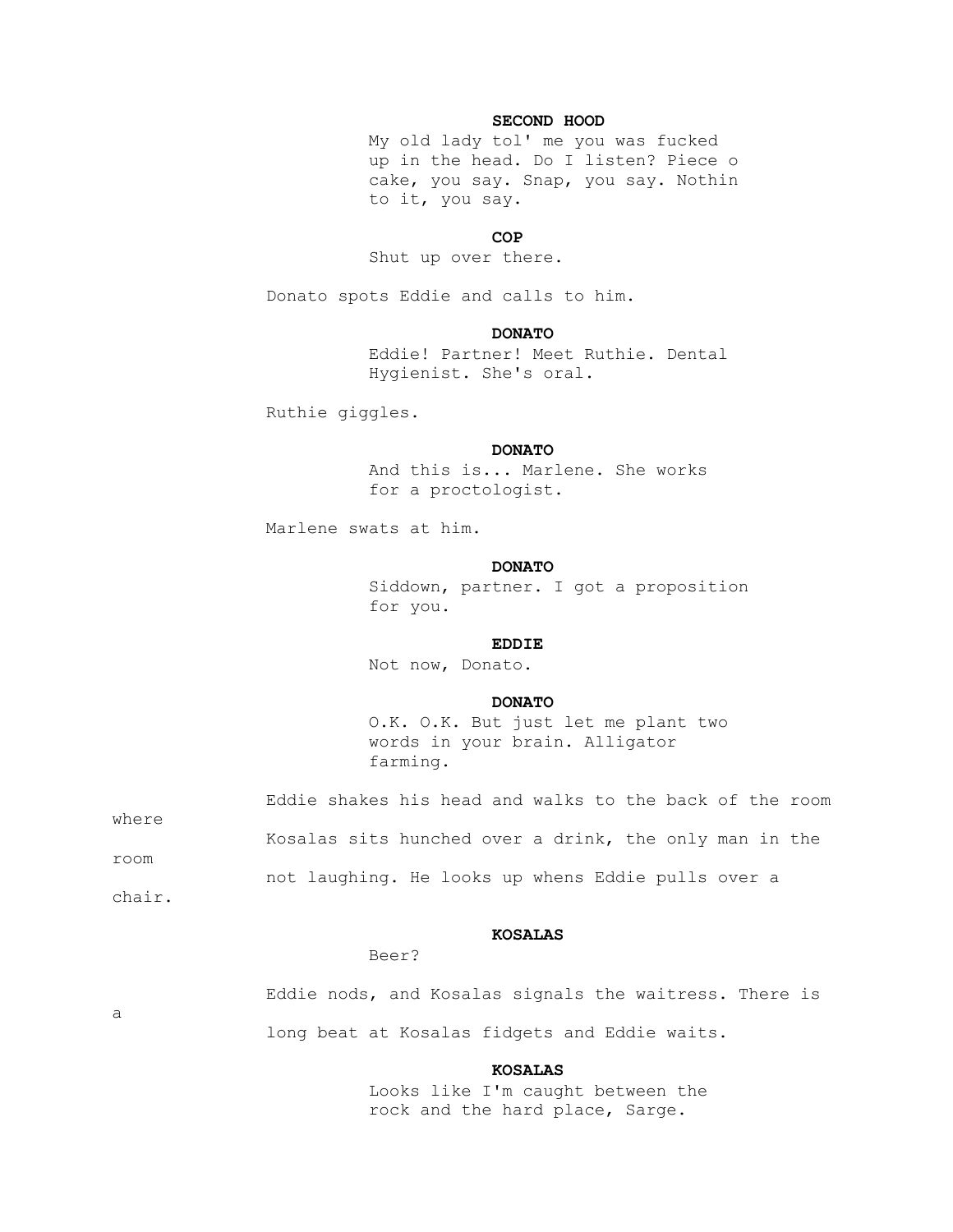Eddie just looks at him.

## **KOSALAS**

 You know I really wanted to be a good cop, but... shit. It's hard enough sometimes just to stay alive. Comes so easy to you. You got all the fuckin' answers. Me, I'm still tryin' to find the questions.

Eddie is still silent. Kosalas takes a swig of his

beer, and

finally blurts is out.

### **KOSALAS**

 Cragie planted the gun on the kid. Just wasted him, and then I... I don't know what to do about the hearing tomorrow...

## **EDDIE**

Tell the truth.

### **KOSALAS**

 See. It's all so nothin' for you. If I talk straight every cop on the force will shit on me. If I don't... Cragie gets away with murder.

#### **EDDIE**

 And the chance to do it again. Next time he might take away a cop. That make any difference?

#### **KOSALAS**

He's my partner.

#### **EDDIE**

Your partner's selling you out, Kosalas. He kills an unarmed kid, and now he's risking your ass to save his own.

### **KOSALAS**

It was a mistake.

## **EDDIE**

It cost an innocent kid his life.

#### **KOSALAS**

I know that! I KNOW THAT!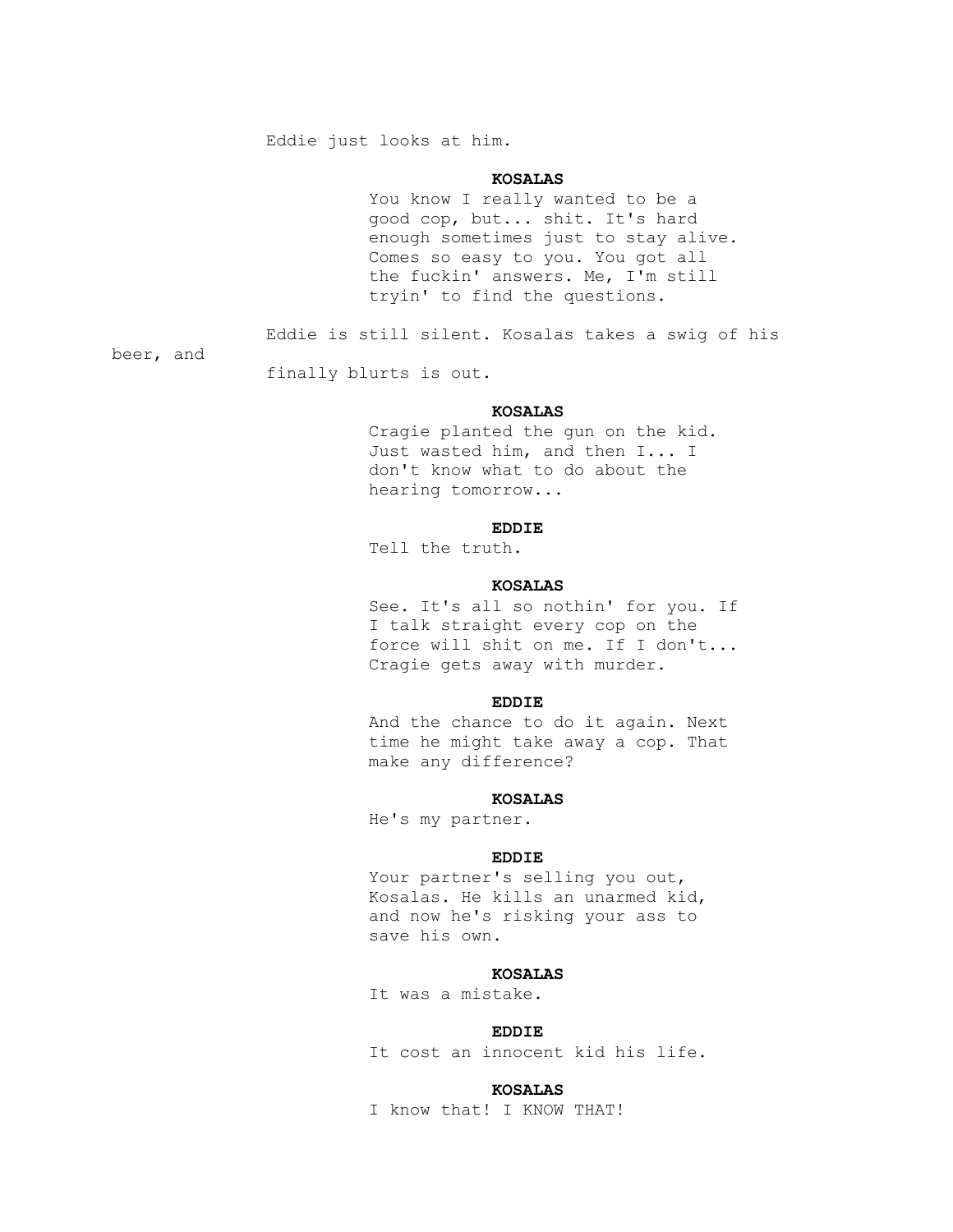He is too loud, and attracts attention.

## **KOSALAS**

 (softly) Jesus. I see that kid's face every time I close my eyes.

#### **EDDIE**

 Tell 'em like it is, Nick. I'll back you up.

Eddie gets up and walks away.

#### **INT. TAVERN - NIGHT**

The two amateur holdup men are being hustled out to the

paddy

wagon as Eddie heads for the door. Someone grabs his

arm.

It's Cragie, a little drunk.

#### **CRAGIE**

 Nice to see you out with the boys for a change, Sarge.

## **EDDIE**

Hello, Cragie.

## **CRAGIE**

 They tell me my Sergeant wouldn't sign for me. You want to tell me why?

## **EDDIE**

You know why.

# **CRAGIE**

No. Tell me.

## **EDDIE**

 (gently) You were a good cop for a lot of years. You've passed your limit now Cragie.

#### **CRAGIE**

Fuck you. Where do you get off?

## **EDDIE**

Right about here.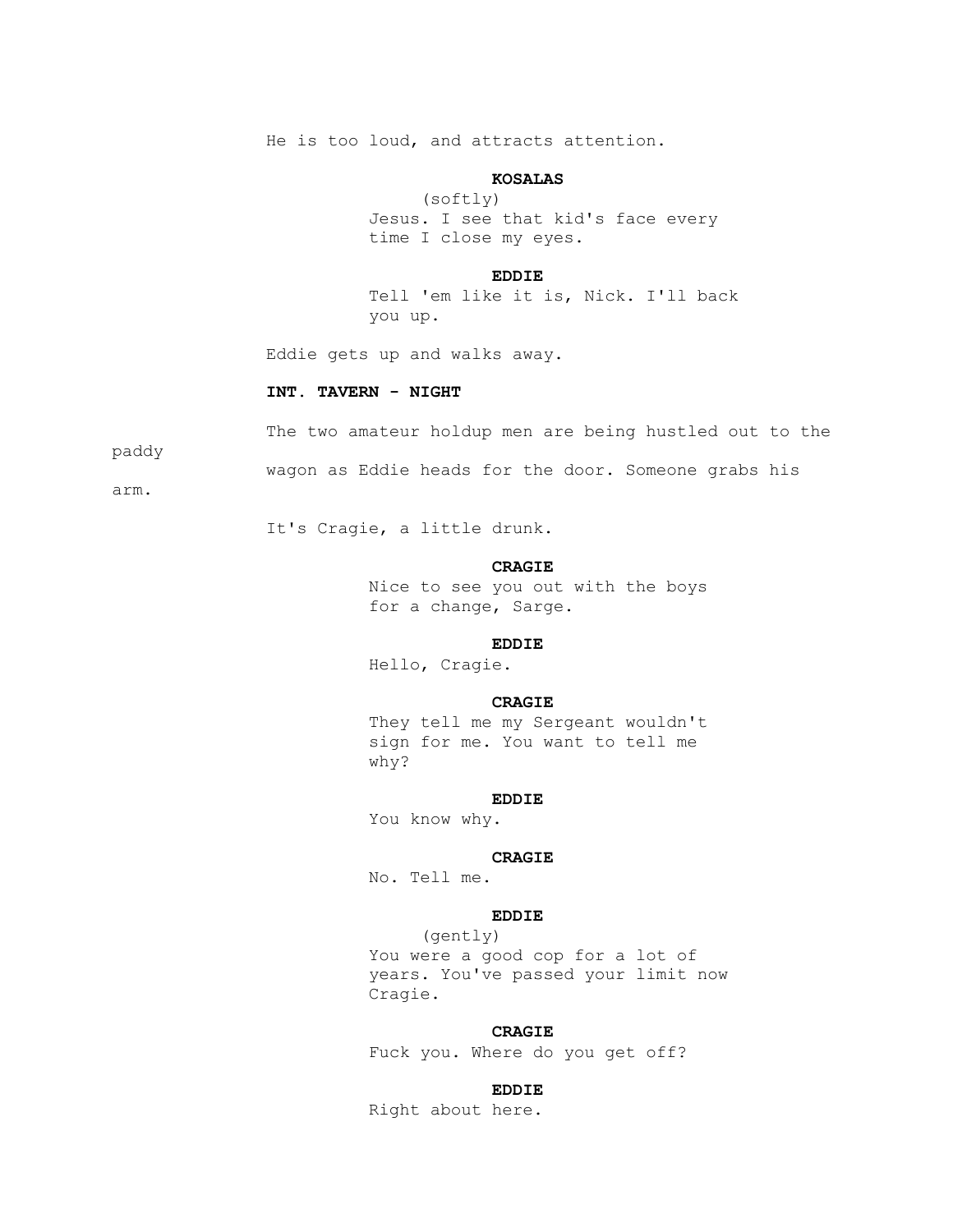Eddie walks out the door.

# **INT. EDDIE'S HALL - NIGHT**

Eddie buzzes the door. Pirelli opens it. He lets Eddie

scans the hall, and closes it.

## **INT. PIRELLI'S APARTMENT - NIGHT**

Pirelli sets down his gun, and pours Eddie a cup of

coffee.

in,

#### **PIRELLI**

 She's havin' a bad night. Gave her a shot of brandy. Maybe she'll sleep.

**EDDIE** 

Giving liquor to a minor, Pirelli?

He turns to leave.

## **EDDIE**

 I'll be back right after the hearing tomorrow, and you can get some sleep then.

# **INT. PIRELLI'S APARTMENT - NIGHT**

Eddie cracks the door and peeks in. Diana sits on the

bed, a

a

lonely forlorn figure.

She looks at Eddie, and tries a smile that fails.

Eddie walks over to sit on the bed next to her.

 She falls apart, and lies down, on the verge of crying, collapsing so that her head rest in Eddie's lap.

They are quiet like that for a moment, she curled into

ball, Eddie stroking her hair.

## **DIANA**

 What do you do when you don't have anyone?

#### **EDDIE**

You find someone.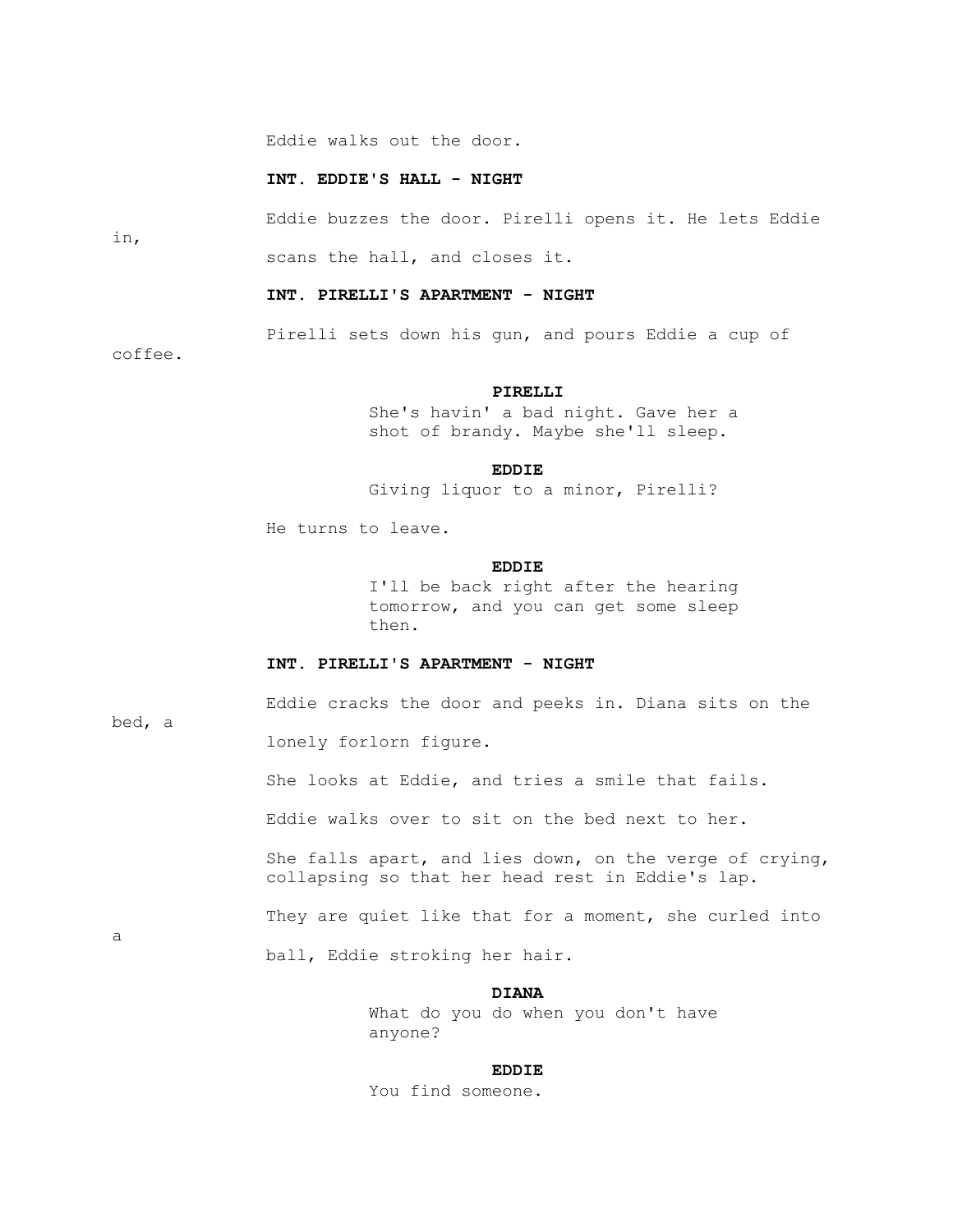She looks up at him.

## **DIANA**

Could you... Hold me for a while?

|       |  |  | Eddie lays on the bed beside her. She curls up in his |  |  |  |
|-------|--|--|-------------------------------------------------------|--|--|--|
| arms, |  |  |                                                       |  |  |  |
|       |  |  | and closes her eyes. Eddie's eyes remain open.        |  |  |  |

## **INT. HEARING ROOM - DAY**

 The Civilian Review Board is in the Office of Professional Standards. The panel consists of eight civilians. It is a real cross-section of the city of Chicago. Leon Partida chairs the proceedings. We recognize several faces from the opening bust.

 An old Mexican woman is on the stand facing the panel. Cragie sits at a table with his representative, facing the officials.

A female panel member is questioning the old woman.

#### **MALE PANEL MEMBER**

 How far were you standing from where your grandson was shot, Mrs. Murillio?

 The question must be TRANSLATED by a bumbling clerk, the old woman answers in Spanish, then the answer is translated.

#### **CLERK**

In the next doorway. Four meters.

|         | The room is packed. In addition to the police officers,<br>character witnesses, and friends of the dead kid, there |
|---------|--------------------------------------------------------------------------------------------------------------------|
| are     | a dozen reporters.                                                                                                 |
|         | Eddie enters and looks over the scene. He nods to                                                                  |
| Donato, | sitting at the rail with his foot propped up.                                                                      |

 **DONATO**

How you doin', Sarge?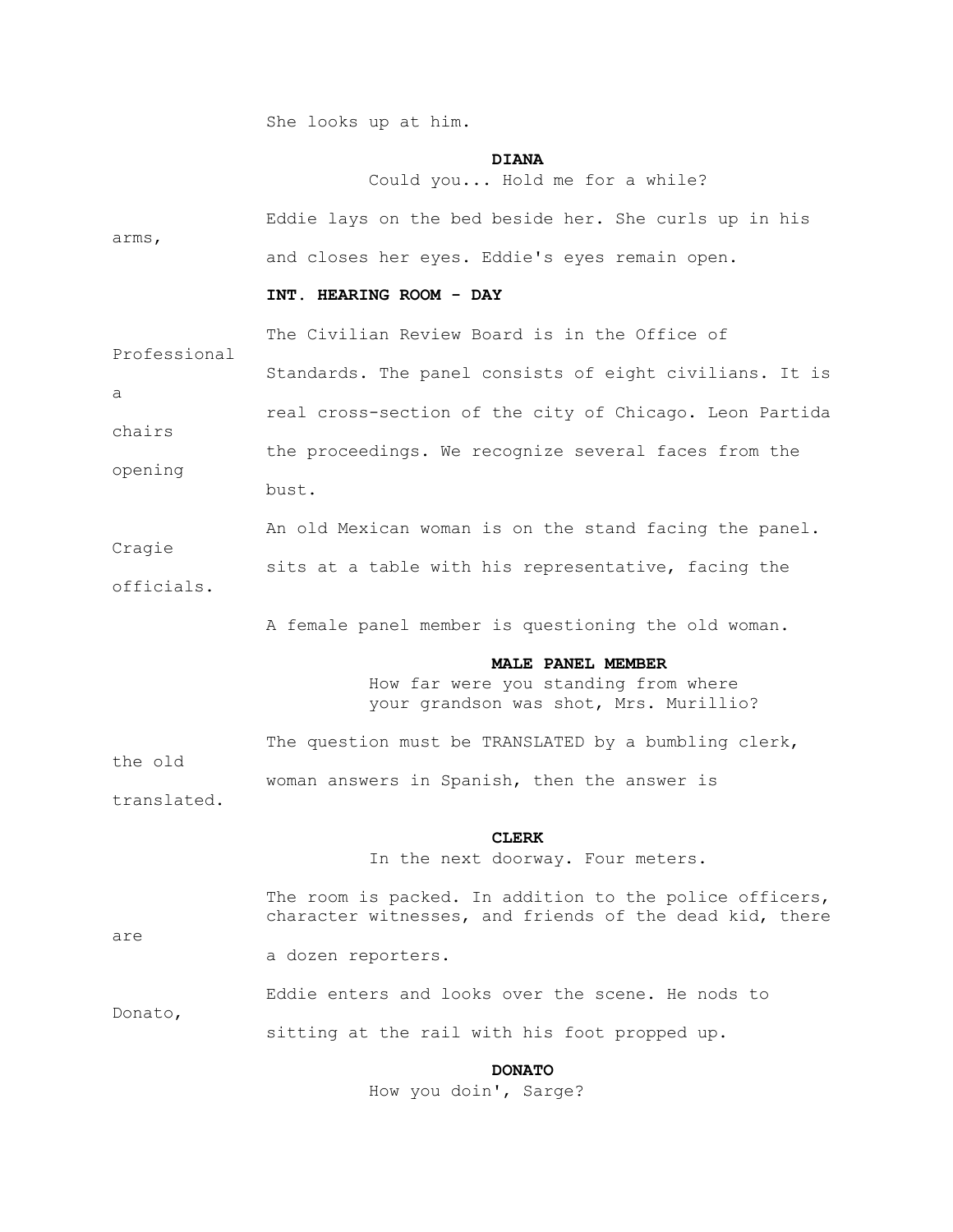## **EDDIE**

What's the score?

## **DONATO**

 (nods toward witness) Kid's grandmother says Cragie threw down the pistola.

Eddie takes a seat. Officer Cragie is called back to

the

witness stand.

#### **PARTIDA**

 (to steno) Officer Cragie has already been sworn. (pause) Officer Cragie, you have heard Mrs. Murillio's testimony --

## **CRAGIE**

Yes, sir.

Cragie is neat as a pin, humble, cooperative to a

fault.

#### **PARTIDA**

 You have heard her tell this panel that she saw you lay the gun in her grandson's hand.

He feigns compassion.

## **CRAGIE**

 I'm not saying the woman would make this up. But there's no way she could have seen anything from where she was standing in a hallway that dark. (pause) Like you said, she's the boy's grandmother.

## **PARTIDA**

 If it was dark, Officer, how were you sure Vega had a gun?

## **CRAGIE**

 We were lucky. There was a glint of light, a reflection comin off the barrel of the weapon.

 **EXT. EDDIE'S ALLEY - DAY**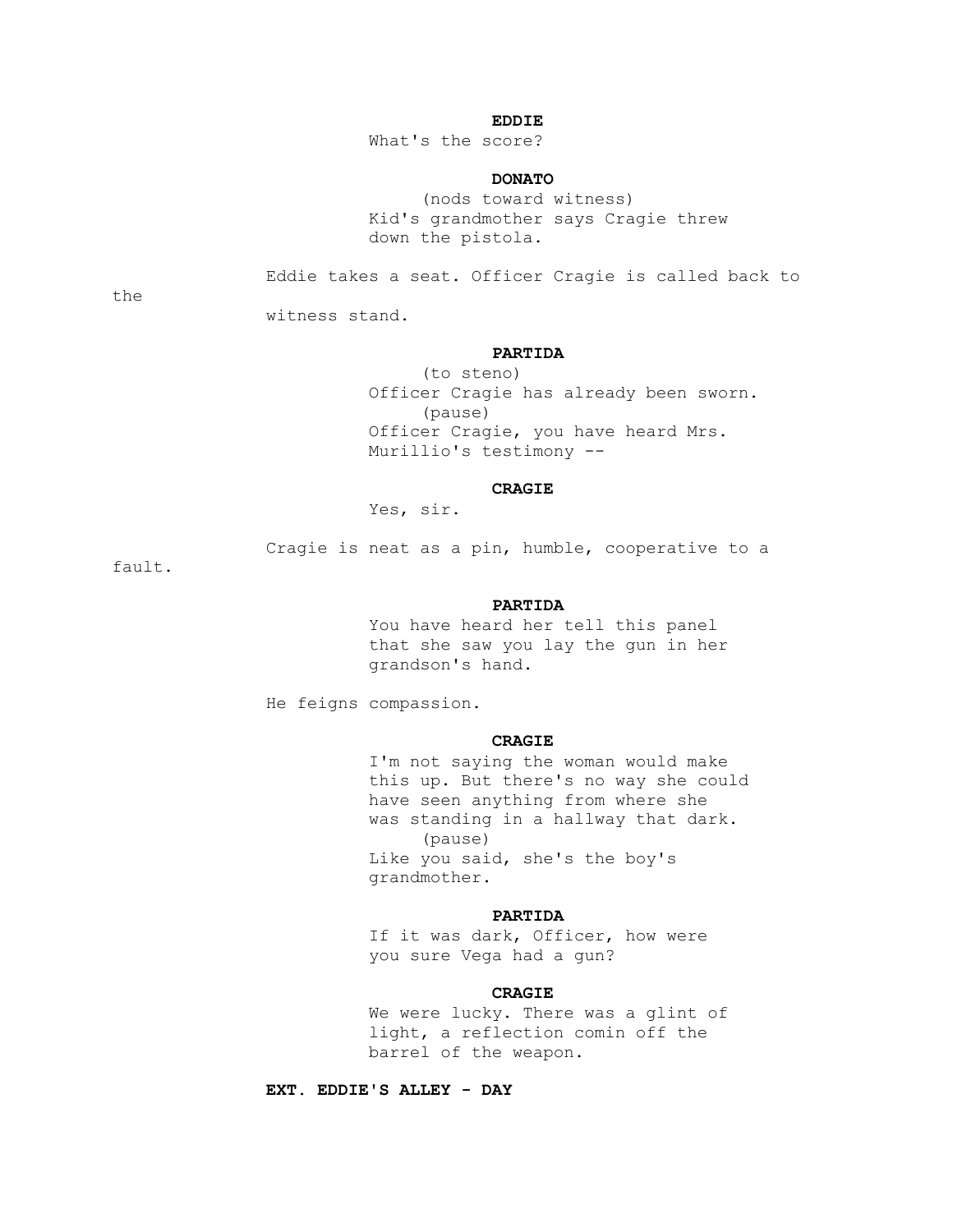A carload of Comachos, including Luis, cruises down the street and parks in the alley next to Eddie's building.

## **INT. OPS HALL - DAY**

smokers

 The hearing is in recess and the hall is filled with and coffee drinkers.

Eddie is getting a BUSY SIGNAL on the pay phone.

Donato approaches.

#### **DONATO**

You think he'll get a pass?

## **EDDIE**

You heard it all. What do you think?

#### **DONATO**

 If the hearing was over I'd have to put my money on the old lady. (smiles) But Kosalas's next. My bet's on Cragie.

## **EDDIE**

The kid may surprise you.

Eddie dials the number again. Still a busy signal.

## **INT. PIRELLI'S APARTMENT - DAY**

Pirelli has Eddie's answering machine plugged in, and

tinkering with the insides.

Diana comes into the living room, toweling her wet

hair,

is

just out of the shower, but in her street clothes.

# **INT. HEARING ROOM - DAY**

Kosalas is on the witness stand.

## **PARTIDA**

 And right after you heard Officer Cragie's gun discharge, what did you do then?

#### **KOSALAS**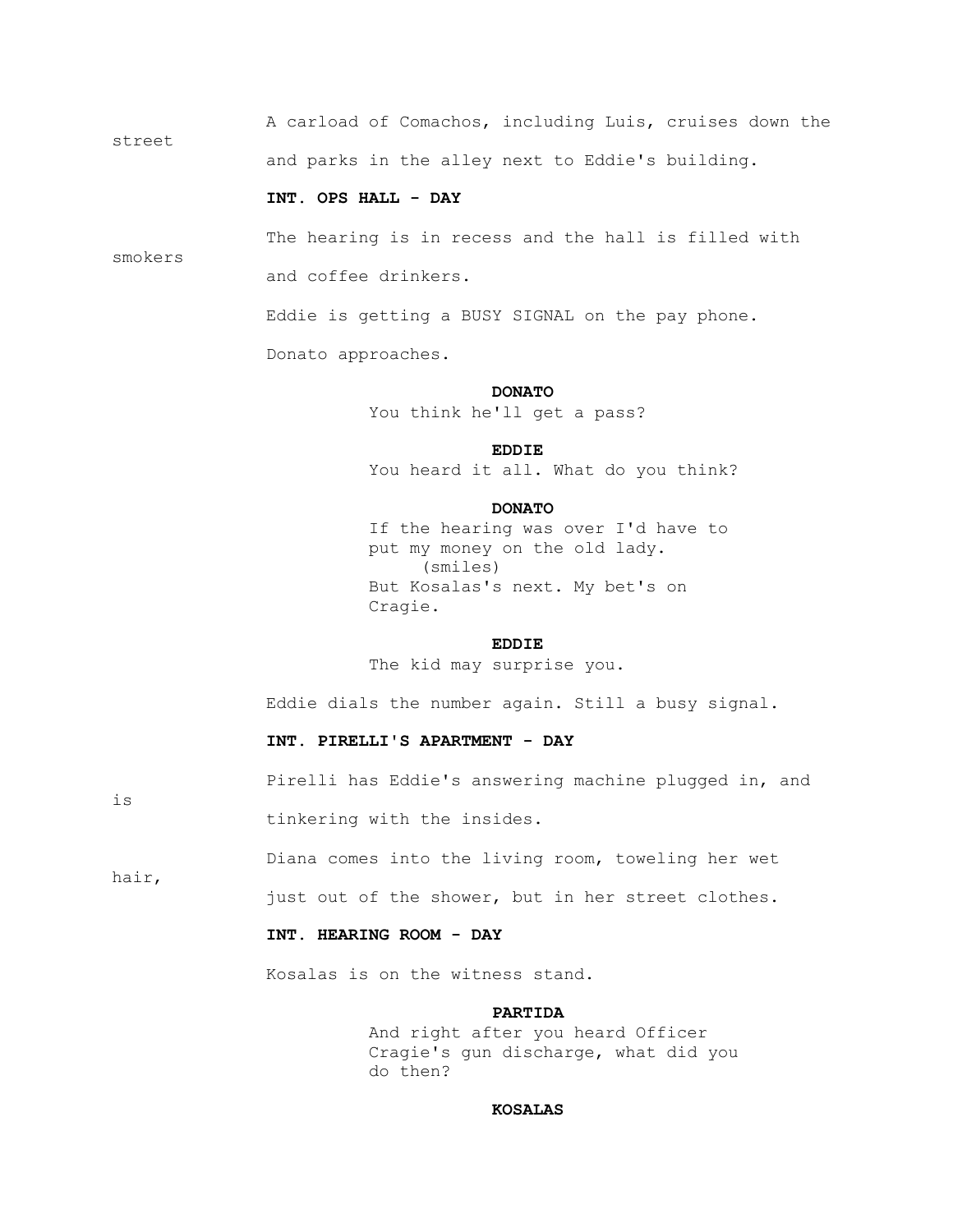I immediately advanced down the hall.

## **PARTIDA**

And what did you see?

## **KOSALAS**

 The deceased, Vega, lying on the floor. Officer Cragie was checking his vital signs.

# **PARTIDA**

What happened then?

## **KOSALAS**

We recovered a .25 calibre automatic from the teenager's right hand.

#### **PARTIDA**

 Did you see that weapon in Vega's hand before Officer Cragie fired?

#### **KOSALAS**

Yes, sir.

Cragie leans back.

| boy's | A ripple is felt in the crowd. The reaction of the      |  |  |  |  |  |  |  |
|-------|---------------------------------------------------------|--|--|--|--|--|--|--|
|       | relatives, delayed by translation, is one of outrage.   |  |  |  |  |  |  |  |
|       | <b>PARTIDA</b><br>No more questions.                    |  |  |  |  |  |  |  |
| ahead | As Kosalas steps down he keeps his eyes on the floor    |  |  |  |  |  |  |  |
|       | of him avoiding eye contact.                            |  |  |  |  |  |  |  |
| and   | Eddie leans back in his seat. A couple of people get up |  |  |  |  |  |  |  |
|       | head for the door.                                      |  |  |  |  |  |  |  |
|       | Eddie gets to his feet and heads for the door. Partida  |  |  |  |  |  |  |  |
| hits  | the gavel.                                              |  |  |  |  |  |  |  |
|       | <b>PARTIDA</b><br>I'd like to now call Sergeant Cusack. |  |  |  |  |  |  |  |
|       | Eddie halts with his hand on the knob.                  |  |  |  |  |  |  |  |

 **INT. PIRELLI'S APARTMENT - DAY**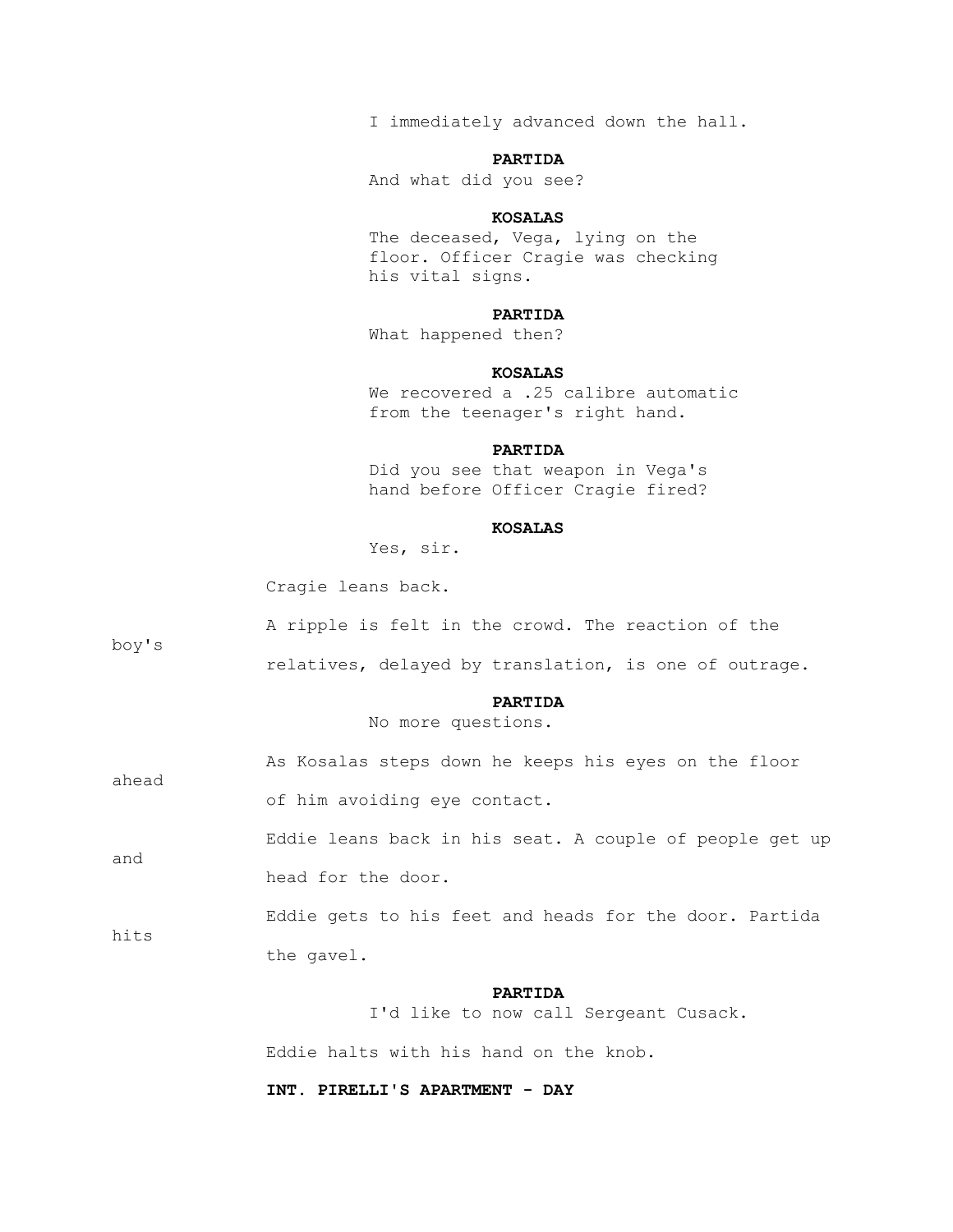|                | Pirelli works on the answering machine, but the phone |  |  |  |  |
|----------------|-------------------------------------------------------|--|--|--|--|
| $\frac{1}{1}S$ | reconnected. Diana is looking at photographs on the   |  |  |  |  |
| wall.          |                                                       |  |  |  |  |

#### **DIANA**

You made that uniform look good.

Pirelli looks up.

## **PIRELLI**

 That good looking gorilla next to me is Eddie's father. Better than good cop. Killed in the line of duty. **'71.** (pause) Another cop shot him. An accident.

He goes back to the machine.

# **INT. EDDIE'S HALL - DAY**

| at      | The Comachos come up the stairs, led by Luis. They stop |  |  |  |  |  |  |  |  |
|---------|---------------------------------------------------------|--|--|--|--|--|--|--|--|
|         | Eddie's door. They pull out their guns, and kick the    |  |  |  |  |  |  |  |  |
| door    | in.                                                     |  |  |  |  |  |  |  |  |
|         | Across the hall, Pirelli's door opens, and Pirelli,     |  |  |  |  |  |  |  |  |
| holding | his pistol steps into the hall.                         |  |  |  |  |  |  |  |  |
| his     | The Comachos turn and fire, blasting Pirelli back into  |  |  |  |  |  |  |  |  |
|         | apartment.                                              |  |  |  |  |  |  |  |  |
|         | Through the open door we see Diana dash across the      |  |  |  |  |  |  |  |  |
| living  | room.                                                   |  |  |  |  |  |  |  |  |
|         | INT. PIRELLI'S APARTMENT - DAY                          |  |  |  |  |  |  |  |  |
|         | Luis and his men burst in.                              |  |  |  |  |  |  |  |  |
|         | Diana runs for the phone.                               |  |  |  |  |  |  |  |  |
|         | A Comacho takes it from her and rips it from the wall.  |  |  |  |  |  |  |  |  |
|         | Diana is caught by two Comachos.                        |  |  |  |  |  |  |  |  |
|         | INT. HEARING ROOM - DAY                                 |  |  |  |  |  |  |  |  |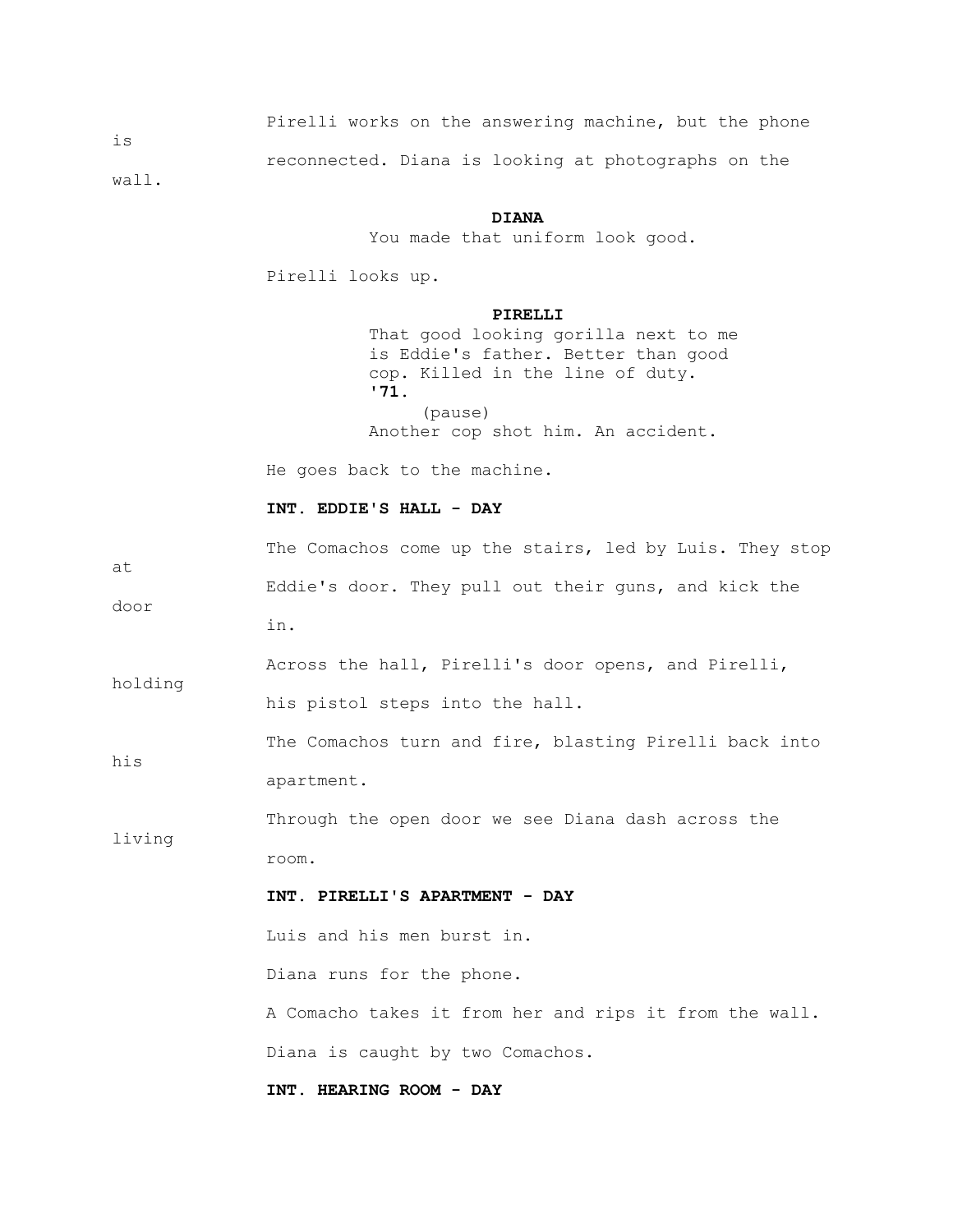Eddie is on the witness stand.

## **EDDIE**

 I can't comment on that. It was over before I got there.

#### **PARTIDA**

 You are his superior officer, are you not?

## **EDDIE**

Cragie's in my unit, yes.

## **PARTIDA**

 Did you give the men their various assignments?

## **EDDIE**

I did.

## **PARTIDA**

 Did you request that officer Cragie be on your TAC team?

## **EDDIE**

No, I didn't.

Partida lifts a document from the table.

#### **PARTIDA**

 Sergeant... I have here a department document dated 24 September, of last year. It is a request by you, to your superiors, to have Officer Cragie transferred to another unit. Are you familiar with this document?

## **EDDIE**

Yes.

The room listens to every word.

## **PARTIDA**

Why did you request his transfer?

## **EDDIE**

 Maybe 30 years is too long for anyone to look at the city's guts, Mr. Partida.

#### **PARTIDA**

What happened to this request?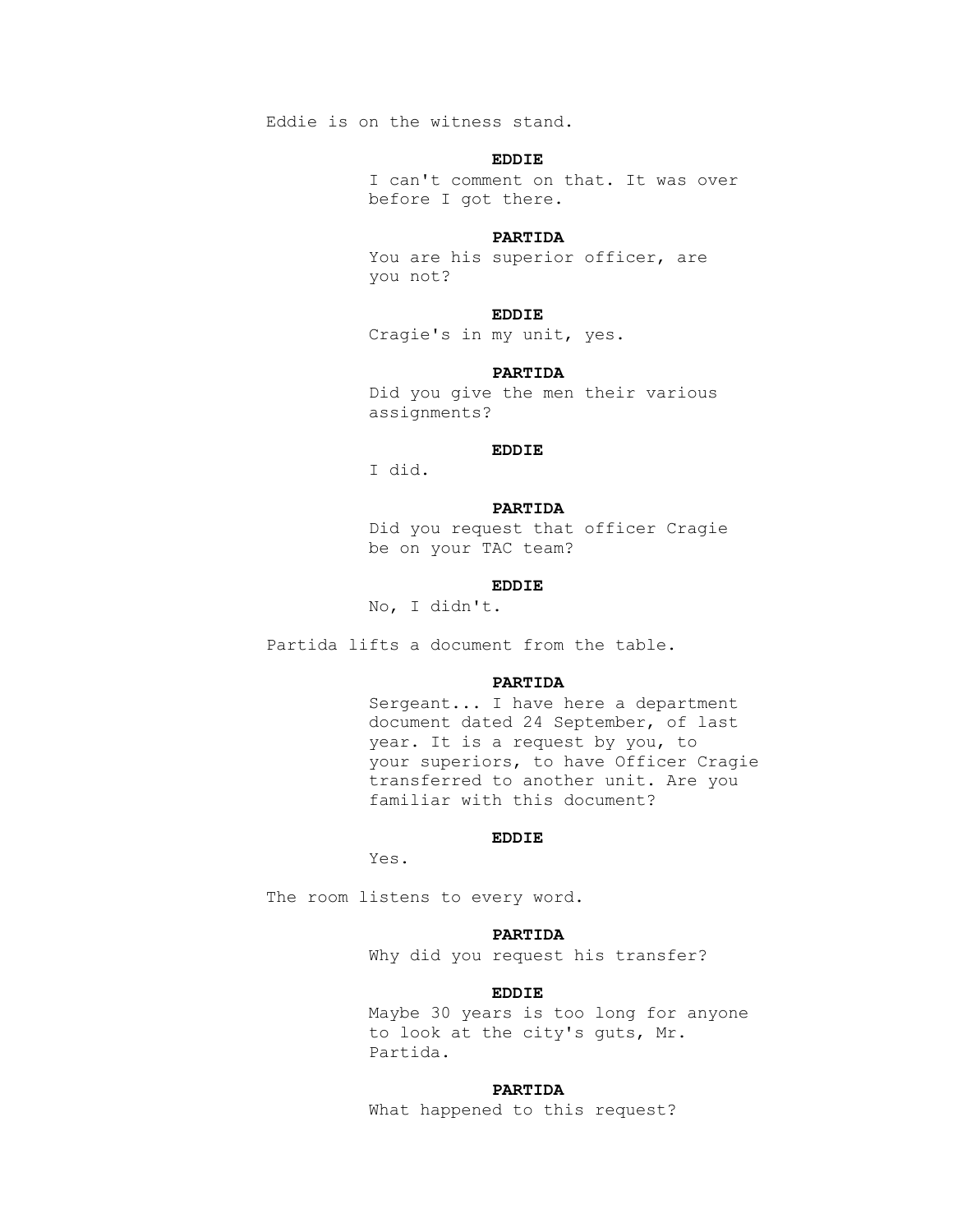## **EDDIE**

It was denied.

Partida lifts another document.

#### **PARTIDA**

 This is a letter of support for Officer Cragie. (hands it to him) Everyone in his unit signed it but you. (pause) Why?

Eddie glances over the letter and hands it back.

## **EDDIE**

I don't agree with what it says.

## **PARTIDA**

 Are you saying you do not believe Officer Cragie is fit to work the streets of Chicago?

## **EDDIE**

That's what I'm saying.

# **INT. OPS HALL - DAY**

| but                   | The reporters are clustered around Eddie as he emerges          |
|-----------------------|-----------------------------------------------------------------|
| quarter               | he walks past them back to the pay phone. He puts in a          |
|                       | and dials. Frowns.                                              |
|                       | The cops in the corridor are passing the word about             |
| Eddie's<br>appearance | testimony, discussing it in little clusters. Their              |
|                       | is frightening. Eddie dials another number.                     |
|                       | <b>EDDIE</b><br>(to phone)<br>I just dialed 348-6610, and I get |
|                       |                                                                 |

 this funny buzz. Check the line for me? Thanks.

Cragie, backed up by a couple of buddies, comes up to

him.

#### **BRENNAN**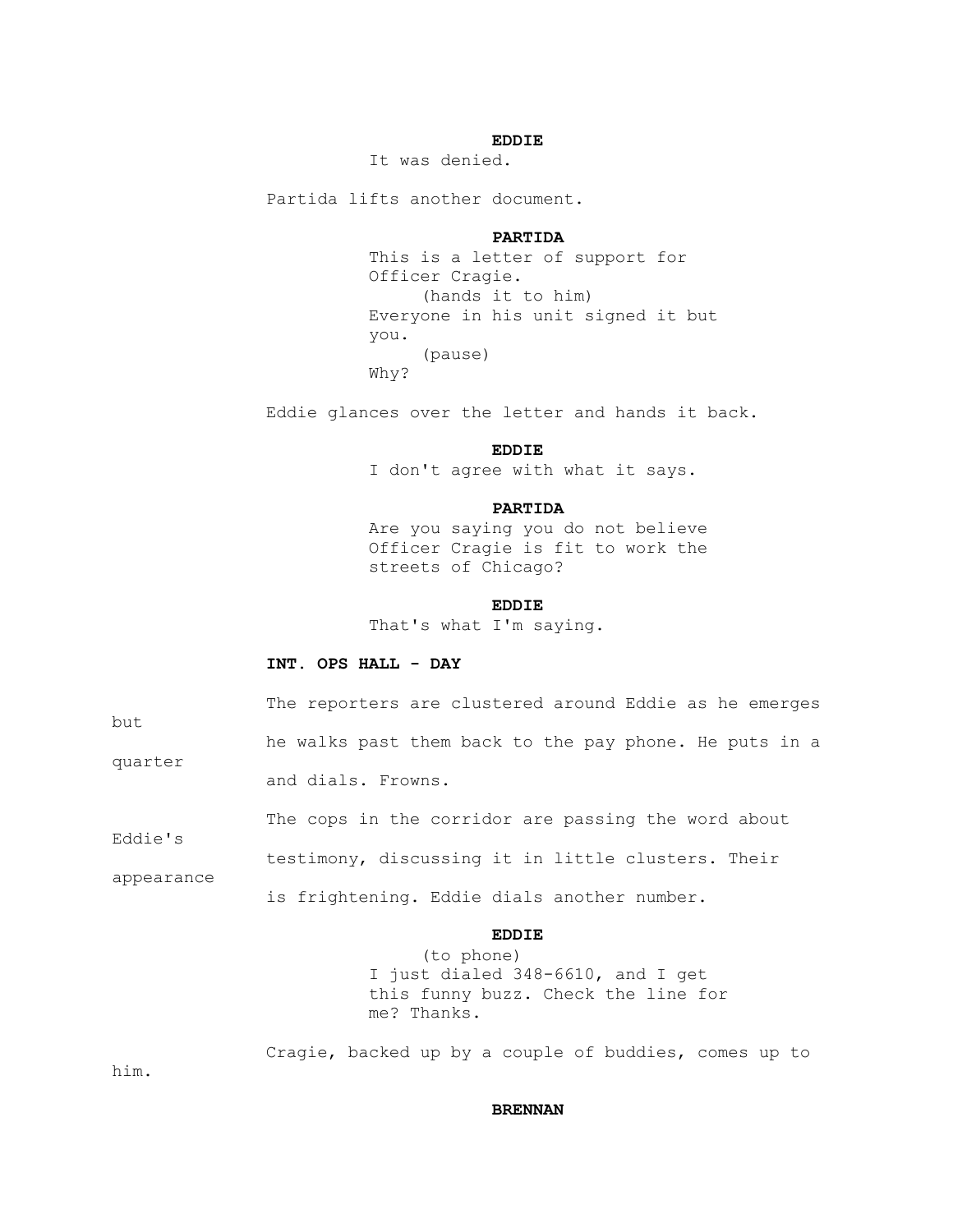Seems to me the man's got his tongue stuck to his asshole, Cragie.

#### **CRAGIE**

 Hey, that don't bother him. He's the fuckin White Knight. (to Eddie) You wanna take on the whole world by yourself? Now you're gonna get your chance, Sarge.

They walk down the hall.

#### **OPERATOR (V.O.)**

 (from phone) Sorry, sir, that number seems to be out of service. I've reported it.

Eddie drops the phone.

## **INT. OPS HALL - DAY**

 Eddie races down the hallway past hostile clusters of friends.

#### **EXT. EDDIE'S CAR - DAY**

 Roaring north on the boulevard without regard to traffic, Eddie speeds toward his house in his rattling Chevy.

#### **INT. EDDIE'S CAR - DAY**

Eddie rockets through the red lights LEANING on his

HORN.

former

#### **INT. EDDIE'S HALL - DAY**

 Eddie runs up the stairs, and slows when he sees Odell. The boy is sitting on the floor, head in his hands, crying. Just past Odell, several uniformed policemen are standing over Pirelli's body. They step back as Eddie approaches.

**COP** He was a friend of yours wasn't he?

## **EDDIE**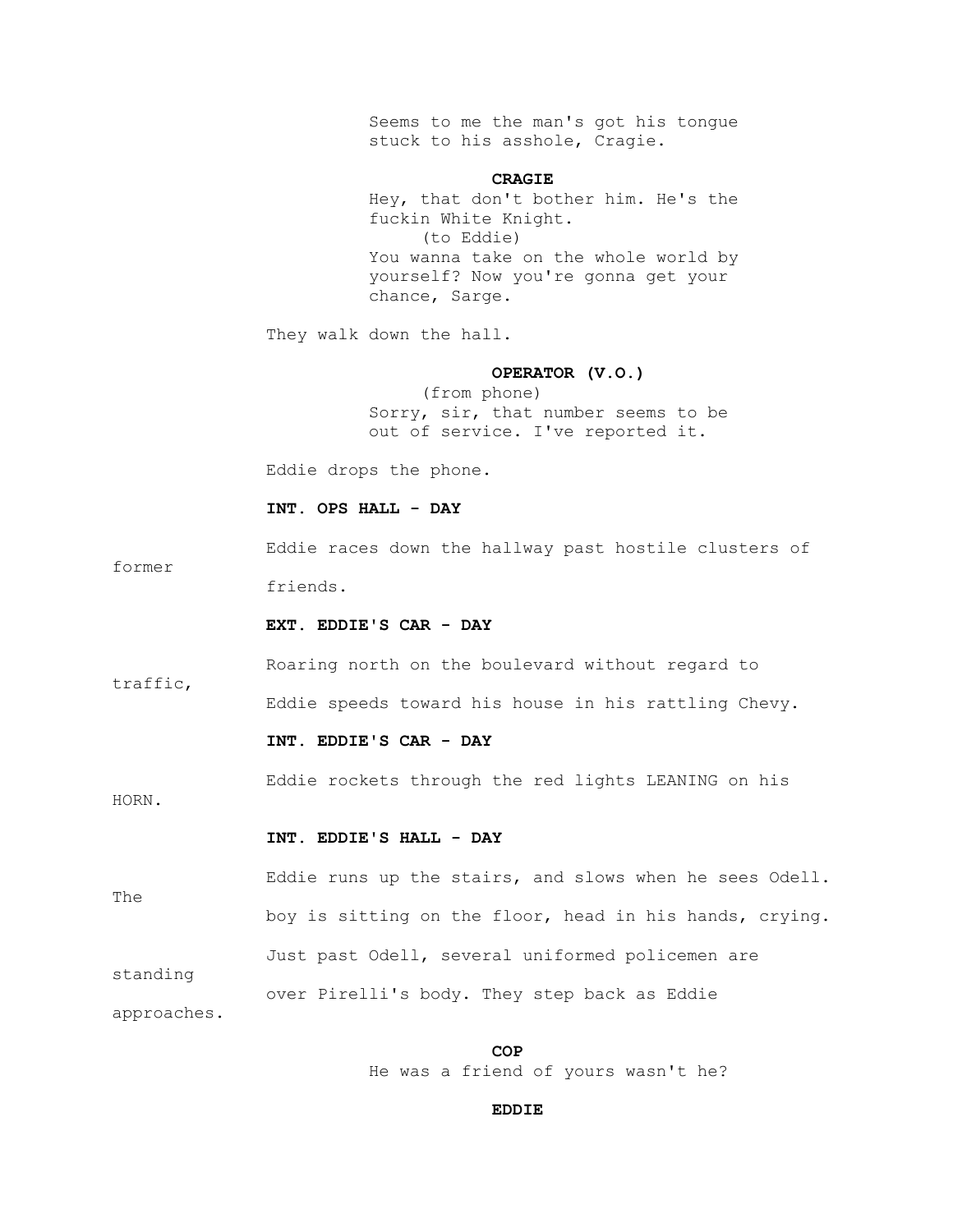#### Yeah.

#### **INT. PIRELLI'S APARTMENT - DAY**

the

 Eddie hurries to the bedroom and back. He rushes out of apartment.

 **EXT. EDDIE'S STREET - DAY**

Eddie runs for the Chevy and peels away from the curb.

#### **INT. EDDIE'S CAR - DAY**

Eddie is on the radio, speeding west on Diversey

Parkway.

## **EDDIE**

 (to mike) Squad, this is 1462. I need a backup. Have 64 and 63 from TAC 4 meet me at the billiard parlor on 18th near Halsted. Questioning suspects.

## **EXT. BRENNAN'S CAR - DAY**

of

Music is standing on a streetcorner talking to a couple

hookers.

Down the street, Brennan waits in their unmarked car.

## **INT. BRENNAN'S CAR - DAY**

#### **DISPATCH (V.O.)**

 (from speaker) 1463 and 1464, Unit 1462 requesting assistance at the poolroom on 18th Street near Halsted. Questioning a suspect.

Brennan picks up the mike.

## **BRENNAN**

 (to mike) Ten-four, Dispatch. Unit 1463 responding.

Music returns to the car and gets in.

#### **BRENNAN**

I could use a cup of coffee.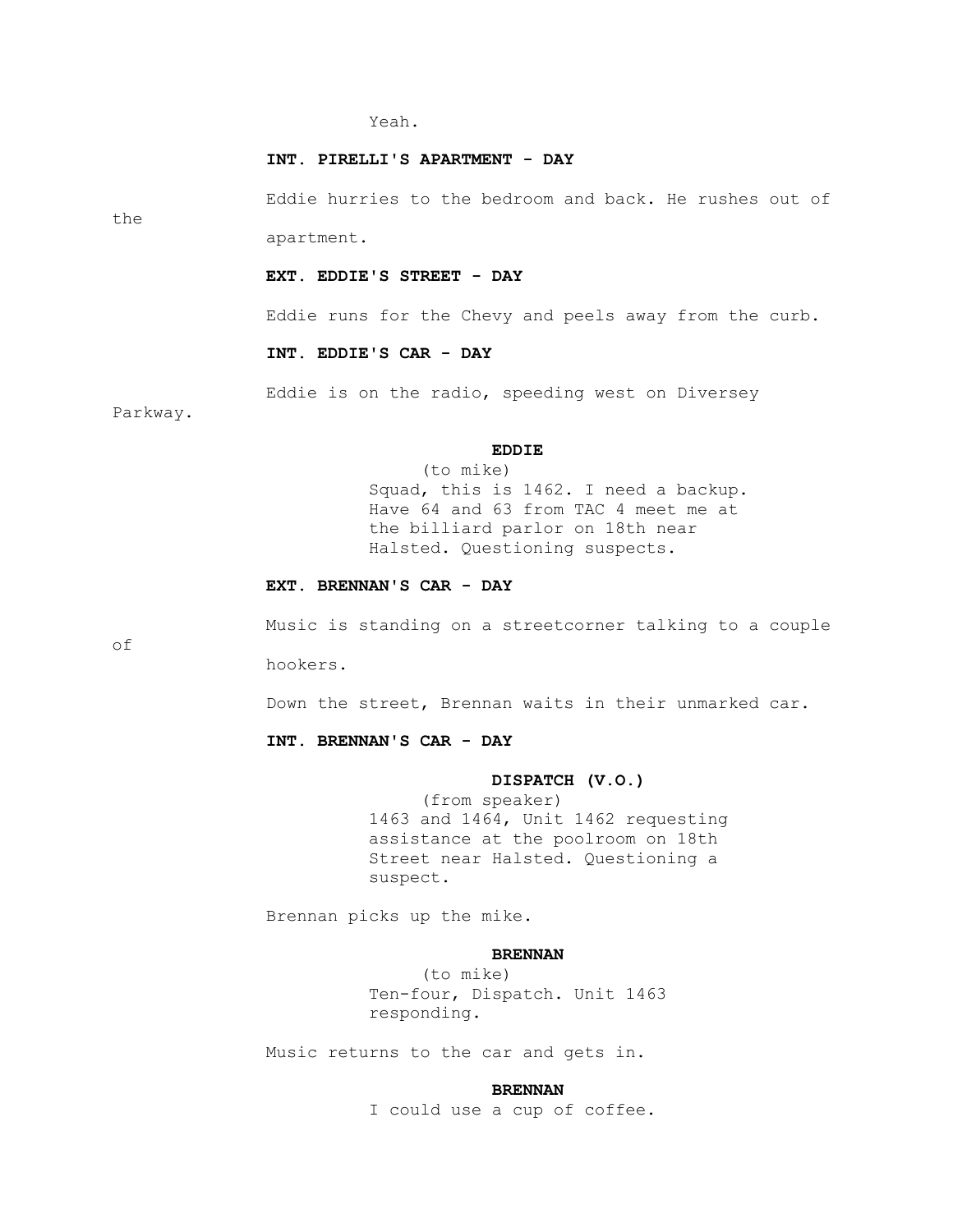#### **EXT. POOL HALL - DAY**

 Eddie squeals to a stop, hops out of the car, starts for the pool hall.

Eddie enters the poolhall.

#### **INT. POOL HALL - DAY**

 The place is busy. Everybody in sight is either mean or ugly. Eddie enters and a dozen pair of eyes are on him. The pool players not connected with this confrontation take one look at him, hang up their cues, and split. Eddie heads for the back of the room. A pair of

fall in behind him. One of them grabs Eddie.

 **HEAVY**

 Hey, you ain't got no business back there.

## **EDDIE**

 I want your opinion I'll beat it out of you.

mid-

a

heavyweights

 Eddie spins with deadly precision and catches them in step and they go down like gut-shot rhinos.

 He heads for the rear hallway and everybody clears a path.

He steps up to the door in back and kicks it in.

## **INT. POOL HALL BACK ROOM - DAY**

 A startled Camacho, DEGAS, looks up, straw in hand with line of coke on a mirror on his desk.

**EDDIE** 

Where is Luis?

#### **DEGAS**

Get the hell out of here.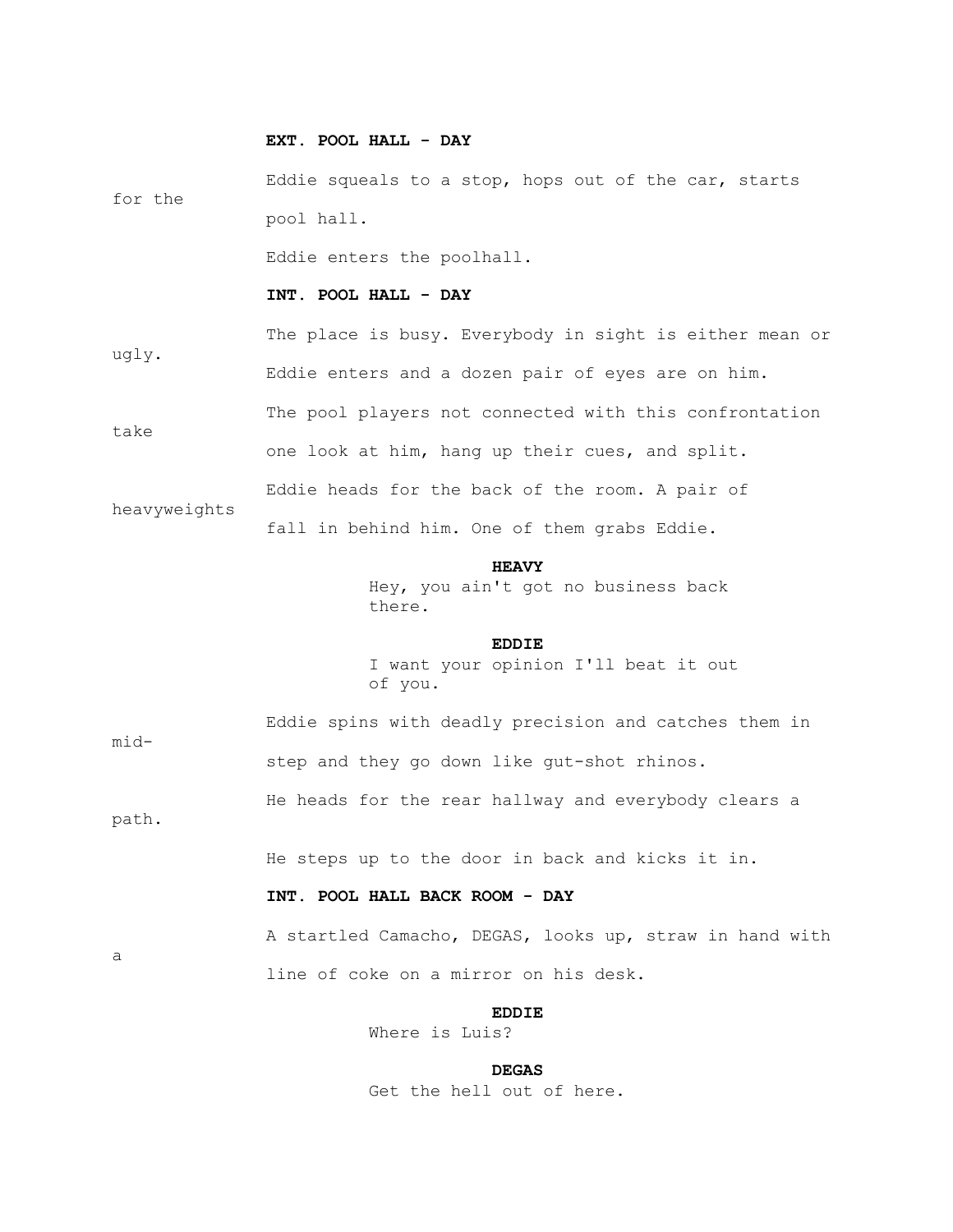| face |  |  |  |                                                 | Eddie grabs Degas by the hair and starts slamming his |  |
|------|--|--|--|-------------------------------------------------|-------------------------------------------------------|--|
|      |  |  |  | into the mirror which shatters with every blow. |                                                       |  |

**EDDIE** 

 Talk to me, Degas, or I'll hit you with so many lefts you're gonna beg for a right.

and

 He holds up Degas' head to look him in the eye. Blood cocaine stain the man's face.

## *DEGAS*

He's coming here. He's on his way.

Eddie lifts the head once and gives Degas one punch in

face that sends him ass over teakettle across the

floor.

dispatcher

the

#### **INT. POLICE COMMUNICATIONS ROOM - DAY**

Beneath the lighted map of Area 4, the police

trying to raise Eddie's backup.

#### **DISPATCHER**

 We need a verification on a back-up for Unit 1462...

The dispatcher at the next panel overhears the call.

#### **SECOND DISPATCHER**

1462. That's Cusack, right?

First dispatcher nods.

#### **SECOND DISPATCHER**

 Good luck finding a backup for that character.

## **INT. POOL HALL - DAY**

|       | Eddie opens the door and emerges from the back room. A  |
|-------|---------------------------------------------------------|
| dozen | Comacho goons have gathered. Behind them are another    |
| two   | dozen hostile spectators. But no sign of the backup.    |
|       | He pulls out his gun. The remaining innocent bystanders |

split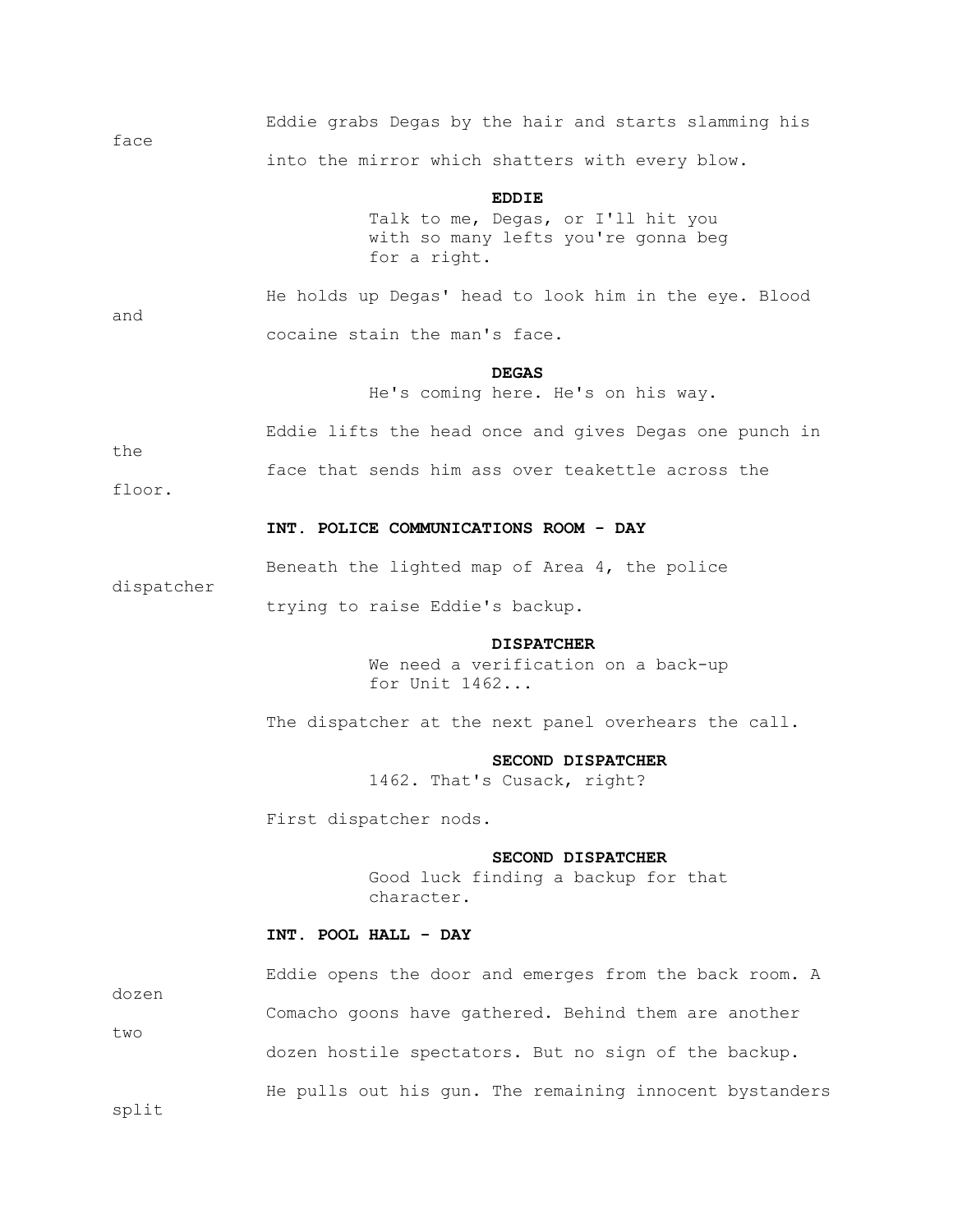for the exit. Eddie walks forward into the room. The Comachos and their soldiers stand around him. Several have guns. Eddie keeps them under the point of his gun. He gets to the door and has to turn his back on it to keep the gang in his sights.

 A gun is pressed into Eddie's back. He drops his gun. Luis kicks Eddie across the room. Eddie lands at the feet of the gang.

## **LUIS**

#### Take him apart.

 Eddie springs to his feet, and in the same motion decks his nearest attacker. The battle is on. Hardwood pool cues crack around him.

 The first four or five never get a chance to lay a finger on him. Battered and broken, they litter the billiard tables and floor. But Eddie is outnumbered 20 to 1.

## **INT. TAVERN - DAY**

 Cragie and Kosalas sit at the bar. The TV is off, and the few customers pay attention to the police monitor.

#### **DISPATCHER (V.O.)**

 (from radio) ...request verification for backup for unit 1462. Patrol 47, are you in the area.

## **OFFICER (V.O.)**

 (from radio) Squad. 47. We're having vehicular problems. Not able to respond.

Cragie smiles. Kosalas looks ashamed.

 **EXT. SQUAD CAR - DAY**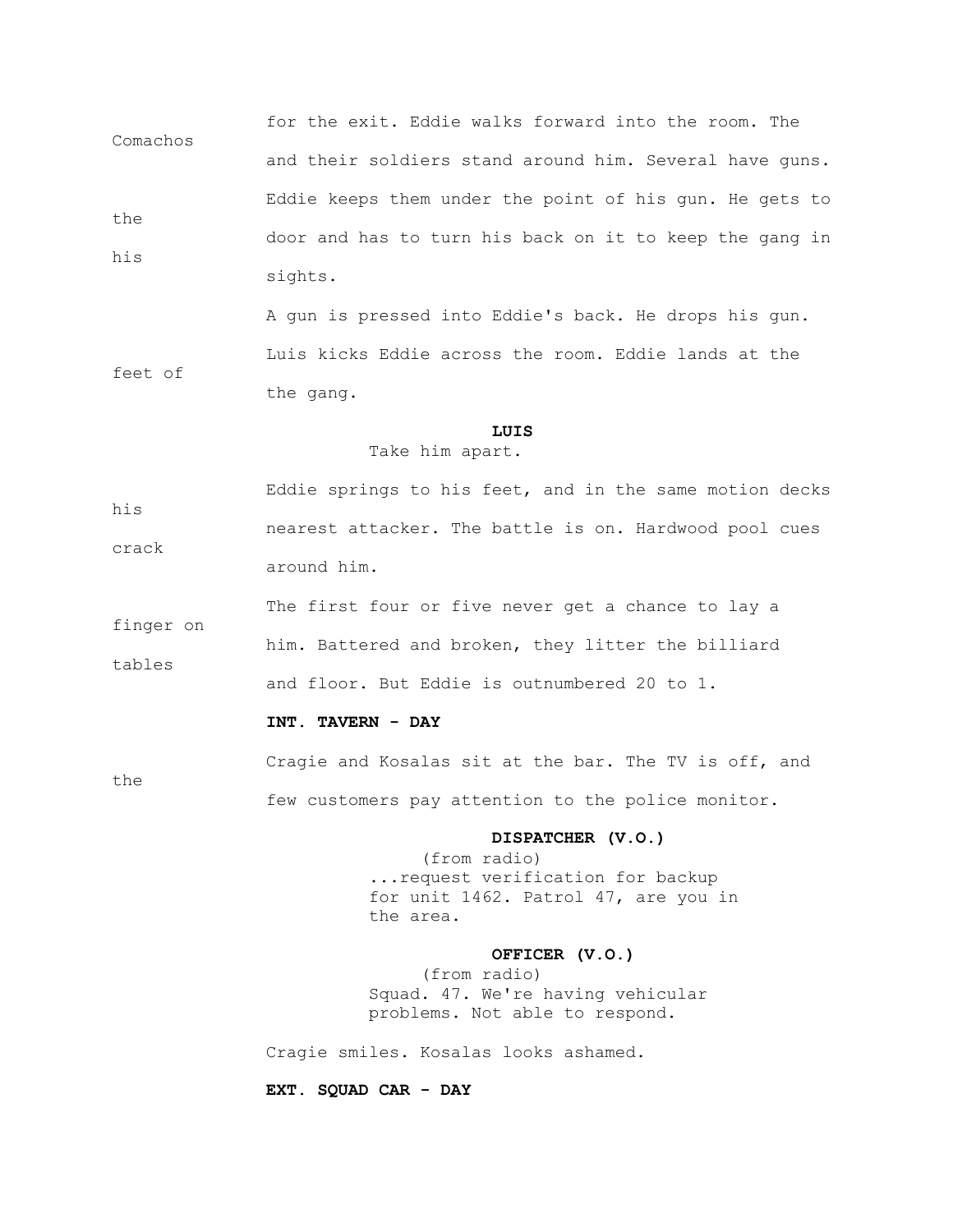Two uniformed police sit in a cruiser.

#### **DISPATCHER (V.O.)**

 (from radio) ...need backup at 18th and Halstead...

One cop turns to the other.

## **COP**

Fuck him.

# **INT. POOL HALL - DAY**

 Coming at Eddie now from all sides, the Comachos wear into him. Finally they begin to connect. Blind-sided, he goes down and they are on him like jackals.

They drag him to the top of the rear stairs, and kick him down to the alley.

|                 | It seems like they are about to finish him off when     |
|-----------------|---------------------------------------------------------|
| suddenly        |                                                         |
|                 | all is quiet. The crowd parts. Eddie looks up through   |
| swollen<br>ice. | eyes to see Luis Comacho standing above him, cool as    |
|                 | Luis reaches down and pulls Eddie's head up by the ear. |

## **LUIS**

 The sun comes up. You give me Luna, or the girl dies -- slow.

Luis kicks him in the face.

## **EXT. POOL HALL ALLEY - NIGHT**

 Eddie opens a bloody eye and looks over his surroundings. He's alone. He moves, a joint at a time, checking himself out.

 Staggering to his feet, he opens a spiggot on the wall. He lets the cold water wash over his head.

 **INT. POOL HALL - NIGHT**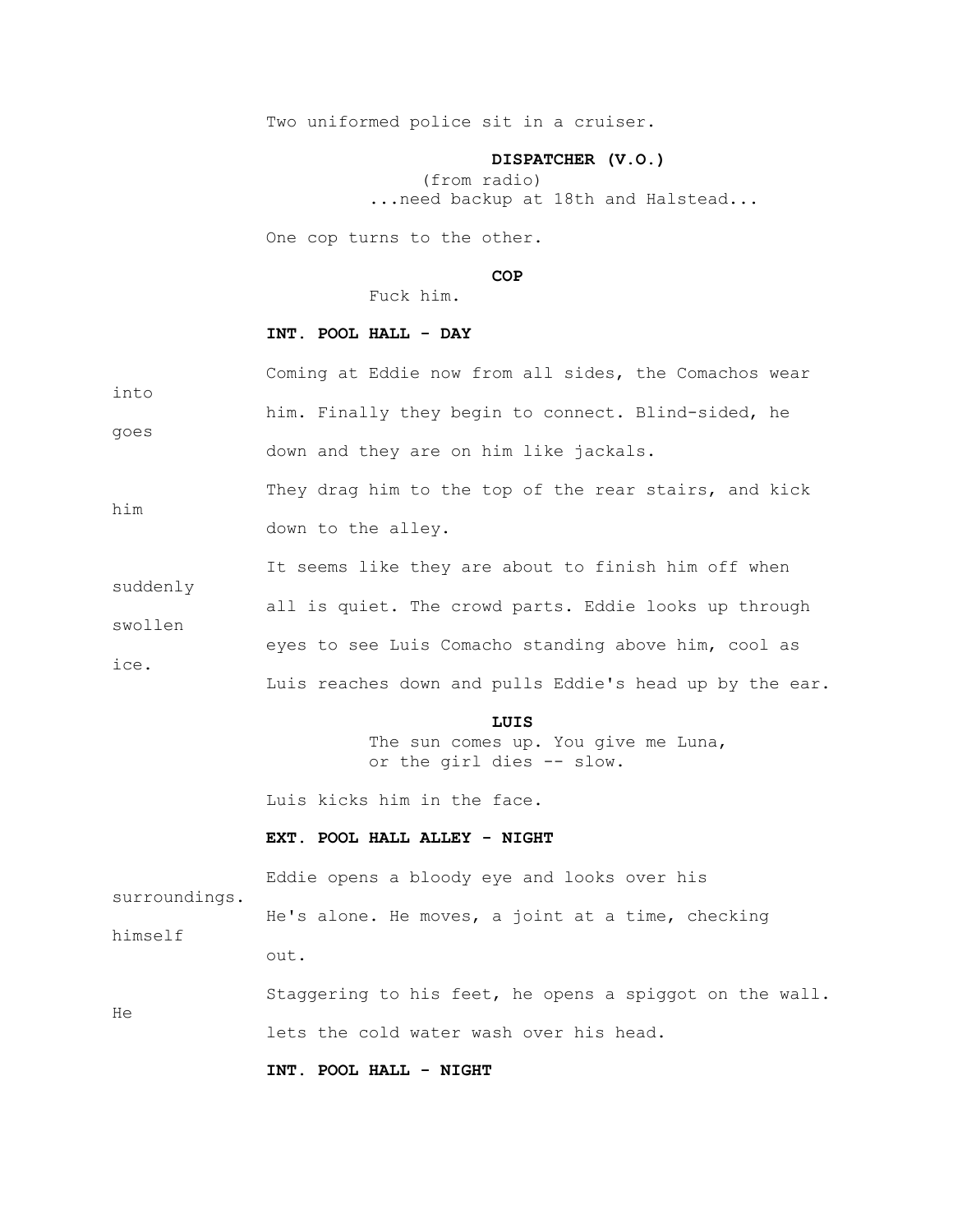Donato hobbles through the deserted pool hall, his pistol in

his hand.

## **EXT. POOL HALL ALLEY - NIGHT**

Donato comes out the back door of the poolhall, and

Eddie sitting on his haunches and resting against a

wall

finds

between two garbage cans.

#### **DONATO**

 I would have been here, Sarge. They kept it from me.

## **EDDIE**

You're Ok, Hopalong.

Donato holsters his gun, and helps Eddie to his feet.

## **DONATO**

 Listen, I'm havin' a drink with this friend of mine, name of Mickie. She works on a computer over in the Federal Building, FBI. I got here as soon as I heard.

## **EDDIE**

They got Diana Luna.

#### **DONATO**

 That's what I'm tryin' to tell ya. Mickie told me she read on the wire Tony Luna's comin' into Union Station at ten tonight.

Eddie runs down the alley toward his car.

#### **EXT. TRAIN STATION - NIGHT**

Eddie's car pulls up. He gets out and runs inside.

## **INT. TRAIN STATION - NIGHT**

A train sits at the platform. Tony Luna is walking down

the

platform.

#### **INT. TRAIN STATION - NIGHT**

Eddie runs through the cavernous lobby.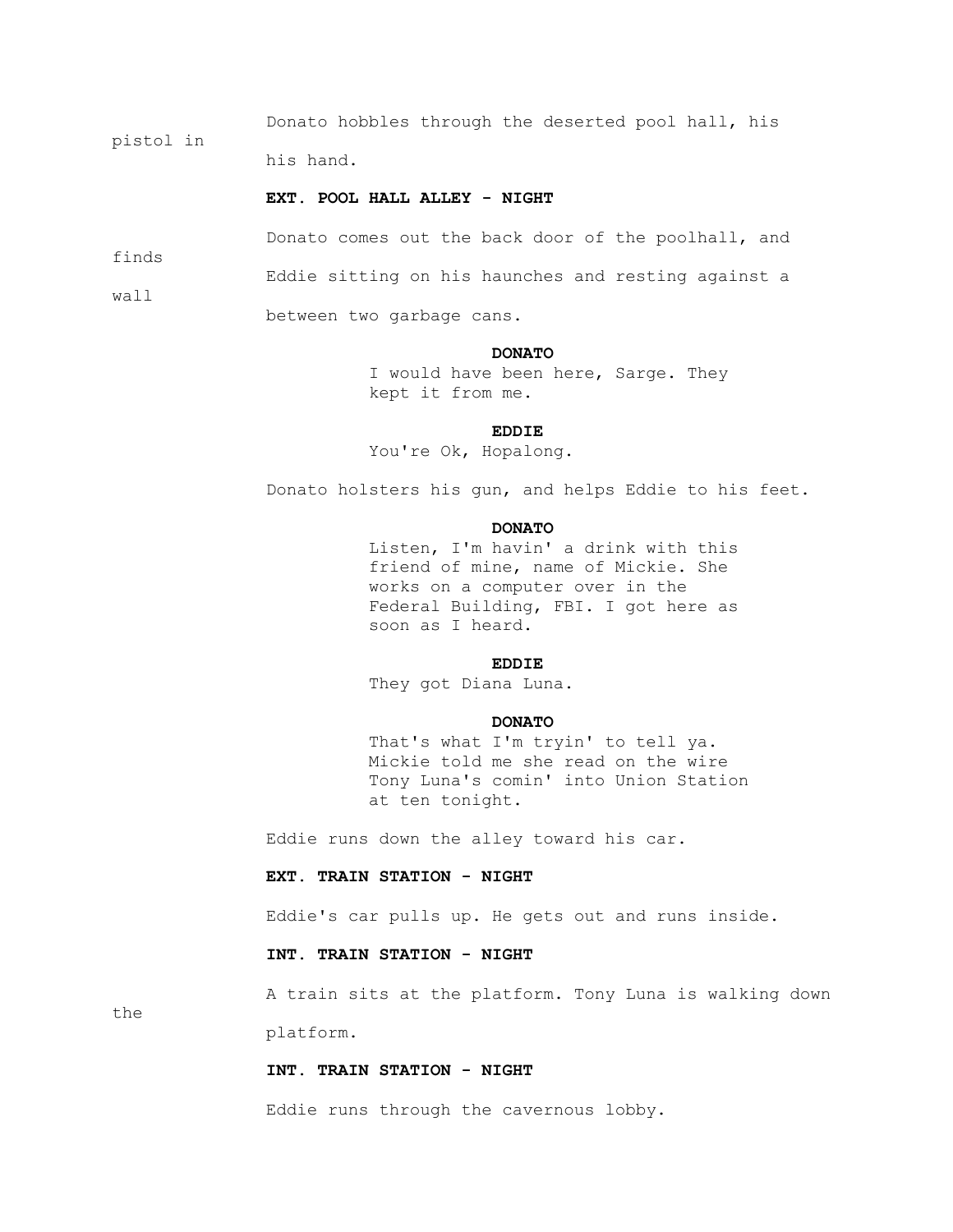#### **EXT. TRAIN STATION - NIGHT**

 Eddie arrives in time to see Tony step into a waiting Cadillac that immediately takes off.

Eddie races up the ramp to his car.

#### **EXT. UNION STATION - NIGHT**

 Eddie jumps into his car, and roars away in pursuit of Cadillac.

## **EXT. CADILLAC - NIGHT**

 Tony settles in, and then sees Scalese sitting calmly in the back seat.

## **TONY LUNA**

 (surprised) Hello, Felix.

#### **SCALESE**

Hello, Tony.

him

the

 Tony moves for his gun. The hood next to Tony relieves of his gun, using his own for persuasion.

#### **SCALESE**

 (sighs) You see, Tony. You make no sense. You start a war... Waste people... Money... You're like a kid, Tony. You're a bad boy.

 Tony is scared. The driver spots something in the rearview mirror.

## **EXT. LOOP - NIGHT**

 The Cadillac rockets through the empty orange-lighted canyons of the financial district, with Eddie in hot pursuit.

 **EXT. UPPER WACKER - NIGHT**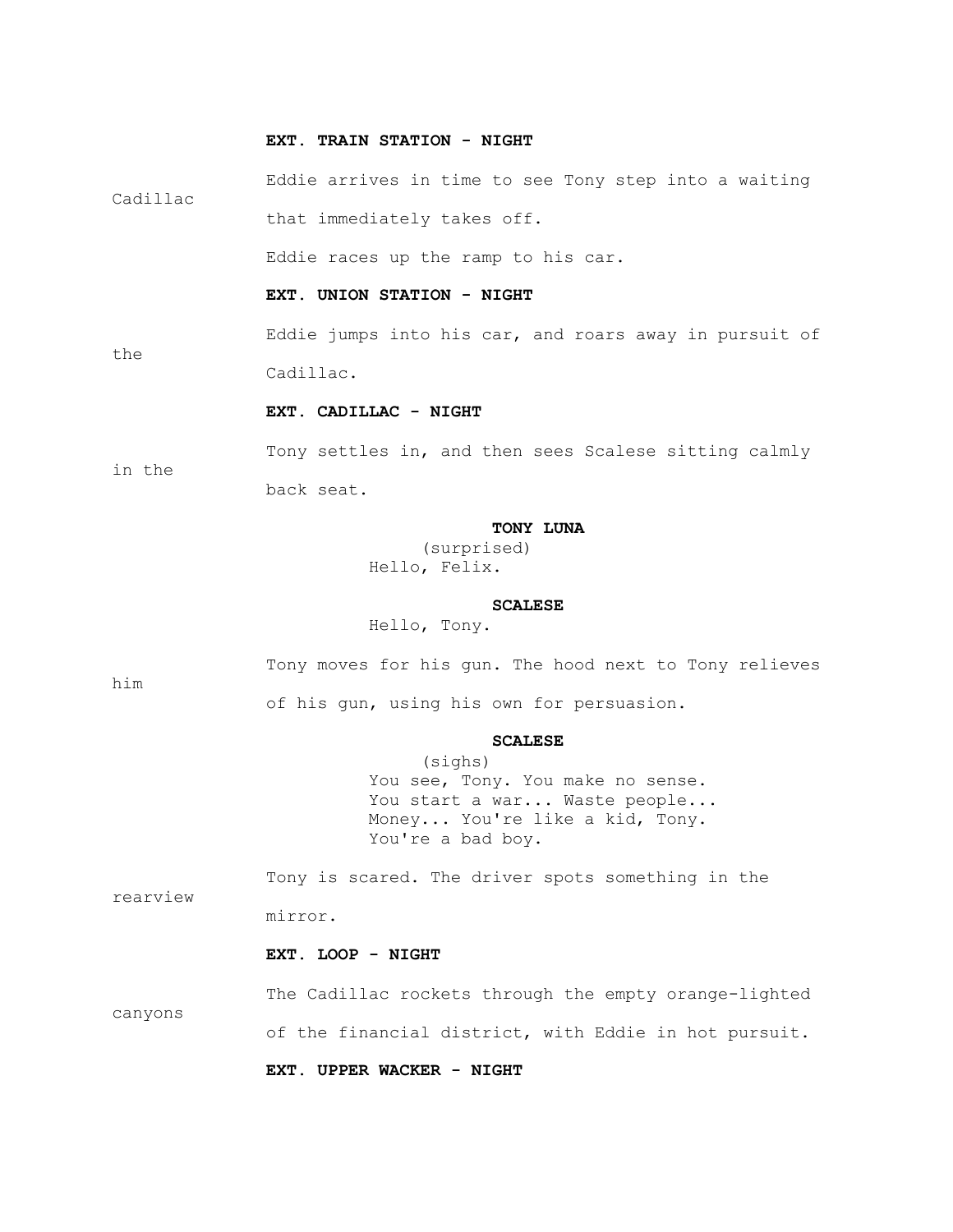Roaring north on Wacker past an astonished group in front of the Civic Opera House, the Cadillac drops out of sight on the down-ramp to Lower Wacker.

## **EXT. LOWER WACKER - NIGHT**

 This bi-level street is as different as night and day. The lower level's eerie green lights make us feel like we're under water. Iron girders and concrete pillars support the street above.

#### **LOW WIDE ANGLE**

The Cadillac races through this vast man-made cavern, past the sub-level loading docks and service entrances of skyscrapers above. City work crews and all night commercial deliveries dot both the upper and lower levels of the chase.

#### **INT. EDDIE'S CAR - NIGHT**

 Eddie is gaining in the battered Chevy. The Cadillac rockets up the next ramp to the street level.

#### **EXT. UPPER WACKER - NIGHT**

 The Cadillac zooms up from below, crosses the intersection, and immediately takes the next down-ramp. Eddie flies up from below, briefly airborne, barreling after them into the tunnel.

#### **EXT. LOWER WACKER - NIGHT**

 A block later the Cadillac heads topside again. Eddie takes a gamble and goes straight ahead.

 At the next down-ramp, the Cadillac descends and Tony's boys find themselves doing 70 knots side by side with Eddie

in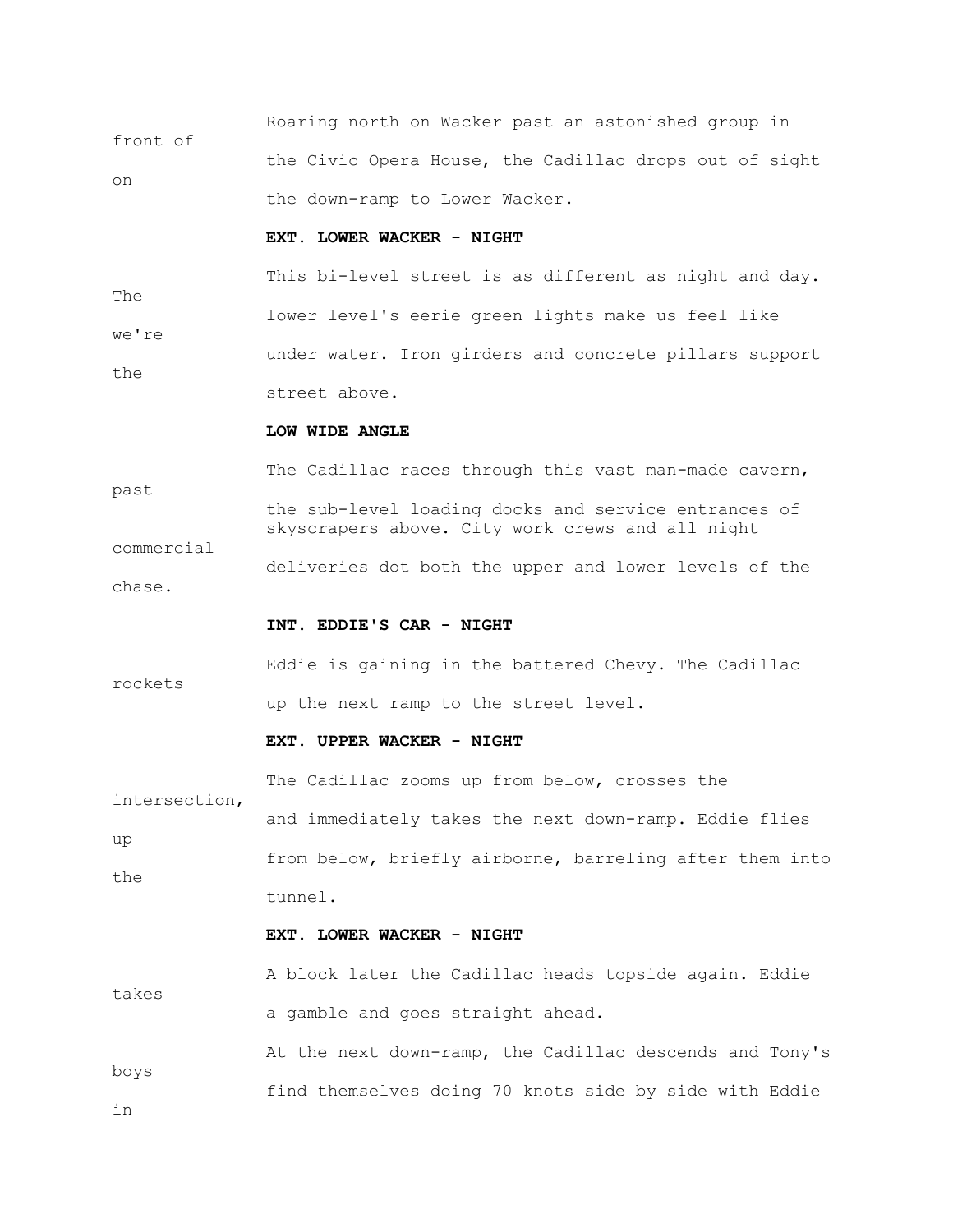the other lane.

 In the narrow concrete tunnel, the two cars battle each other

 like bulls in a chute, each one trying to cut the other off, bouncing from each other into the walls and back again.

#### **INT. CADILLAC - NIGHT**

The goon next to Luna is trying to get a shot off at

Eddie.

driver,

#### **SCALESE**

This sonovabitch is crazy!

 Tony sees his chance and he lunges for the gun. In the struggle, the gun goes off and drills Rocco, the

through the side of the head.

#### **EXT. LOWER WACKER - NIGHT**

 The Cadillac ROARS out of control, its dead driver's foot pressing the accelerator to the floor. Scalese, in the front seat, tries to grab the wheel.

 Eddie is all over the road trying to avoid them. The river and the curve are ahead.

 Scalese's car hits the median at high speed, rolls, and slides SCREAMING into a concrete pillar and EXPLODES.

 Eddie stands on the brakes as his car slides alongside the flaming wreckage.

#### **INT. EDDIE'S CAR - NIGHT**

 Eddie's car is on fire now, and the doors have been rammed shut. He kicks the window out on the passenger side.

# **EXT. LOWER WACKER - NIGHT**

 Eddie runs for his life. The explosion knocks him to his knees.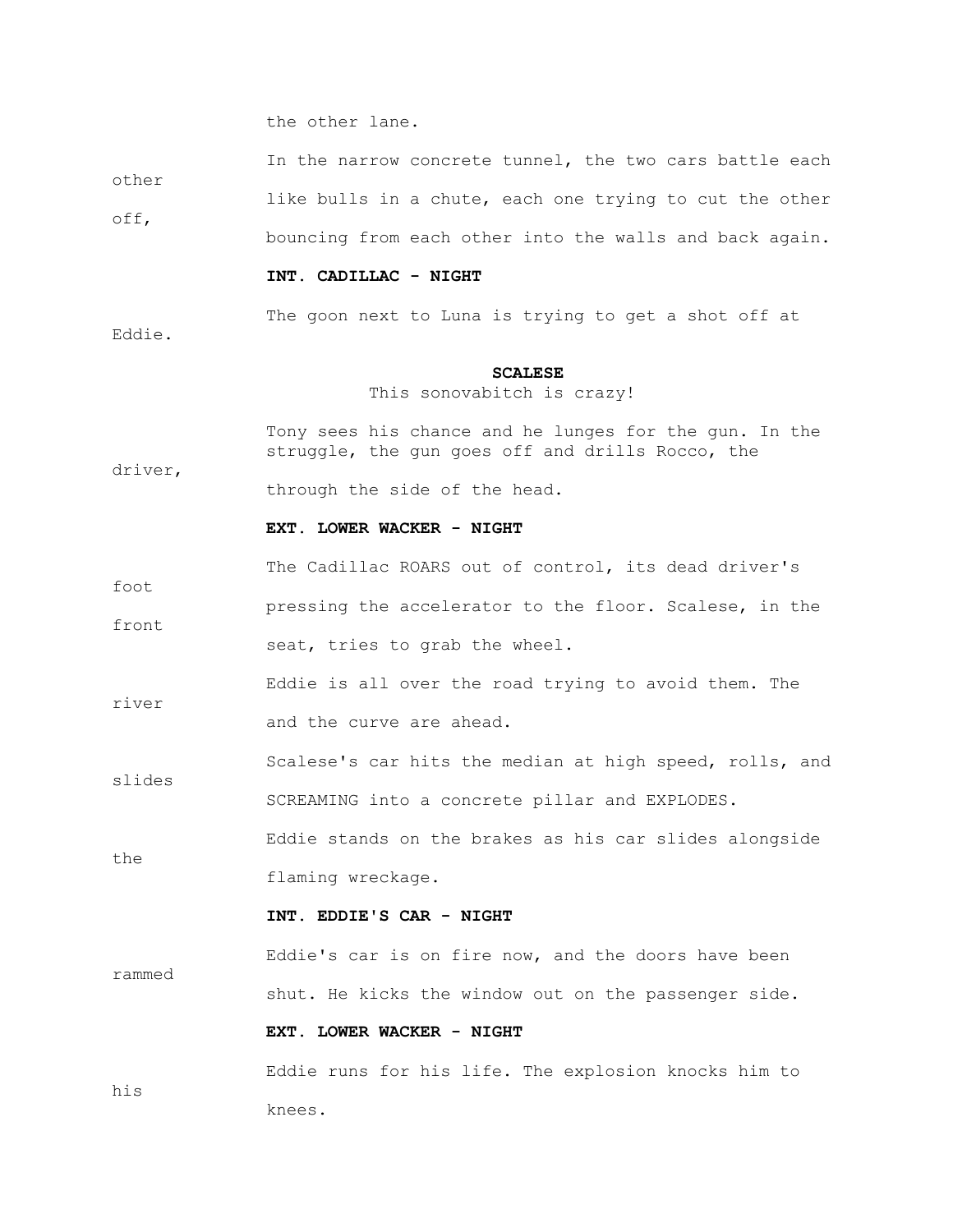He gets up and moves away, looking back at Luna's and Scalese's spectacular funeral pyre.

#### **EXT. LOWER WACKER - NIGHT**

 The fire engines and police cars are arriving from every direction.

With the flames still lighting his face, Eddie is

call.

making a

she

their

cutting

streaming

## **EDDIE**

 You tell Luis I got Tony Luna for him. Get me a time and place.

#### **INT. WAREHOUSE - NIGHT**

Diana is in bad shape. She is tied up. Numb with terror

listens, not comprehending, as the Comachos discuss

plans for her in Spanish.

Luis comes over to her, and with his knife begins

off part of her clothes.

## **LUIS**

Your cop friend is smart. Too smart and he dies. Then I take care of you personally.

#### **EXT. LOWER WACKER - NIGHT**

Eddie's car is totally ablaze. He walks past the

 hoses and slips into a parked blue and white, it's mars lights still flashing. He roars off.

#### **INT. GYM - NIGHT**

 The giant door opens, and a lone blue and white pulls in and parks.

The place is deserted except for the duty officer who

sits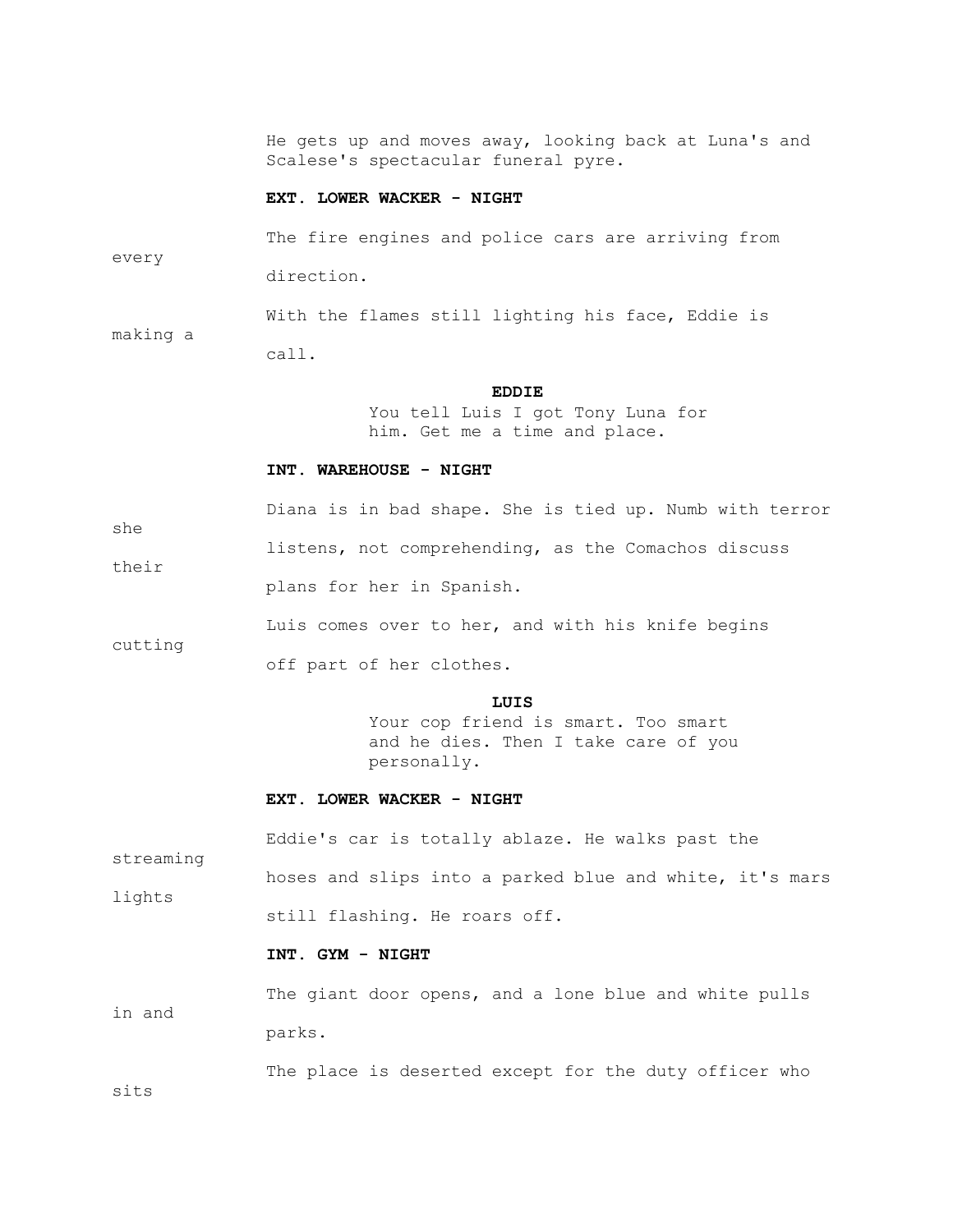in his tiny office watching television with his halfnaked girlfriend.

 Eddie enters silently, glances into the duty office, and heads to the other end of the large hall.

In the background we see the practice apartment set,

 boxing ring, and several special task force undercover vehicles seen before.

#### **INT. LOCKER ROOM - NIGHT**

 Eddie opens his locker and takes out his sawed-off automatic shotgun. He checks the action. He loads it. He fills a duffle bag with ammo and drops in another gun. He closes the locker and heads out.

#### **INT. GYM - NIGHT**

 The duty officer is still occupied. Eddie eases past him and checks the key-board at the desk. He finds what he's looking for. He lifts a set of keys from the hook.

#### **EXT. GYM - NIGHT**

From inside, we hear the SOUND of a TRUCK STARTING.

#### **EXT. EXPRESSWAY - DAY**

This city garbage van, an immense blue semi-trailer, is moving south on the Dan Ryan at incredible speed, pushing traffic out of the way like a battleship slicing through Sunday boaters.

Eddie is at the wheel.

## **EXT. WAREHOUSE - DAY**

 Among the dockside ruins of the old facility, Luis carefully checks his snipers and lookouts. Shouting in Spanish,

he

the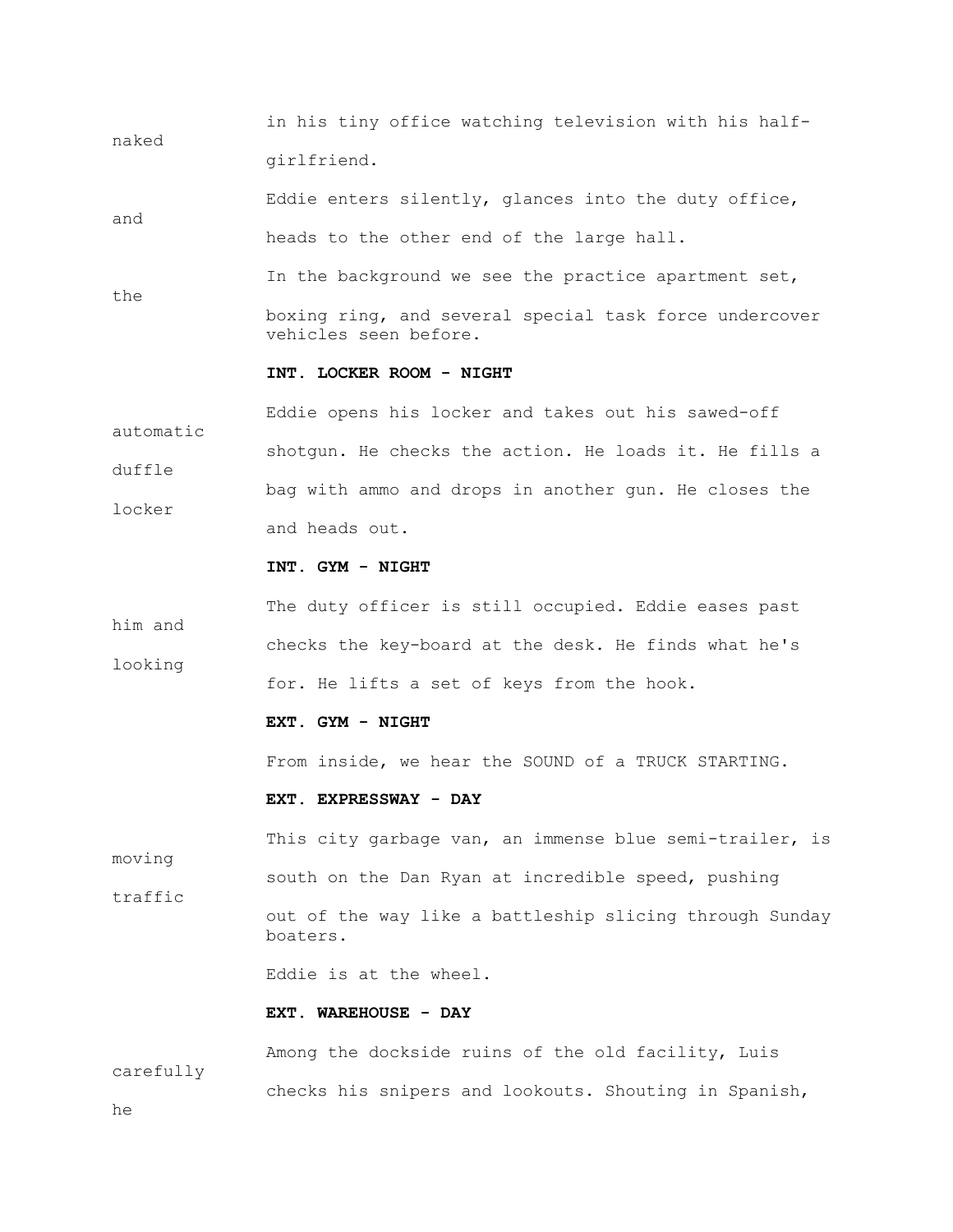directs them into position.

 From the distance we see a signal from the Comacho stationed at the top of a huge grain elevator overlooking the Calumet Harbor.

#### **INT. GYM - DAY**

 Kosalas enters. The place is in chaos. He joins the crowd gathered in the center of the facility. Brennan and Cragie are here. So is Music. Commander Kates has just arrived.

## *KATES*

What the hell is goin on?

#### **BRENNAN**

 Cusack made off with a truckload of armour.

## *MUSIC*

 (shakes his head) He's a fucking one man army now.

#### **CRAGIE**

 What'd I tell ya. The sonofabitch is crazy.

Kosalas wanders through the wreckage. He is stunned. He

is

## *KATES*

 OK, everybody. No more games. Where's Cusack.

The men all look at him silently.

Kosalas turns on them.

starting to wake up.

#### **KOSALAS**

 I can't swallow this shit! Eddie Cusack's out there takin' on the world by himself. And you fuckin' heros are gonna sit on your goddamn asses!

He is mad and loud.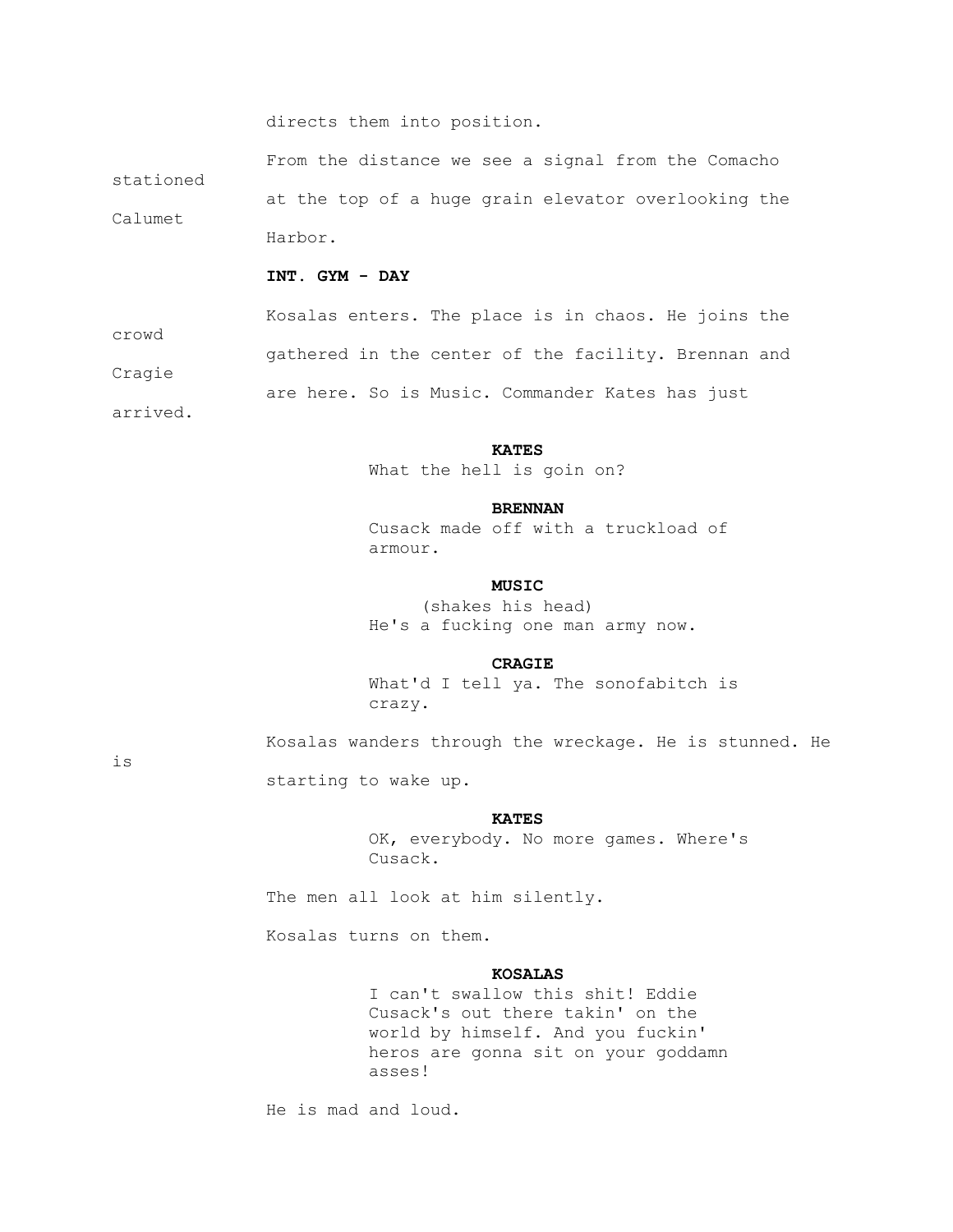## **CRAGIE**

Cool it kid.

#### **KOSALAS**

 Don't you fuckin' tell me to cool it. I won't cool it. I'm not going to fuckin' lie for you any more. (to Kates) I lied, Commander. He laid a gun on that kid. I saw the whole thing.

#### **CRAGIE**

You little fuckin' bastard!

|     |  | Cragie jumps at Kosalas, but Kosalas is ready for him, |  |  |  |
|-----|--|--------------------------------------------------------|--|--|--|
| and |  |                                                        |  |  |  |
|     |  | braces Cragie against the wall.                        |  |  |  |

down

with his free hand, lifting Cragie's pants leg and

With one hand Kosalas slams Cragie again, and reaches

extracting

a drop-gun from it's concealed holster.

## **KOSALAS**

 What's this for partner? Your next fuck up?

Kates steps in and separates them.

#### **KATES**

 (to the others) Get someone in the air. We're gonna find Cusack.

## **INT. WAREHOUSE - DAY**

is

 Diana, now hanging from her wrists like a slab of beef, guarded by a couple of Luis' boys, eyeing her hungrily. Luis enters.

## **LUIS**

 (subtitles) Take off the gag. I want them to hear her.

 **EXT. WAREHOUSE - DAY**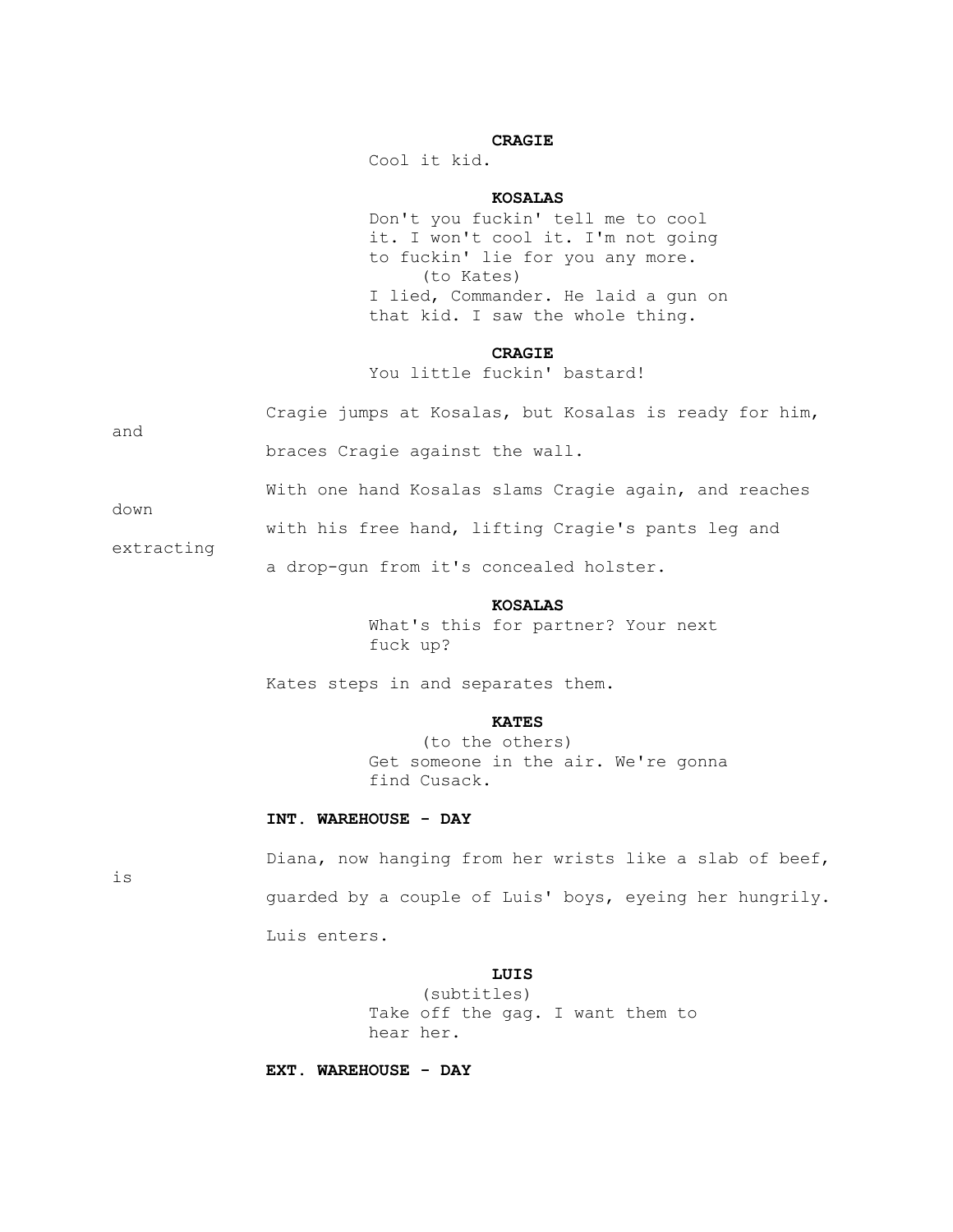Luis scans the daybreak sky. He and Efren take up positions. Above them and around them, every line of fire is covered.

#### **EXT. GRAIN ELEVATOR - DAY**

 From the lookout's POV atop the towering grain elevator, WE SEE several garbage trucks moving in and out of an adjacent dump.

One of them seems familiar to us.

#### **INT. TRUCK CAB - DAY**

 Eddie's eyes search the harbour as he maneuvers slowly alongside a rusting freighter. He stops and gets out.

#### **EXT. GRAIN ELEVATOR - DAY**

Eddie opens the rear of the truck and lowers a ramp.

**EDDIE** 

Here we go partner.

 He picks up his gun and a duffle bag from the cab and heads out.

#### **INT. WAREHOUSE - DAY**

 The Comachos are ready and waiting. Luis walks through the middle of the vast empty plant toward the front, checking on his troops one last time.

#### **EXT. DOCK - DAY**

scrapyards,

Against the grotesque shapes of the surrounding

 Eddie moves quickly from one concealment to the next, crouched low, advancing on the abandoned factory at the end of the dock.

 He lays down his duffle and pulls out a Halliburton case. He opens it.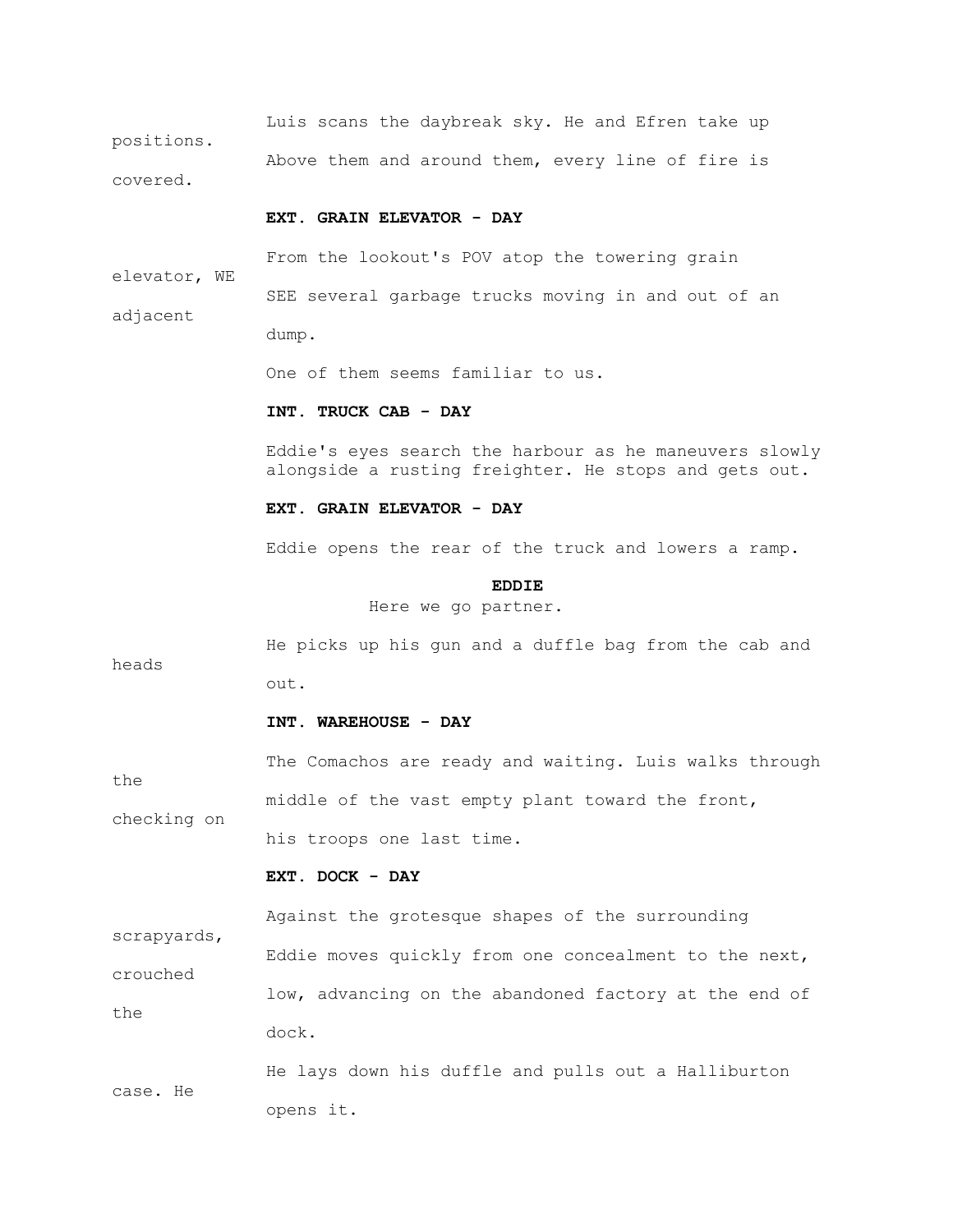#### **EXT. GRAIN ELEVATOR - DAY**

 From inside the garbage truck WE HEAR an ENGINE STARTING. It REVS a couple of times. And from within the container compartment of the truck emerges the Prowler. It clatters down the ramp.  **EXT. GRAIN ELEVATOR - DAY** The lookout spots the Prowler moving down the dock. He can't believe his eyes. He sights on the machine and FIRES. And in the distance, the Prowler senses the insult and immediately turns its camera eye up to him. The lookout FIRES again. Immediately, the turret swivels and the twin MACHINEGUNS ROAR. It's a long way down.  **INT. WAREHOUSE - DAY** The SOUND of MACHINEGUN FIRE from outside galvanizes the Comachos. Luis runs through the long building toward the front with half a dozen of his men, all SHOUTING.  **EXT. DOCK - DAY** Eddies eyes watch the miniature monitor of the Prowler's hand controller. On the monitor WE CAN SEE the Comachos running out in the front of the factory from the camera on top of the Prowler. Eddie gets up and moves toward the factory. He looks up at several high broken windows.  **EXT. DOCK - DAY**

The Prowler is having a field day. It's electronic

sensors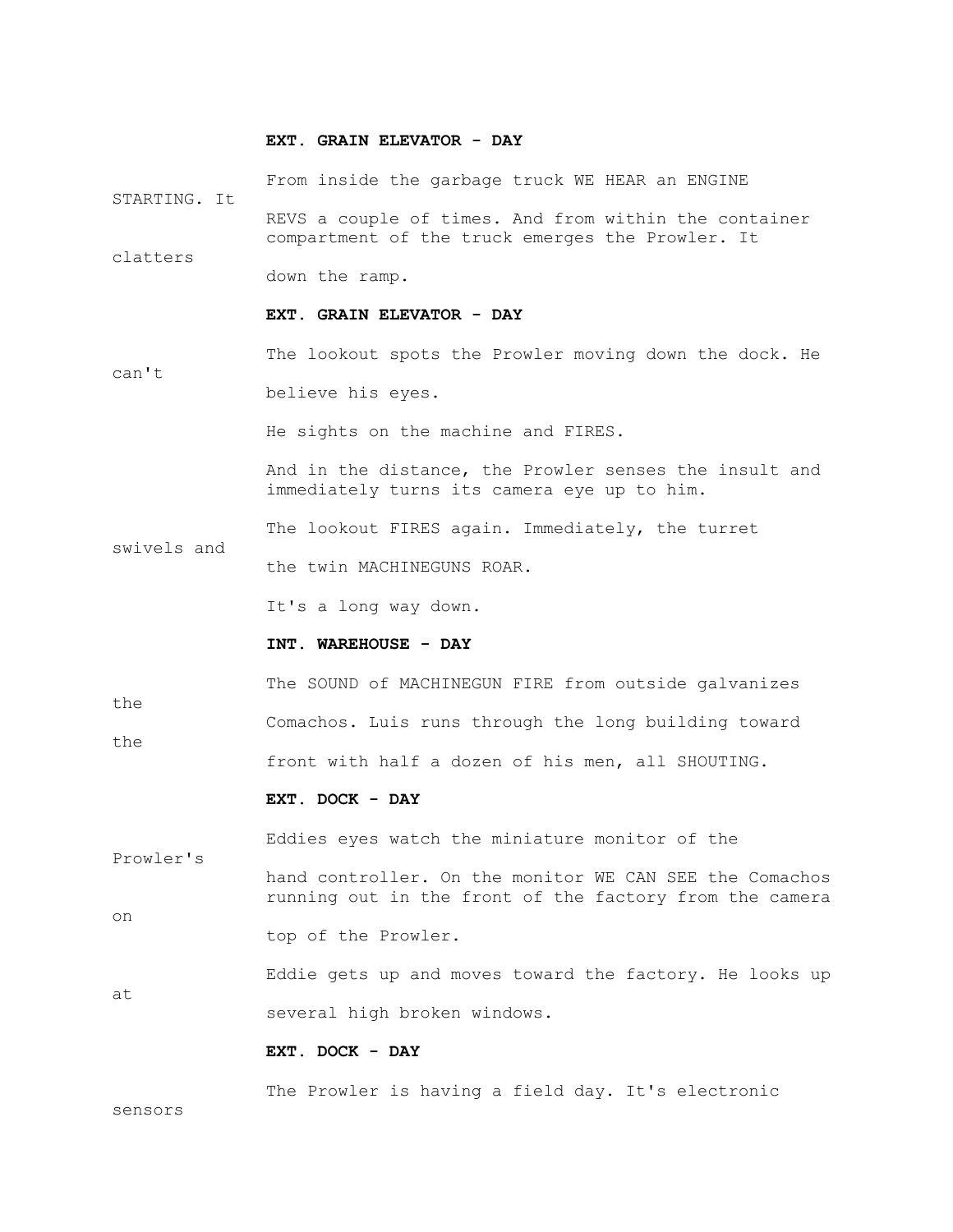trace the source of every hostile shot and immediately return a withering stream of hot lead that chews the surrounding scenery -- and several Comachos -- to pieces. But Eddie has not figured out how to control the Prowler's BULLHORN VOICE command system. It continues to BARK ORDERS to the dead hoodlums in three languages.

#### **INT. WAREHOUSE - DAY**

 Luis runs through the empty plant toward the office screaming to Diana's guards.

## **LUIS**

 (subtitles) Now! Do it now! Kill her!

# **INT. WAREHOUSE - DAY**

 Diana, tied to the chair, is momentarily alone as the guards rush out to the floor of the factory to see what's

happening.

The two guards, their guns flying from their hands, are hammered back into the room by Eddie who blasts through

the

door after them.

Diana is petrified.

## **INT. SQUAD CAR - DAY**

Kosalas and Kates are in the same car. Kosalas is

driving.

#### **DISPATCHER (V.O.)**

 (from radio) ...Harbor Patrol reports gunfire and explosions in the vicinity of Calumet Harbor...

## *KATES*

That's Cusack.

Kosalas spins the wheel into a U-turn.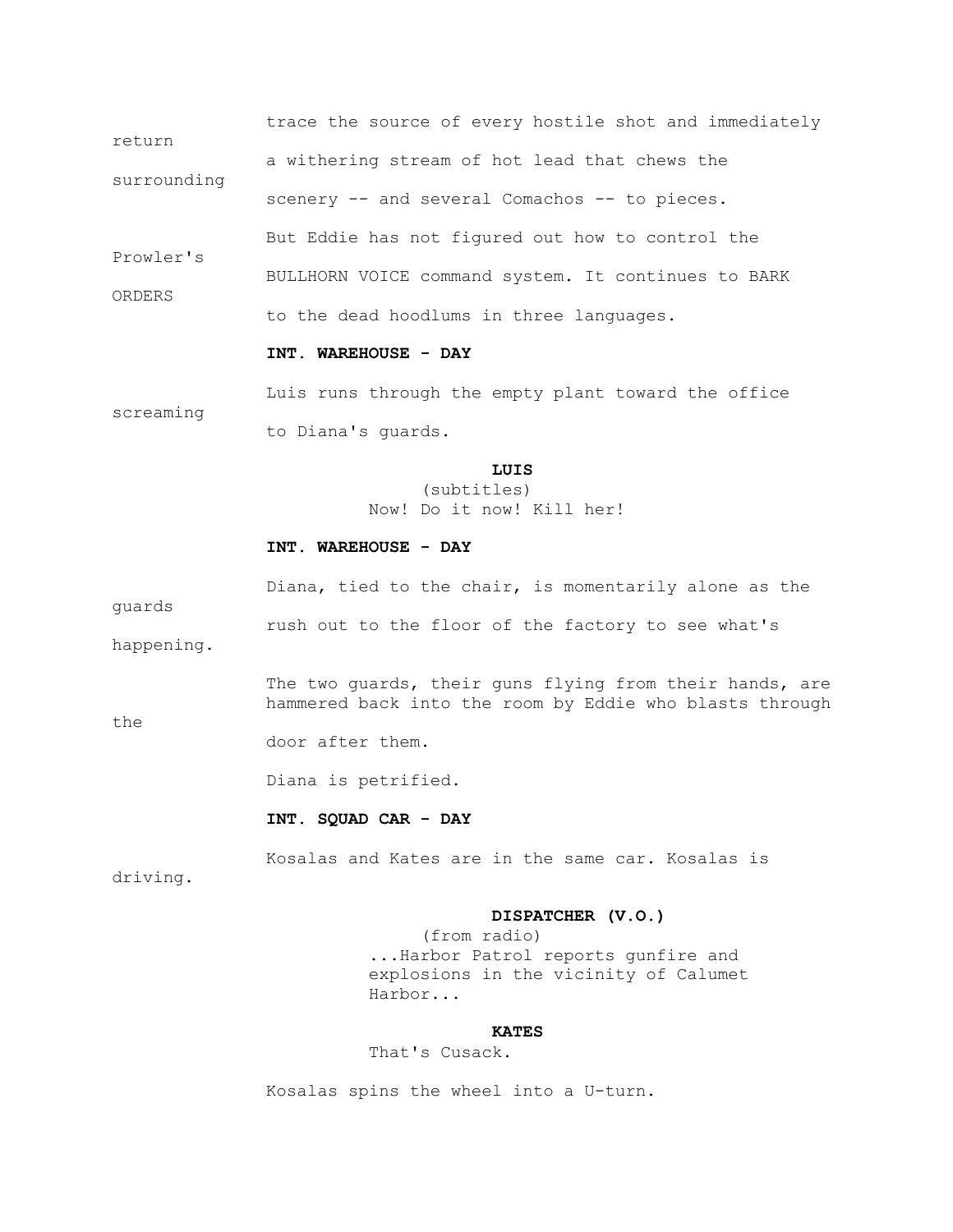# **INT. WAREHOUSE - DAY**

| turret      | The "Prowler" rolls around the corner, its brutal      |  |  |  |  |  |  |  |  |
|-------------|--------------------------------------------------------|--|--|--|--|--|--|--|--|
|             | bristling with firepower. It is driving Luis and the   |  |  |  |  |  |  |  |  |
| other       | stupefied Comachos further back into the building.     |  |  |  |  |  |  |  |  |
| controller. | Eddie guides his deadly partner with the hand          |  |  |  |  |  |  |  |  |
| tank        | The Comachos dive for cover and spray the miniature    |  |  |  |  |  |  |  |  |
|             | with AUTOMATIC FIRE. But they are no match. Two        |  |  |  |  |  |  |  |  |
| continuous  | streams of hot lead chew up the place, splintering the |  |  |  |  |  |  |  |  |
| loading     | dock and the catwalk hiding places and disintegrating  |  |  |  |  |  |  |  |  |
| the         | structure, churning the Comachos to hamburger.         |  |  |  |  |  |  |  |  |
|             | COMACHO SHOT RINGS OUT                                 |  |  |  |  |  |  |  |  |
|             | Eddie goes down and the Prowler hand controller falls  |  |  |  |  |  |  |  |  |
| to the      | ground, shattered.                                     |  |  |  |  |  |  |  |  |
|             | The Prowler goes berserk, SPRAYING DEATH in a 360      |  |  |  |  |  |  |  |  |
| degree      | circle until all the ammo is gone.                     |  |  |  |  |  |  |  |  |
|             | Then SILENCE.                                          |  |  |  |  |  |  |  |  |
|             | Eddie touches the blood on the side of his leg. It's   |  |  |  |  |  |  |  |  |
| not         | serious.                                               |  |  |  |  |  |  |  |  |
|             | It appears everyone is out of ammunition. But a few    |  |  |  |  |  |  |  |  |
| Comachos    | are still hidden in the factory.                       |  |  |  |  |  |  |  |  |
|             | Eddie is after them like a tiger. Victor, shoulder     |  |  |  |  |  |  |  |  |
| still       | bandaged, never has a chance. He goes down, battered   |  |  |  |  |  |  |  |  |
| and         | broken.                                                |  |  |  |  |  |  |  |  |
|             | But Luis has crept up behind Eddie. He jumps over a    |  |  |  |  |  |  |  |  |
| steel       | plate. He's going for Diana, a long knife in his hand. |  |  |  |  |  |  |  |  |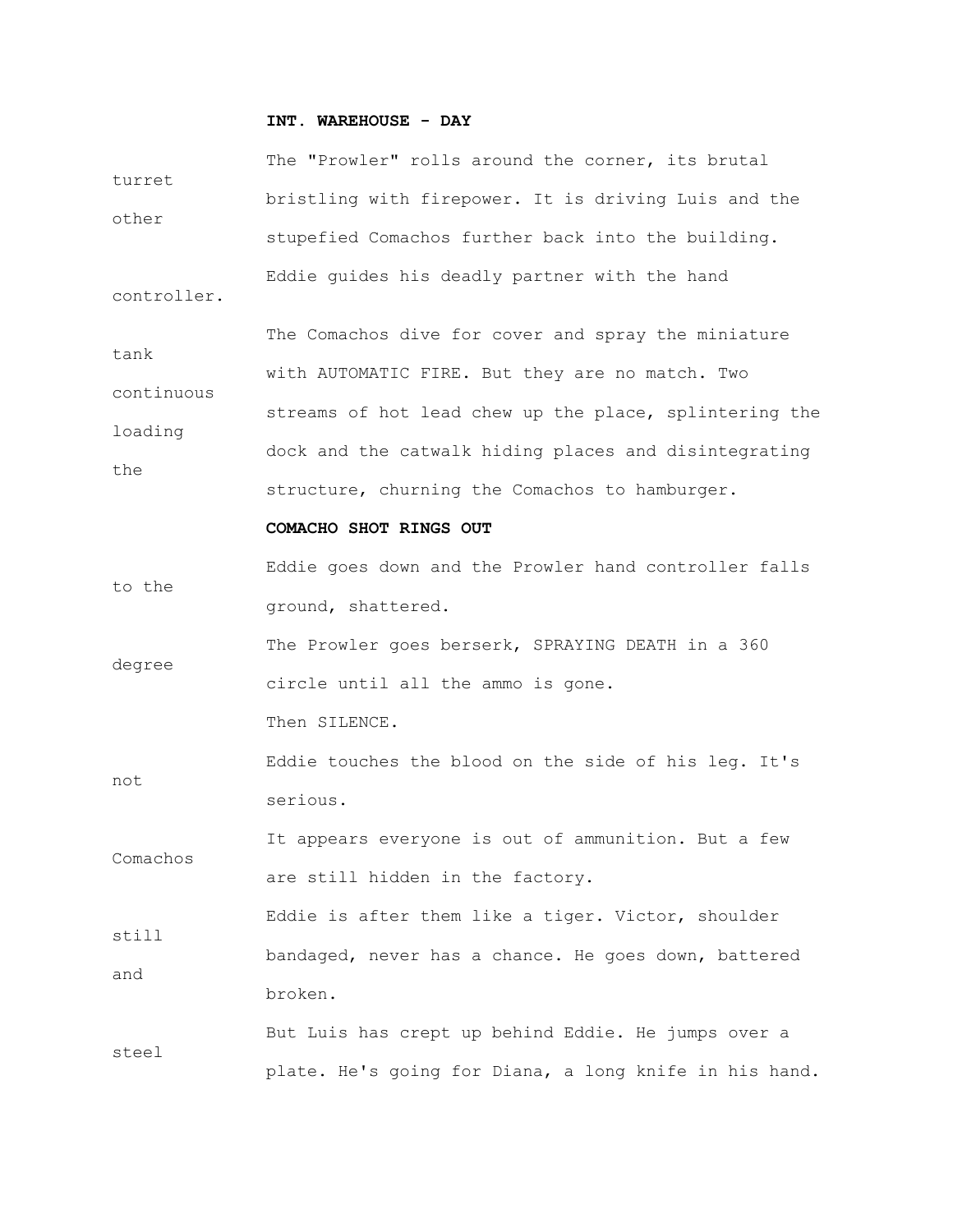Eddie reaches for a reload. Puts it in his magnum. Aims, and blows Luis away just as he reaches for Diana.

#### **INT. WAREHOUSE - DAY**

Across the littered battlefield, Eddie escorts Diana

the light streaming through the factory entrance. He

takes

Prowler's

toward

## **EXT. WAREHOUSE - DAY**

The pier is crawling with cops with more arriving every second.

off his jacket and wraps it around Diana's shoulders.

A fire boat is extinguishing the blaze set by the

incendiary ammunition.

 The bodies of the Comachos lying everywhere astound the arriving "Home Team."

 Officer Kosalas screeches to a halt and jumps from his car. Brennan and Music are running down the dock. Donato, a cast

on his leg, hobbles after them.

## **EXT. WAREHOUSE - DAY**

 Emergency vehicles are arriving, and more squad cars, paddy wagons, and fire engines.

 Eddie walks by the cops toward an ambulance, now carrying

Diana. Kates calls out after him.

## *KATES*

Hey, Cusack!

Eddie stops, slowly turns around.

There is a long pause.

## *KATES*

I'm glad you don't follow orders.

Eddie hands Diana over to the waiting medics, who put

her in